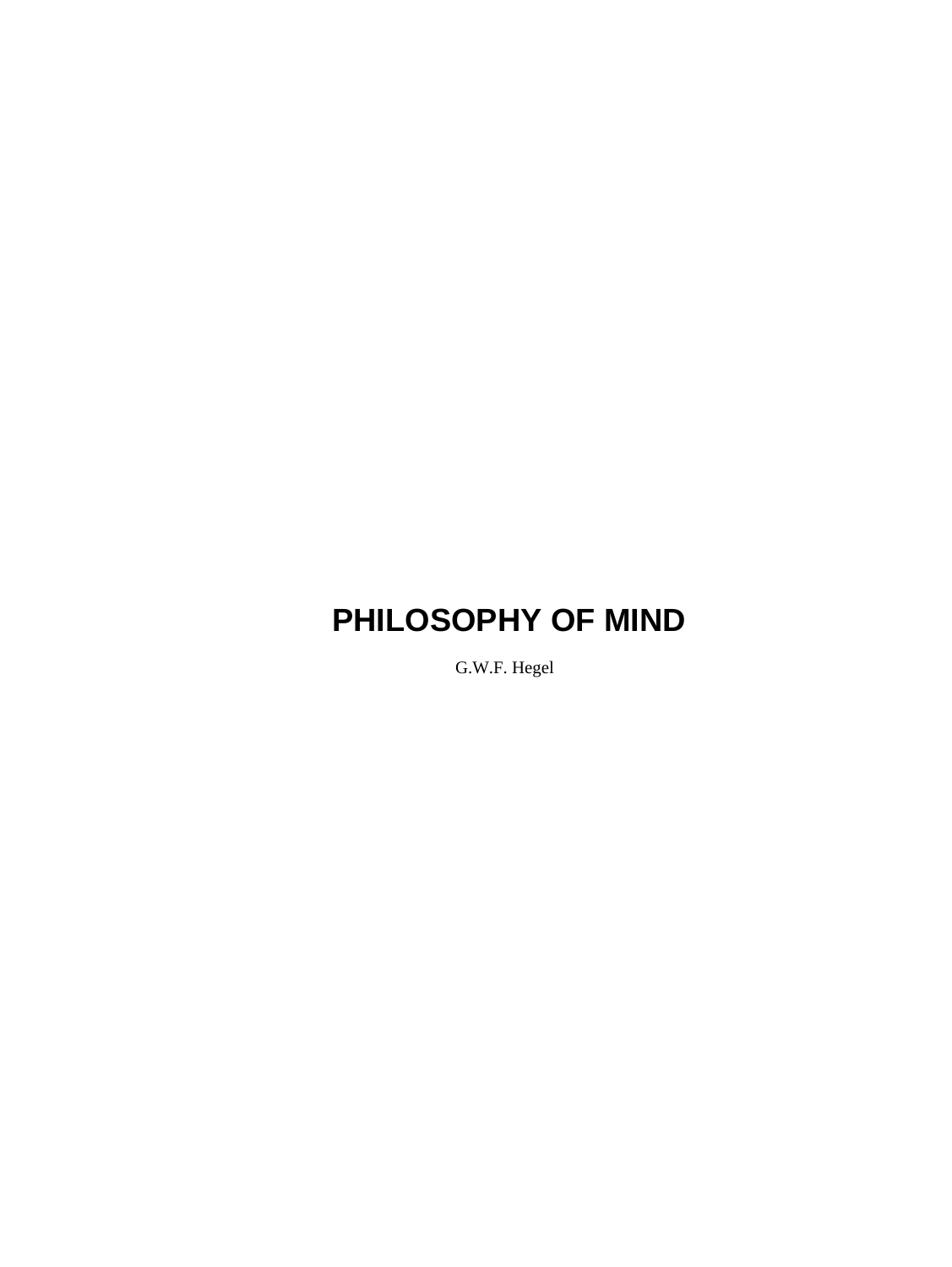## **Table of Contents**

| $\Delta$ 3 |
|------------|
|            |
|            |
|            |
|            |
|            |
|            |
|            |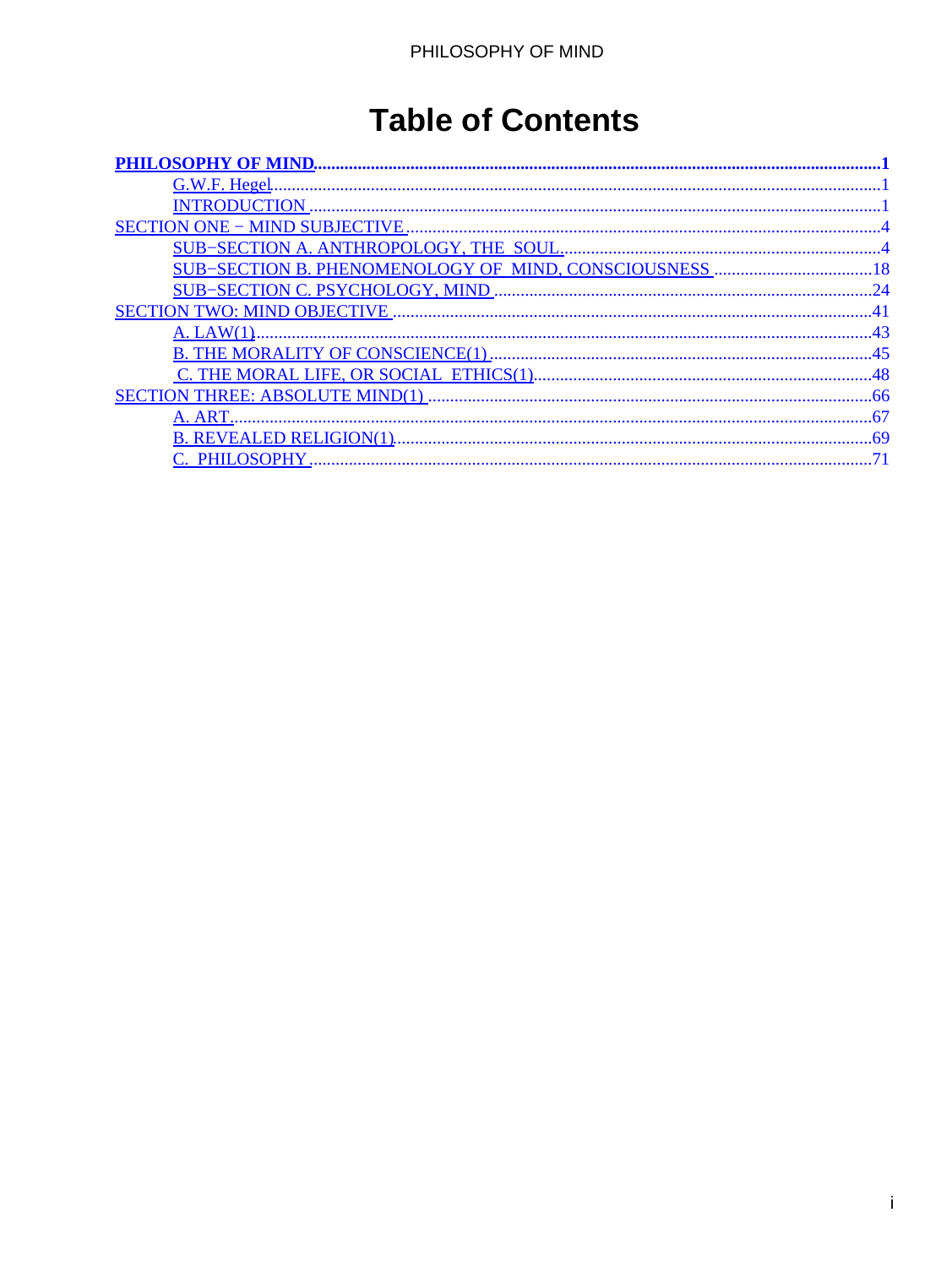### **G.W.F. Hegel**

#### <span id="page-2-0"></span>**Translated by William Wallace**

This page copyright © 2001 Blackmask Online.

http://www.blackmask.com

- INTRODUCTION
- [SECTION ONE − MIND SUBJECTIVE](#page-5-0) 
	- [SUB−SECTION A. ANTHROPOLOGY, THE SOUL](#page-5-0)
	- [SUB−SECTION B. PHENOMENOLOGY OF MIND, CONSCIOUSNESS](#page-19-0)
	- [SUB−SECTION C. PSYCHOLOGY, MIND](#page-25-0)
- [SECTION TWO: MIND OBJECTIVE](#page-42-0) 
	- $\bullet$  [A. LAW\(1\)](#page-44-0)
	- B. THE MORALITY OF CONSCIENCE(1)
	- [C. THE MORAL LIFE, OR SOCIAL ETHICS\(1\)](#page-49-0)
- [SECTION THREE: ABSOLUTE MIND\(1\)](#page-67-0) 
	- [A. ART](#page-68-0)
	- [B. REVEALED RELIGION\(1\)](#page-70-0)
	- [C. PHILOSOPHY](#page-72-0)

Part Three of the Encyclopaedia of the Philosophical Sciences

### **INTRODUCTION**

¤ 377 The knowledge of Mind is the highest and hardest, just because it is the most 'concrete' of sciences. The significance of that 'absolute' commandment, Know thyself – whether we look at it in itself or under the historical circumstances of its first utterance − is not to promote mere self−knowledge in respect of the particular capacities, character, propensities, and foibles of the single self. The knowledge it commands means that of man's genuine reality – of what is essentially and ultimately true and real – of mind as the true and essential being. Equally little is it the purport of mental philosophy to teach what is called knowledge of men − the knowledge whose aim is to detect the peculiarities, passions, and foibles of other men, and lay bare what are called the recesses of the human heart. Information of this kind is, for one thing, meaningless, unless on the assumption that we know the universal – man as man, and, that always must be, as mind. And for another, being only engaged with casual, insignificant, and untrue aspects of mental life, it fails to reach the underlying essence of them all – the mind itself.

¤ 378 Pneumatology, or, as it was also called, Rational Psychology, has been already alluded to in the Introduction to the Logic as an abstract and generalizing metaphysic of the subject. Empirical (or inductive) psychology, on the other hand, deals with the 'concrete' mind: and, after the revival of the sciences, when observation and experience had been made the distinctive methods for the study of concrete reality, such psychology was worked on the same lines as other sciences. In this way it came about that the metaphysical theory was kept outside the inductive science, and so prevented from getting any concrete embodiment or detail: whilst at the same time the inductive science clung to the conventional common− sense metaphysics with its analysis into forces, various activities, etc., and rejected any attempt at a 'speculative' treatment.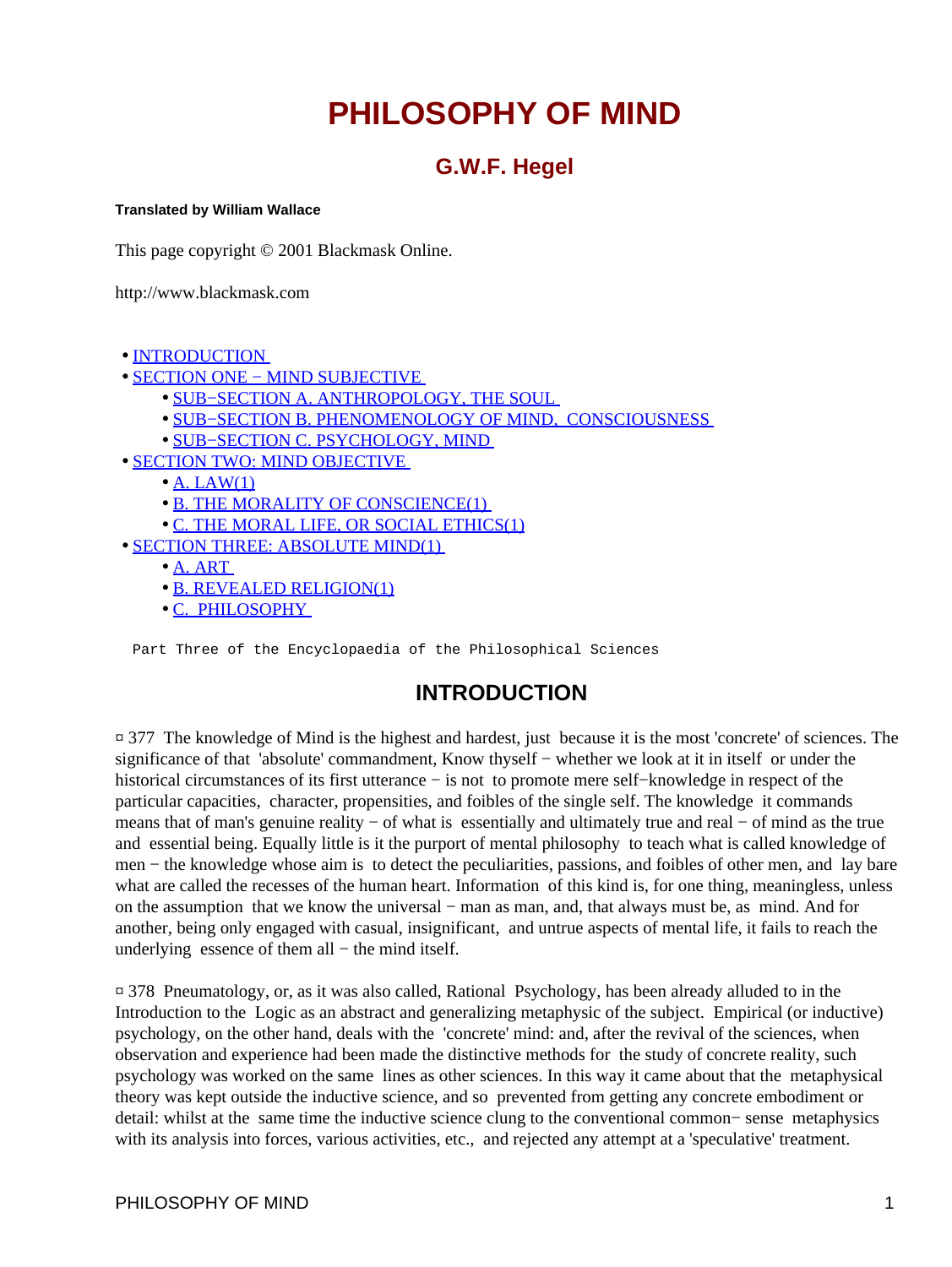The books of Aristotle on the Soul, along with his discussions on its special aspects and states, are for this reason still by far the most admirable, perhaps even the sole, work of philosophical value on this topic. The main aim of a philosophy of mind can only be to reintroduce unity of idea and principle into the theory of mind, and so reinterpret the lesson of those Aristotelian books.

¤ 379 Even our own sense of the mind's living unity naturally protests against any attempt to break it up into different faculties, forces, or, what comes to the same thing, activities, conceived as independent of each other. But the craving for a comprehension of the unity is still further stimulated, as we soon come across distinctions between mental freedom and mental determinism, antitheses between free psychic agency and the corporeity that lies external to it, whilst we equally note the intimate interdependence of the one upon the other. In modern times especially the phenomena of animal magnetism have given, even in experience, a lively and visible confirmation of the underlying unity of soul, and of the power of its 'ideality'. Before these facts, the rigid distinctions of practical common sense are struck with confusion; and the necessity of a 'speculative' examination with a view to the removal of difficulties is more directly forced upon the student.

¤ 380 The 'concrete' nature of mind involves for the observer the peculiar difficulty that the several grades and special types which develop its intelligible unity in detail are not left standing as so many separate existences confronting its more advanced aspects. It is otherwise in external nature. There, matter and movement, for example, have a manifestation all their own − it is the solar system; and similarly the differentiae of sense−perception have a sort of earlier existence in the properties of bodies, and still more independently in the four elements. The species and grades of mental evolution, on the contrary, lose their separate existence and become factors, states, and features in the higher grades of development. As a consequence of this, a lower and more abstract aspect of mind betrays the presence in it, even to experience, of a higher grade. Under the guise of sensation, for example, we may find the very highest mental life as its modification or its embodiment. And so sensation, which is but a mere form and vehicle, may to the superficial glance seem to be the proper seat and, as it were, the source of those moral and religious principles with which it is charged; and the moral and religious principles thus modified may seem to call for treatment as species of sensation. But at the same time, when lower grades of mental life are under examination, it becomes necessary, if we desire to point to actual cases of them in experience, to direct attention to more advanced grades for which they are mere forms. In this way subjects will be treated of by anticipation which properly belong to later stages of development (e.g. in dealing with natural awaking from sleep we speak by anticipation of consciousness, or in dealing with mental derangement we must speak of intellect).

#### What Mind (or Spirit) is

¤ 381 From our point of view mind has for its presupposition Nature, of which it is the truth, and for that reason its absolute prius. In this its truth Nature is vanished, and mind has resulted as the 'Idea' entered on possession of itself. Here the subject and object of the Idea are one − either is the intelligent unity, the notion. This identity is absolute negativity −for whereas in Nature the intelligent unity has its objectivity perfect but externalized, this self−externalization has been nullified and the unity in that way been made one and the same with itself. Thus at the same time it is this identity only so far as it is a return out of nature.

¤ 382 For this reason the essential, but formally essential, feature of mind is Liberty: i.e. it is the notion's absolute negativity or self−identity. Considered as this formal aspect, it may withdraw itself from everything external and from its own externality, its very existence; it can thus submit to infinite pain, the negation of its individual immediacy: in other words, it can keep itself affirmative in this negativity and possess its own identity. All this is possible so long as it is considered in its abstract self−contained universality.

¤ 383 This universality is also its determinate sphere of being. Having a being of its own, the universal is self−particularizing, whilst it still remains self−identical. Hence the special mode of mental being is 'manifestation'. The spirit is not some one mode or meaning which finds utterance or externality only in a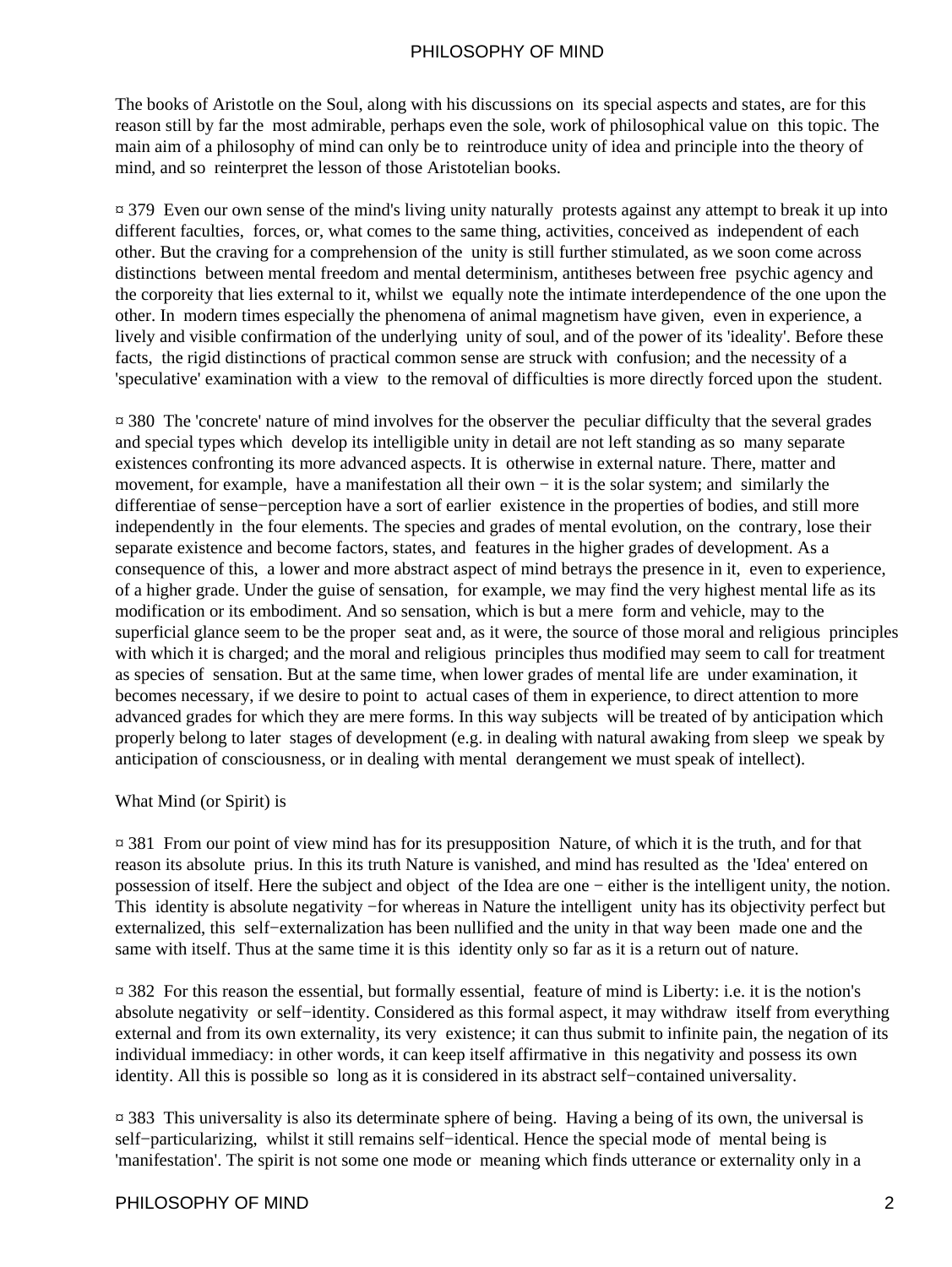form distinct from itself: it does not manifest or reveal something, but its very mode and meaning is this revelation. And thus in its mere possibility mind is at the same moment an infinite, 'absolute', actuality.

¤ 384 Revelation, taken to mean the revelation of the abstract Idea, is an unmediated transition to Nature which comes to be. As mind is free, its manifestation is to set forth Nature as its world; but because it is reflection, it, in thus setting forth its world, at the same time presupposes the world as a nature independently existing. In the intellectual sphere to reveal is thus to create a world as its being − a being in which the mind procures the affirmation and truth of its freedom.

The Absolute is Mind (Spirit) − this is the supreme definition of the Absolute. To find this definition and to grasp its meaning and burden was, we may say, the ultimate purpose of all education and all philosophy: it was the point to which turned the impulse of all religion and science: and it is this impulse that must explain the history of the world. The word 'Mind' (Spirit) − and some glimpse of its meaning − was found at an early period: and the spirituality of God is the lesson of Christianity. It remains for philosophy in its own element of intelligible unity to get hold of what was thus given as a mental image, and what implicitly is the ultimate reality; and that problem is not genuinely, and by rational methods, solved so long as liberty and intelligible unity is not the theme and the soul of philosophy.

Subdivision

¤ 385 The development of Mind (Spirit) is in three stages:

(1) In the form of self−relation: within it it has the ideal totality of the Idea − i.e. it has before it all that its notion contains: its being is to be self−contained and free. This is Mind Subjective.

(2) In the form of reality: realized, i.e. in a world produced and to be produced by it: in this world freedom presents itself under the shape of necessity. This is Mind Objective.

(3) In that unity of mind as objectivity and of mind as ideality and concept, which essentially and actually is and for ever produces itself, mind in its absolute truth. This is Mind Absolute.

¤ 386 The two first parts of the doctrine of Mind embrace the finite mind. Mind is the infinite Idea, and finitude here means the disproportion between the concept and the reality − but with the qualification that it is a shadow cast by the mind's own light − a show or illusion which the mind implicitly imposes as a barrier to itself, in order, by its removal, actually to realize and become conscious of freedom as its very being, i.e. to be fully manifested. The several steps of this activity, on each of which, with their semblance of being, it is the function of the finite mind to linger, and through which it has to pass, are steps in its liberation. In the full truth of that liberation is given the identification of the three stages − finding a world presupposed before us, generating a world as our own creation, and gaining freedom from it and in it. To the infinite form of this truth the show purifies itself till it becomes a consciousness of it.

A rigid application of the category of finitude by the abstract logician is chiefly seen in dealing with Mind and reason: it is held not a mere matter of strict logic, but treated also as a moral and religious concern, to adhere to the point of view of finitude, and the wish to go further is reckoned a mark of audacity, if not of insanity, of thought. Whereas in fact such a modesty of thought, as treats the finite as something altogether fixed and absolute, is the worst of virtues; and to stick to a post which has no sound ground in itself is the most unsound sort of theory. The category of finitude was at a much earlier period elucidated and explained at its place in the Logic: an elucidation which, as in logic for the more specific though still simple thought−forms of finitude, so in the rest of philosophy for the concrete forms, has merely to show that the finite is not, i.e. is not the truth, but merely a transition and an emergence to something higher. This finitude of the spheres so far examined is the dialectic that makes a thing have its cessation by another and in another: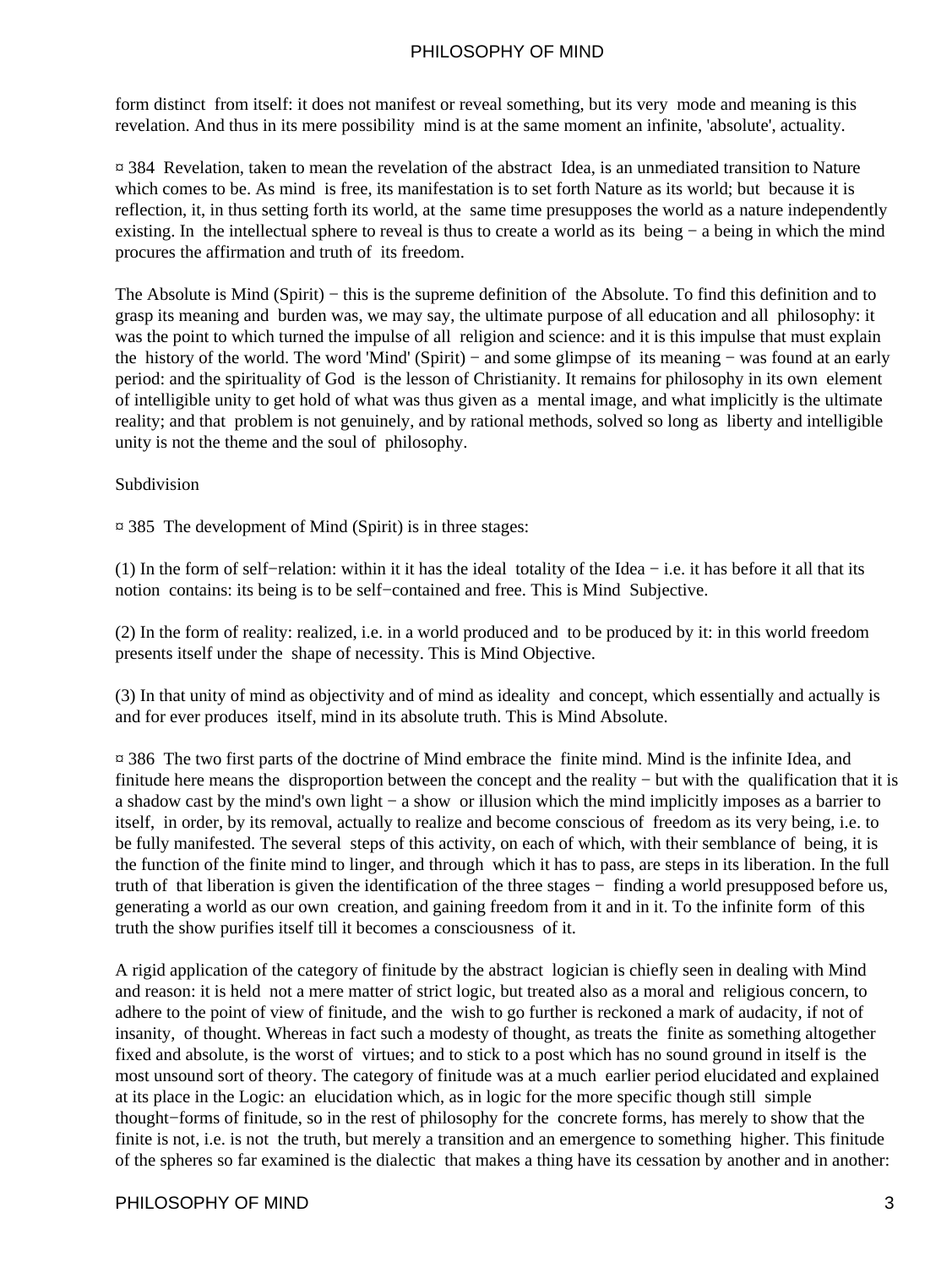<span id="page-5-0"></span>but Spirit, the intelligent unity and the implicit Eternal, is itself just the consummation of that internal act by which nullity is nullified and vanity is made vain. And so, the modesty alluded to is a retention of this vanity − the finite − in opposition to the true: it is itself therefore vanity. In the course of the mind's development we shall see this vanity appear as wickedness at that turning−point at which mind has reached its extreme immersion in its subjectivity and its most central contradiction.

## **SECTION ONE − MIND SUBJECTIVE**

¤ 387 Mind, on the ideal stage of its development, is mind as cognitive. Cognition, however, being taken here not as a merely logical category of the Idea  $(\alpha 223)$ , but in the sense appropriate to the concrete mind.

Subjective mind is: (A) Immediate or implicit: a soul − the Spirit in Nature − the object treated by Anthropology. (B) Mediate or explicit: still as identical reflection into itself and into other things: mind in correlation or particularization: consciousness – the object treated by the Phenomenology of Mind. (C) Mind defining itself in itself, as an independent subject − the object treated by Psychology.

In the Soul is the awaking of Consciousness: Consciousness sets itself up as Reason, awaking at one bound to the sense of its rationality: and this Reason by its activity emancipates itself to objectivity and the consciousness of its intelligent unity.

For an intelligible unity or principle of comprehension each modification it presents is an advance of development: and so in mind every character under which it appears is a stage in a process of specification and development, a step forward towards its goal, in order to make itself into, and to realize in itself, what it implicitly is. Each step, again, is itself such a process, and its product is that what the mind was implicitly at the beginning (and so for the observer) it is for itself − for the special form, viz. which the mind has in that step. The ordinary method of psychology is to narrate what the mind or soul is, what happens to it, what it does. The soul is presupposed as a ready−made agent, which displays such features as its acts and utterances, from which we can learn what it is, what sort of faculties and powers it possesses − all without being aware that the act and utterance of what the soul is really invests it with that character in our conception and makes it reach a higher stage of being than it explicitly had before.

We must, however, distinguish and keep apart from the progress here to be studied what we call education and instruction. The sphere of education is the individuals only: and its aim is to bring the universal mind to exist in them. But in the philosophic theory of mind, mind is studied as self−instruction and self−education in very essence; and its acts and utterances are stages in the process which brings it forward to itself, links it in unity with itself, and so makes it actual mind.

## **SUB−SECTION A. ANTHROPOLOGY, THE SOUL**

```
(a) The Physical Soul
```
- (a) Physical Qualities
- (b) Physical Alterations
- (c) Sensibility
- (b) The Feeling Soul
	- (a) The Feeling Soul in its Immediacy
	- (b) Self−feeling
	- (c) Habit
- (c) The Actual Soul

#### A. ANTHROPOLOGY

THE SOUL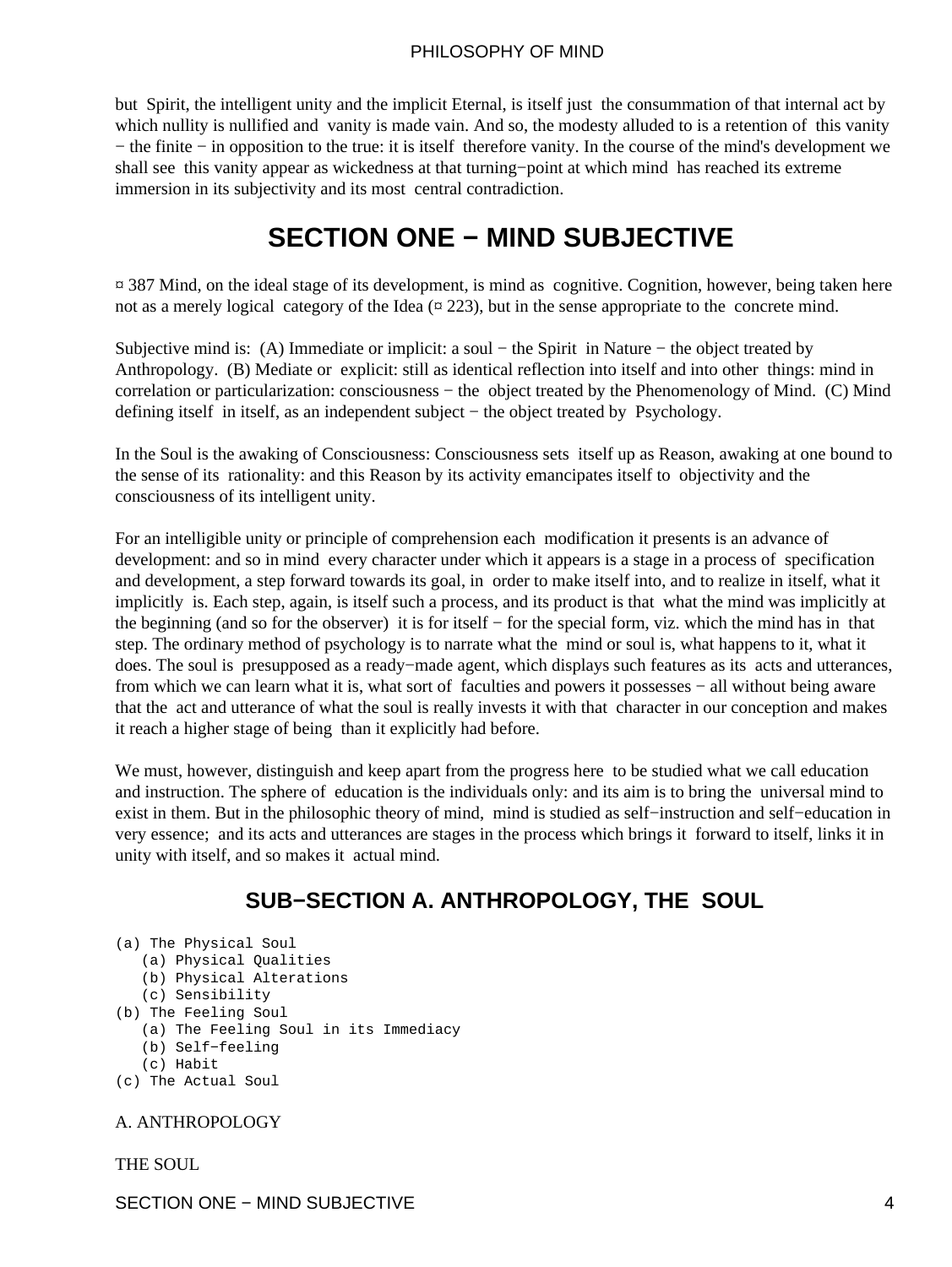¤ 388 Spirit (Mind) came into being as the truth of Nature. But not merely is it, as such a result, to be held the true and real first of what went before: this becoming or transition bears in the sphere of the notion the special meaning of 'free judgement'. Mind, thus come into being, means therefore that Nature in its own self realizes its untruth and sets itself aside: it means that Mind presupposes itself no longer as the universality which in corporal individuality is always self−externalized, but as a universality which in its concretion and totality is one and simple. At such a stage it is not yet mind, but soul.

¤ 389 The soul is no separate immaterial entity. Wherever there is Nature, the soul is its universal immaterialism, its simple 'ideal' life. Soul is the substance or 'absolute' basis of all the particularizing and individualizing of mind: it is in the soul that mind finds the material on which its character is wrought, and the soul remains the pervading, identical ideality of it all. But as it is still conceived thus abstractly, the soul is only the sleep of mind − the passive of Aristotle, which is potentially all things.

The question of the immateriality of the soul has no interest, except where, on the one hand, matter is regarded as something true, and mind conceived as a thing, on the other. But in modern times even the physicists have found matters grow thinner in their hands: they have come upon imponderable matters, like heat, light, etc., to which they might perhaps add space and time. These 'imponderables', which have lost the property (peculiar to matter) of gravity and, in a sense, even the capacity of offering resistance, have still, however, a sensible existence and outness of part to part; whereas the 'vital' matter, which may also be found enumerated among them, not merely lacks gravity, but even every other aspect of existence which might lead us to treat it as material.

The fact is that in the Idea of Life the self−externalism of nature is implicitly at an end: subjectivity is the very substance and conception of life − with this proviso, however, that its existence or objectivity is still at the same time forfeited to the away of self−externalism. It is otherwise with Mind. There, in the intelligible unity which exists as freedom, as absolute negativity, and not as the immediate or natural individual, the object or the reality of the intelligible unity is the unity itself; and so the self−externalism, which is the fundamental feature of matter, has been completely dissipated and transmuted into universality, or the subjective ideality of the conceptual unity. Mind is the existent truth of matter – the truth that matter itself has no truth.

A cognate question is that of the community of soul and body. This community (interdependence) was assumed as a fact, and the only problem was how to comprehend it. The usual answer, perhaps, was to call it an incomprehensible mystery; and, indeed, if we take them to be absolutely antithetical and absolutely independent, they are as impenetrable to each other as one piece of matter to another, each being supposed to be found only in the pores of the other, i.e. where the other is not − whence Epicurus, when attributing to the gods a residence in the pores, was consistent in not imposing on them any connection with the world. A somewhat different answer has been given by all philosophers since this relation came to be expressly discussed. Descartes, Malebranche, Spinoza, and Leibniz have all indicated God as this nexus. They meant that the finitude of soul and matter were only ideal and unreal distinctions; and, so holding, there philosophers took God, not, as so often is done, merely as another word for the incomprehensible, but rather as the sole true identity of finite mind and matter. But either this identity, as in the case of Spinoza, is too abstract, or, as in the case of Leibniz, though his Monad of monads brings things into being, it does so only by an act of judgement or choice. Hence, with Leibniz, the result is a distinction between soul and the corporeal (or material), and the identity is only like the copula of a judgement, and does not rise or develop into system, into the absolute syllogism.

¤ 390 The Soul is at first − (a) In its immediate natural mode − the natural soul, which only is. (b) Secondly, it is a soul which feels, as individualized, enters into correlation with its immediate being, and, in the modes of that being, retains an abstract independence. (c) Thirdly, its immediate being − or corporeity − is moulded into it, and with that corporeity it exists as actual soul.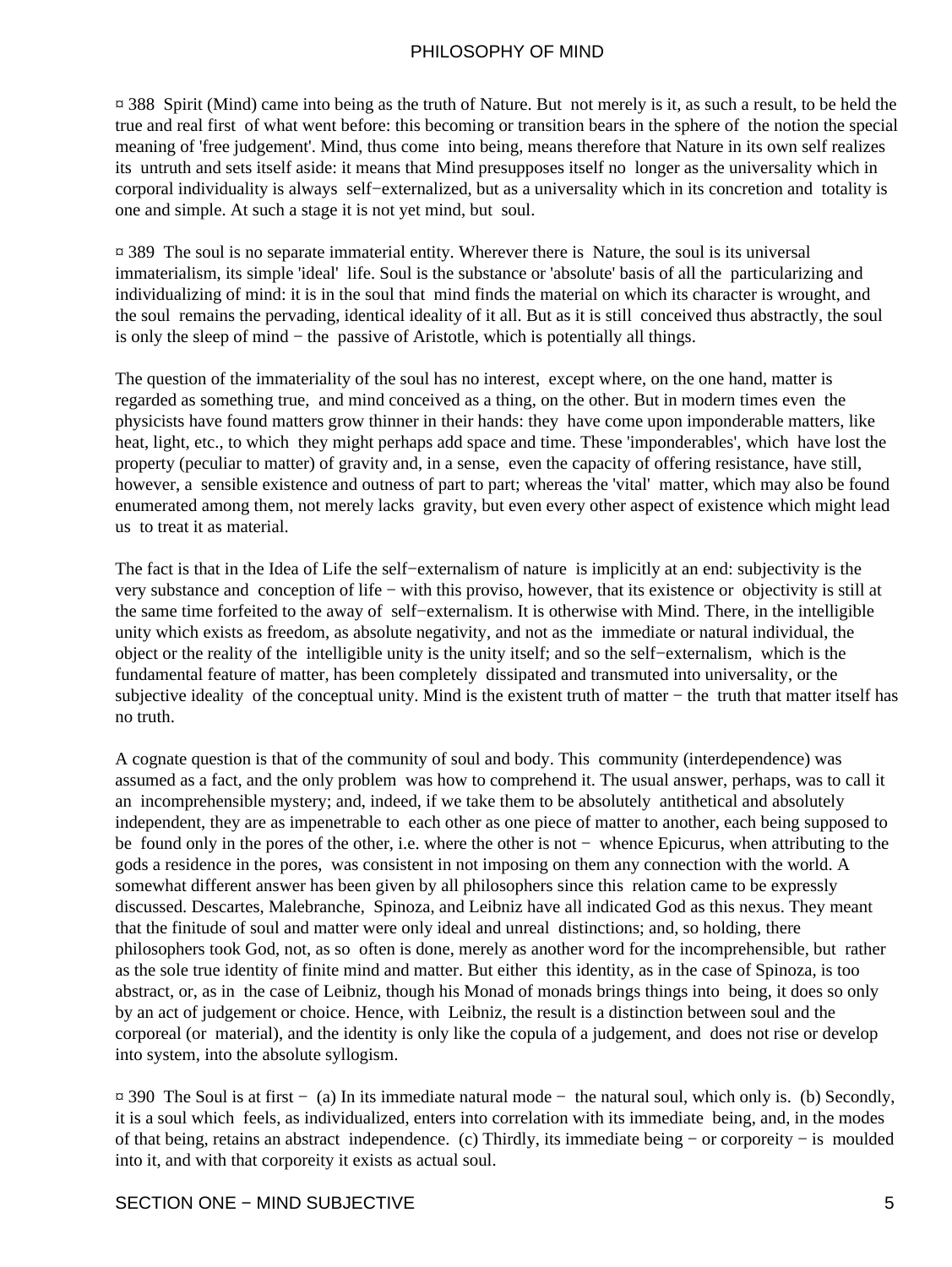#### (a) THE PHYSICAL SOUL(1)

¤ 391 The soul universal, described, it may be, as an anima mundi, a world−soul, must not be fixed on that account as a single subject; it is rather the universal substance which has its actual truth only in individuals and single subjects. Thus, when it presents itself as a single soul, it is a single soul which is merely: its only modes are modes of natural life. These have, so to speak, behind its ideality a free existence: i.e. they are natural objects for consciousness, but objects to which the soul as such does not behave as to something external. These features rather are physical qualities of which it finds itself possessed.

#### (a) Physical Qualities(2)

¤ 392 (1) While still a 'substance' (i.e. a physical soul) the mind takes part in the general planetary life, feels the difference of climates, the changes of the seasons, and the periods of the day, etc. This life of nature for the main shows itself only in occasional strain or disturbance of mental tone.

In recent times a good deal has been said of the cosmical, sidereal, and telluric life of man. In such a sympathy with nature the animals essentially live: their specific characters and their particular phases of growth depend, in many cases completely, and always more or less, upon it. In the case of man these points of dependence lose importance, just in proportion to his civilization, and the more his whole frame of soul is based upon a sub−structure of mental freedom. The history of the world is not bound up with revolutions in the solar system, any more than the destinies of individuals with the positions of the planets.

The difference of climate has a more solid and vigorous influence. But the response to the changes of the seasons and hours of the day is found only in faint changes of mood, which come expressly to the fore only in morbid states (including insanity) and at periods when the self−conscious life suffers depression.

In nations less intellectually emancipated, which therefore live more in harmony with nature, we find amid their superstitions and aberrations of imbecility a few real cases of such sympathy, and on that foundation what seems to be marvellous prophetic vision of coming conditions and of events arising therefrom. But as mental freedom gets a deeper hold, even these few and slight susceptibilities, based upon participation in the common life of nature, disappear. Animals and plants, on the contrary, remain for ever subject to such influences.

¤ 393 (2) According to the concrete differences of the terrestrial globe, the general planetary life of the nature−governed mind specializes itself and breaks up into the several nature−governed minds which, on the whole, give expression to the nature of the geographical continents and constitute the diversities of race.

The contrast between the earth's poles, the land towards the north pole being more aggregated and preponderant over sea, whereas in the southern hemisphere it runs out in sharp points, widely distant from each other, introduces into the differences of continents a further modification which Treviranus (Biology, Part II) has exhibited in the case of the flora and fauna.

¤ 394 This diversity descends into specialities, that may be termed local minds − shown in the outward modes of life and occupation, bodily structure and disposition, but still more in the inner tendency and capacity of the intellectual and moral character of the several peoples.

Back to the very beginnings of national history we see the several nations each possessing a persistent type of its own.

¤ 395 (3) The soul is further de−universalized into the individualized subject. But this subjectivity is here only considered as a differentiation and singling out of the modes which nature gives; we find it as the special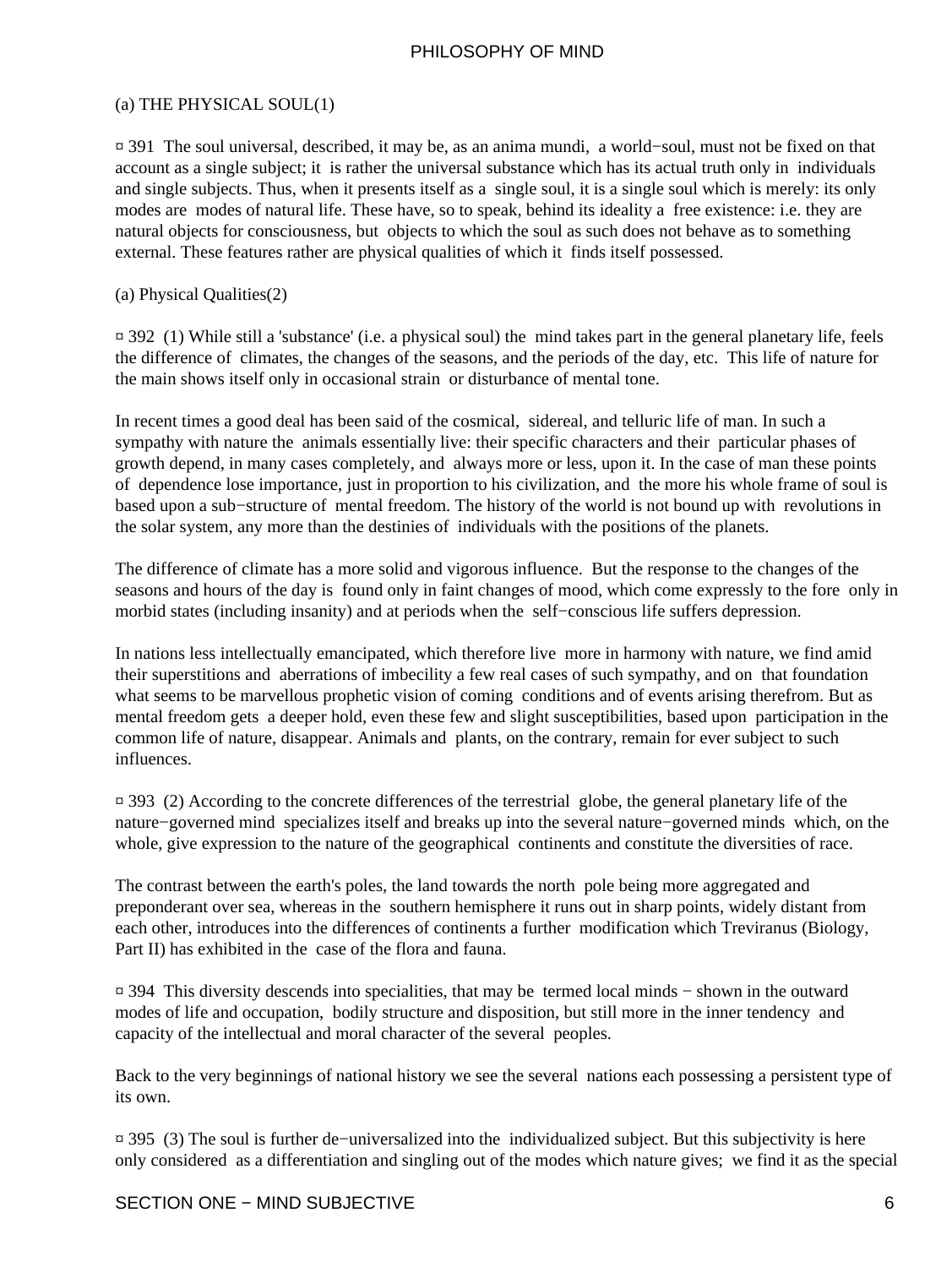temperament, talent, character, physiognomy, or other disposition and idiosyncrasy, of families or single individuals.

#### (b) Physical Alterations

¤ 396 Taking the soul as an individual, we find its diversities, as alterations in it, the one permanent subject, and as stages in its development. As they are at once physical and mental diversities, a more concrete definition or description of them would require us to anticipate an acquaintance with the formed and matured mind.

(1) The first of these is the natural lapse of the ages in man's life. He begins with Childhood − mind wrapped up in itself. His next step is the fully developed antithesis, the strain and struggle of a universality which is still subjective (as seen in ideals, fancies, hopes, ambitions) against his immediate individuality. And that individuality marks both the world which, as it exists, fails to meet his ideal requirements, and the position of the individual himself, who is still short of independence and not fully equipped for the part he has to play (Youth). Thirdly, we see man in his true relation to his environment, recognizing the objective necessity and reasonableness of the world as he finds it − a world no longer incomplete, but able in the work which it collectively achieves to afford the individual a place and a security for his performance. By his share in this collective work he first is really somebody, gaining an effective existence and an objective value (Manhood). Last of all comes the finishing touch to this unity with objectivity: a unity which, while on its realist side it passes into the inertia of deadening habit, on its idealist side gains freedom from the limited interests and entanglements of the outward present (Old Age).

¤ 397 (2) Next we find the individual subject to a real antithesis, leading it to seek and find itself in another individual. This − the sexual relation − on a physical basis, shows, on its one side, subjectivity remaining in an instinctive and emotional harmony of moral life and love, and not pushing these tendencies to an extreme universal phase, in purposes political, scientific, or artistic; and on the other, shows an active half, where the individual is the vehicle of a struggle of universal and objective interests with the given conditions (both of his own existence and of that of the external world), carrying out these universal principles into a unity with the world which is his own work. The sexual tie acquires its moral and spiritual significance and function in the family.

¤ 398 (3) When the individuality, or self−centralized being, distinguishes itself from its mere being, this immediate judgement is the waking of the soul, which confronts its self−absorbed natural life, in the first instance, as one natural quality and state confronts another state, viz. sleep. − The waking is not merely for the observer, or externally distinct from the sleep: it is itself the judgement (primary partition) of the individual soul − which is self−existing only as it relates its self−existence to its mere existence, distinguishing itself from its still undifferentiated universality. The waking state includes generally all self–conscious and rational activity in which the mind realizes its own distinct self. – Sleep is an invigoration of this activity − not as a merely negative rest from it, but as a return back from the world of specialization, from dispersion into phases where it has grown hard and stiff − a return into the general nature of subjectivity, which is the substance of those specialized energies and their absolute master.

The distinction between sleep and waking is one of those posers, as they may be called, which are often addressed to philosophy: − Napoleon, for example, on a visit to the University of Pavia, put this question to the class of ideology. The characterization given in the section is abstract; it primarily treats waking merely as a natural fact, containing the mental element implicate but not yet as invested with a special being of its own. If we are to speak more concretely of this distinction (in fundamentals it remains the same), we must take the self−existence of the individual soul in its higher aspects as the Ego of consciousness and as intelligent mind. The difficulty raised anent the distinction of the two states properly arises, only when we also take into account the dreams in sleep and describe these dreams, as well as the mental representations in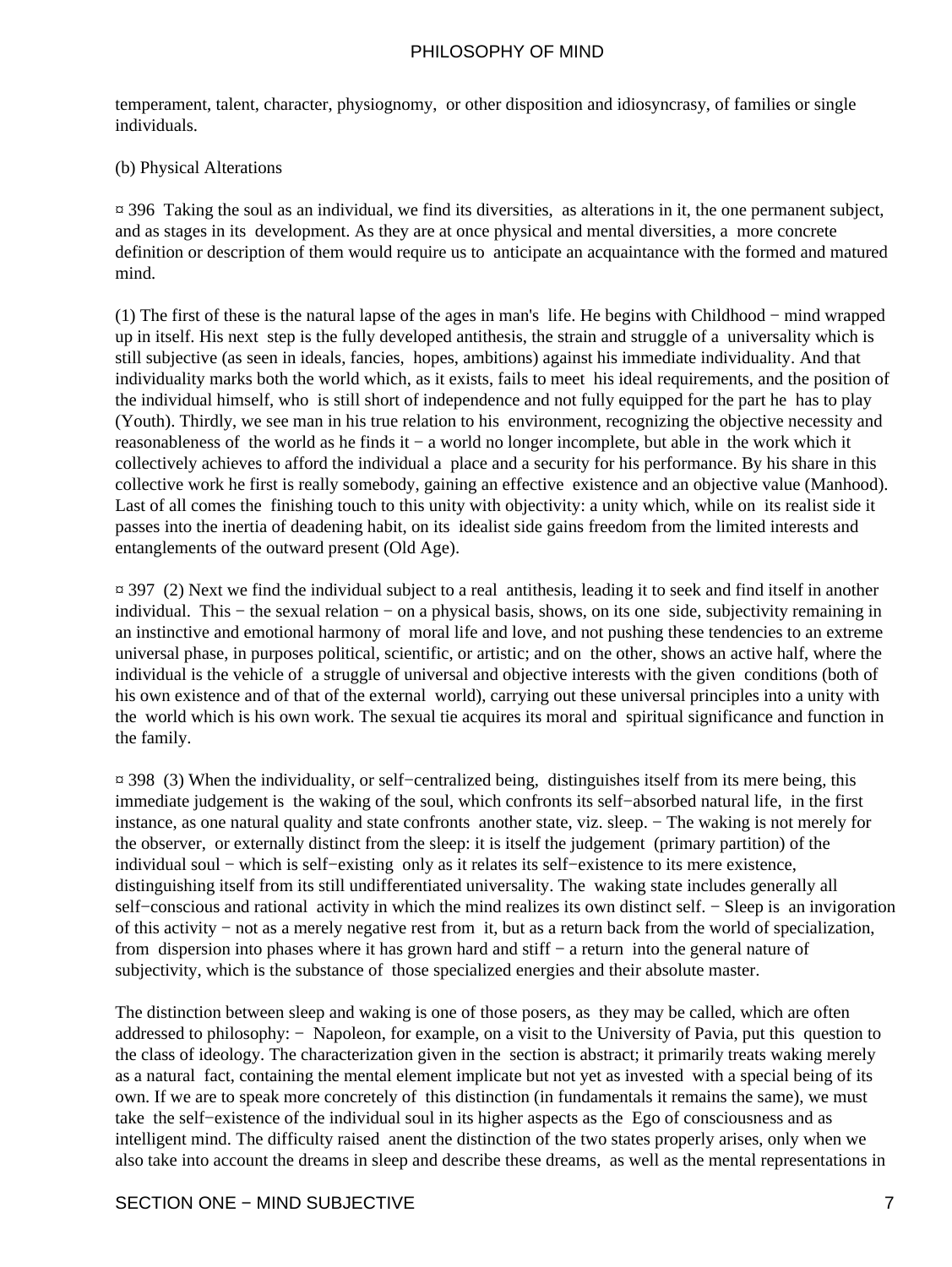the sober waking consciousness under one and the same title of mental representations. Thus superficially classified as states of mental representation the two coincide, because we have lost sight of the difference; and in the case of any assignable distinction of waking consciousness, we can always return to the trivial remark that all this is nothing more than mental idea. But the concrete theory of the wakin soul in its realized being views it as consciousness and intellect: and the world of intelligent consciousness is something quite different from a picture of mere ideas and images. The latter are in the main only externally conjoined, in an unintelligent way, by the laws of the so−called Association of Ideas; though here and there of course logical principles may also be operative. But in the waking state man behaves essentially as a concrete ego, an intelligence: and because of this intelligence his sense−perception stands before him as a concrete totality of features in which each member, each point, takes up its place as at the same time determined through and with all the rest. Thus the facts embodied in his sensation are authenticated, not by his mere subjective representation and distinction of the facts as something external from the person, but by virtue of the concrete interconnection in which each part stands with all parts of this complex. The waking state is the concrete consciousness of this mutual corroboration of each single factor of its content by all the others in the picture as perceived. The consciousness of this interdependence need not be explicit and distinct. Still this general setting to all sensations is implicitly present in the concrete feeling of self. − In order to see the difference between dreaming and waking we need only keep in view the Kantian distinction between subjectivity and objectivity of mental representation (the latter depending upon determination through categories): remembering, as already noted, that what is actually present in mind need not be therefore explicitly realized in consciousness, just as little as the exaltation of the intellectual sense to God need stand before consciousness in the shape of proofs of God's existence, although, as before explained, these proofs only serve to express the net worth and content of that feeling.

#### (c) Sensibility(3)

¤ 399 Sleep and waking are, primarily, it is true, not mere alterations, but alternating conditions (a progression in infinitum). This is their formal and negative relationship: but in it the affirmative relationship is also involved. In the self−certified existence of waking soul its mere existence is implicit as an 'ideal' factor: the features which make up its sleeping nature, where they are implicitly as in their substance, are found by the waking soul, in its own self, and, be it noted, for itself. The fact that these particulars, though as a mode of mind they are distinguished from the self− identity of our self−centred being, are yet simply contained in its simplicity, is what we call sensibility.

 $\overline{a}$  400 Sensibility (feeling) is the form of the dull stirring, the inarticulate breathing, of the spirit through its unconscious and unintelligent individuality, where every definite feature is still 'immediate' − neither specially developed in its content nor set in distinction as objective to subject, but treated as belonging to its most special, its natural peculiarity. The content of sensation is thus limited and transient, belonging as it does to natural, immediate being − to what is therefore qualitative and finite.

Everything is in sensation (feeling): if you will, everything that emerges in conscious intelligence and in reason has its source and origin in sensation; for source and origin just means the first immediate manner in which a thing appears. Let it not be enough to have principles and religion only in the head: they must also be in the heart, in the feeling. What we merely have in the head is in consciousness, in a general way: the facts of it are objective − set over against consciousness, so that as it is put in me (my abstract ego) it can also be kept away and apart from me (from my concrete subjectivity). But if put in the feeling, the fact is a mode of my individuality, however crude that individuality be in such a form: it is thus treated as my very own. My own is something inseparate from the actual concrete self: and this immediate unity of the soul with its underlying self in all its definite content is just this inseparability; which, however, yet falls short of the ego of developed consciousness, and still more of the freedom of rational mind−life. It is with a quite different intensity and permanency that the will, the conscience, and the character, are our very own, than can ever be true of feeling and of the group of feelings (the heart): and this we need no philosophy to tell us. No doubt it

#### SECTION ONE − MIND SUBJECTIVE 8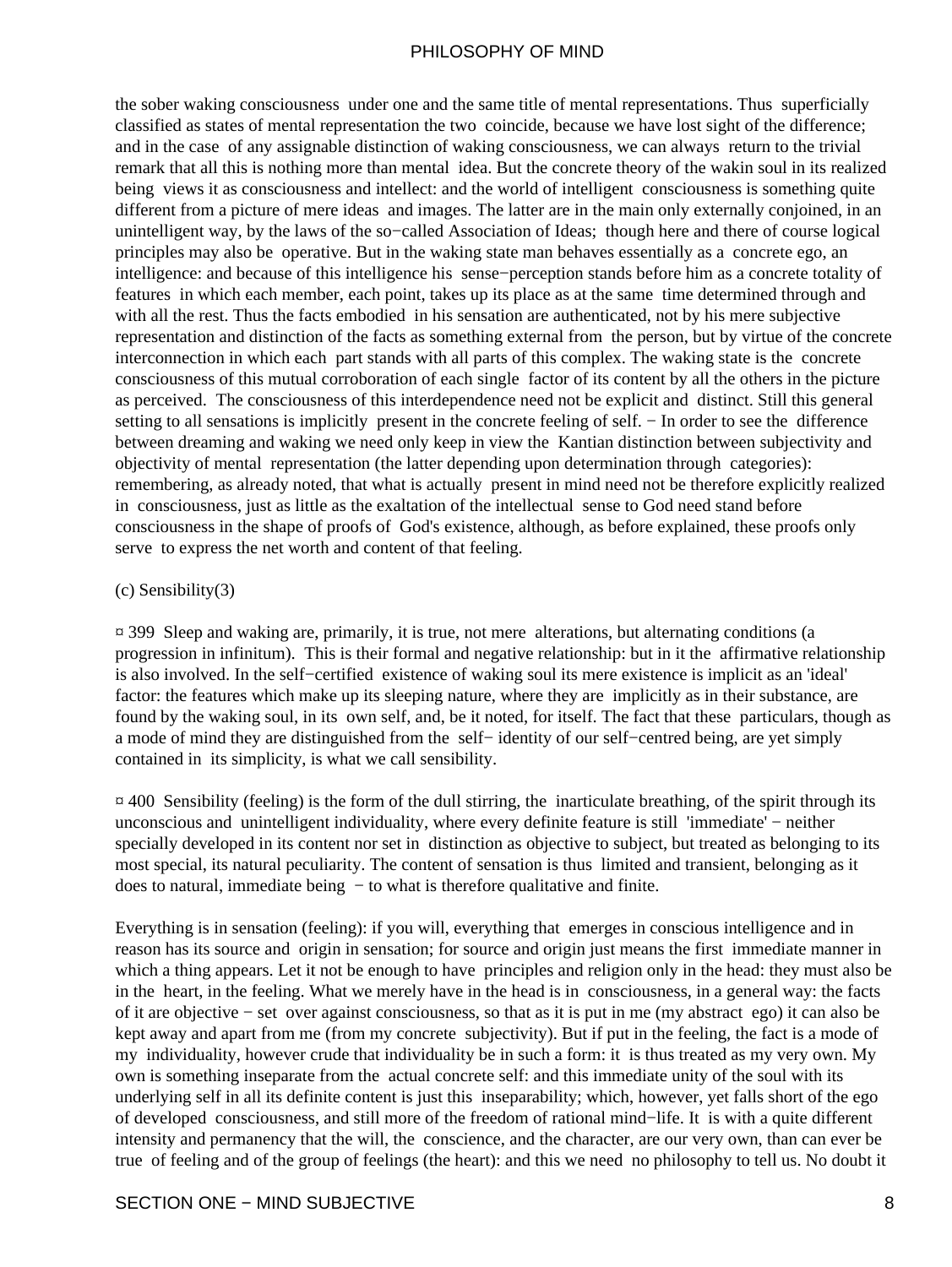is correct to say that above everything the heart must be good. But feeling and heart is not the form by which anything is legitimated as religious, moral, true, just, etc., and an appeal to heart and feeling either means nothing or means something bad. This should hardly need enforcing. Can any experience be more trite than that feelings and hearts are also bad, evil, godless, mean, etc.? That the heart is the source only of such feelings is stated in the words: 'From the heart proceed evil thoughts, murder, adultery, fornication, blasphemy, etc.' In such times when 'scientific' theology and philosophy make the heart and feeling the criterion of what is good, moral, and religious, it is necessary to remind them of these trite experiences; just as it is nowadays necessary to repeat that thinking is the characteristic property by which man is distinguished from the beasts, and that he has feeling in common with them.

 $\overline{a}$  401. What the sentient soul finds within it is, on one hand, the naturally immediate, as 'ideally' in it and made its own. On the other hand and conversely, what originally belongs to the central individuality (which as further deepened and enlarged is the conscious ego and free mind) gets the features of the natural corporeity, and is so felt. In this way we have two spheres of feeling. One, where what at first is a corporeal affection (e.g. of the eye or of any bodily part whatever) is made feeling (sensation) by being driven inward, memorized in the soul's self−centred part. Another, where affections originating in the mind and belonging to it, are in order to be felt, and to be as if found, invested with corporeity. Thus the mode or affection gets a place in the subject: it is felt in the soul. The detailed specification of the former branch of sensibility is seen in the system of the senses. But the other or inwardly originated modes of feeling no less necessarily systematize themselves; and their corporization, as put in the living and concretely developed natural being, works itself out, following the special character of the mental mode, in a special system of bodily organs.

Sensibility in general is the healthy fellowship of the individual mind in the life of its bodily part. The senses form the simple system of corporeity specified. (a) The 'ideal' side of physical things breaks up into two − because in it, as immediate and not yet subjective ideality, distinction appears as mere variety − the senses of definite light,  $(\alpha 317)$  – and of sound,  $(\alpha 300)$ . The 'real' aspect similarly is with its difference double: (b) the senses of smell and taste,  $(\text{max } 321, 322)$ ; (c) the sense of solid reality, of heavy matter, of heat ( $\text{max } 303$ ) and shape  $(\alpha$  310). Around the centre of the sentient individuality these specifications arrange themselves more simply than when they are developed in the natural corporeity.

The system by which the internal sensation comes to give itself specific bodily forms would deserve to be treated in detail in a peculiar science − a psychical physiology. Somewhat pointing to such a system is implied in the feeling of the appropriateness or inappropriateness of an immediate sensation to the persistent tone of internal sensibility (the pleasant and unpleasant): as also in the distinct parallelism which underlies the symbolical employment of sensations, e.g. of colours, tones, smells. But the most interesting side of a psychical physiology would lie in studying not the mere sympathy, but more definitely the bodily form adopted by certain mental modifications, especially the passions or emotions. We should have, for example, to explain the line of connection by which anger and courage are felt in the breast, the blood, the 'irritable' system, just as thinking and mental occupation are felt in the head, the centre of the 'sensible' system. We should want a more satisfactory explanation than hitherto of the most familar connections by which tears, and voice in general, with its varieties of language, laughter, sighs, with many other specializations lying in the line of pathognomy and physiognomy, are formed from their mental source. In physiology the viscera and the organs are treated merely as parts subservient to the animal organism; but they form at the same time a physical system for the expression of mental states, and in this way they get quite another interpretation.

¤ 402 Sensations, just because they are immediate and are found existing, are single and transient aspects of psychic life − alterations in the substantiality of the soul, set in its self−centred life, with which that substance is one. But this self−centred being is not merely a formal factor of sensation: the soul is virtually a reflected totality of sensations − it feels in itself the total substantiality which it virtually is − it is a soul which feels.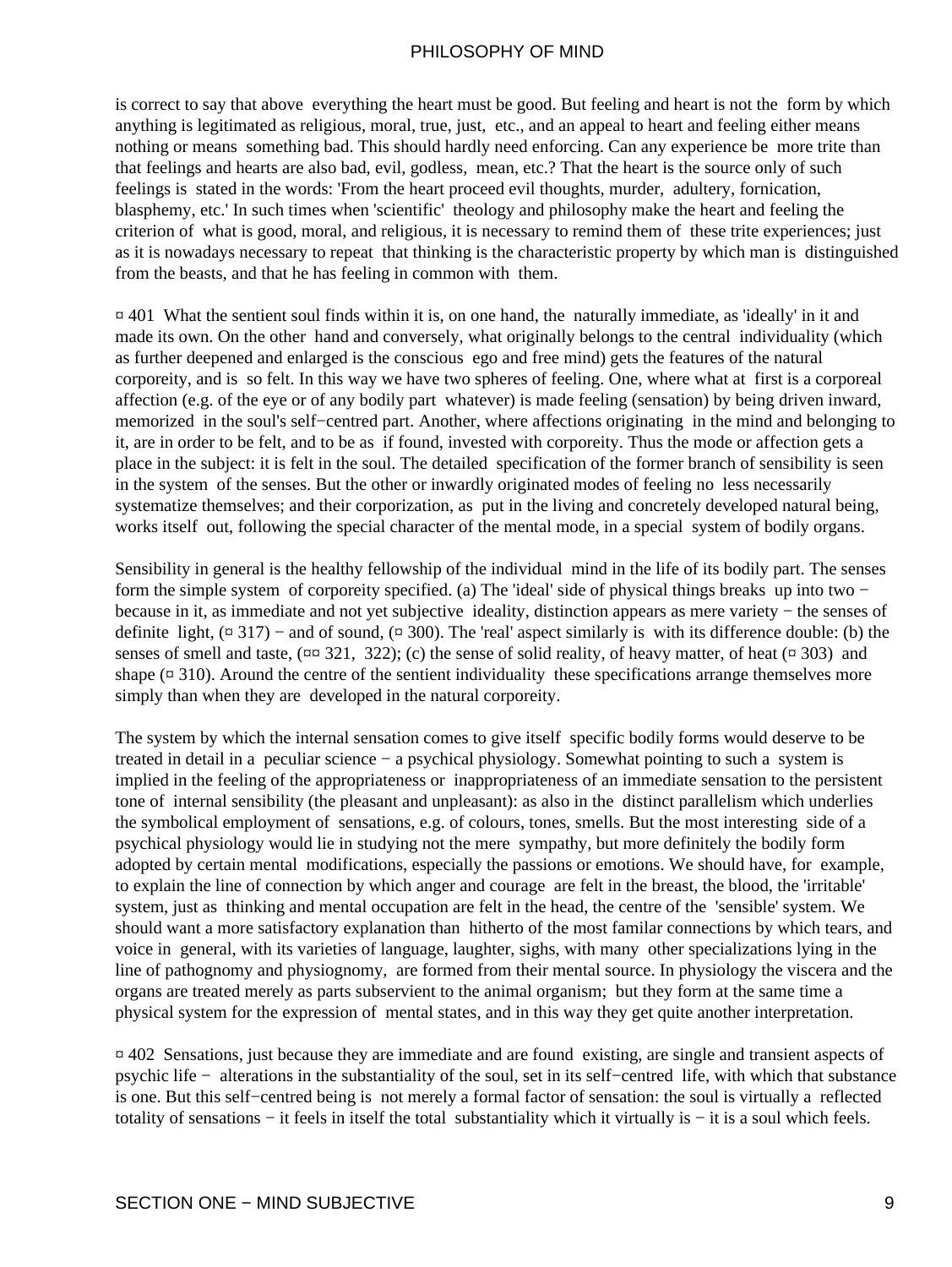In the usage of ordinary language, sensation and feeling are not clearly distinguished: still we do not speak of the sensation − but of the feeling (sense) of right, of self; sentimentality (sensibility) is connected with sensation: we may therefore say sensation emphasizes rather the side of passivity−the fact that we find ourselves feeling, i.e. the immediacy of mode in feeling − whereas feeling at the same time rather notes the fact that it is we ourselves who feel.

#### (b) THE FEELING SOUL − (SOUL AS SENTIENCY)(4)

¤ 403 The feeling or sentient individual is the simple 'ideality' or subjective side of sensation. What it has to do, therefore, is to raise its substantiality, its merely virtual filling−up, to the character of subjectivity, to take possession of it, to realize its mastery over its own. As sentient, the soul is no longer a mere natural, but an inward, individuality: the individuality which in the merely substantial totality was only formal to it has to be liberated and made independent.

Nowhere so much as in the case of the soul (and still more of the mind) if we are to understand it, must that feature of 'ideality' be kept in view, which represents it as the negation of the real, but a negation, where the real is put past, virtually retained, although it does not exist. The feature is one with which we are familiar in regard to our mental ideas or to memory. Every individual is an infinite treasury of sensations, ideas, acquired lore, thoughts, etc.; and yet the ego is one and uncompounded, a deep featureless characterless mine, in which all this is stored up, without existing. It is only when I call to mind an idea, that I bring it out of that interior to existence before consciousness. Sometimes, in sickness, ideas and information, supposed to have been forgotten years ago, because for so long they had not been brought into consciousness, once more come to light. They were not in our possession, nor by such reproduction as occurs in sickness do they for the future come into our possession; and yet they were in us and continue to be in us still. Thus a person can never know how much of things he once learned he really has in him, should he have once forgotten them: they belong not to his actuality or subjectivity as such, but only to his implicit self. And under all the superstructure of specialized and instrumental consciousness that may subsequently be added to it, the individuality always remains this single−souled inner life. At the present stage this singleness is, primarily, to be defined as one of feeling − as embracing the corporeal in itself: thus denying the view that this body is something material, with parts outside parts and outside the soul. Just as the number and variety of mental representations is no argument for an extended and real multeity in the ego; so the 'real' outness of parts in the body has no truth for the sentient soul. As sentient, the soul is characterized as immediate, and so as natural and corporeal: but the outness of parts and sensible multiplicity of this corporeal counts for the soul (as it counts for the intelligible unity) not as anything real, and therefore not as a barrier: the soul is this intelligible unity in existence − the existent speculative principle. Thus in the body it is one simple, omnipresent unity. As to the representative faculty the body is but one representation, and the infinite variety of its material structure and organization is reduced to the simplicity of one definite conception: so in the sentient soul, the corporeity, and all that outness of parts to parts which belongs to it, is reduced to ideality (the truth of the natural multiplicity). The soul is virtually the totality of nature: as an individual soul it is a monad: it is itself the explicitly put totality of its particular world − that world being included in it and filling it up; and to that world it stands but as to itself.

 $\alpha$  404 As individual, the soul is exclusive and always exclusive: any difference there is, it brings within itself. What is differentiated from it is as yet no external object (as in consciousness), but only the aspects of its own sentient totality, etc. In this partition (judgement) of itself it is always subject: its object is its substance, which is at the same time its predicate. This substance is still the content of its natural life, but turned into the content of the individual sensation−laden soul; yet as the soul is in that content still particular, the content is its particular world, so far as that is, in an implicit mode, included in the ideality of the subject.

By itself, this stage of mind is the stage of its darkness: its features are not developed to conscious and intelligent content: so far it is formal and only formal. It acquires a peculiar interest in cases where it is as a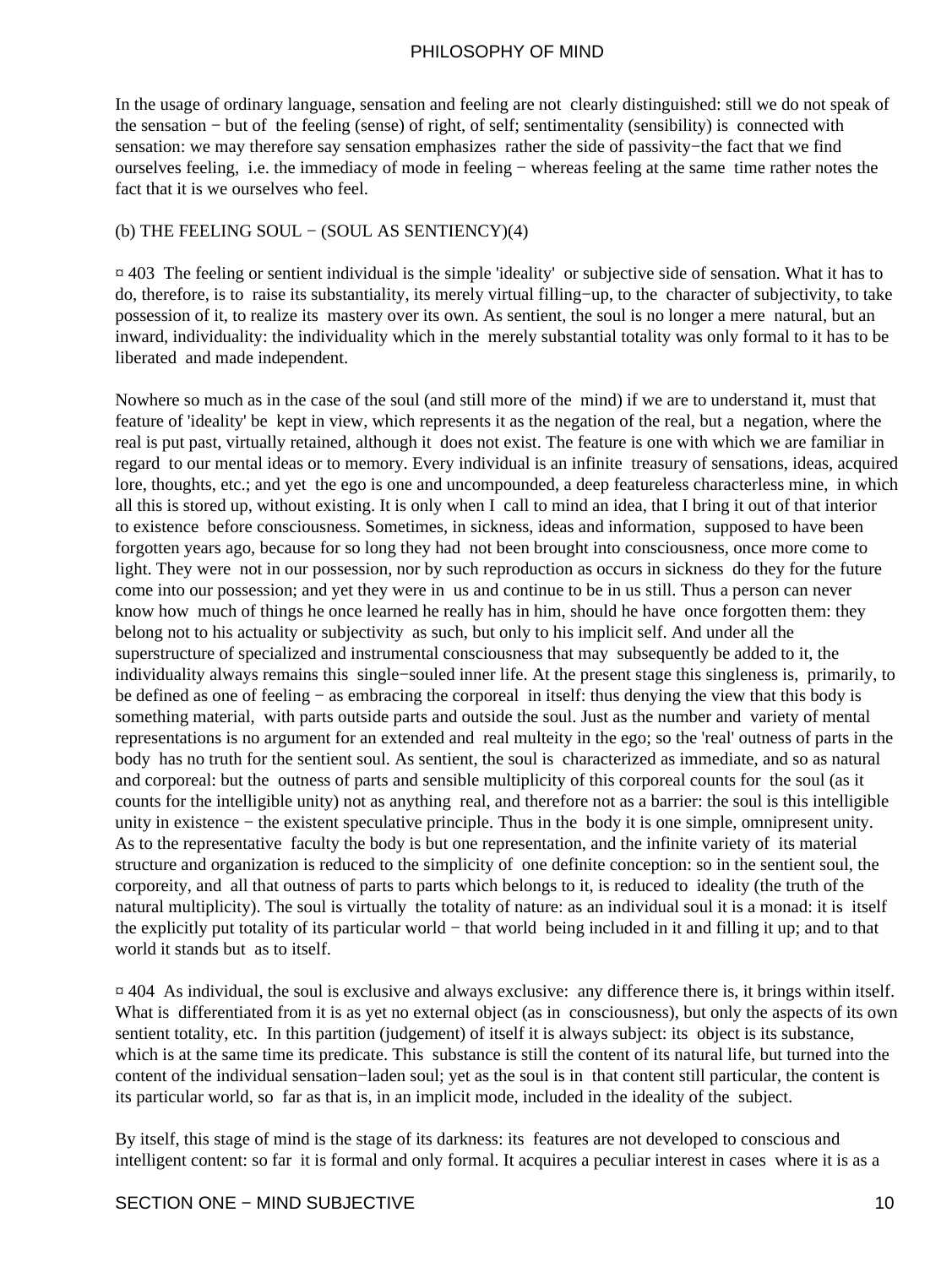form and appears as a special state of mind  $(\alpha 380)$ , to which the soul, which has already advanced to consciousness and intelligence, may again sink down. But when a truer phase of mind thus exists in a more subordinate and abstract one, it implies a want of adaptation, which is disease. In the present stage we must treat, first, of the abstract psychical modifications by themselves, secondly, as morbid states of mind: the latter being only explicable by means of the former.

#### (a) The feeling soul in its immediacy

 $\alpha$  405 (aa) Though the sensitive individuality is undoubtedly a monadic individual, it is, because immediate, not yet as its self, not a true subject reflected into itself, and is therefore passive. Hence the individuality of its true self is a different subject from it − a subject which may even exist as another individual. By the self–hood of the latter it – a substance, which is only a non–independent predicate – is then set in vibration and controlled without the least resistance on its part. This other subject by which it is so controlled may be called its genius.

In the ordinary course of nature this is the condition of the child in its mother's womb: − a condition neither merely bodily nor merely mental, but psychical − a correlation of soul to soul. Here are two individuals, yet in undivided psychic unity: the one as yet no self, as yet nothing impenetrable, incapable of resistance: the other is its actuating subject, the single self of the two. The mother is the genius of the child; for by genius we commonly mean the total mental self−hood, as it has existence of its own, and constitutes the subjective substantiality of some one else who is only externally treated as an individual and has only a nominal independence. The underlying essence of the genius is the sum total of existence, of life, and of character, not as a mere possibility, or capacity, or virtuality, but as efficiency and realized activity, as concrete subjectivity.

If we look only to the spatial and material aspects of the child's existence as an embryo in its special integuments, and as connected with the mother by means of umbilical cord, placenta, etc., all that is presented to the senses and reflection are certain anatomical and physiological facts − externalities and instrumentalities in the sensible and material which are insignificant as regards the main point, the psychical relationship. What ought to be noted as regards this psychical tie are not merely the striking effects communicated to and stamped upon the child by violent emotions, injuries, etc., of the mother, but the whole psychical judgement (partition) of the underlying nature, by which the female (like the monocotyledons among vegetables) can suffer disruption in twain, so that the child has not merely got communicated to it, but has originally received morbid dispositions as well as other predispositions of shape, temper, character, talent, idiosyncrasies, etc.

Sporadic examples and traces of this magic tie appear elsewhere in the range of self−possessed conscious life, say between friends, especially female friends with delicate nerves (a tie which may go so far as to show 'magnetic' phenomena), between husband and wife and between members of the same family.

The total sensitivity has its self here in a separate subjectivity, which, in the case cited of this sentient life in the ordinary course of nature, is visibly present as another and a different individual. But this sensitive totality is meant to elevate its self−hood out of itself to subjectivity in one and the same individual: which is then its indwelling consciousness, self−possessed, intelligent, and reasonable. For such a consciousness the merely sentient life serves as an underlying and only implicitly existent material; and the self−possessed subjectivity is the rational, self−conscious, controlling genius thereof. But this sensitive nucleus includes not merely the purely unconscious, congenital disposition and temperament, but within its enveloping simplicity it acquires and retains also (in habit, as to which see later) all further ties and essential relationships, fortunes, principles−everything in short belonging to the character, and in whose elaboration self−conscious activity has most effectively participated. The sensitivity is thus a soul in which the whole mental life is condensed. The total individual under this concentrated aspect is distinct from the existing and actual play of his consciousness, his secular ideas, developed interests, inclinations, etc. As contrasted with this looser aggregate of means and methods the more intensive form of individuality is termed the genius, whose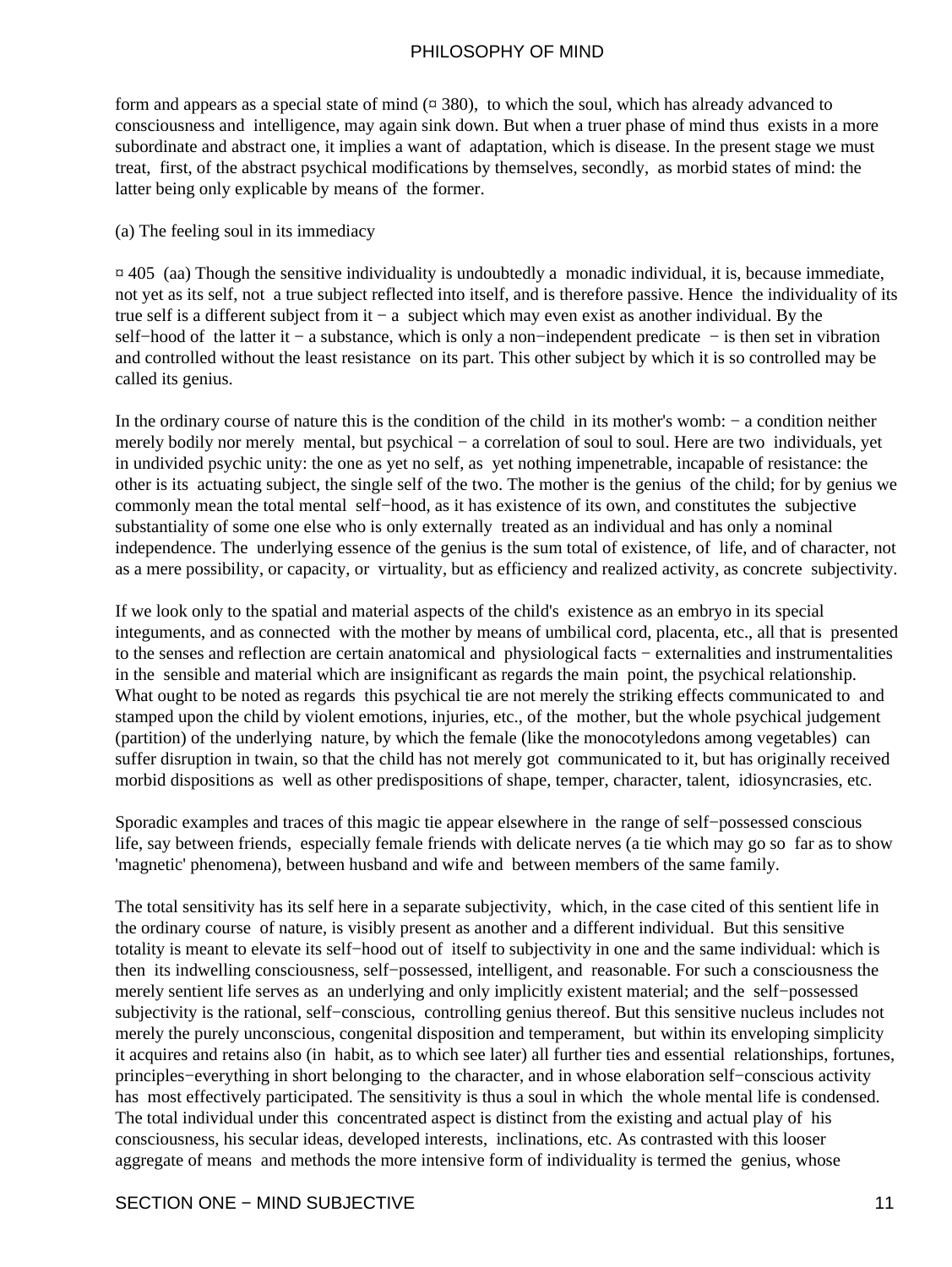decision is ultimate whatever may be the show of reasons, intentions, means, of which the more public consciousness is so liberal. This concentrated individuality also reveals itself under the aspect of what is called the heart and soul of feeling. A man is said to be heartless and unfeeling when he looks at things with self–possession and acts according to his permanent purposes, be they great substantial aims or petty and unjust interests: a good−hearted man, on the other hand, means rather one who is at the mercy of his individual sentiment, even when it is of narrow range and is wholly made up of particularities. Of such good nature or goodness of heart it may be said that it is less the genius itself than the indulgere genio.

¤ 406 (bb) The sensitive life, when it becomes a form or state of the self−conscious, educated, self−possessed human being is a disease. The individual in such a morbid state stands in direct contact with the concrete contents of his own self, whilst he keeps his self−possessed consciousness of self and of the causal order of things apart as a distinct state of mind. This morbid condition is seen in magnetic somnambulism and cognate states.

In this summary encyclopaedic account it is impossible to supply a demonstration of what the paragraph states as the nature of the remarkable condition produced chiefly by animal magnetism − to show, in other words, that it is in harmony with the facts. To that end the phenomena, so complex in their nature and so very different one from another, would have first of all to be brought under their general points of view. The facts, it might seem, first of all call for verification. But such a verification would, it must be added, be superfluous for those on whose account it was called for: for they facilitate the inquiry for themselves by declaring the narratives − infinitely numerous though they be and accredited by the education and character of the witnesses – to be mere deception and imposture. The a priori conceptions of these inquirers are so rooted that no testimony can avail against them, and they have even denied what they have seen with their own eyes. In order to believe in this department even what one's own eyes have seen and still more to understand it, the first requisite is not to be in bondage to the hard and fast categories of the practical intellect. The chief points on which the discussion turns may here be given:

(a) To the concrete existence of the individual belongs the aggregate of.his fundamental interests, both the essential and the particular empirical ties which connect him with other men and the world at large. This totality forms his actuality, in the sense that it lies in fact immanent in him; it has already been called his genius. This genius is not the free mind which wills and thinks: the form of sensitivity, in which the individual here appears innnersed, is, on the contrary, a surrender of his self−possessed intelligent existence. The first conclusion to which these considerations lead, with reference to the contents of consciousness in the somnambulist stage, is that it is only the range of his individually moulded world (of his private interests and narrow relationships) which appear there. Scientific theories and philosophic conceptions or general truths require a different soil − require an intelligence which has risen out of the inarticulate mass of mere sensitivity to free consciousness. It is foolish therefore to expect revelations about the higher ideas from the somnambulist state.

(b) Where a human being's senses and intellect are sound, he is fully and intelligently alive to that reality of his which gives concrete filling to his individuality: but he is awake to it in the form of interconnection between himself and the features of that reality conceived as an external and a separate world, and he is aware that this world is in itself also a complex of interconnections of a practically intelligible kind. In his subjective ideas and plans he has also before him this causally connected scheme of things he calls his world and the series of means which bring his ideas and his purposes into adjustment with the objective existences, which are also means and ends to each other. At the same time, this world which is outside him has its threads in him to such a degree that it is these threads which make him what he really is: he too would become extinct if these externalities were to disappear, unless by the aid of religion, subjective reason, and character, he is in a remarkable degree self−supporting and independent of them. But, then, in the latter case he is less susceptible of the psychical state here spoken of. − As an illustration of that identity with the surroundings may be noted the effect produced by the death of beloved relatives, friends, etc. on those left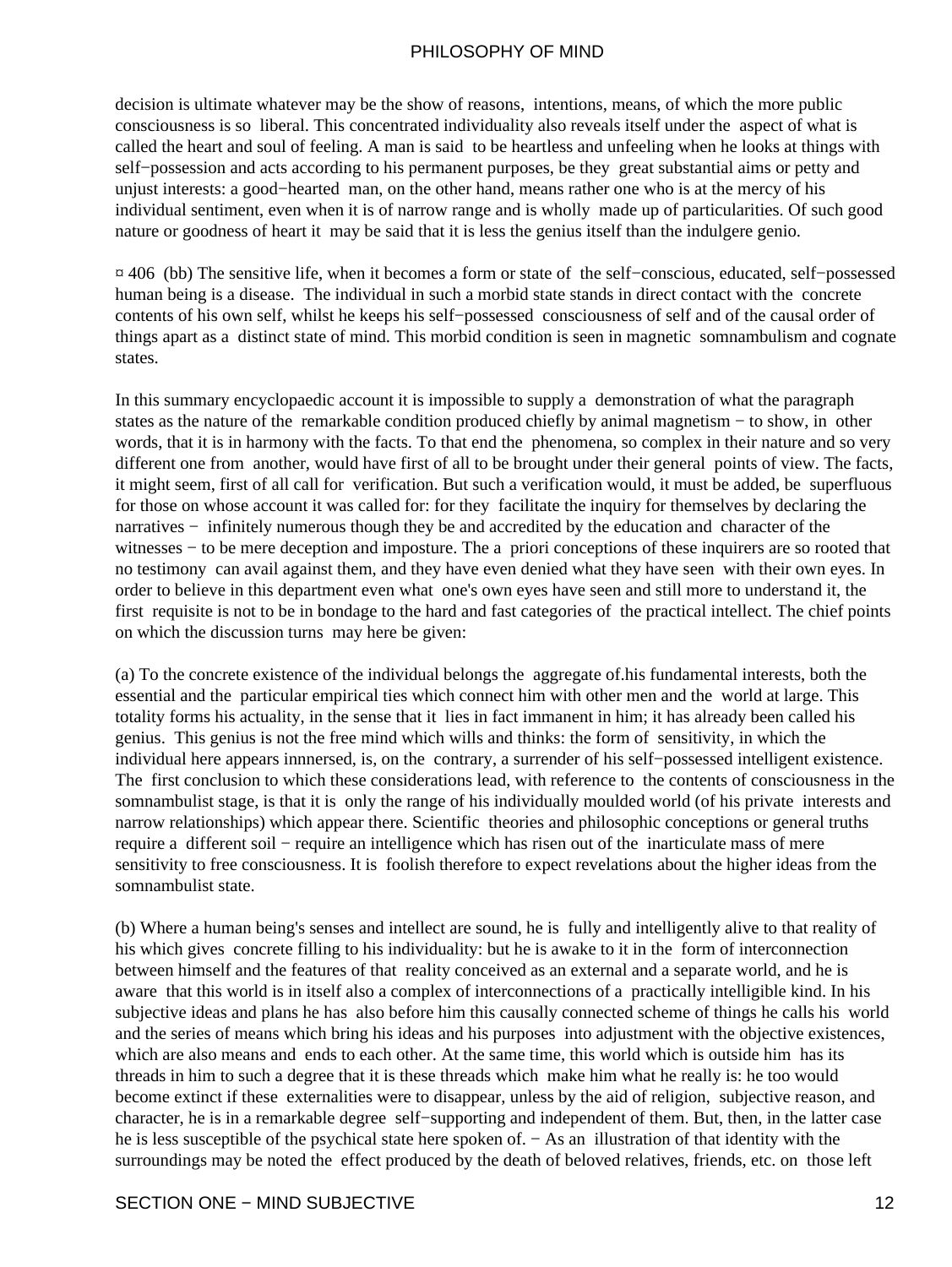behind, so that the one dies or pines away with the loss of the other. (Thus Cato, after the downfall of the Roman republic, could live no longer: his inner reality was neither wider nor higher than it.) Compare home−sickness, and the like.

(c) But when all that occupies the waking consciousness, the world outside it and its relationship to that world, is under a veil, and the soul is thus sunk in sleep (in magnetic sleep, in catalepsy, and other diseases, for example, those connected with female development, or at the approach of death, etc.), then that immanent actuality of the individual remains the same substantial total as before, but now as a purely sensitive life with an inward vision and an inward consciousness. And because it is the adult, formed, and developed consciousness which is degraded into this state of sensitivity, it retains along with its content a certain nominal self−hood, a formal vision and awareness, which, however, does not go so far as the conscious judgement or discernment by which its contents, when it is healthy and awake, exist for it as an outward objectivity. The individual is thus a monad which is inwardly aware of its actuality − a genius which beholds itself. The characteristic point in such knowledge is that the very same facts (which for the healthy consciousness are an objective practical reality, and to know which, in its sober moods, it needs the intelligent chain of means and conditions in all their real expansion) are now immediately known and perceived in this immanence. This perception is a sort of clairvoyance; for it is a consciousness living in the undivided substantiality of the genius, and finding itself in the very heart of the interconnection, and so can dispense with the series of conditions, external one to another, which lead up to the result − conditions which cool reflection has in succession to traverse and in so doing feels the limits of its own external individuality. But such clairvoyance − just because its dim and turbid vision does not present the facts in a rational interconnection − is for that very reason at the mercy of every private contingency of feeling and fancy, etc. − not to mention that foreign suggestions (see later) intrude into its vision. It is thus impossible to make out whether what the clairvoyants really see preponderates over what they deceive themselves in. − But it is absurd to treat this visionary state as a sublime mental phase and as a truer state, capable of conveying general truths.(5)

(d) An essential feature of this sensitivity, with its absence of intelligent and volitional personality, is this, that it is a state of passivity, like that of the child in the womb. The patient in this condition is accordingly made, and continues to be, subject to the power of another person, the magnetizer; so that when the two are thus in psychical rapport, the selfless individual, not really a 'person', has for his subjective consciousness the consciousness of the other. This latter self−possessed individual is thus the effective subjective soul of the former, and the genius which may even supply him with a train of ideas. That the somnambulist perceives in himself tastes and smells which are present in the person with whom he stands en rapport, and that he is aware of the other inner ideas and present perceptions of the latter as if they were his own, shows the substantial identity which the soul (which even in its concreteness is also truly immaterial) is capable of holding with another. When the substance of both is thus made one, there is only one subjectivity of consciousness: the patient has a sort of individuality, but it is empty, not on the spot, not actual: and this nominal self accordingly derives its whole stock of ideas from the sensations and ideas of the other, in whom it sees, smells, tastes, reads, and hears. It is further to be noted on this point that the somnambulist is thus brought into rapport with two genii and a twofold set of ideas, his own and that of the magnetizer. But it is impossible to say precisely which sensations and which visions he, in this nominal perception, receives, beholds, and brings to knowledge from his own inward self, and which from the suggestions of the person with whom he stands in relation. This uncertainty may be the source of many deceptions, and accounts among other things for the diversity that inevitably shows itself among sonmambulists from different countries and under rapport with persons of different education, as regards their views on morbid states and the methods of cure, or medicines for them, as well as on scientific and intellectual topics.

(e) As in this sensitive substantiality there is no contrast to external objectivity, so within itself the subject is so entirely one that all varieties of sensation have disappeared, and hence, when the activity of the sense−organs is asleep, the 'common sense', or 'general feeling' specifies itself to several functions; one sees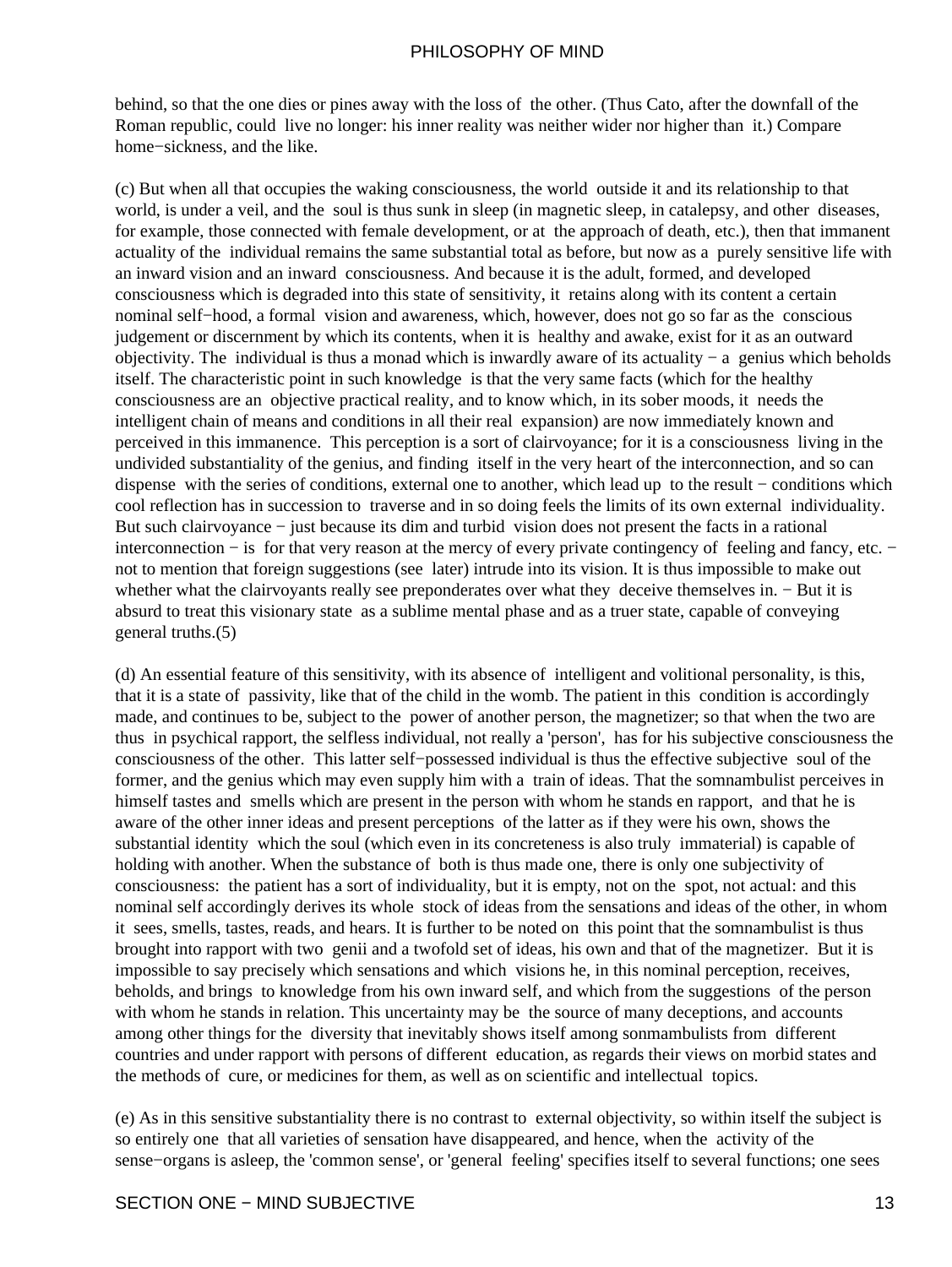and hears with the fingers, and especially with the pit of the stomach, etc.

To comprehend a thing means in the language of practical intelligence to be able to trace the series of means intervening between a phenomenon and some other existence on which it depends − to discover what is called the ordinary course of nature, in compliance with the laws and relations of the intellect, for example, causality, reasons, etc. The purely sensitive life, on the contrary, even when it retains that mere nominal consciousness, as in the morbid state alluded to, is just this form of immediacy, without any distinctions between subjective and objective, between intelligent personality and objective world, and without the aforementioned finite ties between them. Hence to understand this intimate conjunction, which, though all−embracing, is without any definite points of attachment, is impossible, so long as we assume independent personalities, independent one of another and of the objective world which is their content − so long as we assume the absolute spatial and material externality of one part of being to another.

#### (b) Self−feeling (sense of self)(6)

 $\alpha$  407 (aa) The sensitive totality is, in its capacity as individual, essentially the tendency to distinguish itself in itself, and to wake up to the judgement in itself, in virtue of which it has particular feelings and stands as a subject in respect of these aspects of itself. The subject as such gives these feelings a place as its own in itself. In these private and personal sensations it is immersed, and at the same time, because of the 'ideality' of the particulars, it combines itself in them with itself as a subjective unit. In this way it is self− feeling, and is so at the same time only in the particular feeling.

¤ 408 (bb) In consequence of the immediacy, which still marks the self−feeling, i.e. in consequence of the element of corporeality which is still undetached from the mental life, and as the feeling too is itself particular and bound up with a special corporeal form, it follows that although the subject has been brought to acquire intelligent consciousness, it is still susceptible of disease, so far as to remain fast in a special phase of its self−feeling, unable to refine it to 'ideality' and get the better of it. The fully furnished self of intelligent consciousness is a conscious subject, which is consistent in itself according to an order and behaviour which follows from its individual position and its connection with the external world, which is no less a world of law. But when it is engrossed with a single phase of feeling, it fails to assign that phase its proper place and due subordination in the individual system of the world which a conscious subject is. In this way the subject finds itself in contradiction between the totality systematized in its consciousness, and the single phase or fixed idea which is not reduced to its proper place and rank. This is Insanity or mental Derangement.

In considering insanity we must, as in other cases, anticipate the full−grown and intelligent conscious subject, which is at the same time the natural self of self−feeling. In such a phase the self can be liable to the contradiction between its own free subjectivity and a particularity which, instead of being 'idealized' in the former, remains as a fixed element in self−feeling. Mind as such is free, and therefore not susceptible of this malady. But in older metaphysics mind was treated as a soul, as a thing; and it is only as a thing, i.e. as something natural and existent, that it is liable to insanity – the settled fixture of some finite element in it. Insanity is therefore a psychical disease, i.e. a disease of body and mind alike: the commencement may appear to start from the one more than the other, and so also may the cure.

The self−possessed and healthy subject has an active and present consciousness of the ordered whole of his individual world, into the system of which he subsumes each special content of sensation, idea, desire, inclination, etc., as it arises, so as to insert them in their proper place, He is the dominant genius over these particularities. Between this and insanity the difference is like that between waking and dreaming: only that in insanity the dream falls within the waking limits, and so makes part of the actual self− feeling. Error and that sort of thing is a proposition consistently admitted to a place in the objective interconnection of things. In the concrete, however, it is often difficult to say where it begins to become derangement. A violent, but groundless and senseless outburst of hatred, etc., may, in contrast to a presupposed higher self−possession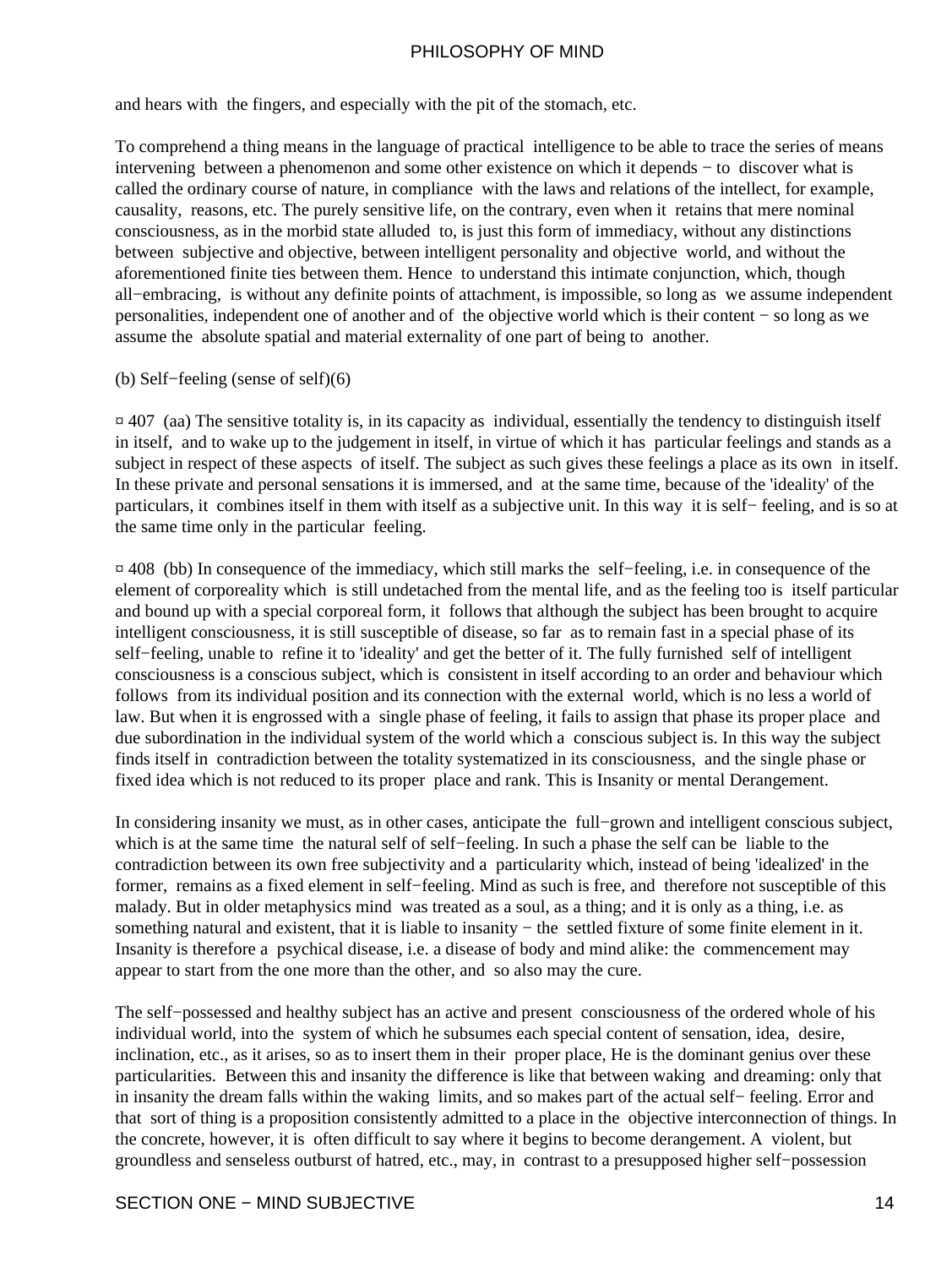and stability of character, make its victim seem to be beside himself with frenzy. But the main point in derangement is the contradiction which a feeling with a fixed corporeal embodiment sets up against the whole mass of adjustments forming the concrete consciousness. The mind which is in a condition of mere being, and where such being is not rendered fluid in its consciousness, is diseased. The contents which are set free in this reversion to mere nature are the self−seeking affections of the heart, such as vanity, pride, and the rest of the passions − fancies and hopes − merely personal love and hatred. When the influence of self−possession and of general principles, moral and theoretical, is relaxed, and ceases to keep the natural temper under lock and key, the, earthly elements are set free − that evil which is always latent in the heart, because the heart as immediate is natural and selfish. It is the evil genius of man which gains the upper hand in insanity, but in distinction from and contrast to the better and more intelligent part, which is there also. Hence this state is mental derangement and distress. The right psychical treatment therefore keeps in view the truth that insanity is not an abstract loss of reason (neither in the point of intelligence nor of will and its responsibility), but only derangement, only a contradiction in a still subsisting reason; − just as physical disease is not an abstract, i.e. mere and total, loss of health (if it were that, it would be death), but a contradiction in it. This humane treatment, no less benevolent than reasonable (the services of Pinel towards which deserve the highest acknowledgement), presupposes the patient's rationality, and in that assumption has the sound basis for dealing with him on this side − just as in the case of bodily disease the physician bases his treatment on the vitality which as such still contains health.

#### $(c)$  Habit $(7)$

¤ 409 Self−feeling, immersed in the detail of the feelings (in simple sensations, and also desires, instincts, passions, and their gratification), is undistinguished from them. But in the self there is latent a simple self−relation of ideality, a nominal universality (which is the truth of these details): and as so universal, the self is to be stamped upon, and made appear in, this life of feeling, yet so as to distinguish itself from the particular details, and be a realized universality. But this universality is not the full and sterling truth of the specific feelings and desires; what they specifically contain is as yet left out of account. And so too the particularity is, as now regarded, equally formal; it counts only as the particular being or immediacy of the soul in opposition to its equally formal and abstract realization. This particular being of the soul is the factor of its corporeity; here we have it breaking with this corporeity, distinguishing it from itself − itself a simple being − and becoming the 'ideal', subjective substantiality of it − just as in its latent notion (¤ 389) it was the substance, and the mere substance, of it.

But this abstract realization of the soul in its corporeal vehicle is not yet the self − not the existence of the universal which is for the universal. It is the corporeity reduced to its mere ideality; and so far only does corporeity belong to the soul as such. That is to say, just as space and time as the abstract one−outside−another, as, therefore, empty space and empty time, are only subjective forms, a pure act of intuition; so is that pure being (which, through the supersession in it of the particularity of the corporeity, or of the immediate corporeity as such, has realized itself) mere intuition and no more, lacking consciousness, but the basis of consciousness. And consciousness it becomes, when the corporcity, of which it is the subjective substance, and which still continues to exist, and that as a barrier for it, has been absorbed by it, and it has been invested with the character of self−centred subject.

¤ 410 The soul's making itself an abstract universal being, and reducing the particulars of feelings (and of consciousness) to a mere feature of its being is Habit. In this manner the soul has the contents in possession, and contains them in such manner that in these features it is not as sentient, nor does it stand in relationship with them as distinguishing itself from them, nor is absorbed in them, but has them and moves in them, without feeling or consciousness of the fact. The soul is freed from them, so far as it is not interested in or occupied with them: and whilst existing in these forms as its possession, it is at the same time open to be otherwise occupied and engaged − say with feeling and with mental consciousness in general.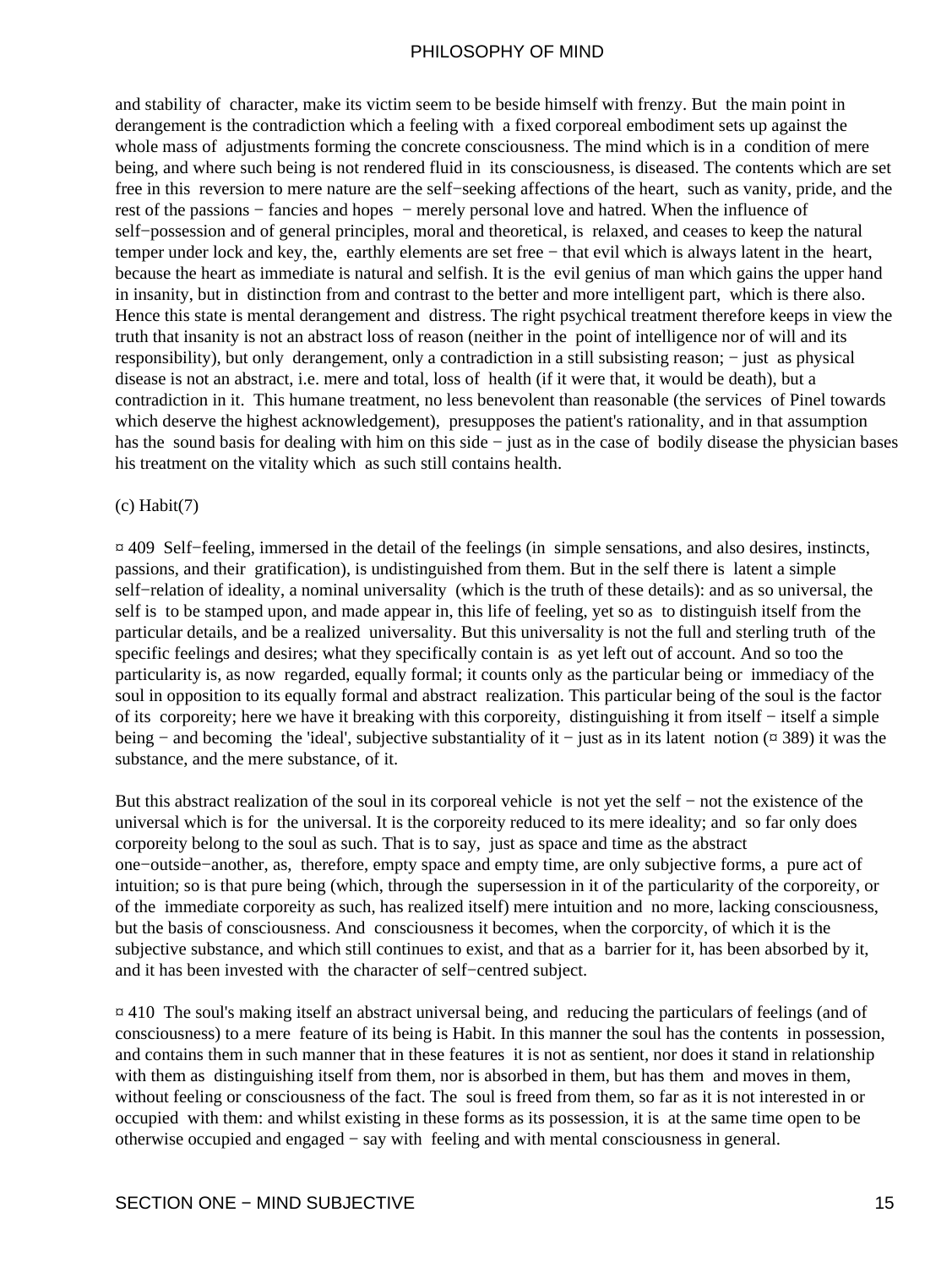This process of building up the particular and corporeal expressions of feeling into the being of the soul appears as a repetition of them, and the generation of habit as practice. For, this being of the soul, if in respect of the natural particular phase it be called an abstract universality to which the former is transmuted, is a reflexive universality  $(\alpha 175)$ ; i.e. the one and the same, that recurs in a series of units of sensation, is reduced to unity, and this abstract unity expressly stated.

Habit like memory, is a difficult point in mental organization: habit is the mechanism of self−feeling, as memory is the mechanism of intelligence. The natural qualities and alterations of age, sleep, and waking are 'immediately' natural: habit, on the contrary, is the mode of feeling (as well as intelligence, will, etc., so far as they belong to self−feeling) made into a natural and mechanical existence. Habit is rightly called a second nature; nature, because it is an immediate being of the soul; a second nature, because it is an immediacy created by the soul, impressing and moulding the corporeality which enters into the modes of feeling as such and into the representations and volitions so far as they have taken corporeal form  $(401)$ .

In habit the human being's mode of existence is 'natural', and for that reason not free; but still free, so far as the merely natural phase of feeling is by habit reduced to a mere being of his, and he is no longer involuntarily attracted or repelled by it, and so no longer interested, occupied, or dependent in regard to it. The want of freedom in habit is partly merely formal, as habit merely attaches to the being of the soul; partly only relative, so far as it strictly speaking arises only in the case of bad habits, or so far as a habit is opposed by another purpose: whereas the habit of right and goodness is an embodiment of liberty. The main point about Habit is that by its means man gets emancipated from the feelings, even in being affected by them. The different forms of this may be described as follows: (a) The immediate feeling is negated and treated as indifferent. One who gets inured against external sensations (frost, heat, weariness of the limbs, etc., sweet tastes, etc.), and who hardens the heart against misfortune, acquires a strength which consists in this, that although the frost, etc. − or the misfortune − is felt, the affection is deposed to a mere externality and immediacy; the universal psychical life keeps its own abstract independence in it, and the self−feeling as such, consciousness, reflection, and any other purposes and activity, are no longer bothered with it. (b) There is indifference towards the satisfaction: the desires and impulses are by the habit of their satisfaction deadened. This is the rational liberation from them; whereas monastic renunciation and forcible interference do not free from them, nor are they in conception rational. Of course in all this it is assumed that the impulses are kept as the finite modes they naturally are, and that they, like their satisfaction, are subordinated as partial factors to the reasonable will. (c) In habit regarded as aptitude, or skill, not merely has the abstract psychical life to be kept intact per se, but it has to be imposed as a subjective aim, to be made a power in the bodily part, which is rendered subject and thoroughly pervious to it. Conceived as having the inward purpose of the subjective soul thus imposed upon it, the body is treated as an immediate externality and a barrier. Thus comes out the more decided rupture between the soul as simple self− concentration, and its earlier naturalness and immediacy; it has lost its original and immediate identity with the bodily nature, and as external has first to be reduced to that position. Specific feelings can only get bodily shape in a perfectly specific way  $(\alpha 410)$ ; and the immediate portion of body is a particular possibility for a specific aim (a particular aspect of its differentiated structure, a particular organ of its organic system). To mould such an aim in the organic body is to bring out and express the 'ideality' which is implicit in matter always, and especially so in the specific bodily part, and thus to enable the soul, under its volitional and conceptual characters, to exist as substance in its corporeity. In this way an aptitude shows the corporeity rendered completely pervious, made into an instrument, so that when the conception (e.g. a series of musical notes) is in me, then without resistance and with ease the body gives them correct utterance.

The form of habit applies to all kinds and grades of mental action. The most external of them, i.e. the spatial direction of an individual, viz. his upright posture, has been by will made a habit − a position taken without adjustment and without consciousness − which continues to be an affair of his persistent will; for the man stands only because and in so far as he wills to stand, and only so long as he wills it without consciousness. Similarly our eyesight is the concrete habit which, without an express adjustment, combines in a single act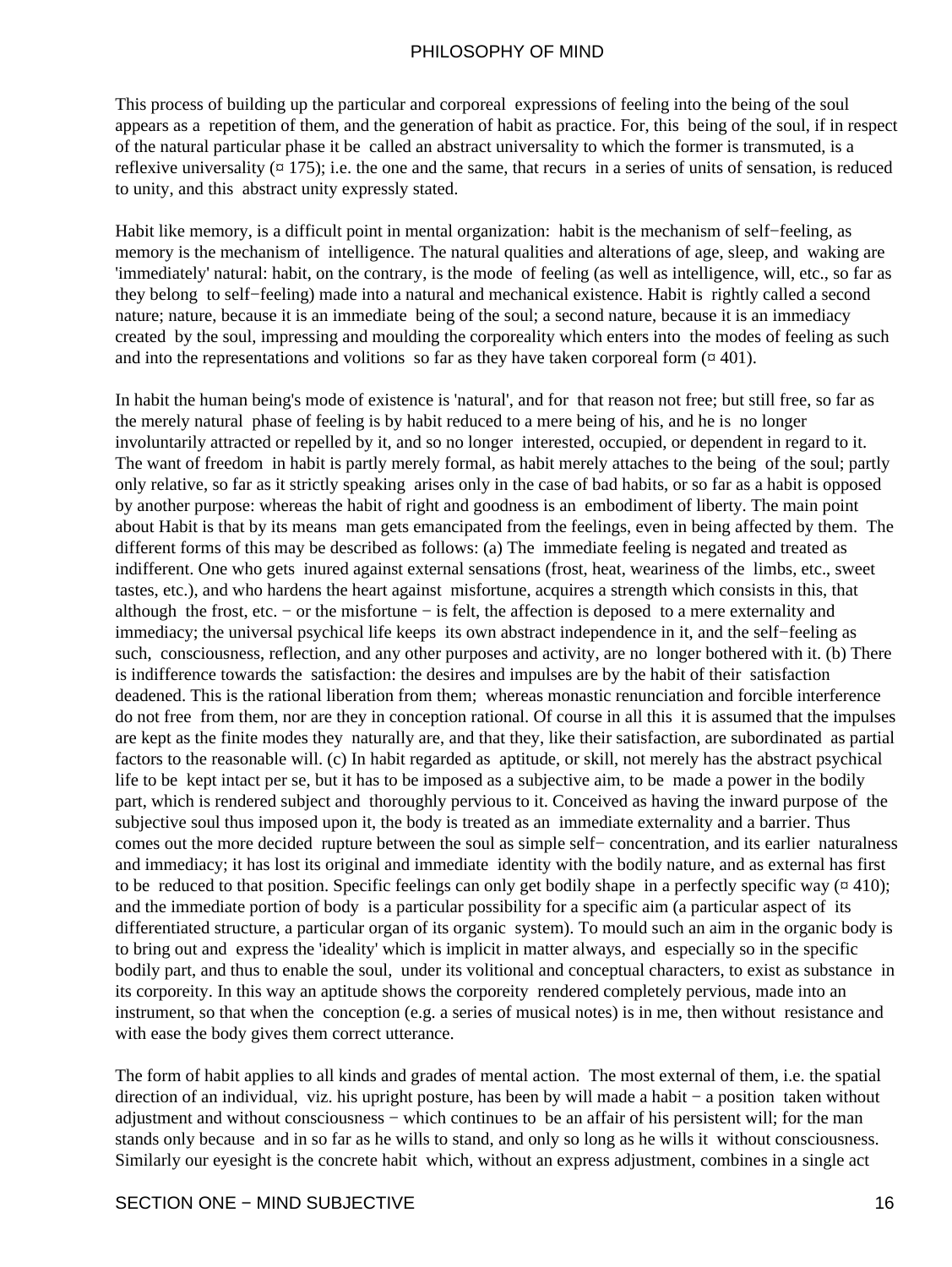the several modifications of sensation, consciousness, intuition, intelligence, etc., which make it up. Thinking, too, however free and active in its own pure element it becomes, no less requires habit and familiarity (this impromptuity or form of immediacy), by which it is the property of my single self where I can freely and in all directions range. It is through this habit that I come to realize my existence as a thinking being. Even here, in this spontaneity of self−centred thought, there is a partnership of soul and body (hence, want of habit and too−long−continued thinking cause headache); habit diminishes this feeling, by making the natural function an immediacy of the soul. Habit on an ampler scale, and carried out in the strictly intellectual range, is recollection and memory, whereof we shall speak later.

Habit is often spoken of disparagingly and called lifeless, casual, and particular. And it is true that the form of habit, like any other, is open to anything we chance to put into it; and it is habit of living which brings on death, or, if quite abstract, is death itself: and yet habit is indispensable for the existence of all intellectual life in the individual, enabling the subject to be a concrete immediacy, an 'ideality' of soul − enabling the matter of consciousness, religious, moral, etc., to be his as this self, this soul, and no other, and be neither a mere latent possibility, nor a transient emotion or idea, nor an abstract inwardness, cut off from action and reality, but part and parcel of his being. In scientific studies of the soul and the mind, habit is usually passed over − either as something contemptible − or rather for the further reason that it is one of the most difficult questions of psychology.

#### (C) THE ACTUAL SOUL(8)

 $\overline{a}$  411 The Soul, when its corporeity has been moulded and made thoroughly its own, finds itself there a single subject; and the corporeity is an externality which stands as a predicate, in being related to which, it is related to itself. This externality, in other words, represents not itself, but the soul, of which it is the sign. In this identity of interior and exterior, the latter subject to the former, the soul is actual: in its corporeity it has its free shape, in which it feels itself and makes itself felt, and which as the Soul's work of art has human pathognomic and physiognomic expression.

Under the head of human expression are included, for example, the upright figure in general, and the formation of the limbs, especially the hand, as the absolute instrument, of the mouth − laughter, weeping, etc., and the note of mentality diffused over the whole, which at once announces the body as the externality of a higher nature. This note is so slight, indefinite, and inexpressible a modification, because the figure in its externality is something immediate and natural, and can therefore only be an indefinite and quite imperfect sign for the mind, unable to represent it in its actual universality. Seen from the animal world, the human figure is the supreme phase in which mind makes an appearance. But for the mind it is only its first appearance, while language is its perfect expression. And the human figure, though the proximate phase of mind's existence, is at the same time in its physiognomic and pathognomic quality something contingent to it. To try to raise physiognomy and above all cranioscopy (phrenology) to the rank of sciences, was therefore one of the vainest fancies, still vainer than a signatura rerum, which supposed the shape of a plant to afford indication of its medicinal virtue.

 $\approx$  412 Implicitly the soul shows the untruth and unreality of matter; for the soul, in its concentrated self, cuts itself off from its immediate being, placing the latter over against it as a corporeity incapable of offering resistance to its moulding influence. The soul, thus setting in opposition its being to its (conscious) self, absorbing it, and making it its own, has lost the meaning of mere soul, or the 'immediacy' of mind. The actual soul with its sensation and its concrete self−feeling turned into habit, has implicitly realised the 'ideality' of its qualities; in this externality it has recollected and inwardized itself, and is infinite self−relation. This free universality thus made explicit shows the soul awaking to the higher stage of the ego, or abstract universality, in so far as it is for the abstract universality. In this way it gains the position of thinker and subject − specially a subject of the judgement in which the ego excludes from itself the sum total of its merely natural features as an object, a world external to it − but with such respect to that object that in it it is immediately reflected into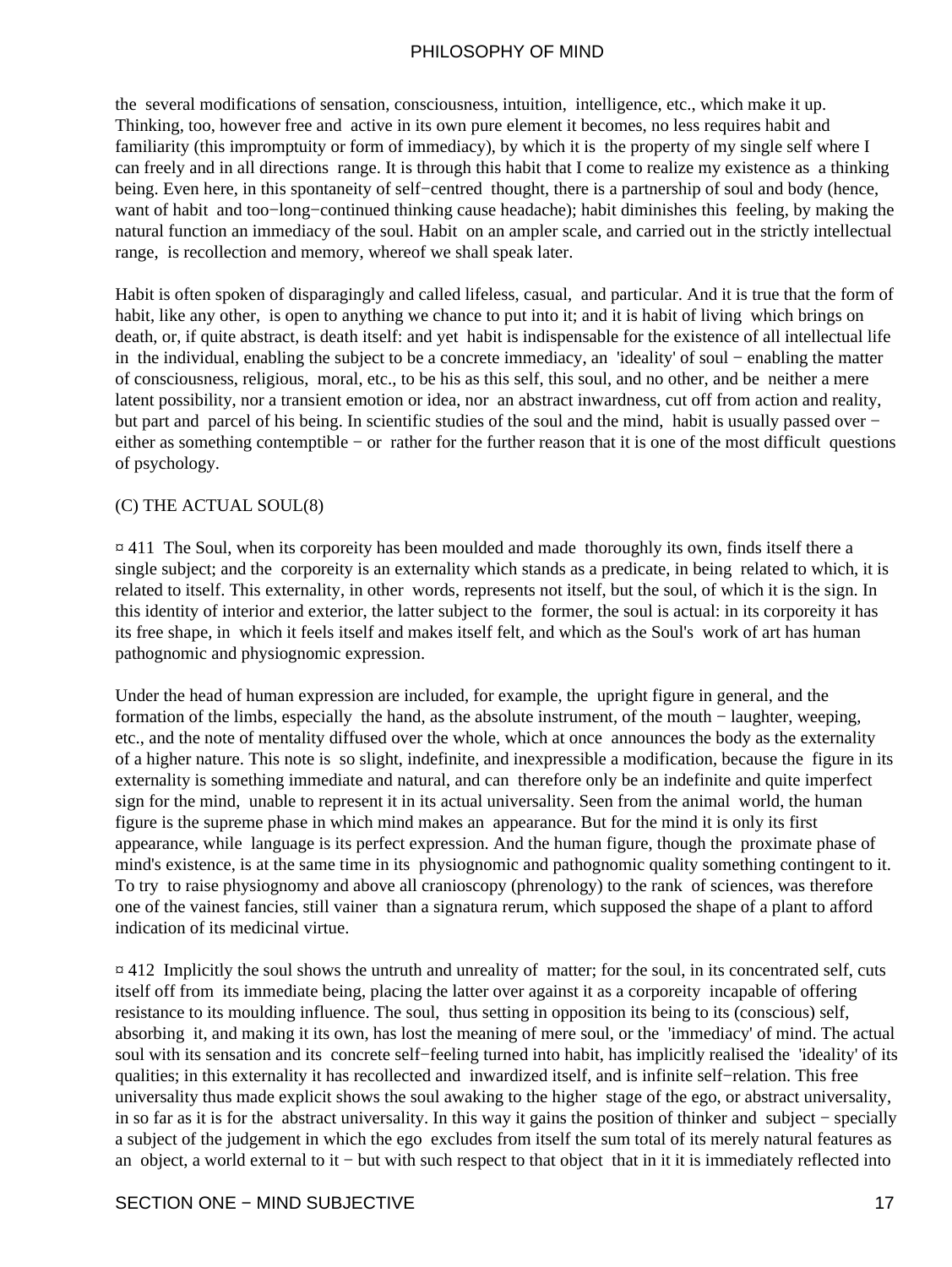<span id="page-19-0"></span>itself. Thus soul rises to become Consciousness.

- 1. Naturliche Seele.
- 2. Naturliche Qualitaten.
- 3. Empfindung.
- 4. Die fuhlende Seele.

5. Plato had a better idea of the relation of prophecy generally to the state of sober consciousness than many moderns, who supposed that the Platonic language on the subject of enthusiasm authorized their belief in the sublimity of the revelations of somnambulistic vision. Plato says in the Timaeus (p. 71), 'The author of our being so ordered our inferior parts that they too might obtain a measure of truth, and in the liver placed their oracle (the power of divination by dreams). And herein is a proof that God has given the art of divination, not to the wisdom, but to the foolishness of man; for no man when in his wits attains prophetic truth and inspiration; but when he receives the inspired word, either his intelligence is enthralled by sleep, or he is demented by some distemper or possession (enthusiasm).' Plato very correctly notes not merely the bodily conditions on which such visionary knowledge depends, and the possibility of the truth of the dreams, but also the inferiority of them to the reasonable frame of mind.

- 6. Selbstgefuhl.
- 7. Gewohnheit.
- 8. Die wirkliche Seele

## **SUB−SECTION B. PHENOMENOLOGY OF MIND, CONSCIOUSNESS**

- (a) Consciousness proper
	- (a) Sensuous Consciousness
	- (b) Sense−perception
	- (c) The Intellect
- (b) Self−consciousness
	- (a) Appetite
	- (b) Self−consciousness Recognitive
	- (c) Universal Self−consciousness
- (c) Reason

#### B. PHENOMENOLOGY OF MIND

#### **CONSCIOUSNESS**

¤ 413 Consciousness constitutes the reflected or correlational grade of mind: the grade of mind as appearance. Ego is infinite self−relation of mind, but as subjective or as self−certainty. The immediate identity of the natural soul has been raised to this pure 'ideal' self−identity; and what the former contained is for this self−subsistent reflection set forth as an object. The pure abstract freedom of mind lets go from it its specific qualities – the soul's natural life – to an equal freedom as an independent object. It is of this latter, as external to it, that the ego is in the first instance aware (conscious), and as such it is Consciousness. Ego, as this absolute negativity, is implicitly the identity in the otherness: the ego is itself that other and stretches over the object (as if that object were implicitly cancelled) − it is one side of the relationship and the whole relationship − the light, which manifests itself and something else too.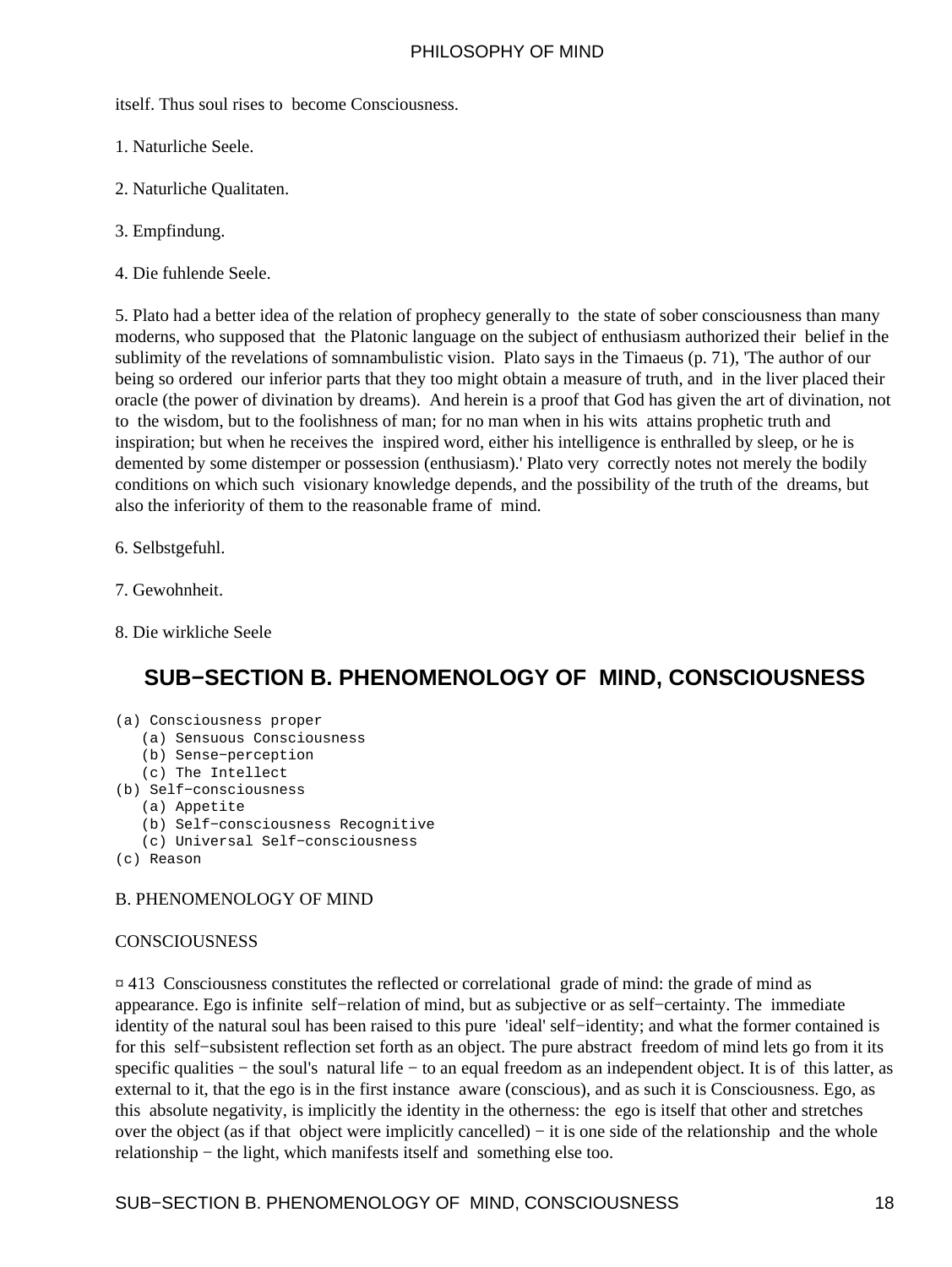¤ 414 The self−identity of the mind, thus first made explicit as the Ego, is only its abstract formal ideality. As soul it was under the phase of substantial universality; now, as subjective reflection in itself, it is referred to this substantiality as to its negative, something dark and beyond it. Hence consciousness, like reciprocal dependence in general, is the contradiction between the independence of the two sides and their identity in which they are merged into one. The mind as ego is essence; but since reality, in the sphere of essence, is represented as in immediate being and at the same time as 'ideal', it is as consciousness only the appearance (phenomenon) of mind.

 $\overline{a}$  415 As the ego is by itself only a formal identity, the dialectical movement of its intelligible unity, i.e. the successive steps in further specification of consciousness, does not, to it, seem to be its own activity, but is implicit, and to the ego it seems an alteration of the object. Consciousness consequently appears differently modified according to the difference of the given object; and the gradual specification of consciousness appears as a variation in the characteristics of its objects. Ego, the subject of consciousness, is thinking: the logical process of modifying the object is what is identical in subject and object, their absolute interdependence, what makes the object the subject's own.

The Kantian philosophy may be most accurately described as having viewed the mind as consciousness, and as containing the propositions only of a phenomenology (not of a philosophy) of mind. The Ego Kant regards as reference to something away and beyond (which in its abstract description is termed the thing−in−itself); and it is only from this finite point of view that he treats both intellect and will. Though in the notion of a power of reflective judgement he touches upon the Idea of mind − a subject−objectivity, an intuitive intellect, etc., and even the Idea of Nature, still this Idea is again deposed to an appearance, i.e. to a subjective maxim  $(\pi 58)$ . Reinhold may therefore be said to have correctly appreciated Kantism when he treated it as a theory of consciousness (under the name of 'faculty of ideation'). Fichte kept to the same point of view: his non−ego is only something set over against the ego, only defined as in consciousness: it is made no more than an infinite 'shock', i.e. a thing−in−itself. Both systems therefore have clearly not reached the intelligible unity or the mind as it actually and essentially is, but only as it is in reference to something else.

As against Spinozism, again, it is to be noted that the mind in the judgement by which it 'constitutes' itself an ego (a free subject contrasted with its qualitative affection) has emerged from substance, and that the philosophy, which gives this judgement as the absolute characteristic of mind, has emerged from Spinozism.

 $\alpha$  416. The aim of conscious mind is to make its appearance identical with its essence, to raise its self−certainty to truth. The existence of mind in the stage of consciousness is finite, because it is merely a nominal self–relation, or mere certainty. The object is only abstractly characterized as its; in other words, in the object it is only as an abstract ego that the mind is reflected into itself: hence its existence there has still a content, which is not as its own.

 $\alpha$  417 The grades of this elevation of certainty to truth are three in number: first (a) consciousness in general, with an object set against it; (b) self–consciousness, for which ego is the object; (c) unity of consciousness and self−consciousness, where the mind sees itself embodied in the object and sees itself as implicitly and explicitly determinate, as Reason, the notion of mind.

#### (a) CONSCIOUSNESS PROPER(1)

#### (a) Sensuous consciousness

¤ 418 Consciousness is, first, immediate consciousness, and its reference to the object accordingly the simple, and underived certainty of it. The object similarly, being immediate, an existent, reflected in itself, is further characterized as immediately singular. This is sense−consciousness.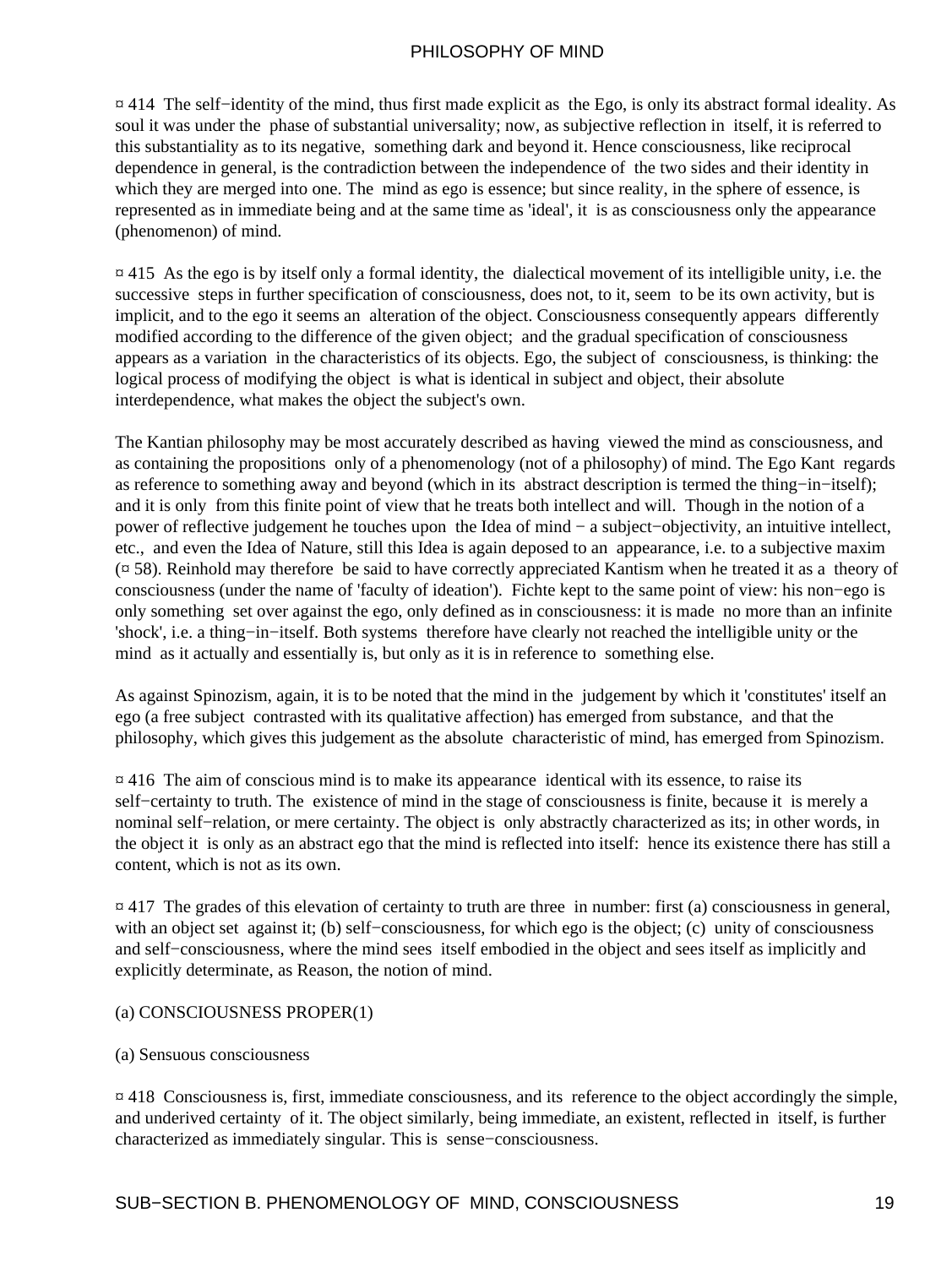Consciousness − as a case of correlation − comprises only the categories belonging to the abstract ego or formal thinking; and these it treats as features of the object (¤ 415). Sense−consciousness therefore is aware of the object as an existent, a something, an existing thing, a singular, and so on. It appears as wealthiest in matter, but as poorest in thought. That wealth of matter is made out of sensations: they are the material of consciousness ( $\alpha$  414), the substantial and qualitative, what the soul in its anthropological sphere is and finds in itself. This material the ego (the reflection of the soul in itself) separates from itself, and puts it first under the category of being. Spatial and temporal Singularness, here and now (the terms by which in the Phenomenology of the Mind (Werke ii, p. 73), I described the object of sense−consciousness) strictly belongs to intuition. At present the object is at first to be viewed only in its correlation to consciousness, i.e. a something external to it, and not yet as external on its own part, or as being beside and out of itself.

¤ 419 The sensible as somewhat becomes an other: the reflection in itself of this somewhat, the thing, has many properties; and as a single (thing) in its immediacy has several predicates. The muchness of the sense–singular thus becomes a breadth – a variety of relations, reflectional attributes, and universalities. These are logical terms introduced by the thinking principle, i.e. in this case by the Ego, to describe the sensible. But the Ego as itself apparent sees in all this characterization a change in the object; and sensuous consciousness, so construing the object, is sense−perception.

#### (b) Sense−perception (2)

¤ 420 Consciousness, having passed beyond the sensible, wants to take the object in its truth, not as merely immediate, but as mediated, reflected in itself, and universal. Such an object is a combination of sense qualities with attributes of wider range by which thought defines concrete relations and connections. Hence the identity of consciousness with the object passes from the abstract identity of 'I am sure' to the definite identity of 'I know, and am aware'.

The particular grade of consciousness on which Kantism conceives the mind is perception: which is also the general point of view taken by ordinary consciousness, and more or less by the sciences. The sensuous certitudes of single apperceptions or observations form the starting−point: these are supposed to be elevated to truth, by being regarded in their bearings, reflected upon, and on the lines of definite categories turned at the same time into something necessary and universal, viz. experiences.

¤ 421 This conjunction of individual and universal is admixture − the individual remains at the bottom hard and unaffected by the universal, to which, however, it is related. It is therefore a tissue of contradictions − between the single things of sense apperception, which form the alleged ground of general experience, and the universality which has a higher claim to be the essence and ground − between the individuality of a thing which, taken in its concrete content, constitutes its independence and the various properties which, free from this negative link and from one another, are independent universal matters  $(\pi 123)$ . This contradiction of the finite which runs through all forms of the logical spheres turns out most concrete, when the somewhat is defined as object (¤¤ 194 seqq.).

(c) The Intellect (3)

¤ 422 The proximate truth of perception is that it is the object which is an appearance, and that the object's reflection in self is on the contrary a self−subsistent inward and universal. The consciousness of such an object is intellect. This inward, as we called it, of the thing is, on one hand, the suppression of the multiplicity of the sensible, and, in that manner, an abstract identity: on the other hand, however, it also for that reason contains the multiplicity, but as an interior 'simple' difference, which remains self−identical in the vicissitudes of appearance. The simple difference is the realm of the laws of the phenomena − a copy of the phenomenon, but brought to rest and universality.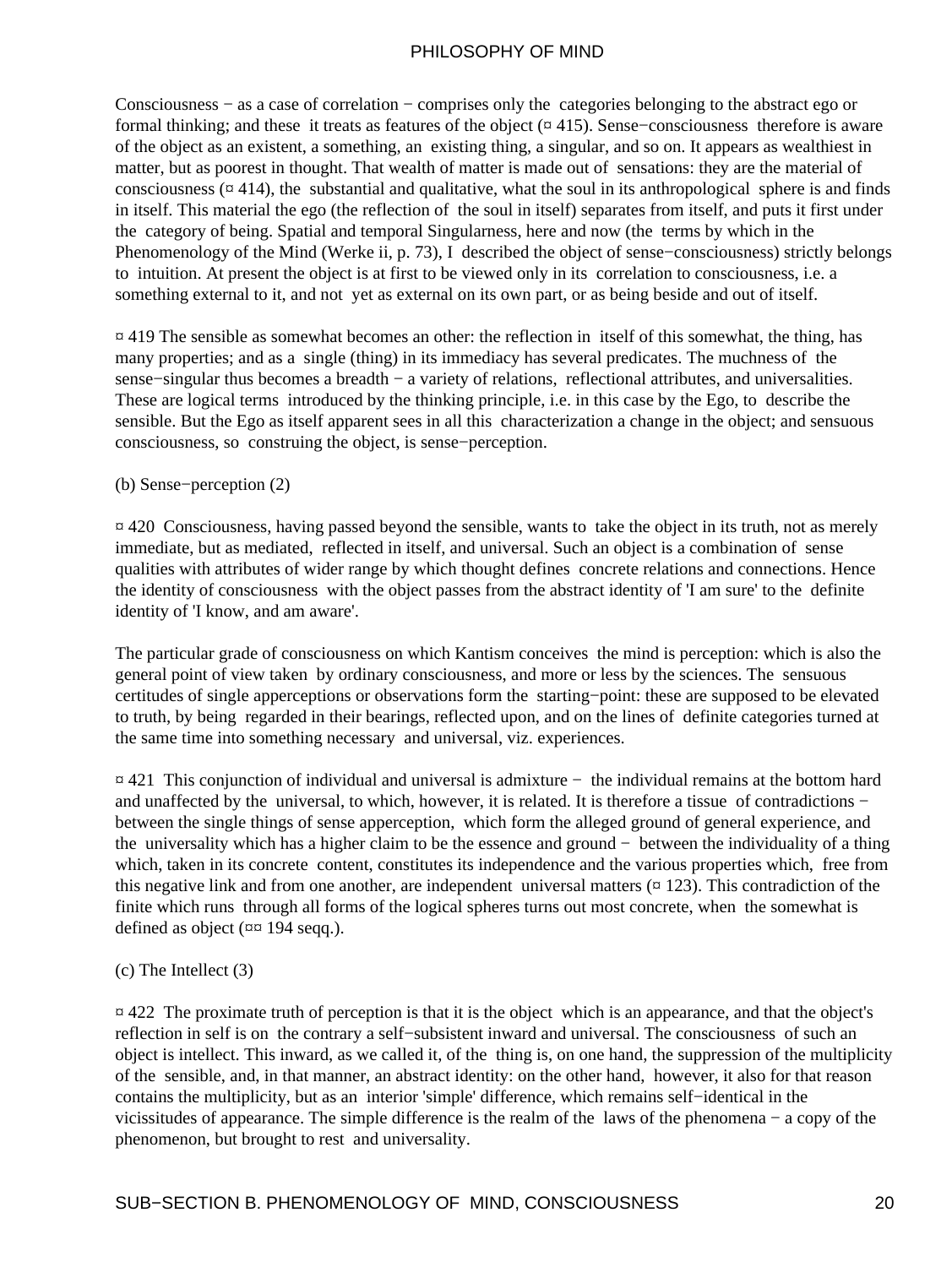¤ 423 The law, at first stating the mutual dependence of universal, permanent terms, has, in so far as its distinction is the inward one, its necessity on its own part; the one of the terms, as not externally different from the other, lies immediately in the other. But in this manner the interior distinction is, what it is in truth, the distinction on its own part, or the distinction which is none. With this new form−characteristic, on the whole, consciousness implicitly vanishes: for consciousness as such implies the reciprocal independence of subject and object. The ego in its judgement has an object which is not distinct from it – it has itself. Consciousness has passed into self−consciousness.

#### (b) SELF−CONSCIOUSNESS(4)

¤ 424 Self−consciousness is the truth of consciousness: the latter is a consequence of the former, all consciousness of an other object being as a matter of fact also self−consciousness. The object is my idea: I am aware of the object as mine; and thus in it I am aware of me. The formula of self−consciousness is I = I: − abstract freedom, pure 'Ideality'; and thus it lacks 'reality': for as it is its own object, there is strictly speaking no object, because there is no distinction between it and the object.

¤ 425 Abstract self−consciousness is the first negation of consciousness, and for that reason it is burdened with an external object, or, nominally, with the negation of it. Thus it is at the same time the antecedent stage, consciousness: it is the contradiction of itself as self−consciousness and as consciousness. But the latter aspect and the negation in general is in  $I = I$  potentially suppressed; and hence as this certitude of self against the object it is the impulse to realize its implicit nature, by giving its abstract self−awareness content and objectivity, and in the other direction to free itself from its sensuousness, to set aside the given objectivity and identify it with itself. The two processes are one and the same, the identification of its consciousness and self−consciousness.

#### (a) Appetite or Instinctive Desire(5)

¤ 426 Self−consciousness, in its immediacy, is a singular, and a desire (appetite) − the contradiction implied in its abstraction which should yet be objective − or in its immediacy which has the shape of an external object and should be subjective. The certitude of one's self, which issues from the suppression of mere consciousness, pronounces the object null: and the outlook of self−consciousness towards the object equally qualifies the abstract ideality of such self−consciousness as null.

¤ 427 Self−consciousness, therefore, knows itself implicit in the object, which in this outlook is conformable to the appetite. In the negation of the two one−sided moments by the ego's own activity, this identity comes to be for the ego. To this activity the object, which implicitly and for self−consciousness is self−less, can make no resistance: the dialectic, implicit in it, towards self−suppression exists in this case as that activity of the ego. Thus while the given object is rendered subjective, the subjectivity divests itself of its one−sidedness and becomes objective to itself.

¤ 428 The product of this process is the fast conjunction of the ego with itself, its satisfaction realized, and itself made actual. On the external side it continues, in this return upon itself, primarily describable as an individual, and maintains itself as such; because its bearing upon the self−less object is purely negative, the latter, therefore, being merely consumed. Thus appetite in its satisfaction is always destructive, and in its content selfish: and as the satisfaction has only happened in the individual (and that is transient) the appetite is again generated in the very act of satisfaction.

¤ 429 But on the inner side, or implicitly, the sense of self which the ego gets in the satisfaction does not remain in abstract self−concentration or in mere individuality; on the contrary − as negation of immediacy and individuality the result involves a character of universality and of the identity of self−consciousness with its object. The judgement or diremption of this self−consciousness is the consciousness of a 'free' object, in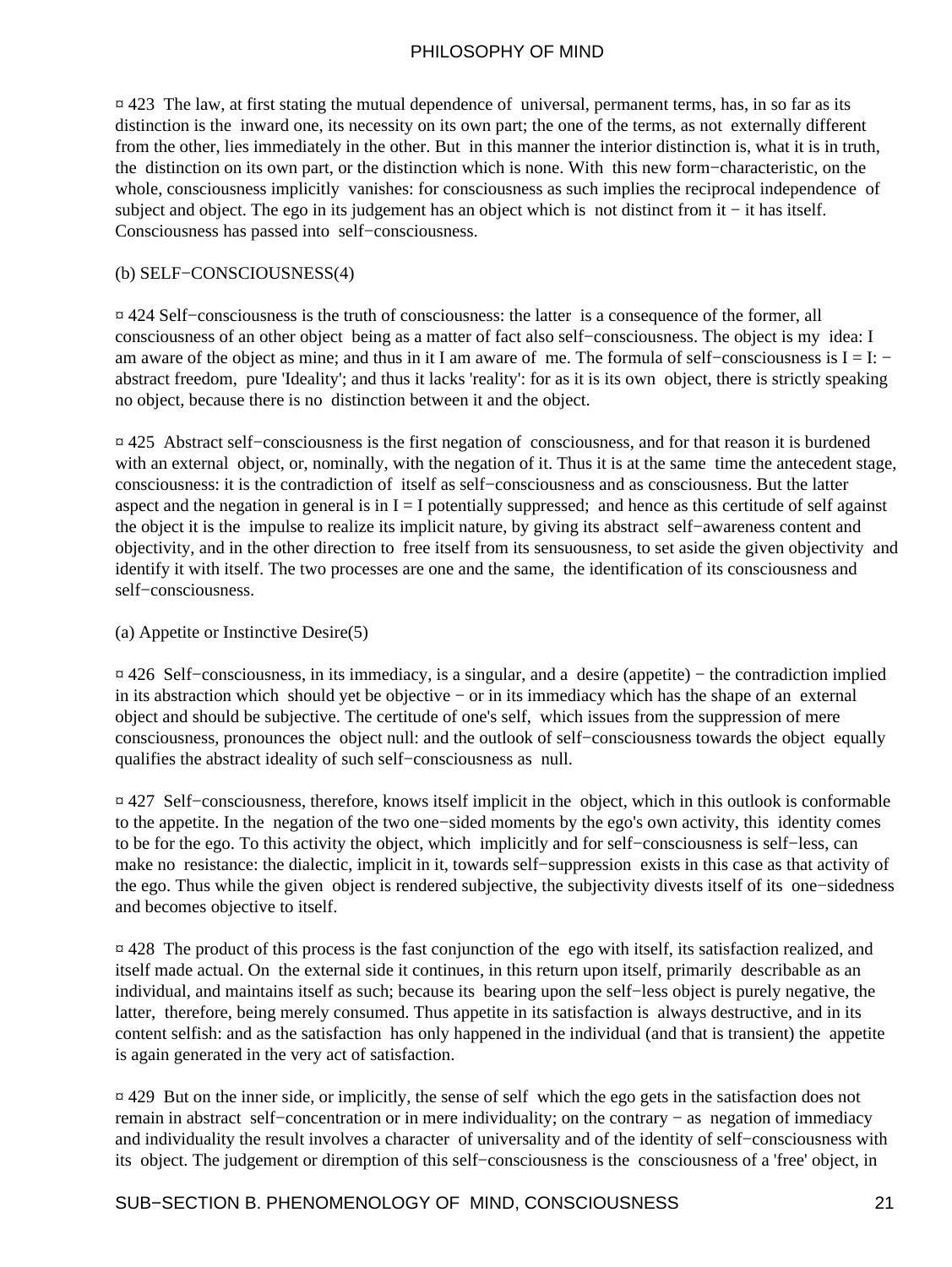which ego is aware of itself as an ego, which however is also still outside it.

#### (b) Self−consciousness Recognitive(6)

¤ 430 Here there is a self−consciousness for a self−consciousness, at first immediately, as one of two things for another. In that other as ego I behold myself, and yet also an immediately existing object, another ego absolutely independent of me and opposed to me. (The suppression of the singleness of self−consciousness was only a first step in the suppression, and it merely led to the characterization of it as particular.) This contradiction gives either self−consciousness the impulse to show itself as a free self, and to exist as such for the other: − the process of recognition.

¤ 431 The process is a battle. I cannot be aware of me as myself in another individual, so long as I see in that other an other and an immediate existence: and I am consequently bent upon the suppression of this immediacy of his. But in like measure I cannot be recognized as immediate, except so far as I overcome the mere immediacy on my own part, and thus give existence to my freedom. But this immediacy is at the same time the corporeity of self−consciousness, in which as in its sign and tool the latter has its own sense of self, and its being for others, and the means for entering into relation with them.

¤ 432 The fight of recognition is a life and death struggle: either self−consciousness imperils the other's life, and incurs a like peril for its own − but only peril, for either is no less bent on maintaining his life, as the existence of his freedom. Thus the death of one, though by the abstract, therefore rude, negation of immediacy, it, from one point of view, solves the contradiction, is yet, from the essential point of view (i.e. the outward and visible recognition), a new contradiction (for that recognition is at the same time undone by the other's death) and a greater than the other.

¤ 433 But because life is as requisite as liberty to the solution, the fight ends in the first instance as a one−sided negation with inequality. While the one combatant prefers life, retains his single self−consciousness, but surrenders his claim for recognition, the other holds fast to his self−assertion and is recognized by the former as his superior. Thus arises the status of master and slave.

In the battle for recognition and the subjugation under a master, we see, on their phenomenal side, the emergence of man's social life and the commencement of political union. Force, which is the basis of this phenomenon, is not on that account a basis of right, but only the necessary and legitimate factor in the passage from the state of self−consciousness sunk in appetite and selfish isolation into the state of universal self–consciousness. Force, then, is the external or phenomenal commencement of states, not their underlying and essential principle.

¤ 434 This status, in the first place, implies common wants and common concern for their satisfaction − for the means of mastery, the slave, must likewise be kept in life. In place of the rude destruction of the immediate object there ensues acquisition, preservation, and formation of it, as the instrumentality in which the two extremes of independence and non−independence are welded together. The form of universality thus arising in satisfying the want, creates a permanent means and a provision which takes care for and secures the future.

 $\overline{p}$  435 But secondly, when we look to the distinction of the two, the master beholds in the slave and his servitude the supremacy of his single self−hood resulting from the suppression of immediate self−hood, a suppression, however, which falls on another. This other, the slave, however, in the service of the master, works off his individualist self−will, overcomes the inner immediacy of appetite, and in this divestment of self and in 'the fear of his lord' makes 'the beginning of wisdom' – the passage to universal self– consciousness.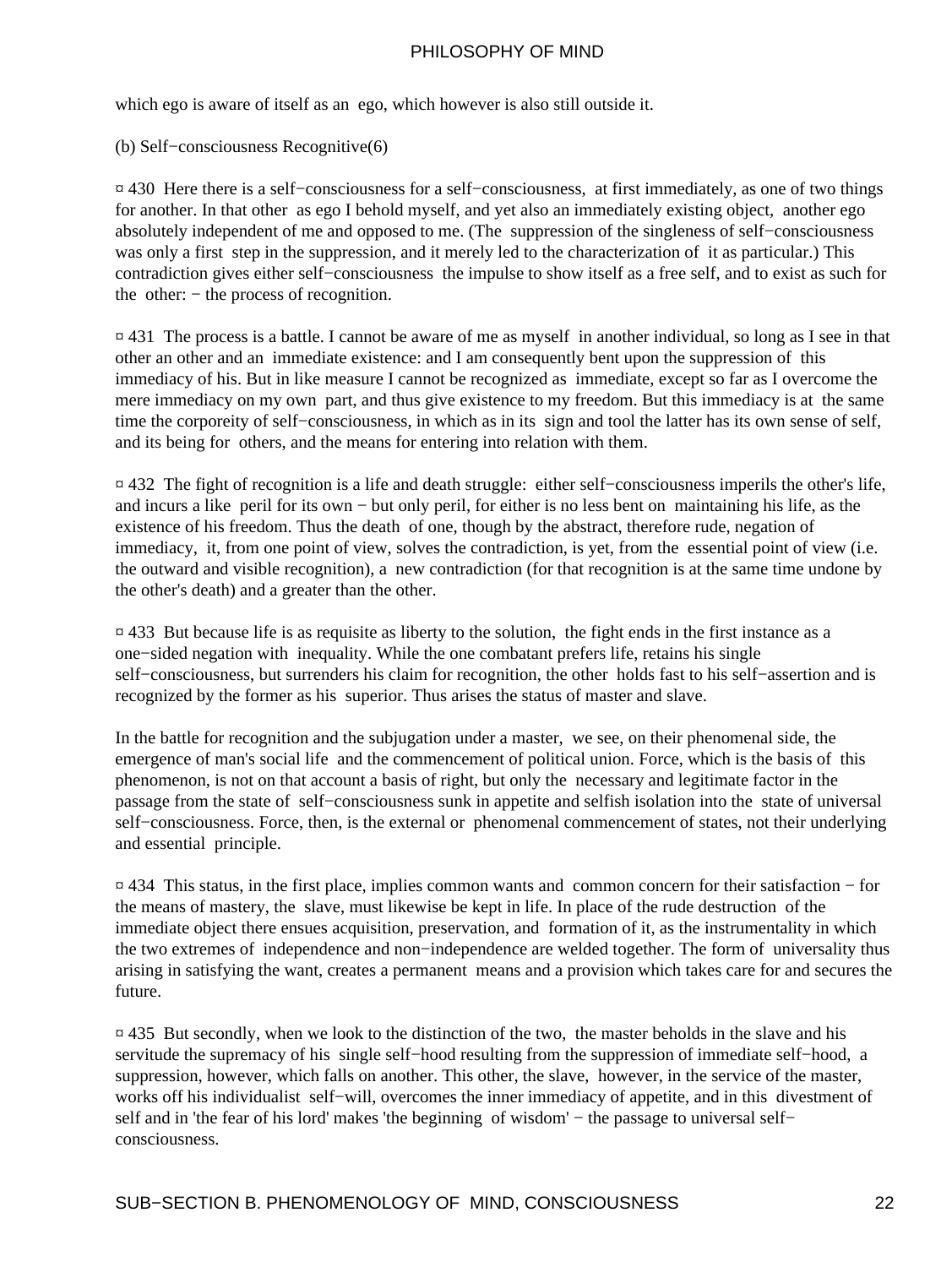#### (c) Universal Self−consciousness

¤ 436 Universal self−consciousness is the affirmative awareness of self in an other self: each self as a free individuality has his own 'absolute' independence, yet in virtue of the negation of its immediacy or appetite without distinguishing itself from that other. Each is thus universal self−consciousness and objective; each has 'real' universality in the shape of reciprocity, so far as each knows itself recognized in the other freeman, and is aware of this in so far as it recognizes the other and knows him to be free.

This universal reappearance of self−consciousness − the notion which is aware of itself in its objectivity as a subjectivity identical with itself and for that reason universal – is the form of consciousness which lies at the root of all true mental or spiritual life – in family, fatherland, state, and of all virtues, love, friendship, valour, honour, fame. But this appearance of the underlying essence may also be severed from that essence, and be maintained apart in worthless honour, idle fame, etc.

¤ 437 This unity of consciousness and self−consciousness implies in the first instance the individuals mutually throwing light upon each other. But the difference between those who are thus identified is mere vague diversity − or rather it is a difference which is none. Hence its truth is the fully and really existent universality and objectivity of self−consciousness − which is Reason.

Reason, as the Idea  $(\alpha 213)$  as it here appears, is to be taken as meaning that the distinction between notion and reality which it unifies has the special aspect of a distinction between the self−concentrated notion or consciousness, and the object subsisting external and opposed to it.

(c) REASON(7)

¤ 438 The essential and actual truth which reason is, lies in the simple identity of the subjectivity of the notion with its objectivity and universality. The universality of reason, therefore, whilst it signifies that the object, which was only given in consciousness qua consciousness, is now itself universal, permeating and encompassing the ego, also signifies that the pure ego is the pure form which overlaps the object and encompasses it.

¤ 439 Self−consciousness, thus certified that its determinations are no less objective, or determinations of the very being of things, than they are its own thoughts, is Reason, which as such an identity is not only the absolute substance, but the truth that knows it. For truth here has, as its peculiar mode and immanent form, the self−centred pure notion, ego, the certitude of self as infinite universality. Truth, aware of what it is, is mind (spirit).

- 1. Das Bewu§tsein als solches: (a) Das sinnliche Bewu§tsein
- 2. Wahrnehmung
- 3. Der Verstand.
- 4. Selbstbewu§tsein.
- 5. Die Begierde
- 6. Das anerkennende Selbstbewu§tsein.

#### 7. Die Vernunft.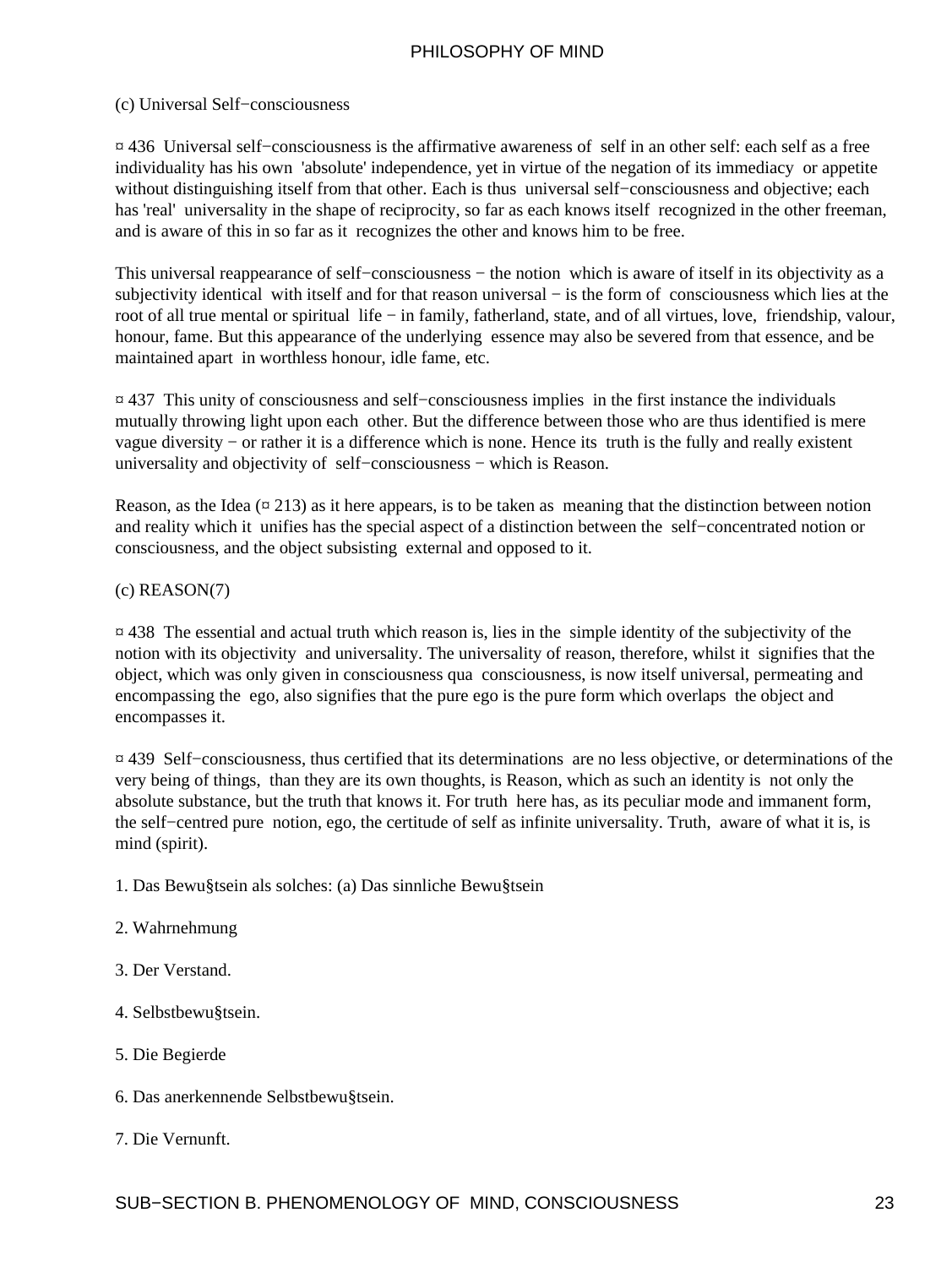### **SUB−SECTION C. PSYCHOLOGY, MIND**

- <span id="page-25-0"></span>(a) Theoretical Mind
	- (a) Intuition
	- (b) Representation
		- (aa) Recollection
		- (bb) Imagination
		- (cc) Memory
	- (c) Thinking
- (b) Mind Practical
	- (a) Practical Sense or Feeling
	- (b) The Impulses and Choice
	- (c) Happiness
- (c) Free Mind

#### C. PSYCHOLOGY

#### $MIND(1)$

¤ 440 Mind has defined itself as the truth of soul and consciousness − the former a simple immediate totality, the latter now an infinite form which is not, like consciousness, restricted by that content, and does not stand in mere correlation to it as to its object, but is an awareness of this substantial totality, neither subjective nor objective. Mind, therefore, starts only from its own being and is in correlation only with its own features.

Psychology accordingly studies the faculties or general modes of mental activity qua mental – mental vision, ideation, remembering, etc., desires, etc.− apart both from the content, which on the phenomenal side is found in empirical ideation, in thinking also and in desire and will, and from the two forms in which these modes exist, viz. in the soul as a physical mode, and in consciousness itself as a separately existent object of that consciousness. This, however, is not an arbitrary abstraction by the psychologist. Mind is just this elevation above nature and physical modes, and above the complication with an external object − in one word, above the material, as its concept has just shown. All it has now to do is to realize this notion of its freedom, and get rid of the form of immediacy with which it once more begins. The content which is elevated to intuitions is its sensations: it is its intuitions also which are transmuted into representations, and its representations which are transmuted again into thoughts, etc.

¤ 441 The soul is finite, so far as its features are immediate or connatural. Consciousness is finite, in so far as it has an object. Mind is finite, in so far as, though it no longer has an object, it has a mode in its knowledge; i.e. it is finite by means of its immediacy, or, what is the same thing, by being subjective or only a notion. And it is a matter of no consequence, which is defined as its notion, and which as the reality of that notion. Say that its notion is the utterly infinite objective reason, then its reality is knowledge or intelligence: say that knowledge is its notion, then its reality is that reason, and the realization of knowledge consists in appropriating reason. Hence the finitude of mind is to be placed in the (temporary) failure of knowledge to get hold of the full reality of its reason, or, equally, in the (temporary) failure of reason to attain full manifestation in knowledge. Reason at the same time is only infinite so far as it is 'absolute' freedom; so far, that is, as presupposing itself for its knowledge to work upon, it thereby reduces itself to finitude, and appears as everlasting movement of superseding this immediacy, of comprehending itself, and being a rational knowledge.

¤ 442 The progress of mind is development, in so far as its existent phase, viz. knowledge, involves as its intrinsic purpose and burden that utter and complete autonomy which is rationality; in which case the action of translating this purpose into reality is strictly only a nominal passage over into manifestation, and is even there a return into itself. So far as knowledge which has not shaken off its original quality of mere knowledge is only abstract or formal, the goal of mind is to give it objective fulfilment, and thus at the same time

#### SUB−SECTION C. PSYCHOLOGY, MIND 24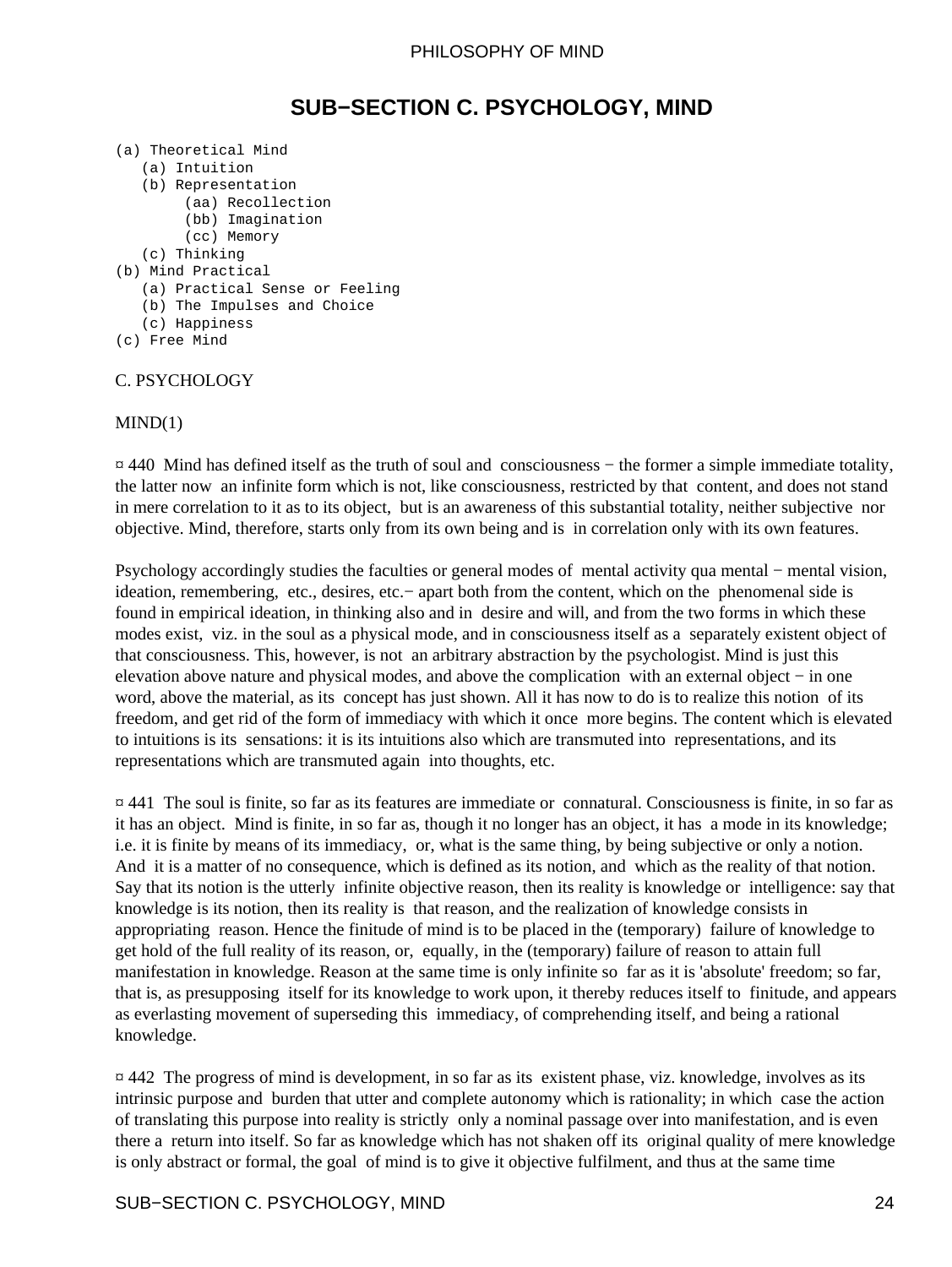#### produce its freedom.

The development here meant is not that of the individual (which has a certain anthropological character), where faculties and forces are regarded as successively emerging and presenting themselves in external existences series of steps, on the ascertainment of which there was for a long time great stress laid (by the system of Condillac), as if a conjectural natural emergence could exhibit the origin of these faculties and explain them. In Condillac's method there is an unmistakable intention to show how the several modes of mental activity could be made intelligible without losing sight of mental unity, and to exhibit their necessary interconnection. But the categories employed in doing so are of a wretched sort. Their ruling principle is that the sensible is taken (and with justice) as the prius or the initial basis, but that the latter phases that follow this starting−point present themselves as emerging in a solely affirmative manner, and the negative aspect of mental activity, by which this material is transmuted into mind and destroyed as a sensible, is misconceived and overlooked. As the theory of Condillac states it, the sensible is not merely the empirical first, but is left as if it were the true and essential foundation.

Similarly, if the activities of mind are treated as mere manifestations, forces, perhaps in terms stating their utility or suitability for some other interest of head or heart, there is no indication of the true final aim of the whole business. That can only be the intelligible unity of mind, and its activity can only have itself as aim; i.e. its aim can only be to get rid of the form of immediacy or subjectivity, to reach and get hold of itself, and to liberate itself to itself. In this way the so−called faculties of mind as thus distinguished are only to be treated as steps of this liberation. And this is the only rational mode of studying the mind and its various activities.

 $\pi$  443 As consciousness has for its object the stage which preceded it, viz. the natural soul ( $\pi$  413), so mind has or rather makes consciousness its object: i.e. whereas consciousness is only the virtual identity of the ego with its other  $(\alpha 415)$ , the mind realizes that identity as the concrete unity which it and it only knows. Its productions are governed by the principle of all reason that the contents are at once potentially existent, and are the mind's own, in freedom. Thus, if we consider the initial aspect of mind, that aspect is twofold − as being and as its own: by the one, the mind finds in itself something which is, by the other it affirms it to be only its own. The way of mind is therefore

(a) to be theoretical: it has to do with the rational as its immediate affection which it must render its own: or it has to free knowledge from its presupposedness and therefore from its abstractness, and make the affection subjective. When the affection has been rendered its own, and the knowledge consequently characterized as free intelligence, i.e. as having its full and free characterization in itself, it is

(b) Will: practical mind, which in the first place is likewise formal − i.e. its content is at first only its own, and is immediately willed; and it proceeds next to liberate its volition from its subjectivity, which is the one−sided form of its contents, so that it

(c) confronts itself as free mind and thus gets rid of both its defects of one−sidedness.

¤ 444 The theoretical as well as the practical mind still fall under the general range of Mind Subjective. They are not to be distinguished as active and passive. Subjective mind is productive: but it is a merely nominal productivity. Inwards, the theoretical mind produces only its 'ideal' world, and gains abstract autonomy within; while the practical, while it has to do with autonomous products, with a material which is its own, has a material which is only nominally such, and therefore a restricted content, for which it gains the form of universality. Outwards, the subjective mind (which as a unity of soul and consciousness, is thus also a reality − a reality at once anthropological and conformable to consciousness) has for its products, in the theoretical range, the word, and in the practical (not yet deed and action, but) enjoyment.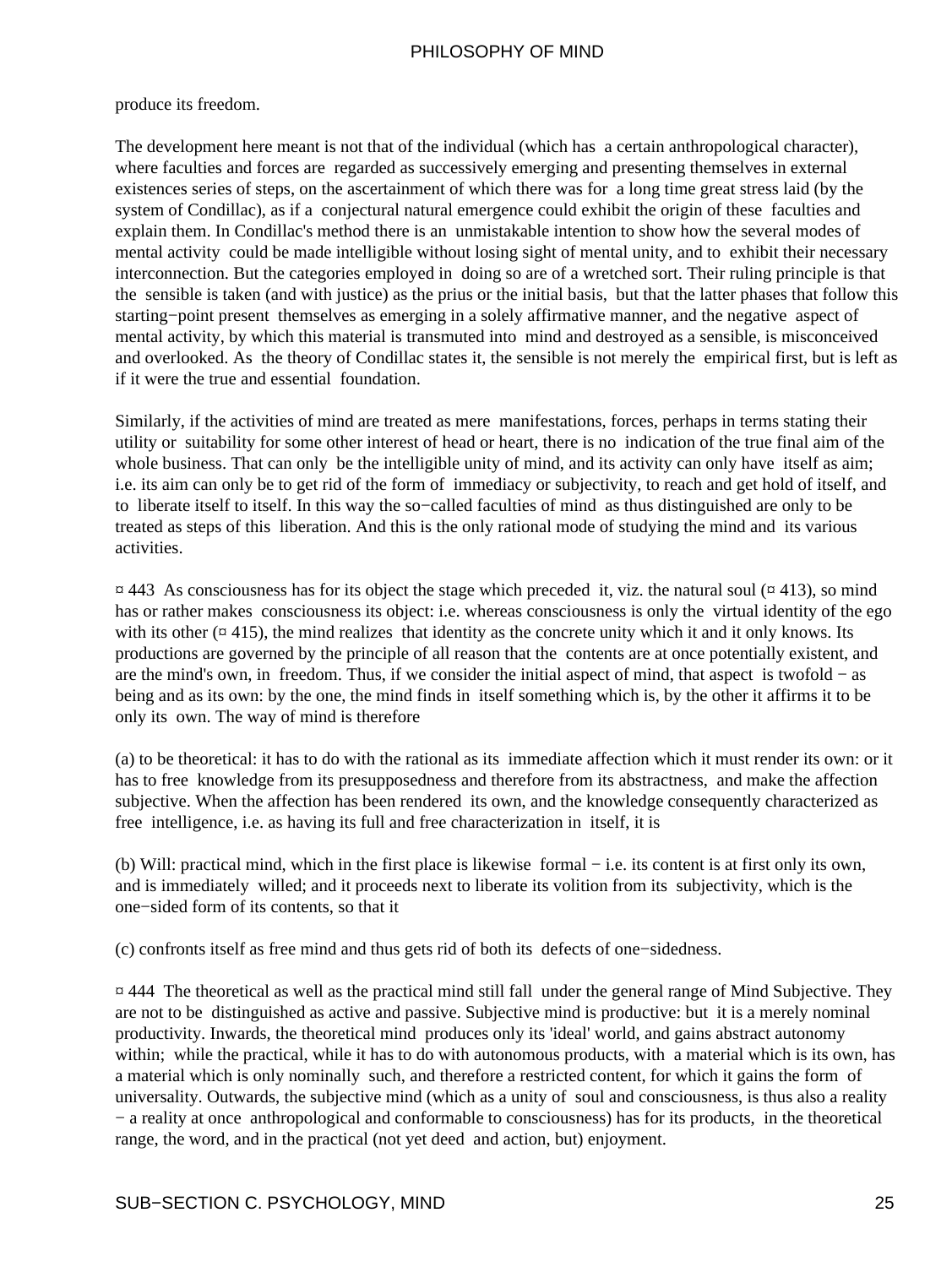Psychology, like logic, is one of those sciences which in modern times have yet derived least profit from the more general mental culture and the deeper conception of reason. It is still extremely ill off. The turn which the Kantian philosophy has taken has given it greater importance: it has, and that in its empirical condition, been claimed as the basis of metaphysics, which is to consist of nothing but the empirical apprehension and the analysis of the facts of human consciousness, merely as facts, just as they are given. This position of psychology, mixing it up with forms belonging to the range of consciousness and with anthropology, has led to no improvement in its own condition: but it has had the further effect that, both for the mind as such, and for metaphysics and philosophy generally, all attempts have been abandoned to ascertain the necessity of essential and actual reality, to get at the notion and the truth.

#### (a) THEORETICAL MIND

 $\alpha$  445 Intelligence(2) finds itself determined: this is its apparent aspect from which in its immediacy it starts. But as knowledge, intelligence consists in treating what is found as its own. Its activity has to do with the empty form – the pretense of finding reason: and its aim is to realize its concept or to be reason actual, along with which the content is realized as rational. This activity is cognition. The nominal knowledge, which is only certitude, elevates itself, as reason is concrete, to definite and conceptual knowledge. The course of this elevation is itself rational, and consists in a necessary passage (governed by the concept) of one grade or term of intelligent activity (a so−called faculty of mind) into another. The refutation which such cognition gives of the semblance that the rational is found, starts from the certitude or the faith of intelligence in its capability of rational knowledge, and in the possibility of being able to appropriate the reason, which it and the content virtually is.

The distinction of Intelligence from Will is often incorrectly taken to mean that each has a fixed and separate existence of its own, as if volition could be without intelligence, or the activity of intelligence could be without will. The possibility of a culture of the intellect which leaves the heart untouched, as it is said, and of the heart without the intellect − of hearts which in one−sided way want intellect, and heartless intellects − only proves at most that bad and radically untrue existences occur. But it is not philosophy which should take such untruths of existence and of mere imagining for truth – take the worthless for the essential nature. A host of other phrases used of intelligence, e.g. that it receives and accepts impressions from outside, that ideas arise through the causal operations of external things upon it, etc., belong to a point of view utterly alien to the mental level or to the position of philosophic study.

A favorite reflectional form is that of powers and faculties of soul, intelligence, or mind. Faculty, like power or force, is the fixed quality of any object of thought, conceived as reflected into self. Force  $(\alpha 136)$  is no doubt the infinity of form − of the inward and the outward: but its essential finitude involves the indifference of content to form (ib. note). In this lies the want of organic unity which by this reflectional form, treating mind as a 'lot' of forces, is brought into mind, as it is by the same method brought into nature. Any aspect which can be distinguished in mental action is stereotyped as an independent entity, and the mind thus made a skeleton−like mechanical collection. It makes absolutely no difference if we substitute the expression 'activities' for powers and faculties. Isolate the activities and you similarly make the mind a mere aggregate, and treat their essential correlation as an external incident.

The action of intelligence as theoretical mind has been called cognition (knowledge). Yet this does not mean intelligence inter alia knows − besides which it also intuits, conceives, remembers, imagines, etc. To take up such a position is in the first instance, part and parcel of that isolating of mental activity just censured; but it is also in addition connected with the great question of modern times, as to whether true knowledge or the knowledge of truth is possible − which, if answered in the negative, must lead to abandoning the effort. The numerous aspects and reasons and modes of phrase with which external reflection swells the bulk of this question are cleared up in their place: the more external the attitude of understanding in the question, the more diffuse it makes its simple object. At the present place the simple concept of cognition is what confronts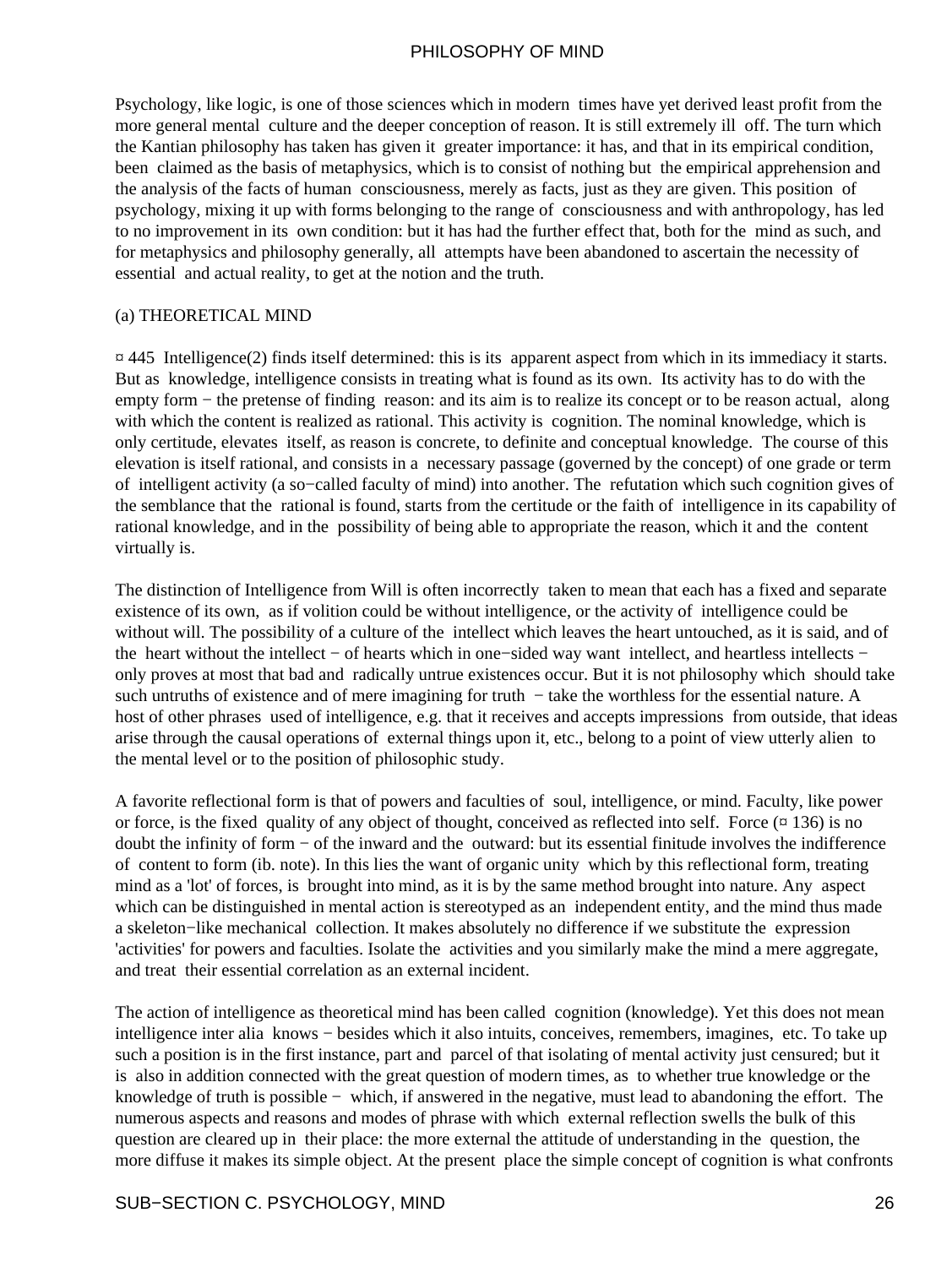the quite general assumption taken up by the question, viz. the assumption that the possibility of true knowledge in general is in dispute, and the assumption that it is possible for us at our will either to prosecute or to abandon cognition. The concept or possibility of cognition has come out as intelligence itself, as the certitude of reason: the act of cognition itself is therefore the actuality of intelligence. It follows from this that it is absurd to speak of intelligence and yet at the same time of the possibility or choice of knowing or not. But cognition is genuine, just so far as it realizes itself, or makes the concept its own. This nominal description has its concrete meaning exactly where cognition has it. The stages of its realizing activity are intuition, conception, memory, etc.: these activities have no other immanent meaning: their aim is solely the concept of cognition ( $\alpha$  445 note). If they are isolated, however, then an impression is implied that they are useful for something else than cognition, or that they severally procure a cognitive satisfaction of their own; and that leads to a glorification of the delights of intuition, remembrance, imagination. It is true that even as isolated (i.e. as non−intelligent), intuition, imagination, etc. can afford a certain satisfaction: what physical nature succeeds in doing by its fundamental quality − its out−of−selfness − exhibiting the elements or factors of immanent reason external to each other − that the intelligence can do by voluntary act, but the same result may happen where the intelligence is itself only natural and untrained. But the true satisfaction, it is admitted, is only afforded by an intuition permeated by intellect and mind, by rational conception, by products of imagination which are permeated by reason and exhibit ideas − in a word, by cognitive intuition, cognitive conception, etc. The truth ascribed to such satisfaction lies in this, that intuition, conception, etc. are not isolated, and exist only as 'moments' in the totality of cognition itself.

(a) Intuition (Intelligent Perception)(3)

¤ 446 The mind which as soul is physically conditioned − which as consciousness stands to this condition on the same terms as to an outward object − but which as intelligence finds itself so characterized − is (1) an inarticulate embryonic life, in which it is to itself as it were palpable and has the whole material of its knowledge. In consequence of the immediacy in which it is thus originally, it is in this stage only as an individual and possesses a vulgar subjectivity. It thus appears as mind in the guise of feeling.

If feeling formerly turned up  $(\pi 399)$  as a mode of the soul's existence, the finding of it or its immediacy was in that case essentially to be conceived as a congenital or corporeal condition; whereas at present it is only to be taken abstractly in the general sense of immediacy.

¤ 447 The characteristic form of feeling is that though it is a mode of some 'affection', this mode is simple. Hence feeling, even should its import be most sterling and true, has the form of casual particularity – not to mention that its import may also be the most scanty and most untrue.

It is commonly enough assumed that mind has in its feeling the material of its ideas, but the statement is more usually understood in a sense the opposite of that which it has here. In contrast with the simplicity of feeling it is usual rather to assume that the primary mental phase is judgement generally, or the distinction of consciousness into subject and object; and the special quality of sensation is derived from an independent object, external or internal. With us, in the truth of mind, the mere consciousness point of view, as opposed to true mental 'idealism', is swallowed up, and the matter of feeling has rather been supposed already as immanent in the mind. − It is commonly taken for granted that as regards content there is more in feeling than in thought: this being specially affirmed of moral and religious feelings. Now the material, which the mind as it feels is to itself, is here the result and the mature result of a fully organized reason. hence under the head of feeling is comprised all rational and indeed all spiritual content whatever. But the form of selfish singleness to which feeling reduces the mind is the lowest and worst vehicle it can have − one in which it is not found as a free and infinitely universal principle, but rather as subjective and private, in content and value entirely contingent. Trained and sterling feeling is the feeling of an educated mind which has acquired the consciousness of the true differences of things, of their essential relationships and real characters; and it is with such a mind that this rectified material enters into its feeling and receives this form. Feeling is the

#### SUB−SECTION C. PSYCHOLOGY, MIND 27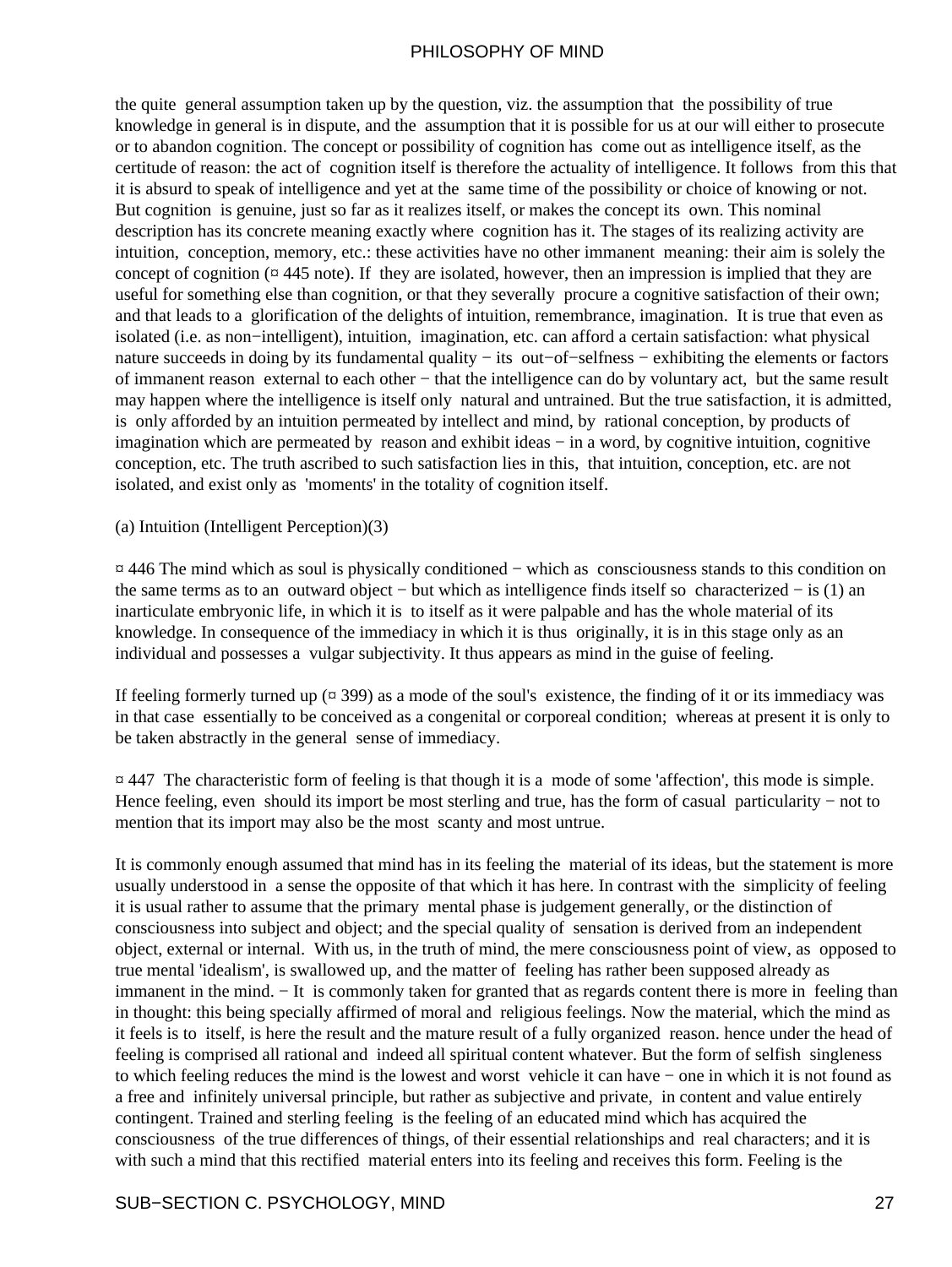immediate, as it were the closest, contact in which the thinking subject can stand to a given content. Against that content the subject reacts first of all with its particular self−feeling, which though it may be of more sterling value and of wider range than a one−sided intellectual standpoint, may just as likely be narrow and poor; and in any case is the form of the particular and subjective. If a man on any topic appeals not to the nature and notion of the thing, or at least to reasons – to the generalities of common sense – but to his feeling, the only thing to do is to let him alone, because by his behaviour he refuses to have any lot or part in common rationality, and shuts himself up in his own isolated subjectivity − his private and particular self.

¤ 448 (2) As this immediate finding is broken up into elements, we have the one factor in Attention − the abstract identical direction of mind (in feeling, as also in all other more advanced developments of it) − an active self−collection − the factor of fixing it as our own, but with an as yet only nominal autonomy of intelligence. Apart from such attention there is nothing for the mind. The other factor is to invest the special quality of feeling, as contrasted with this inwardness of mind, with the character of something existent, but as a negative or as the abstract otherness of itself. Intelligence thus defines the content of sensation as something that is out of itself, projects it into time and space, which are the forms in which it is intuitive. To the view of consciousness the material is only an object of consciousness, a relative other: from mind it receives the rational characteristic of being its very other ( $\alpha$  $\alpha$  247, 254).

¤ 449 (3) When intelligence reaches a concrete unity of the two factors, that is to say, when it is at once self−collected in this externally existing material, and yet in this self−collectedness sunk in the out−of−selfness, it is Intuition or Mental Vision.

¤ 450 At and towards this its own out−of−selfness, intelligence no less essentially directs its attention. In this its immediacy it is an awaking to itself, a recollection of itself. Thus intuition becomes a concretion of the material with the intelligence, which makes it its own, so that it no longer needs this immediacy, no longer needs to find the content.

#### (b) Representation (or Mental Idea)(4)

 $\overline{a}$  451 Representation is this recollected or inwardized intuition, and as such is the middle between that stage of intelligence where it finds itself immediately subject to modification and that where intelligence is in its freedom, or, as thought. The representation is the property of intelligence; with a preponderating subjectivity, however, as its right of property is still conditioned by contrast with the immediacy, and the representation cannot as it stands be said to be. The path of intelligence in representations is to render the immediacy inward, to invest itself with intuitive action in itself, and at the same time to get rid of the subjectivity of the inwardness, and inwardly divest itself of it; so as to be in itself in an externality of its own. But as representation begins from intuition and the ready−found material of intuition, the intuitional contrast still continues to affect its activity, and makes its concrete products still 'syntheses', which do not grow to the concrete immanence of the notion till they reach the stage of thought.

#### (aa) Recollection(5)

¤ 452 Intelligence, as it at first recollects the intuition, places the content of feeling in its own inwardness − in a space and a time of its own. In this way that content is (1) an image or picture, liberated from its original immediacy and abstract singleness amongst other things, and received into the universality of the ego. The image loses the full complement of features proper to intuition, and is arbitrary or contingent, isolated, we may say, from the external place, time, and immediate context in which the intuition stood.

 $\pi$  453 (2) The image is of itself transient, and intelligence itself is as attention its time and also its place, its when and where. But intelligence is not only consciousness and actual existence, but qua intelligence is the subject and the potentiality of its own specializations. The image when thus kept in mind is no longer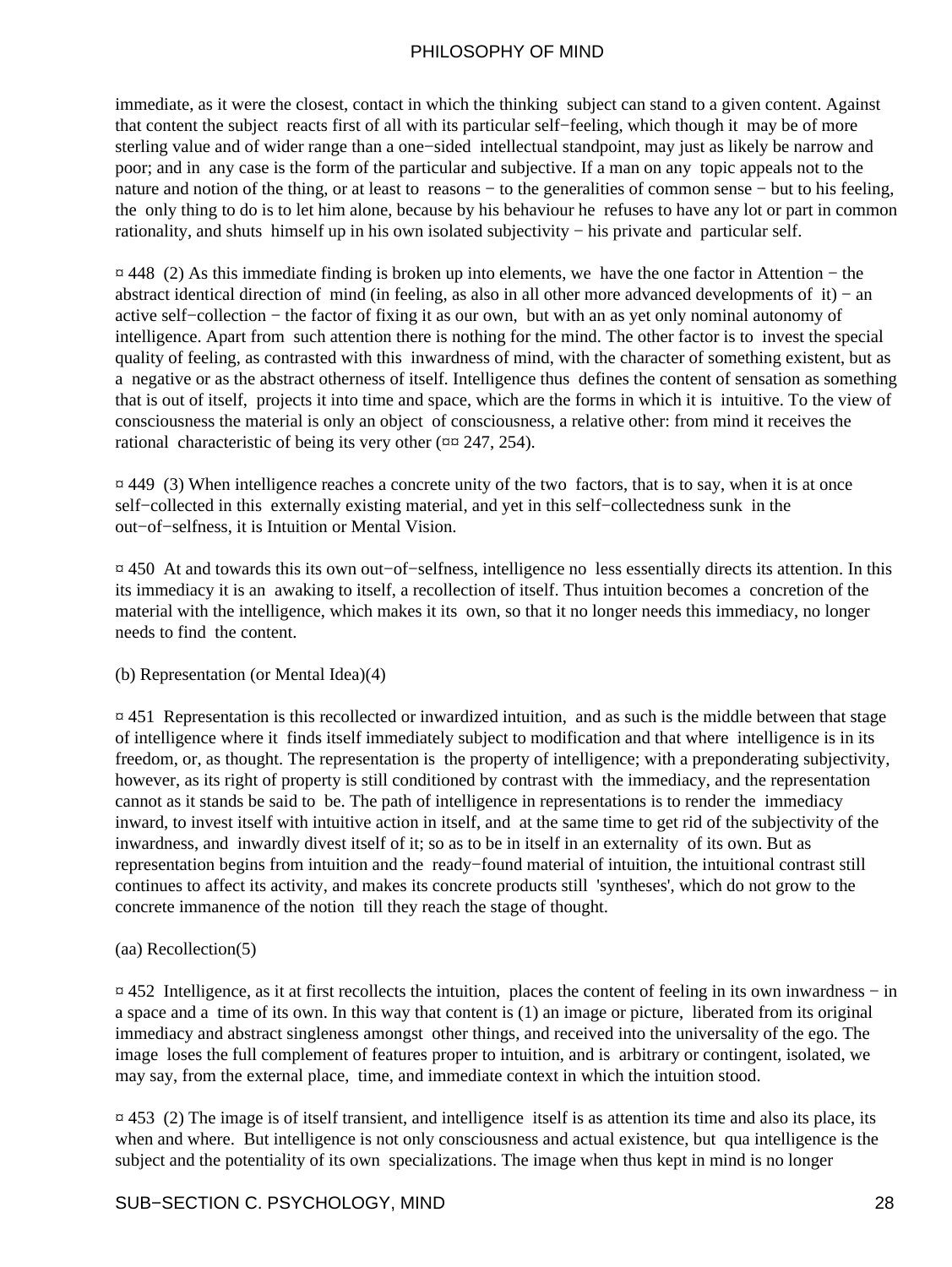existent, but stored up out of consciousness.

To grasp intelligence as this night−like mine or pit in which is stored a world of infinitely many images and representations, yet without being in consciousness, is from the one point of view the universal postulate which bids us treat the notion as concrete, in the way we treat, for example, the germ as affirmatively containing, in virtual possibility, all the qualities that come into existence in the subsequent development of the tree. Inability to grasp a universal like this, which, though intrinsically concrete, still continues simple, is what has led people to talk about special fibres and areas as receptacles of particular ideas. It was felt that what was diverse should in the nature of things have a local habitation peculiar to itself. But whereas the reversion of the germ from its existing specializations to its simplicity in a purely potential existence takes place only in another germ − the germ of the fruit; intelligence qua intelligence shows the potential coming to free existence in its development, and yet at the same time collecting itself in its inwardness. Hence from the other point of view intelligence is to be conceived as this subconscious mine, i.e. as the existent universal in which the different has not yet been realized in its separations. And it is indeed this potentiality which is the first form of universality offered in mental representation.

 $\pi$  454 (3) An image thus abstractly treasured up needs, if it is to exist, an actual intuition: and what is strictly called Remembrance is the reference of the image to an intuition − and that as a subsumption of the immediate single intuition (impression) under what is in point of form universal, under the representation (idea) with the same content. Thus intelligence recognizes the specific sensation and the intuition of it as what is already its own – in them it is still within itself: at the same time it is aware that what is only its (primarily) internal image is also an immediate object of intuition, by which it is authenticated. The image, which in the mine of intelligence was only its property, now that it has been endued with externality, comes actually into its possession. And so the image is at once rendered distinguishable from the intuition and separable from the blank night in which it was originally submerged. Intelligence is thus the force which can give forth its property, and dispense with external intuition for its existence in it. This 'synthesis' of the internal image with the recollected existence is representation proper: by this synthesis the internal now has the qualification of being able to be presented before intelligence and to have its existence in it.

#### (bb) Imagination(6)

 $\overline{p}$  455 (1) The intelligence which is active in this possession is the reproductive imagination, where the images issue from the inward world belonging to the ego, which is now the power over them. The images are in the first instance referred to this external, immediate time and space which is treasured up along with them. But it is solely in the conscious subject, where it is treasured up, that the image has the individuality in which the features composing it are conjoined: whereas their original concretion, i.e. at first only in space and time, as a unit of intuition, has been broken up. The content reproduced, belonging as it does to the self−identical unity of intelligence, and an out−put from its universal mine, has a general idea (representation) to supply the link of association for the images which according to circumstances are more abstract or more concrete ideas.

The so–called laws of the association of ideas were objects of great interest, especially during that outburst of empirical psychology which was contemporaneous with the decline of philosophy. In the first place, it is not Ideas (properly so called) which are associated. Secondly,.these modes of relation are not laws, just for the reason that there are so many laws about the same thing, as to suggest a caprice and a contingency opposed to the very nature of law. It is a matter of chance whether the link of association is something pictorial, or an intellectual category, such as likeness and contrast, reason and consequence. The train of images and representations suggested by association is the sport of vacant−minded ideation, where, though intelligence shows itself by a certain formal universality, the matter is entirely pictorial. − Image and Idea, if we leave out of account the more precise definition of those forms given above, present also a distinction in content. The former is the more sensuously concrete idea, whereas the idea (representation), whatever be its content (from image, notion, or idea), has always the peculiarity, though belonging to intelligence, of being in respect of its

#### SUB−SECTION C. PSYCHOLOGY, MIND 29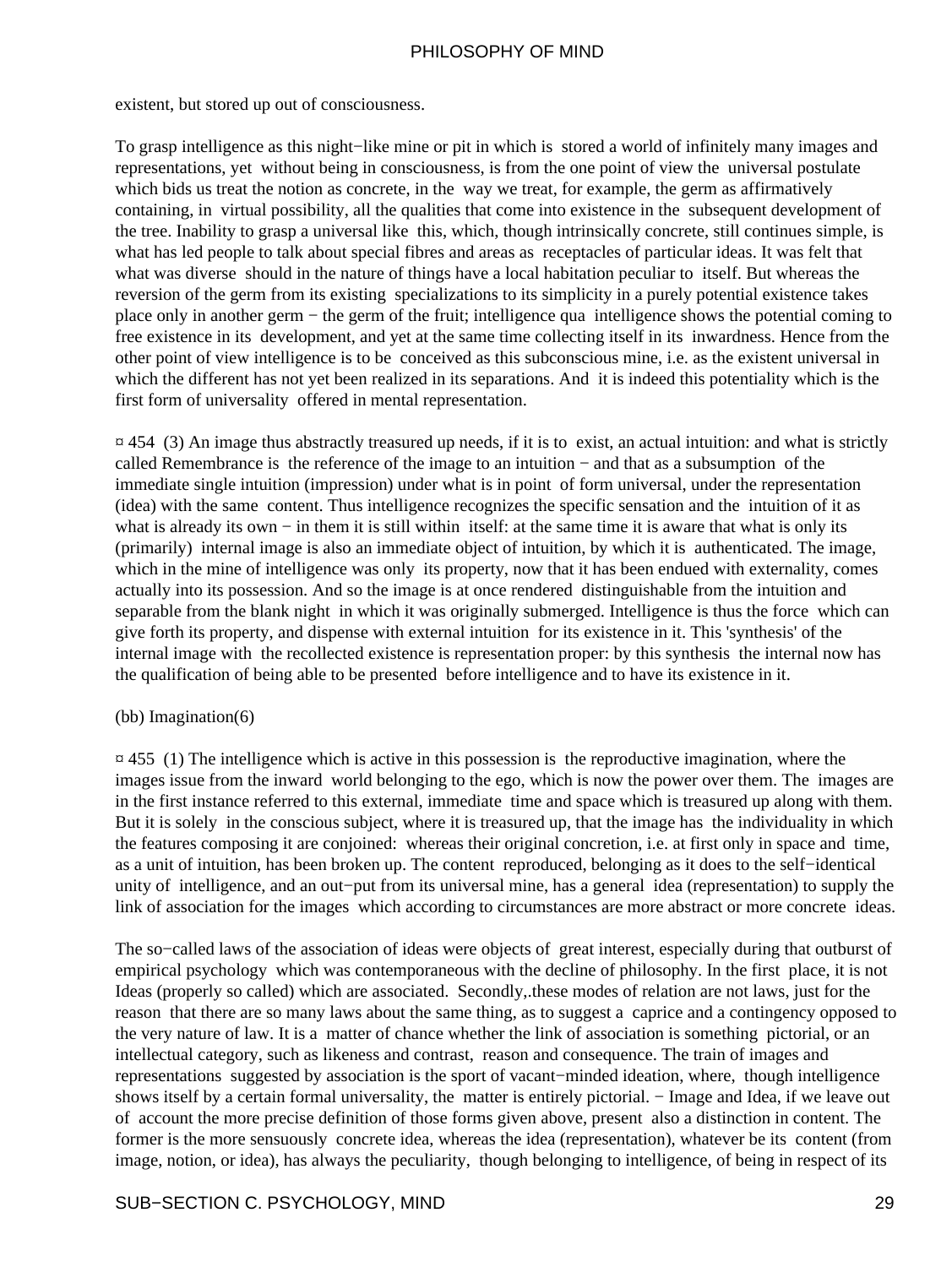content given and immediate. It is still true of this idea or representation, as of all intelligence, that it finds its material, as a matter of fact, to be so and so; and the universality which the aforesaid material receives by ideation is still abstract. Mental representation is the mean in the syllogism of the elevation of intelligence, the link between the two significations of self−relatedness − viz. being and universality, which in consciousness receive the title of object and subject. Intelligence complements what is merely found by the attribution of universality, and the internal and its own by the attribution of being, but a being of its own institution. (On the distinction of representations and thoughts, see Introduction to the Logic, ¤ 20 note.)

Abstraction, which occurs in the ideational activity by which general ideas are produced (and ideas qua ideas virtually have the form of generality), is frequently explained as the incidence of many similar images one upon another and is supposed to be thus made intelligible. If this superimposing is to be no mere accident and without principle, a force of attraction in like images must be assumed, or something of the sort, which at the same time would have the negative power of rubbing off the dissimilar elements against each other. This force is really intelligence itself − the self−identical ego which by its internalizing recollection gives the images ipso facto generality, and subsumes the single intuition under the already internalized image  $(4453)$ .

¤ 456 Thus even the association of ideas is to be treated as a subsumption of the individual under the universal, which forms their connecting link. But here intelligence is more than merely a general form: its inwardness is an internally definite, concrete subjectivity with a substance and value of its own, derived from some interest, some latent concept or Ideal principle, so far as we may by anticipation speak of such. Intelligence is the power which wields the stores of images and ideas belonging to it, and which thus (2) freely combines and subsumes these stores in obedience to its peculiar tenor. Such is creative imagination(7) − symbolic, allegoric, or poetical imagination − where the intelligence gets a definite embodiment in this store of ideas and informs them with its general tone. These more or less concrete, individualized creations are still 'syntheses': for the material, in which the subjective principles and ideas get a mentally pictorial existence, is derived from the data of intuition.

¤ 457 In creative imagination intelligence has been so far perfected as to need no aids for intuition. Its self–sprung ideas have pictorial existence. This pictorial creation of its intuitive spontaneity is subjective − still lacks the side of existence. But as the creation unites the internal idea with the vehicle of materialization, intelligence has therein implicitly returned both to identical self−relation and to immediacy. As reason, its first start was to appropriate the immediate datum in itself  $(\text{rx } 445, 435)$ , i.e. to universalize it; and now its action as reason  $(\alpha$  438) is from the present point directed towards giving the character of an existent to what in it has been perfected to concrete auto−intuition. In other words, it aims at making itself be and be a fact. Acting on this view, it is self−uttering, intuition−producing: the imagination which creates signs.

Productive imagination is the centre in which the universal and being, one's own and what is picked up, internal and external, are completely welded into one. The preceding 'syntheses' of intuition, recollection, etc., are unifications of the same factors, but they are 'syntheses'; it is not till creative imagination that intelligence ceases to be the vague mine and the universal, and becomes an individuality, a concrete subjectivity, in which the self−reference is defined both to being and to universality. The creations of imagination are on all hands recognized as such combinations of the mind's own and inward with the matter of intuition; what further and more definite aspects they have is a matter for other departments. For the present this internal studio of intelligence is only to be looked at in these abstract aspects. − Imagination, when regarded as the agency of this unification, is reason, but only a nominal reason, because the matter or theme it embodies is to imagination qua imagination a matter of indifference; whilst reason qua reason also insists upon the truth of its content.

Another point calling for special notice is that, when imagination elevates the internal meaning to an image and intuition, and this is expressed by saying that it gives the former the character of an existent, the phrase must not seem surprising that intelligence makes itself be as a thing; for its ideal import is itself, and so is the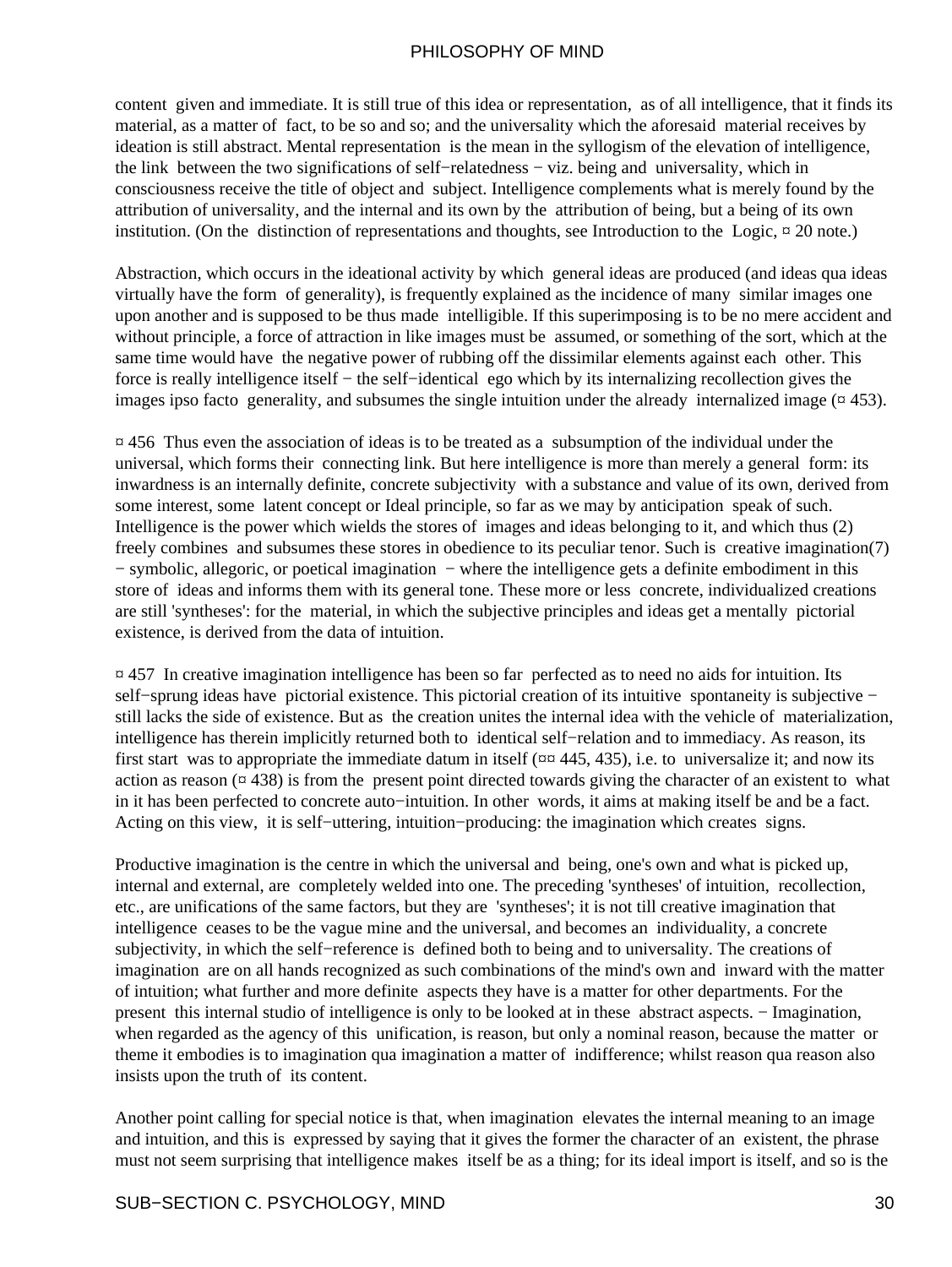aspect which it imposes upon it. The image produced by imagination of an object is a bare mental or subjective intuition: in the sign or symbol it adds intuitability proper; and in mechanical memory it completes, so far as it is concerned, this form of being.

¤ 458 In this unity (initiated by intelligence) of an independent representation with an intuition, the matter of the latter is, in the first instance, something accepted, somewhat immediate or given (for example, the colour of the cockade, etc.). But in the fusion of the two elements, the intuition does not count positively or as representing itself, but as representative of something else. It is an image, which has received as its soul and meaning an independent mental representation. This intuition is the Sign.

The sign is some immediate intuition, representing a totally different import from what naturally belongs to it; it is the pyramid into which a foreign soul has been conveyed, and where it is conserved. The sign is different from the symbol: for in the symbol the original characters (in essence and conception) of the visible object are more or less identical with the import which it bears as symbol; whereas in the sign, strictly so−called, the natural attributes of the intuition, and the connotation of which it is a sign, have nothing to do with each other. Intelligence therefore gives proof of wider choice and ampler authority in the use of intuitions when it treats them as designatory (significative) rather than as symbolical.

In logic and psychology, signs and language are usually foisted in somewhere as an appendix, without any trouble being taken to display their necessity and systematic place in the economy of intelligence. The right place for the sign is that just given: where intelligence − which as intuiting generates the form of time and space, but appears as recipient of sensible matter, out of which it forms ideas – now gives its own original ideas a definite existence from itself, treating the intuition (or time and space as filled full) as its own property, deleting the connotation which properly and naturally belongs to it, and conferring on it an other connotation as its soul and import. This sign−creating activity may be distinctively named 'productive' Memory (the primarily abstract 'Mnemosyne'); since memory, which in ordinary life is often used as interchangeable and synonymous with remembrance (recollection), and even with conception and imagination, has always to do with signs only.

¤ 459 The intuition − in its natural phase a something given and given in space − acquires, when employed as a sign, the peculiar characteristic of existing only as superseded and sublimated. Such is the negativity of intelligence; and thus the truer phase of the intuition used as a sign is existence in time (but its existence vanishes in the moment of being), and if we consider the rest of its external psychical quality, its institution by intelligence, but an institution growing out of its (anthropological) own naturalness. This institution of the natural is the vocal note, where the inward idea manifests itself in adequate utterance. The vocal note which receives further articulation to express specific ideas − speech and, its system, language − gives to sensations, intuitions, conceptions, a second and higher existence than they naturally possess − invests them with the right of existence in the ideational realm.

Language here comes under discussion only in the special aspect of a product of intelligence for manifesting its ideas in an external medium. If language had to be treated in its concrete nature, it would be necessary for its vocabulary or material part to recall the anthropological or psychophysiological point of view  $(401)$ , and for the grammar or formal portion to anticipate the standpoint of analytic understanding. With regard to the elementary material of language, while on one hand the theory of mere accident has disappeared, on the other the principle of imitation has been restricted to the slight range it actually covers − that of vocal objects. Yet one may still hear the German language praised for its wealth − that wealth consisting in its special expression for special sounds − Rauschen, Sausen, Knarren, etc.; − there have been collected more than a hundred such words, perhaps: the humour of the moment creates fresh ones when it pleases. Such superabundance in the realm of sense and of triviality contributes nothing to form the real wealth of a cultivated language. The strictly raw material of language itself depends more upon an inward symbolism than a symbolism referring to external objects; it depends, i.e. on anthropological articulation, as it were the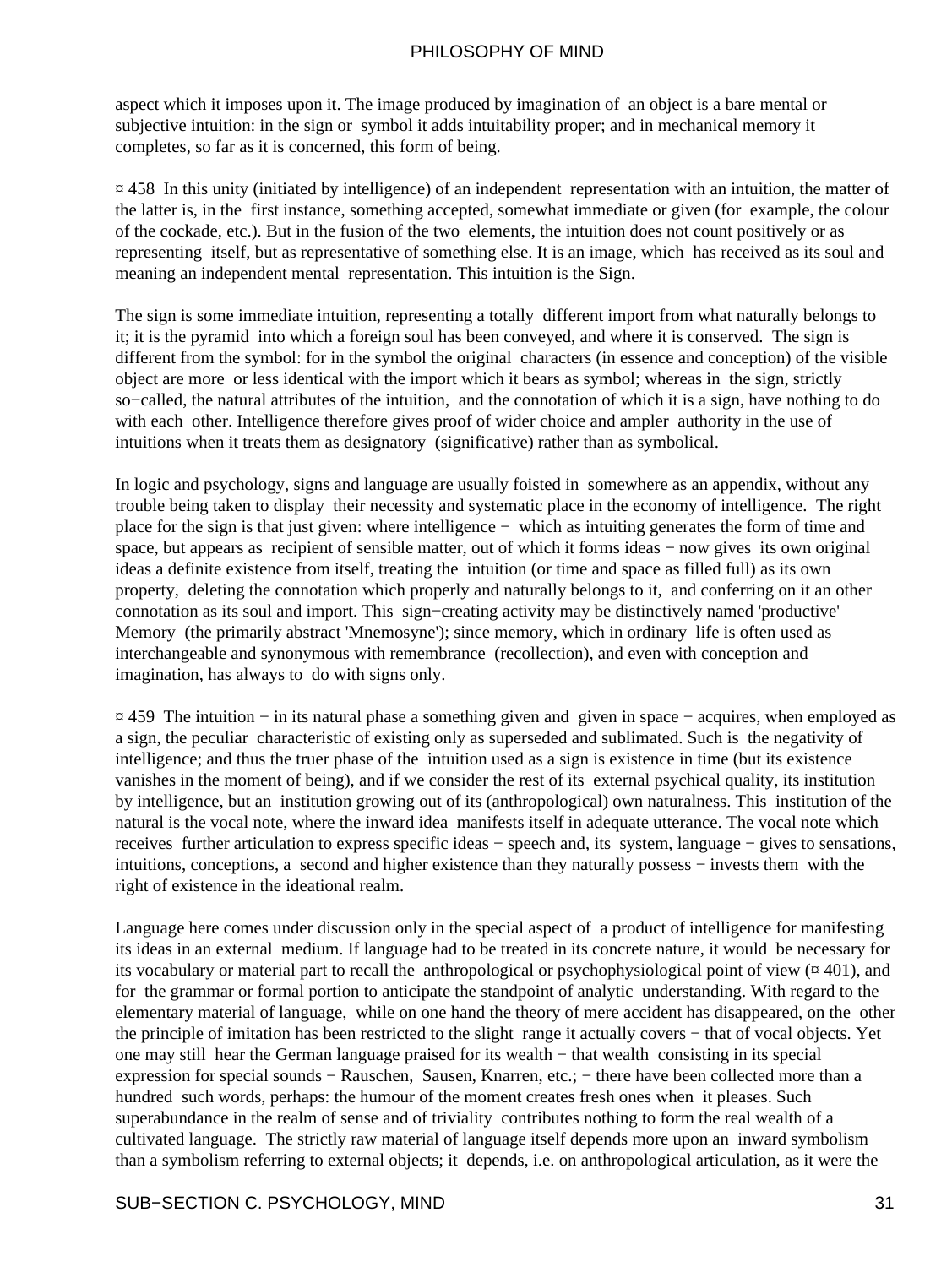posture in the corporeal act of oral utterance. For each vowel and consonant accordingly, as well as for their more abstract elements (the posture of lips, palate, tongue in each) and for their combinations, people have tried to find the appropriate signification. But these dull subconscious beginnings are deprived of their original importance and prominence by new influences, it may be by external agencies or by the needs of civilization. Having been originally sensuous intuitions, they are reduced to signs, and thus have only traces left of their original meaning, if it be not altogether extinguished. As to the formal element, again, it is the work of analytic intellect which informs language with its categories: it is this logical instinct which gives rise to grammar. The study of languages still in their original state, which we have first really begun to make acquaintance with in modern times, has shown on this point that they contain a very elaborate grammar and express distinctions which are lost or have been largely obliterated in the languages of more civilized nations. It seems as if the language of the most civilized nations has the most imperfect grammar, and that the same language has a more perfect grammar when the nation is in a more uncivilized state than when it reaches a higher civilization. (Cf. W. von Humboldt's Essay on the Dual.)

In speaking of vocal (which is the original) language, we may touch, only in passing, upon written languages further development in the particular sphere of language which borrows the help of an externally practical activity. It is from the province of immediate spatial intuition to which written language proceeds that it takes and produces the signs  $(\alpha$  454). In particular, hieroglyphics uses spatial figures to designate ideas; alphabetical writing, on the other hand, uses them to designate vocal notes which are already signs. Alphabetical writing thus consists of signs of signs − the words or concrete signs of vocal language being analysed into their simple elements, which severally receive designation. − Leibniz's practical mind misled him to exaggerate the advantages which a complete written language, formed on the hieroglyphic method (and hieroglyphics are used even where there is alphabetic writing, as in our signs for the numbers, the planets, the chemical elements, etc.), would have as a universal language for the intercourse of nations and especially of scholars. But we may be sure that it was rather the intercourse of nations (as was probably the case in Phoenicia, and still takes place in Canton − see Macartney's Travels by Staunton) which occasioned the need of alphabetical writing and led to its formation. At any rate a comprehensive hieroglyphic language for ever completed is impracticable. Sensible objects no doubt admit of permanent signs; but, as regards signs for mental objects, the progress of thought and the continual development of logic lead to changes in the views of their internal relations and thus also of their nature; and this would involve the rise of a new hieroglyphical denotation. Even in the case of sense−objects it happens that their names, i.e. their signs in vocal language, are frequently changed, as, for example, in chemistry and mineralogy. Now that it has been forgotten what names properly are, viz. externalities which of themselves have no sense, and only get signification as signs, and now that, instead of names proper, people ask for terms expressing a sort of definition, which is frequently changed capriciously and fortuitously, the denomination, i.e. the composite name formed of signs of their generic characters or other supposed characteristic properties, is altered in accordance with the differences of view with regard to the genus or other supposed specific property. It is only a stationary civilization, like the Chinese, which admits of the hieroglyphic language of that nation; and its method of writing moreover can only be the lot of that small part of a nation which is in exclusive possession of mental culture. − The progress of the vocal language depends most closely on the habit of alphabetical writing; by means of which only does vocal language acquire the precision and purity of its articulation. The imperfection of the Chinese vocal language is notorious: numbers of its words possess several utterly different meanings, as many as ten and twenty, so that, in speaking, the distinction is made perceptible merely by accent and intensity, by speaking low and soft or crying out. The European, learning to speak Chinese, falls into the most ridiculous blunders before he has mastered these absurd refinements of accentuation. Perfection here consists in the opposite of that parler sans accent which in Europe is justly required of an educated speaker. The hieroglyphic mode of writing keeps the Chinese vocal language from reaching that objective precision which is gained in articulation by alphabetic writing.

Alphabetic writing is on all accounts the more intelligent: in it the word − the mode, peculiar to the intellect, of uttering its ideas most worthily − is brought to consciousness and made an object of reflection. Engaging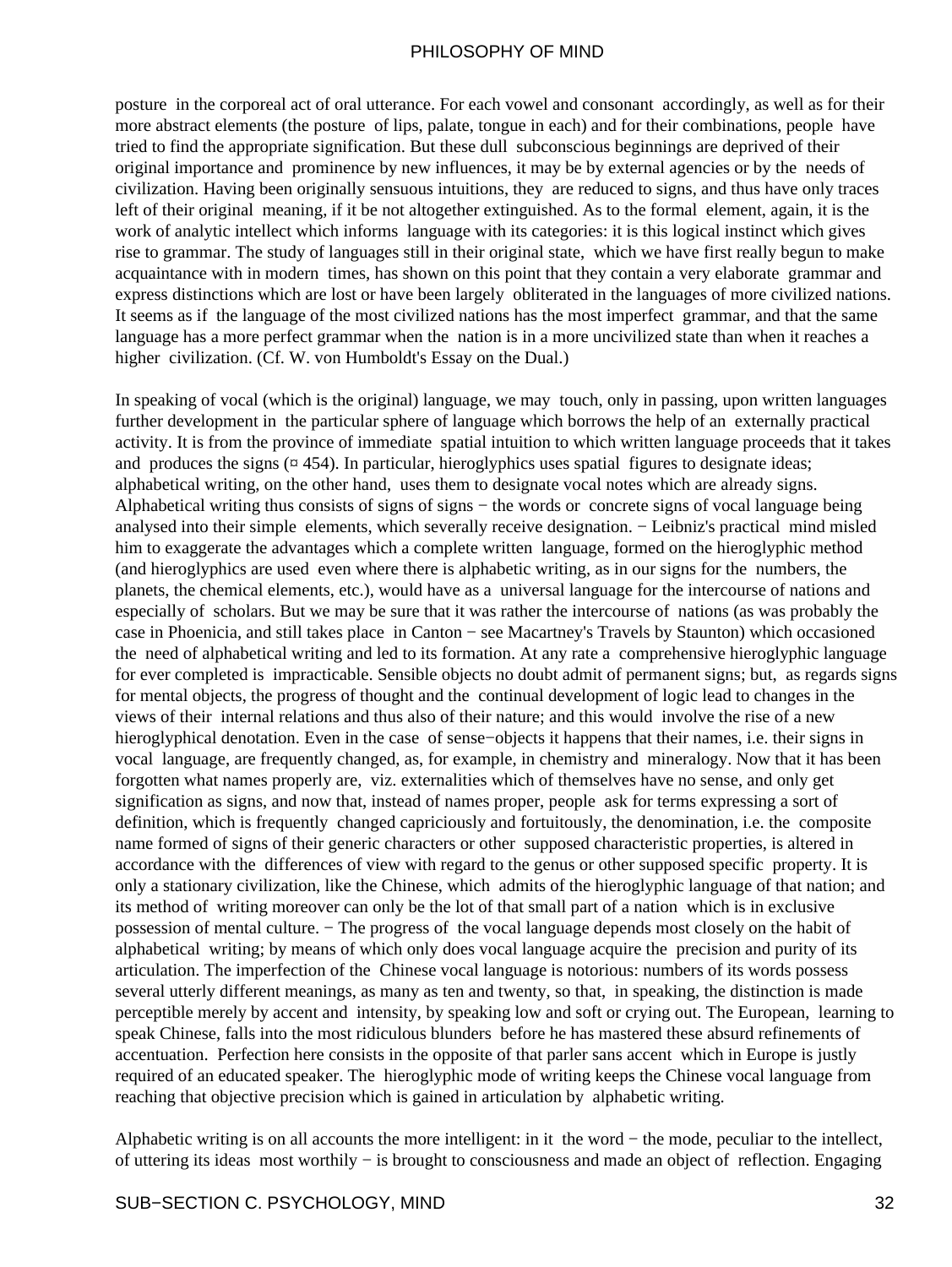the attention of intelligence, as it does, it is analysed; the work of sign−making is reduced to its few simple elements (the primary postures of articulation) in which the sense−factor in speech is brought to the form of universality, at the same time that in this elementary phase it acquires complete precision and purity. Thus alphabetic writing retains at the same time the advantage of vocal language, that the ideas have names strictly so called: the name is the simple sign for the exact idea, i.e. the simple plain idea, not decomposed into its features and compounded out of them. Hieroglyphics, instead of springing from the direct analysis of sensible signs, like alphabetic writing, arise from an antecedent analysis of ideas. Thus a theory readily arises that all ideas may be reduced to their elements, or simple logical terms, so that from the elementary signs chosen to express these (as, in the case of the Chinese Koua, the simple straight stroke, and the stroke broken into two parts) a hieroglyphic system would be generated by their composition. This feature of hieroglyphic − the analytical designations of ideas − which misled Leibniz to regard it as preferable to alphabetic writing is rather in antagonism with the fundamental desideratum of language − the name. To want a name means that for the immediate idea (which, however ample a connotation it may include, is still for the mind simple in the name), we require a simple immediate sign which for its own sake does not suggest anything, and has for its sole function to signify and represent sensibly the simple idea as such. It is not merely the image−loving and image−limited intelligence that lingers over the simplicity of ideas and redintegrates them from the more abstract factors into which they have been analysed: thought too reduces to the form of a simple thought the concrete connotation which it 'resumes' and reunites from the mere aggregate of attributes to which analysis has reduced it. Both alike require such signs, simple in respect of their meaning: signs, which though consisting of several letters or syllables and even decomposed into such, yet do not exhibit a combination of several ideas. – What has been stated is the principle for settling the value of these written languages. It also follows that in hieroglyphics the relations of concrete mental ideas to one another must necessarily be tangled and perplexed, and that the analysis of these (and the proximate results of such analysis must again be analysed) appears to be possible in the most various and divergent ways. Every divergence in analysis would give rise to another formation of the written name; just as in modern times (as already noted, even in the region of sense) muriatic acid has undergone several changes of name. A hieroglyphic written language would require a philosophy as stationary as is the civilization of the Chinese.

What has been said shows the inestimable and not sufficiently appreciated educational value of learning to read and write an alphabetic character. It leads the mind from the sensibly concrete image to attend to the more formal structure of the vocal word and its abstract elements, and contributes much to give stability and independence to the inward realm of mental life. Acquired habit subsequently effaces the peculiarity by which alphabetic writing appears, in the interest of vision, as a roundabout way to ideas by means of audibility; it makes them a sort of hieroglyphic to us, so that in using them we need not consciously realize them by means of tones, whereas people unpractised in reading utter aloud what they read in order to catch its meaning in the sound. Thus, while (with the faculty which transformed alphabetic writing into hieroglyphics) the capacity of abstraction gained by the first practice remains, hieroglyphic reading is of itself a deaf reading and a dumb writing. It is true that the audible (which is in time) and the visible (which is in space), each have their own basis, one no less authoritative than the other. But in the case of alphabetic writing there is only a single basis: the two aspects occupy their rightful relation to each other: the visible language is related to the vocal only as a sign, and intelligence expresses itself immediately and unconditionally by speaking. − The instrumental function of the comparatively non−sensuous element of tone for all ideational work shows itself further as peculiarly important in memory which forms the passage from representation to thought.

 $\overline{a}$  460. The name, combining the intuition (an intellectual production) with its signification, is primarily a single transient product; and conjunction of the idea (which is inward) with the intuition (which is outward) is itself outward. The reduction of this outwardness to inwardness is (verbal) Memory.

(cc) Memory(8)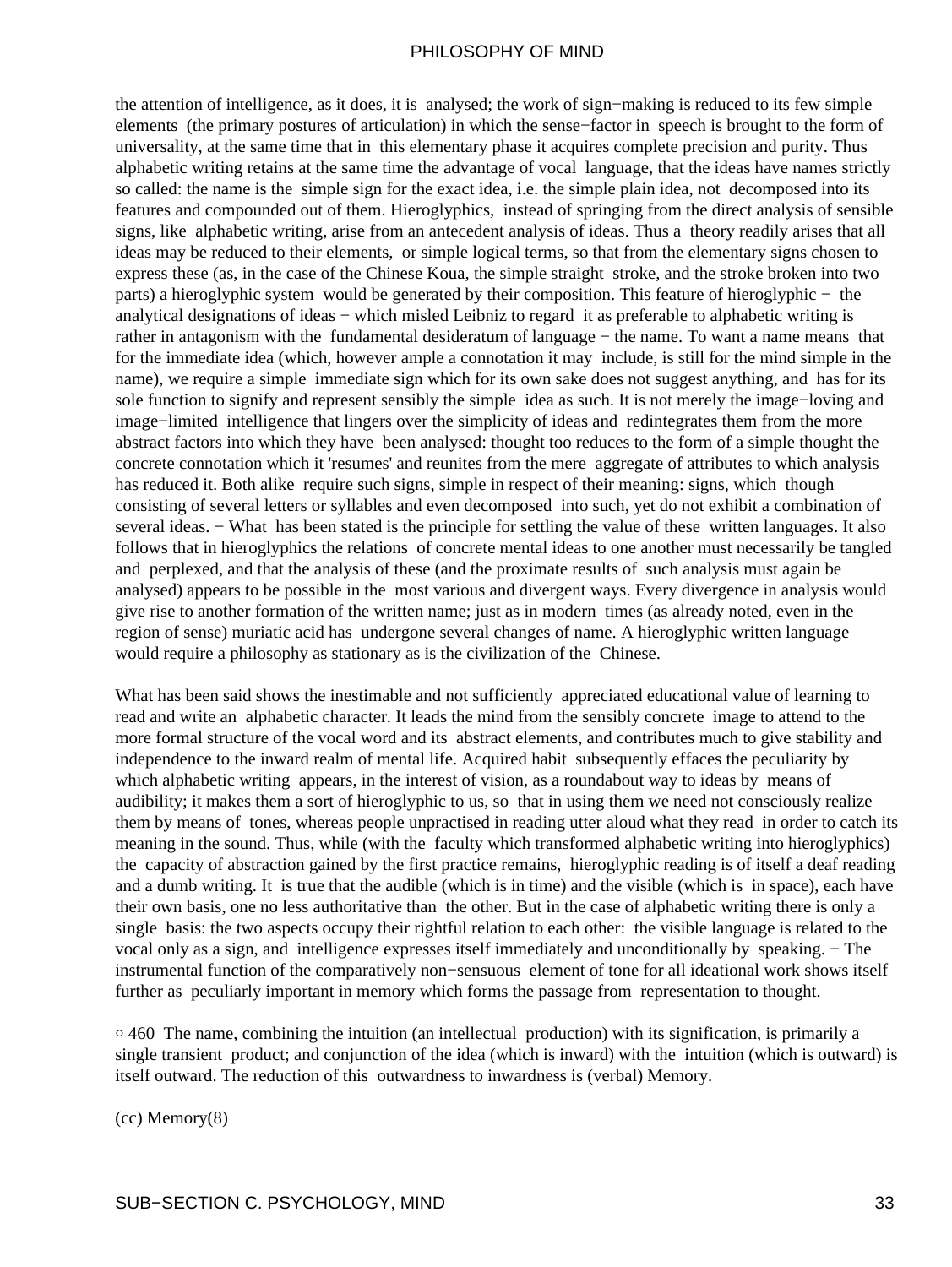$\alpha$  461 Under the shape of memory the course of intelligence passes through the same inwardizing (recollecting) functions, as regards the intuition of the word, as representation in general does in dealing with the first immediate intuition  $(\alpha$  45. (1) Making its own the synthesis achieved in the sign, intelligence, by this inwardizing (memorizing) elevates the single synthesis to a universal, i.e. permanent, synthesis, in which name and meaning are for it objectively united, and renders the intuition (which the name originally is) a representation. Thus the import (connotation) and sign, being identified, form one representation: the representation in its inwardness is rendered concrete and gets existence for its import: all this being the work of memory which retains names (retentive Memory).

 $\alpha$  462 The name is thus the thing so far as it exists and counts in the ideational realm. (2) In the name, Reproductive memory has and recognizes the thing, and with the thing it has the name, apart from intuition and image. The name, as giving an existence to the content in intelligence, is the externality of intelligence to itself; and the inwardizing or recollection of the name, i.e. of an intuition of intellectual origin, is at the same time a self−externalization to which intelligence reduces itself on its own ground. The association of the particular names lies in the meaning of the features sensitive, representative, or cogitant − series of which the intelligence traverses as it feels, represents, or thinks.

Given the name lion, we need neither the actual vision of the animal, nor its image even: the name alone, if we understand it, is the unimaged simple representation. We think in names.

The recent attempts − already, as they deserved, forgotten − to rehabilitate the Mnemonic of the ancients, consist in transforming names into images, and thus again deposing memory to the level of imagination. The place of the power of memory is taken by a permanent tableau of a series of images, fixed in the imagination, to which is then attached the series of ideas forming the composition to be learned by rote. Considering the heterogeneity between the import of these ideas and those permanent images, and the speed with which the attachment has to be made, the attachment cannot be made otherwise than by shallow, silly, and utterly accidental links. Not merely is the mind put to the torture of being worried by idiotic stuff, but what is thus learnt by rote is just as quickly forgotten, seeing that the same tableau is used for getting by rote every other series of ideas, and so those previously attached to it are effaced. What is mnemonically impressed is not like what is retained in memory really got by heart, i.e. strictly produced from within outwards, from the deep pit of the ego, and thus recited, but is, so to speak, read off the tableau of fancy. − Mnemonic is connected with the common prepossession about memory, in comparison with fancy and imagination; as if the latter were a higher and more intellectual activity than memory. On the contrary, memory has ceased to deal with an image derived from intuition − the immediate and incomplete mode of intelligence; it has rather to do with an object which is the product of intelligence itself − such a without−book(9) as remains locked up in the within−book(10) of intelligence, and is, within intelligence, only its outward and existing side.

 $\alpha$  463 (3) As the interconnection of the names lies in the meaning, the conjunction of their meaning with the reality as names is still an (external) synthesis; and intelligence in this its externality has not made a complete and simple return into self. But intelligence is the universal − the single plain truth of its particular self-divestments; and its consummated appropriation of them abolishes that distinction between meaning and name. This supreme inwardizing of representation is the supreme self−divestment of intelligence, in which it renders itself the mere being, the universal space of names as such, i.e. of meaningless words. The ego, which is this abstract being, is, because subjectivity, at the same time the power over the different names − the link which, having nothing in itself, fixes in itself series of them and keeps them in stable order. So far as they merely are, and intelligence is here itself this being of theirs, its power is a merely abstract subjectivity − memory; which, on account of the complete externality in which the members of such series stand to one another, and because it is itself this externality (subjective though that be), is called mechanical  $(4195)$ .

A composition is, as we know, not thoroughly conned by rote, until one attaches no meaning to the words. The recitation of what has been thus got by heart is therefore of course accentless. The correct accent, if it is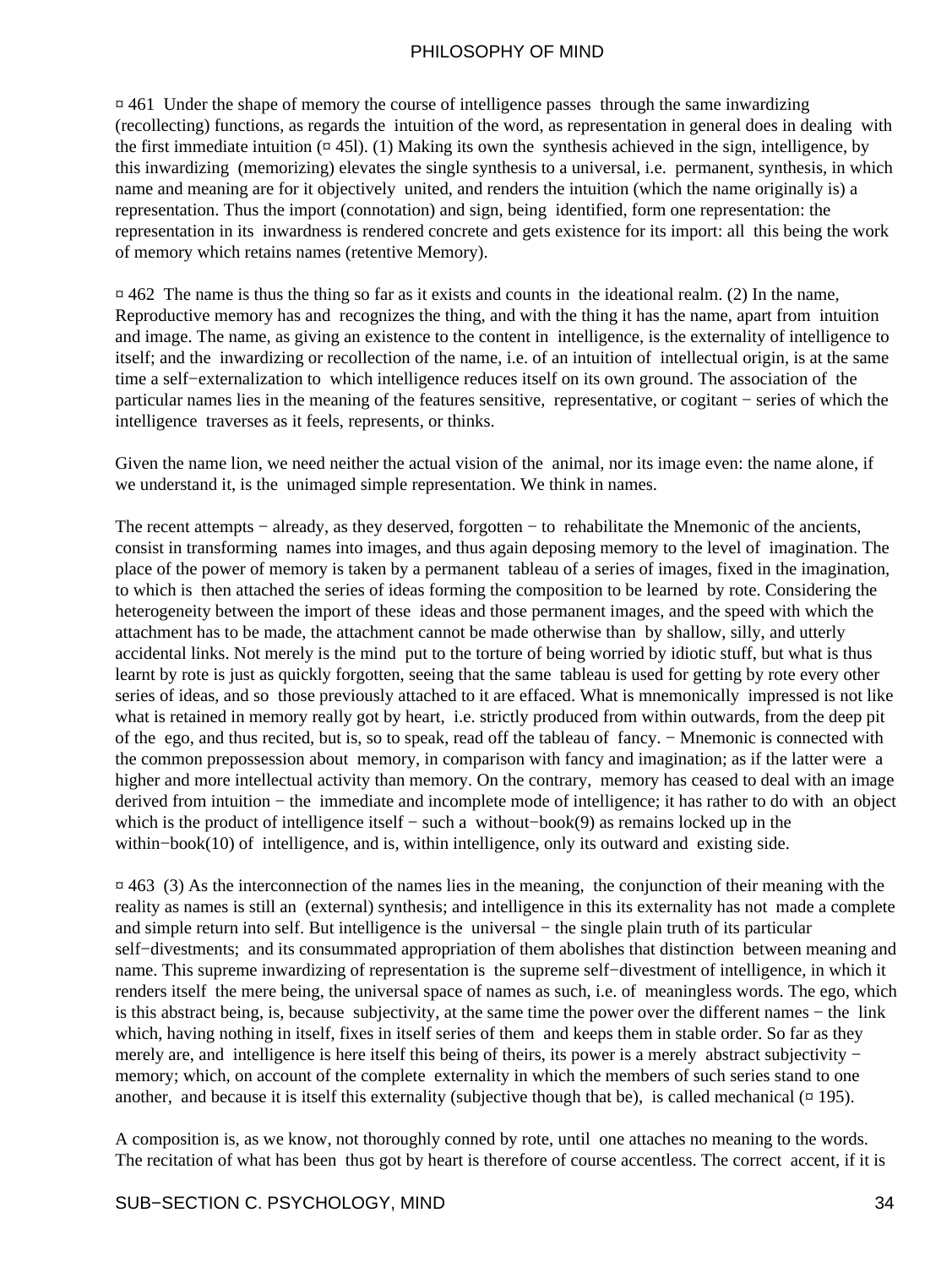introduced, suggests the meaning: but this introduction of the signification of an idea disturbs the mechanical nexus and therefore easily throws out the reciter. The faculty of conning by rote series of words, with no principle governing their succession, or which are separately meaningless, for example, a series of proper names, is .so supremely marvellous, because it is t e very essence of mind to have its wits about it; whereas in this case the mind is estranged in itself, and its action is like machinery. But it is only as uniting subjectivity with objectivity that the mind has its wits about it. Whereas in the case before us, after it has in intuition been at first so external as to pick up its facts ready made, and in representation inwardizes or recollects this datum and makes it its own − it proceeds as memory to make itself external in itself, so that what is its own assumes the guise of something found. Thus one of the two dynamic factors of thought, viz. objectivity, is here put in intelligence itself as a quality of it. − It is only a step further to treat memory as mechanical − the act implying no intelligence − in which case it is only justified by its uses, its indispensability perhaps for other purposes and functions of mind. But by so doing we overlook the proper signification it has in the mind.

¤ 464 If it is to be the fact and true objectivity, the mere name as an existent requires something else − to be interpreted by the representing intellect. Now in the shape of mechanical memory, intelligence is at once that external objectivity and the meaning. In this way intelligence is explicitly made an existence of this identity, i.e. it is explicitly active as such an identity which as reason it is implicitly. Memory is in this manner the passage into the function of thought, which no longer has a meaning, i.e. its objectivity is no longer severed from the subjective, and its inwardness does not need to go outside for its existence.

The German language has etymologically assigned memory (Gedachtnis), of which it has become a foregone conclusion to speak contemptuously, the high position of direct kindred with thought (Gedanke). − It is not matter of chance that the young have a better memory than the old, nor is their memory solely exercised for the sake of utility. The young have a good memory because they have not yet reached the stage of reflection; their memory is exercised with or without design so as to level the ground of their inner life to pure being or to pure space in which the fact, the implicit content, may reign and unfold itself with no antithesis to a subjective inwardness. Genuine ability is in youth generally combined with a good memory. But empirical statements of this sort help little towards a knowledge of what memory intrinsically is. To comprehend the position and meaning of memory and to understand its organic interconnection with thought is one of the hardest points, and hitherto one quite unregarded in the theory of mind. Memory qua memory is itself the merely external mode, or merely existential aspect of thought, and thus needs a complementary element. The passage from it to thought is to our view or implicitly the identity of reason with this existential mode: an identity from which it follows that reason only exists in a subject, and as the function of that subject. Thus active reason is Thinking.

#### $(c)$  Thinking $(11)$

 $\alpha$  465 Intelligence is recognitive: it cognizes an intuition, but only because that intuition is already its own ( $\alpha$ ) 454); and in the name it rediscovers the fact ( $\alpha$  462): but now it finds its universal in the double signification of the universal as such, and of the universal as immediate or as being − finds that is the genuine universal which is its own unity overlapping and including its other, viz. being. Thus intelligence is explicitly, and on its own part cognitive: virtually it is the universal − its product (the thought) is the thing: it is a plain identity of subjective and objective. It knows that what is thought, is, and that what is, only is in so far as it is a thought ( $\pi$  $\approx$  5, 21); the thinking of intelligence is to have thoughts: these are as its content and object.

 $\overline{a}$  466 But cognition by thought is still in the first instance formal: the universality and its being is the plain subjectivity of intelligence. The thoughts therefore are not yet fully and freely determinate, and the representations which have been inwardized to thoughts are so far still the given content.

 $\overline{p}$  467 As dealing with this given content, thought is (a) understanding with its formal identity, working up the representations, that have been memorized, into species, genera, laws, forces, etc., in short into categories −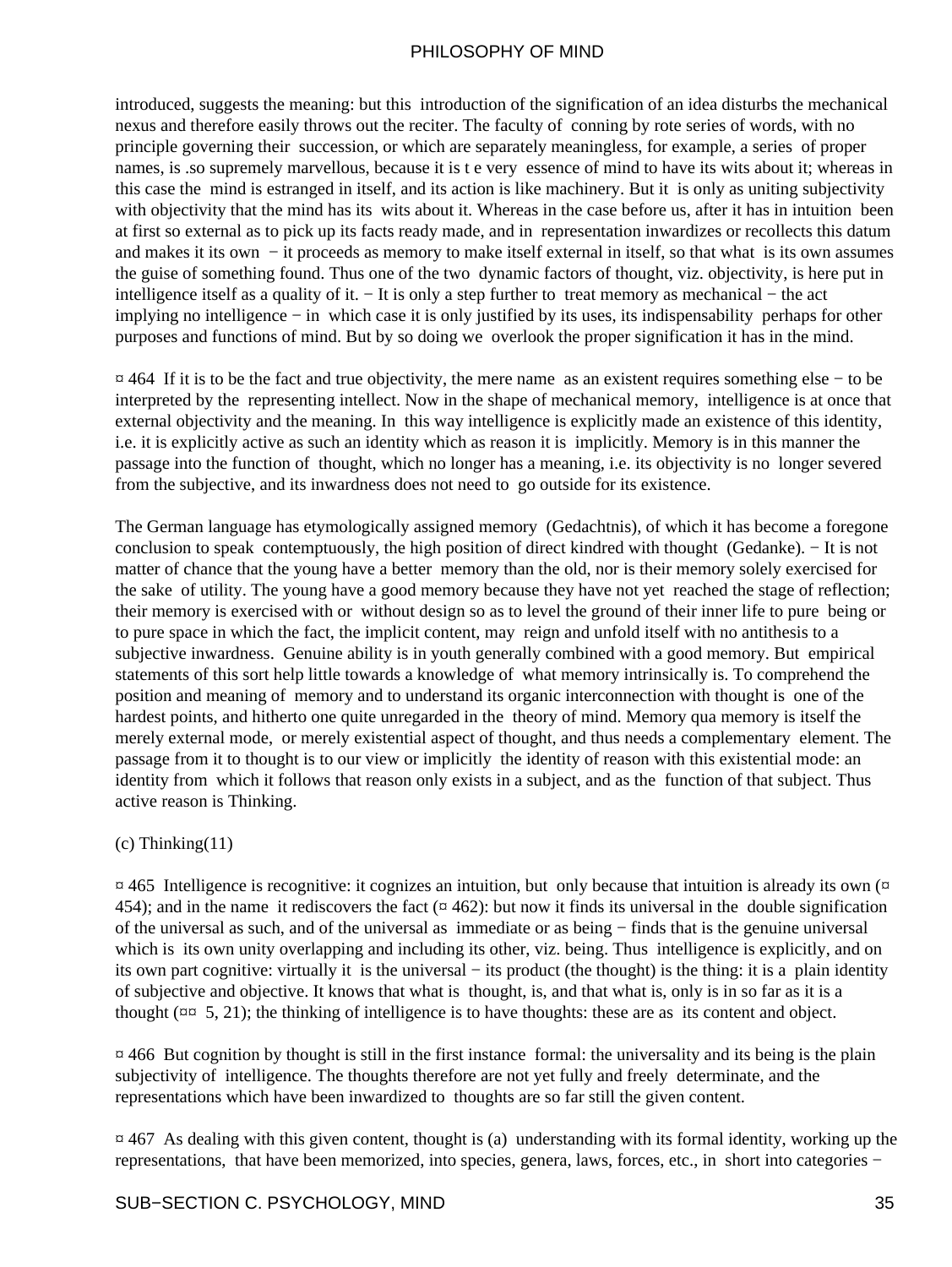thus indicating that the raw material does not get the truth of its being save in these thought−forms. As intrinsically infinite negativity, thought is (b) essentially an act of partition − judgement, which, however, does not break up the concept again into the old antithesis of universality and being, but distinguishes on the lines supplied by the interconnections peculiar to the concept. Thirdly (c), thought supersedes the formal distinction and institutes at the same time an identity of the differences − thus being nominal reason or inferential understanding. Intelligence, as the act of thought, cognizes. And (a) understanding out of its generalities (the categories) explains the individual, and is then said to comprehend or understand itself: (b) in the judgement it explains the individual to be a universal (species, genus). In these forms the content appears as given: (c) but in inference (syllogism) it characterizes a content from itself, by superseding that form−difference. With the perception of the necessity, the last immediacy still attaching to formal thought has vanished.

In Logic there was thought, but in its implicitness, and as reason develops itself in this distinction−lacking medium. So in consciousness thought occurs as a stage  $(437)$  note). Here reason is as the truth of the antithetical distinction, as it had taken shape within the mind's own limits. Thought thus recurs again and again in these different parts of philosophy, because these parts are different only through the medium they are in and the antitheses they imply; while thought is this one and the same centre, to which as to their truth the antitheses return.

 $\alpha$  468 Intelligence which as theoretical appropriates an immediate mode of being, is, now that it has completed taking possession, in its own property: the last negation of immediacy has implicitly required that the intelligence shall itself determine its content. Thus thought, as free notion, is now also free in point of content. But when intelligence is aware that it is determinative of the content, which is its mode no less than it is a mode of being, it is Will.

#### (b) MIND PRACTICAL(12)

¤ 469 As will, the mind is aware that it is the author of its own conclusions, the origin of its self−fulfilment. Thus fulfilled, this independency or individuality forms the side of existence or of reality for the Idea of mind. As will, the mind steps into actuality; whereas as cognition it is on the soil of notional generality. Supplying its own content, the will is self−possessed, and in the widest sense free: this is its characteristic trait. Its finitude lies in the formalism that the spontaneity of its self−fulfilment means no more than a general and abstract ownness, not yet identified with matured reason. It is the function of the essential will to bring liberty to exist in the formal will, and it is therefore the aim of that formal will to fill itself with its essential nature, i.e. to make liberty its pervading character, content, and aim, as well as its sphere of existence. The essential freedom of will is, and must always be, a thought: hence the way by which will can make itself objective mind is to rise to be a thinking will − to give itself the content which it can only have as it thinks itself.

True liberty, in the shape of moral life, consists in the will finding its purpose in a universal content, not in subjective or selfish interests. But such a content is only possible in thought and through thought: it is nothing short of absurd to seek to banish thought from the moral, religious, and law−abiding life.

¤ 470 Practical mind, considered at first as formal or immediate will, contains a double ought − (1) in the contrast which the new mode of being projected outward by the will offers to the immediate positivity of its old existence and condition − an antagonism which in consciousness grows to correlation with external objects. (2) That first self−determination, being itself immediate, is not at once elevated into a thinking universality: the latter, therefore, virtually constitutes an obligation on the former in point of form, as it may also constitute it in point of matter; − a distinction which only exists for the observer.

(a) Practical Sense or Feeling(13)

#### SUB−SECTION C. PSYCHOLOGY, MIND 36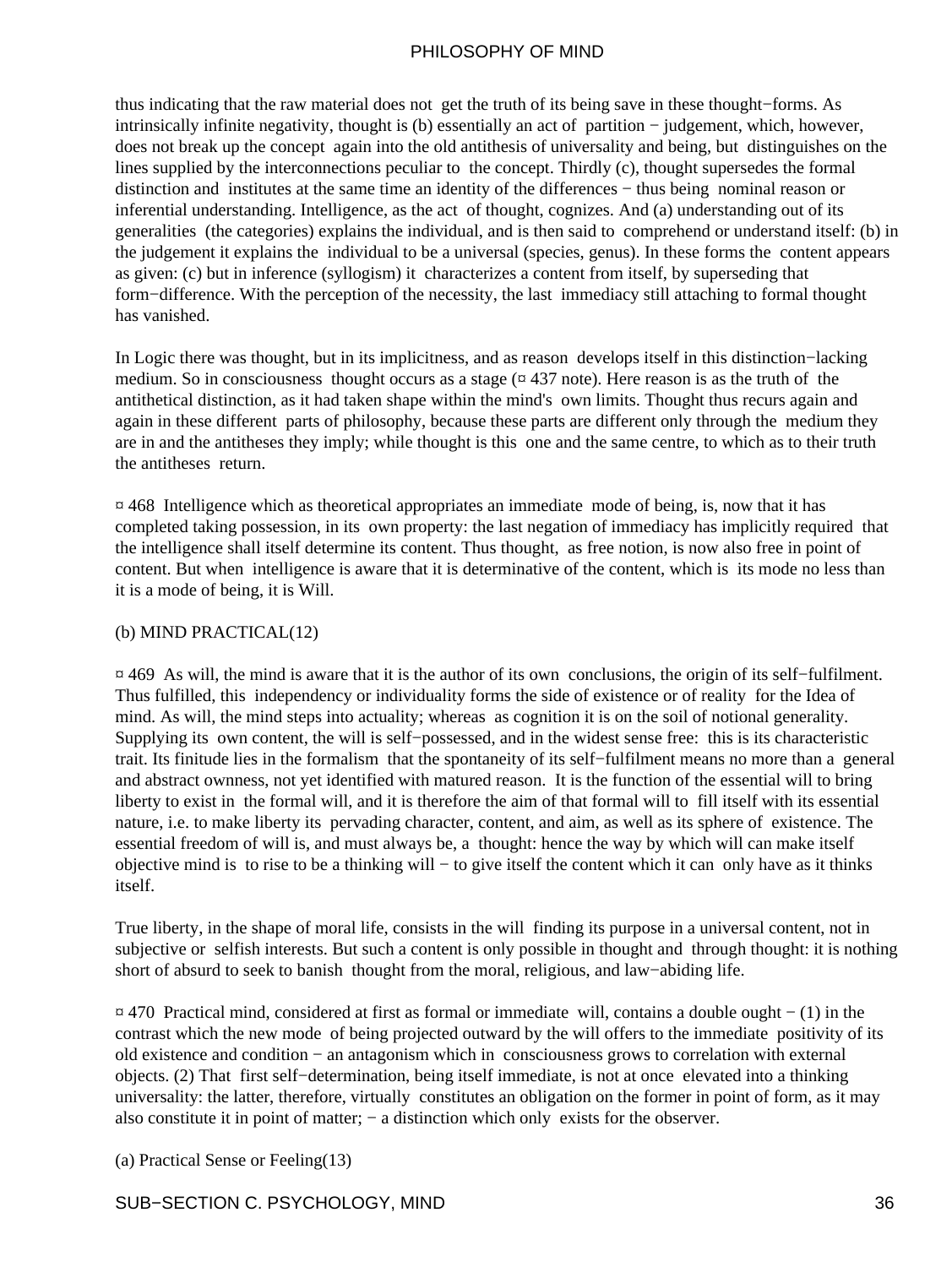$\overline{a}$  471. The autonomy of the practical mind at first is immediate and therefore formal, i.e. it finds itself as an individuality determined in its inward nature. It is thus 'practical feeling', or instinct of action. In this phase, as it is at bottom a subjectivity simply identical with reason, it has no doubt a rational content, but a content which as it stands is individual, and for that reason also natural, contingent and subjective − a content which may be determined quite as much by mere personalities of want and opinion, etc., and by the subjectivity which selfishly sets itself against the universal, as it may be virtually in conformity with reason.

An appeal is sometimes made to the sense (feeling) of right and morality, as well as of religion, which man is alleged to possess − to his benevolent dispositions − and even to his heart generally − i.e. to the subject so far as the various practical feelings are in it all combined. So far as this appeal implies (1) that these ideas are immanent in his own self, and (2) that when feeling is opposed to the logical understanding, it, and not the partial abstractions of the latter, may be the totality − the appeal has a legitimate meaning. But on the other hand, feeling too may be one−sided, unessential, and bad. The rational, which exists in the shape of rationality when it is apprehended by thought, is the same content as the good practical feeling has, but presented in its universality and necessity, in its objectivity and truth.

Thus it is, on the one hand, silly to suppose that in the passage from feeling to law and duty there is any loss of import and excellence; it is this passage which lets feeling first reach its truth. It is equally silly to consider intellect as superfluous or even harmful to feeling, heart, and will; the truth and, what is the same thing, the actual rationality of the heart and will can only be at home in the universality of intellect, and not in the singleness of feeling as feeling. If feelings are of the right sort, it is because of their quality or content − which is right only so far as it is intrinsically universal or has its source in the thinking mind. The difficulty for the logical intellect consists in throwing off the separation it has arbitrarily imposed between the several faculties of feeling and thinking mind, and coming to see that in the human being there is only one reason, in feeling, volition, and thought. Another difficulty connected with this is found in the fact that the Ideas which are the special property of the thinking mind, namely God, law and morality, can also be felt. But feeling is only the form of the immediate and peculiar individuality of the subject, in which these facts, like any other objective facts (which consciousness also sets over against itself), may be placed.

On the other hand, it is suspicious or even worse to cling to feeling and heart in place of the intelligent rationality of law, right, and duty; because all that the former holds more than the latter is only the particular subjectivity with its vanity and caprice. For the same reason it is out of place in a scientific treatment of the feelings to deal with anything beyond their form, and to discuss their content; for the latter, when thought, is precisely what constitutes, in their universality and necessity, the rights and duties which are the true works of mental autonomy. So long as we study practical feelings and dispositions specially, we have only to deal with the selfish, bad, and evil; it is these alone which belong to the individuality which retains its opposition to the universal: their content is the reverse of rights and duties, and precisely in that way do they − but only in antithesis to the latter − retain a speciality of their own.

¤ 472 The 'Ought' of practical feeling is the claim of its essential autonomy to control some existing mode of fact − which is assumed to be worth nothing save as adapted to that claim. But as both, in their immediacy, lack objective determination, this relation of the requirement to existent fact is the utterly subjective and superficial feeling of pleasant or unpleasant.

Delight, joy, grief, etc., shame, repentance, contentment, etc., are partly only modifications of the formal 'practical feeling' in general, but are partly different in the features that give the special tone and character mode to their 'Ought'.

The celebrated question as to the origin of evil in the world, so far at least as evil is understood to mean what is disagreeable and painful merely, arises on this stage of the formal practical feeling. Evil is nothing but the incompatibility between what is and what ought to be. 'Ought' is an ambiguous term − indeed infinitely so,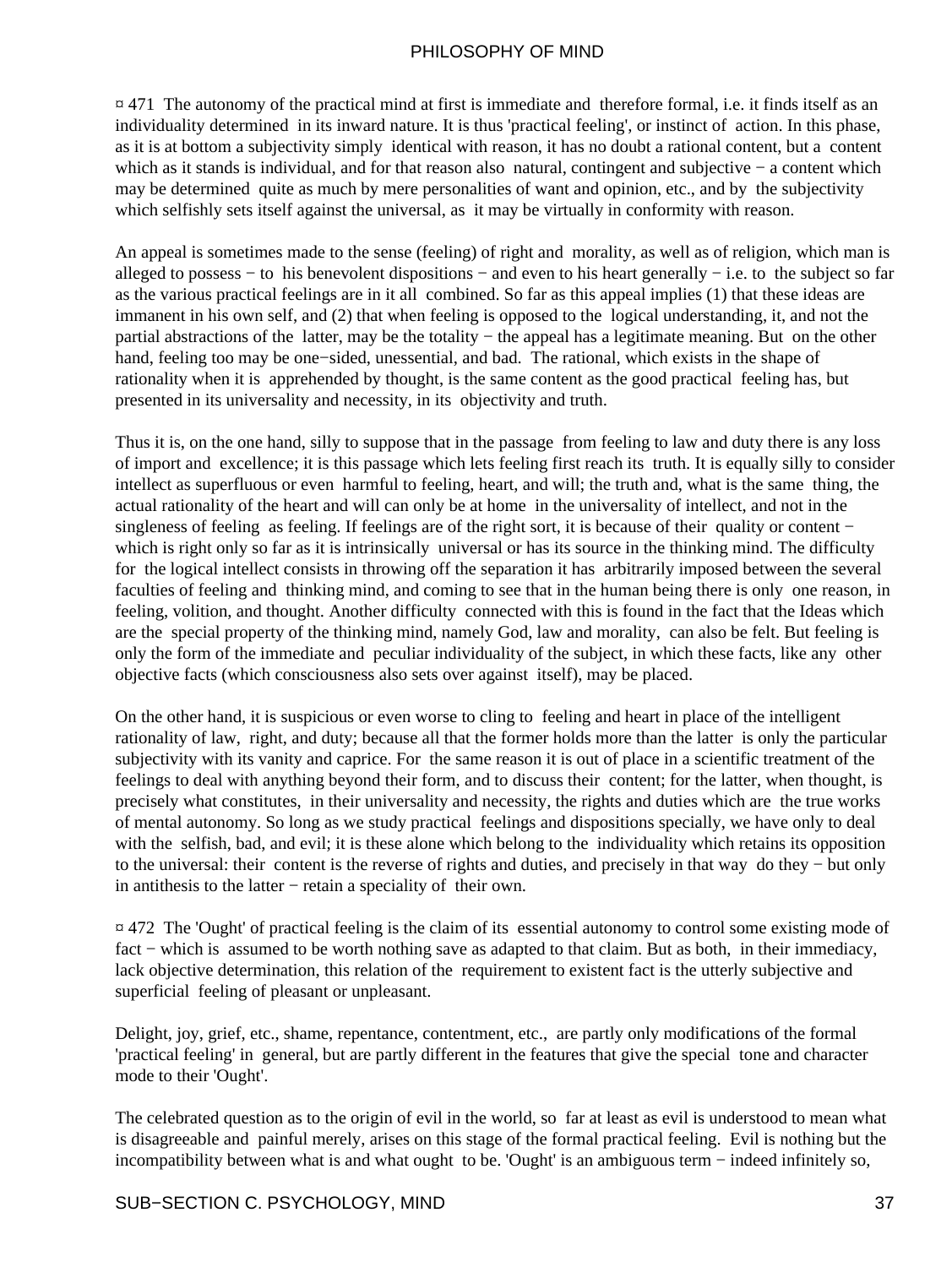considering that casual aims may also come under the form of Ought. But where the objects sought are thus casual, evil only executes what is rightfully due to the vanity and nullity of their planning: for they themselves were radically evil. The finitude of life and mind is seen in their judgement: the contrary which is separated from them they also have as a negative in them, and thus they are the contradiction called evil. In the lifeless there is neither evil nor pain: for in inorganic nature the intelligible unity (concept) does not confront its existence and does not in the difference at the same time remain its permanent subject. Whereas in life, and still more in mind, we have this immanent distinction present: hence arises the Ought: and this negativity, subjectivity, ego, freedom are the principles of evil and pain. Jacob Bohme viewed egoity (selfhood) as pain and torment, and as the fountain of nature and of spirit.

#### (b) The Impulses and Choice(14)

¤ 473 The practical ought is a 'real' judgement. Will, which is essentially self−determination, finds in the conformity − as immediate and merely found to hand − of the existing mode to its requirement a negation, and something inappropriate to it. If the will is to satisfy itself, if the implicit unity of the universality and the special mode is to be realized, the conformity of its inner requirement and of the existent thing ought to be its act and institution. The will, as regards the form of its content, is at first still a natural will, directly identical with its specific mode: − natural impulse and inclination. Should, however, the totality of the practical spirit throw itself into a single one of the many restricted forms of impulse, each being always in conflict to another, it is passion.

¤ 474 Inclinations and passions embody the same constituent features as the practical feeling. Thus, while, on one hand, they are based on the rational nature of the mind; they, on the other, as part and parcel of the still subjective and single will, are infected with contingency, and appear as particular to stand to the individual and to each other in an external relation and with a necessity which creates bondage.

The special note in passion is its restriction to one special mode of volition, in which the whole subjectivity of the individual is merged, be the value of that mode what it may. In consequence of this formalism, passion is neither good nor bad; the title only states that a subject has thrown his whole soul − his interests of intellect, talent, character, enjoyment − on one aim and object. Nothing great has been and nothing great can be accomplished without passion. It is only a dead, too often, indeed, a hypocritical moralizing which inveighs against the form of passion as such.

But with regard to the inclinations, the question is directly raised, Which are good and bad? − Up to what degree the good continue good; – and (as there are many, each with its private range). In what way have they, being all in one subject and hardly all, as experience shows, admitting of gratification, to suffer at least reciprocal restriction? And, first of all, as regards the numbers of these impulses and propensities, the case is much the same as with the psychical powers, whose aggregate is to form the mind theoretical − an aggregate which is now increased by the host of impulses. The nominal rationality of impulse and propensity lies merely in their general impulse not to be subjective merely, but to get realized, overcoming the subjectivity by the subject's own agency. Their genuine rationality cannot reveal its secret to a method of outer reflection which pre−supposes a number of independent innate tendencies and immediate instincts, and therefore is wanting in a single principle and final purpose for them. But the immanent 'reflection' of mind itself carries it beyond their particularity and their natural immediacy, and gives their contents a rationality and objectivity, in which they exist as necessary ties of social relation, as rights and duties. It is this objectification which evinces their real value, their mutual connections, and their truth. And thus it was a true perception when Plato (especially including as he did the mind's whole nature under its right) showed that the full reality of justice could be exhibited only in the objective phase of justice, namely in the construction of the State as the ethical life.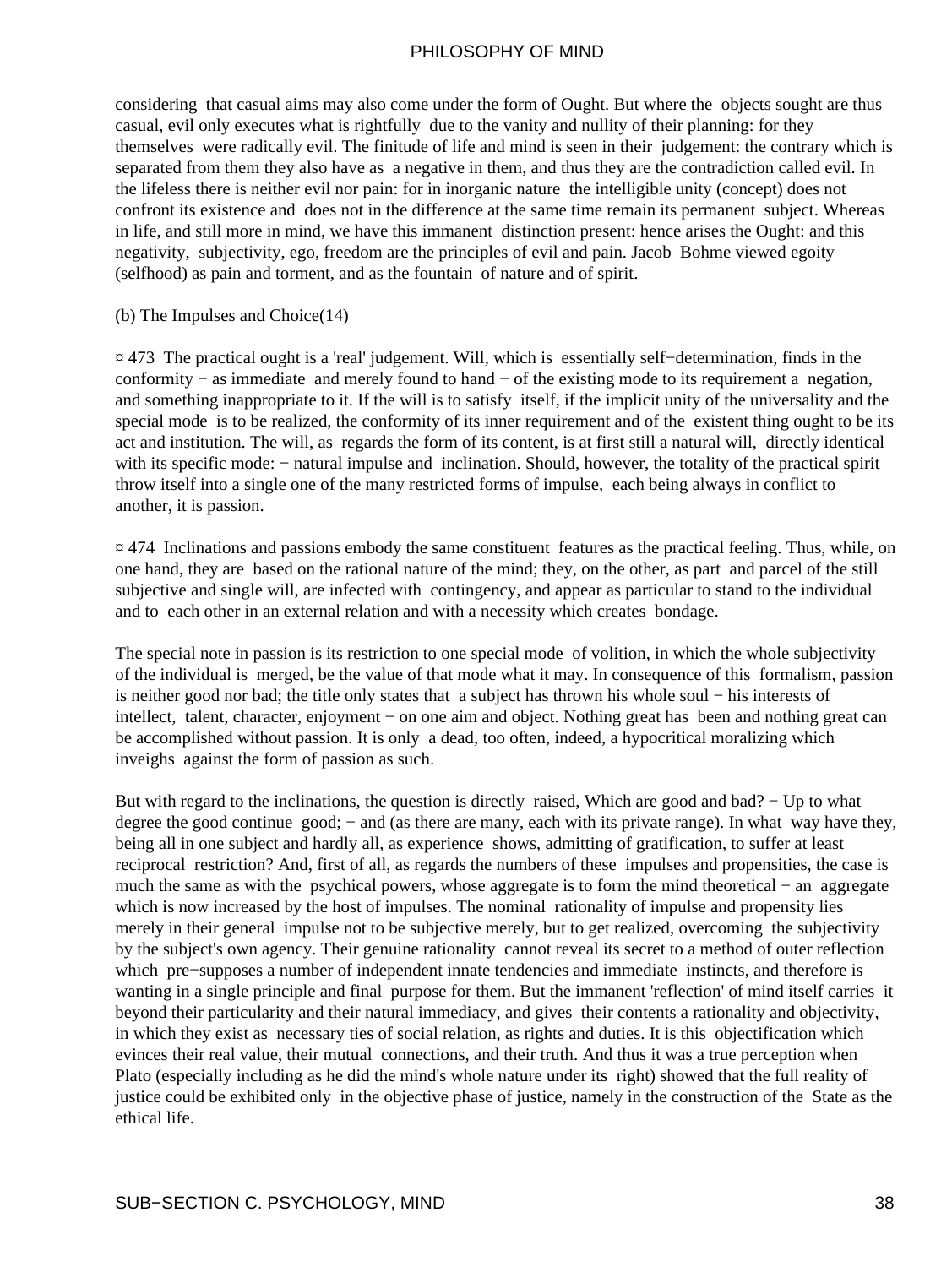The answer to the question, therefore, What are the good and rational propensities, and how they are to be coordinated with each other? resolves itself into an exposition of the laws and forms of common life produced by the mind when developing itself as objective mind − a development in which the content of autonomous action loses its contingency and optionality. The discussion of the true intrinsic worth of the impulses, inclinations, and passions is thus essentially the theory of legal, moral, and social duties.

 $\alpha$  475 The subject is the act of satisfying impulses, an act of (at least) formal rationality, as it translates them from the subjectivity of content (which so far is purpose) into objectivity, where the subject is made to close with itself. If the content of the impulse is distinguished as the thing or business from this act of carrying it out, and we regard the thing which has been brought to pass as containing the element of subjective individuality and its action, this is what is called the interest. Nothing therefore is brought about without interest.

An action is an aim of the subject, and it is his agency too which executes this aim: unless the subject were in this way even in the most disinterested action, i.e. unless he had an interest in it, there would be no action at all. − The impulses and inclinations are sometimes depreciated by being contrasted with the baseless chimera of a happiness, the free gift of nature, where wants are supposed to find their satisfaction without the agent doing anything to produce a conformity between immediate existence and his own inner requirements. They are sometimes contrasted, on the whole to their disadvantage, with the morality of duty for duty's sake. But impulse and passion are the very life−blood of all action: they are needed if the agent is really to be in his aim and the execution thereof. The morality concerns the content of the aim, which as such is the universal, an inactive thing, that finds its actualizing in the agent; and finds it only when the aim is immanent in the agent, is his interest and − should it claim to engross his whole efficient subjectivity − his passion.

 $\overline{a}$  476 The will, as thinking and implicitly free, distinguishes itself from the particularity of the impulses, and places itself as simple subjectivity of thought above their diversified content. It is thus 'reflecting' will.

 $\alpha$  477 Such a particularity of impulse has thus ceased to be a mere datum: the reflective will now sees it as its own, because it closes with it and thus gives itself specific individuality and actuality. It is now on the standpoint of choosing between inclinations, and is option or choice.

¤ 478 Will as choice claims to be free, reflected into itself as the negativity of its merely immediate autonomy. However, as the content, in which its former universality concludes itself to actuality, is nothing but the content of the impulses and appetites, it is actual only as a subjective and contingent will. It realizes itself in a particularity, which it regards at the same time as a nullity, and finds a satisfaction in what it has at the same time emerged from. As thus contradictory, it is the process of distraction and of suspending one desire or enjoyment by another − and one satisfaction, which is just as much no satisfaction, by another, without end. But the truth of the particular satisfactions is the universal, which under the name of happiness the thinking will makes its aim.

#### (c) Happiness(15)

¤ 479 In this idea, which reflection and comparison have educed, of a universal satisfaction, the impulses, so far as their particularity goes, are reduced to a mere negative; and it is held that partly they are to be sacrificed to each other for the behoof of that aim, partly sacrificed to that aim directly, either altogether or in part. Their mutual limitation, on one hand, proceeds from a mixture of qualitative and quantitative considerations: on the other hand, as happiness has its sole affirmative contents in the springs of action, it is on them that the decision turns, and it is the subjective feeling and good pleasure which must have the casting vote as to where happiness is to be placed.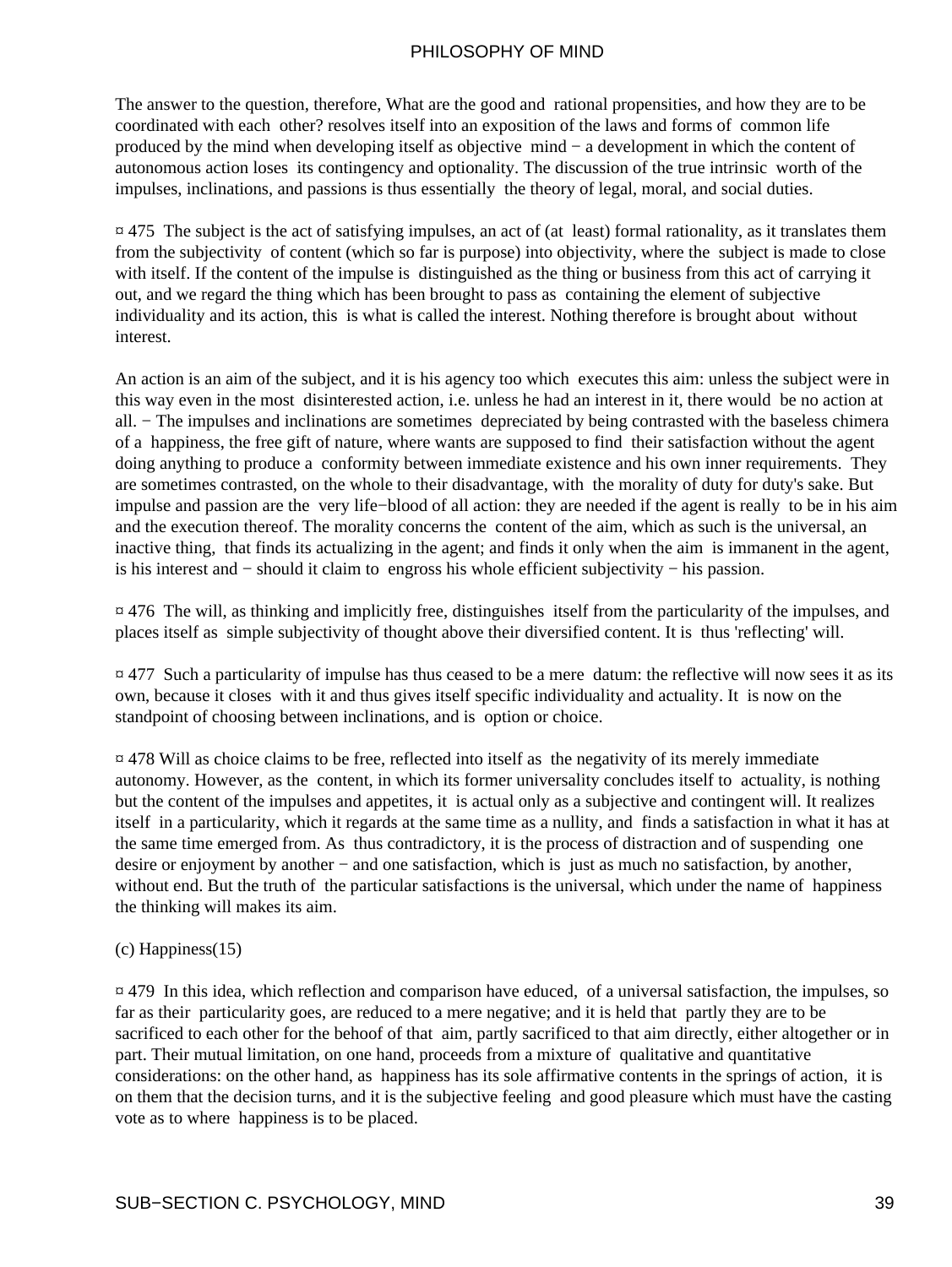¤ 480 Happiness is the mere abstract and merely imagined universality of things desired − a universality which only ought to be. But the particularity of the satisfaction which just as much is as it is abolished, and the abstract singleness, the option which gives or does not give itself (as it pleases) an aim in happiness, find their truth in the intrinsic universality of the will, i.e. its very autonomy or freedom. In this way choice is will only as pure subjectivity, which is pure and concrete at once, by having for its contents and aim only that infinite mode of being − freedom itself. In this truth of its autonomy where concept and object are one, the will is an actually free will.

#### $(c)$  FREE MIND $(16)$

¤ 481 Actual free will is the unity of theoretical and practical mind: a free will, which realizes its own freedom of will, now that the formalism, fortuitousness, and contractedness of the practical content up to this point have been superseded. By superseding the adjustments of means therein contained, the will is the immediate individuality self−instituted − an individuality, however, also purified of all that interferes with its universalism, i.e. with freedom itself. This universalism the will has as its object and aim, only so far as it thinks itself, knows this its concept, and is will as free intelligence.

¤ 482 The mind which knows itself as free and wills itself as this its object, i.e. which has its true being for characteristic and aim, is in the first instance the rational will in general, or implicit Idea, and because implicit only the notion of absolute mind. As abstract Idea again, it is existent only in the immediate will − it is the existential side of reason – the single will as aware of this its universality constituting its contents and aim, and of which it is only the formal activity. If the will, therefore, in which the Idea thus appears is only finite, that will is also the act of developing the Idea, and of investing its self−unfolding content with an existence which, as realizing the idea, is actuality. It is thus 'Objective' Mind.

No Idea is so generally recognized as indefinite, ambiguous, and open to the greatest misconceptions (to which therefore it actually falls a victim) as the idea of Liberty: none in common currency with so little appreciation of its meaning. Remembering that free mind is actual mind, we can see how misconceptions about it are of tremendous consequence in practice. When individuals and nations have once got in their heads the abstract concept of full−blown liberty, there is nothing like it in its uncontrollable strength, just because it is the very essence of mind, and that as its very actuality. Whole continents, Africa and the East, have never had this Idea, and are without it still. The Greeks and Romans, Plato and Aristotle, even the Stoics, did not have it. On the contrary, they saw that it is only by birth (as, for example, an Athenian or Spartan citizen), or by strength of character, education, or philosophy (− the sage is free even as a slave and in chains) that the human being is actually free. It was through Christianity that this Idea came into the world. According to Christianity, the individual as such has an infinite value as the object and aim of divine love, destined as mind to live in absolute relationship with God himself, and have God's mind dwelling in

him: i.e. man is implicitly destined to supreme freedom. If, in religion as such, man is aware of this relationship to the absolute mind as his true being, he has also, even when he steps into the sphere of secular existence, the divine mind present with him, as the substance of the state, of the family, etc. These institutions are due to the guidance of that spirit, and are constituted after its measure; whilst by their existence the moral temper comes to be indwelling in the individual, so that in this sphere of particular existence, of present sensation and volition, he is actually free.

If to be aware of the Idea − to be aware, that is, that men are aware of freedom as their essence, aim, and object − is matter of speculation, still this very Idea itself is the actuality of men − not something which they have, as men, but which they are. Christianity in its adherents has realized an ever−present sense that they are not and cannot be slaves; if they are made slaves, if the decision as regards their property rests with an arbitrary will, not with laws or courts of justice, they would find the very substance of their life outraged. This will to liberty is no longer an impulse which demands its satisfaction, but the permanent character − the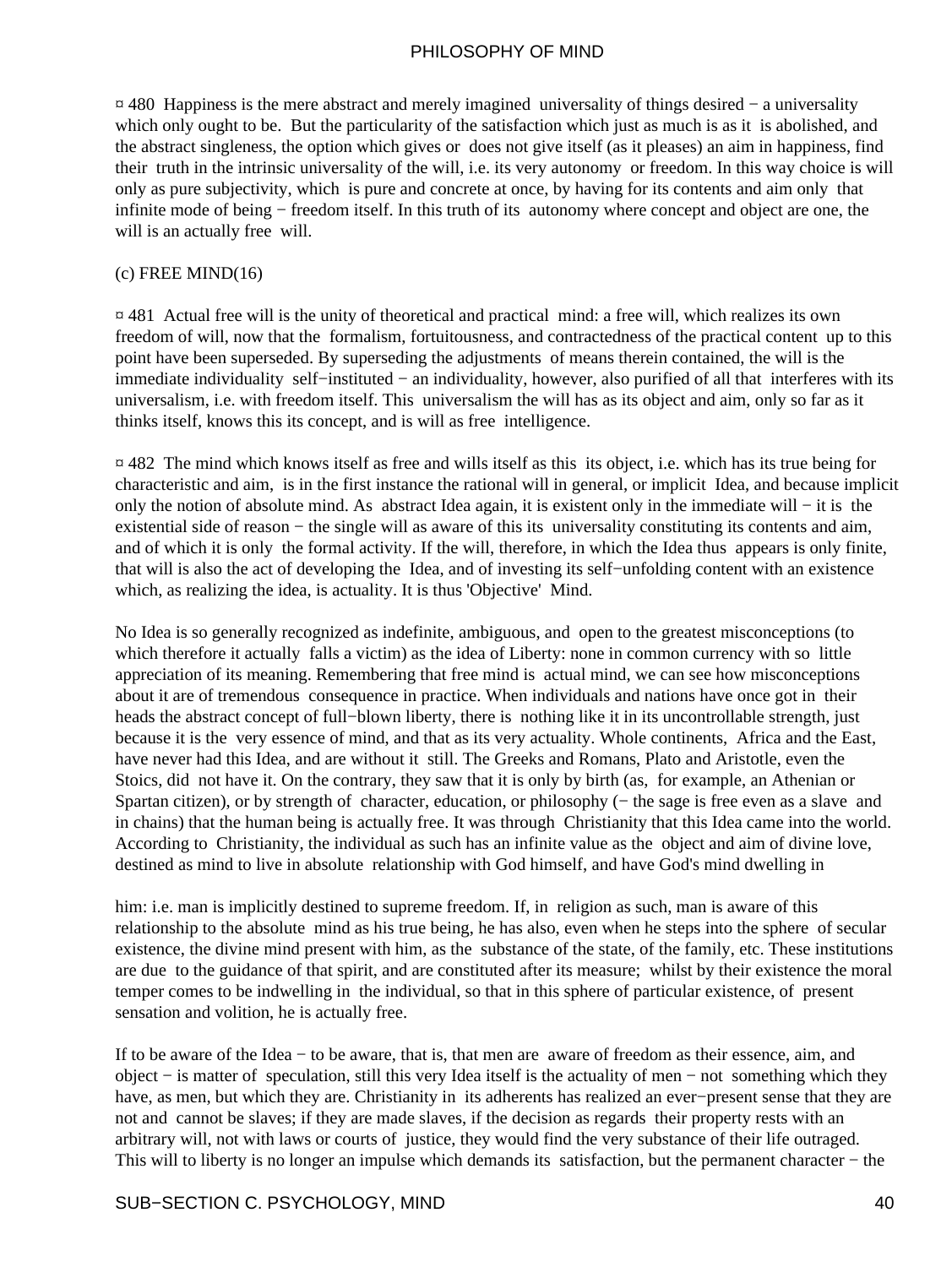spiritual consciousness grown into a non−impulsive nature. But this freedom, which the content and aim of freedom has, is itself only a notion − a principle of the mind and heart, intended to develop into an objective phase, into legal, moral, religious, and not less into scientific actuality.

- 1. Der Geist
- 2. Die Intelligenz.
- 3. Anschauung.
- 4. Vorstellung.
- 5. Die Erinnerung
- 6. Die Einbildungskraft.
- 7. Phantasie
- 8. Gedachtnis.
- 9. Auswendiges.
- 10. Inwendiges.
- 11. Das Denken.
- 12. Der praktische Geist
- 13. Das praktische Gefuhl.
- 14. Die Triebe und die Willkuhr.
- 15. Die Gluckseligkeit.
- 16. Der freie Geist.

# **SECTION TWO: MIND OBJECTIVE**

¤ 483 The objective Mind is the absolute Idea, but only existing in posse: and as it is thus on the territory of finitude, its actual rationality retains the aspect of external apparency. The free will finds itself immediately confronted by differences which arise from the circumstance that freedom is its inward function and aim, and is in relation to an external and already subsisting objectivity, which splits up into different heads: viz. anthropological data (i.e. private and personal needs), external things of nature which exist for consciousness, and the ties of relation between individual wills which are conscious of their own diversity and particularity. These aspects constitute the external material for the embodiment of the will.

¤ 484 But the purposive action of this will is to realize its concept, Liberty, in these externally objective aspects, making the latter a world moulded by the former, which in it is thus at home with itself, locked together with it: the concept accordingly perfected to the Idea. Liberty, shaped into the actuality of a world, receives the form of Necessity, the deeper substantial nexus of which is the system or organization of the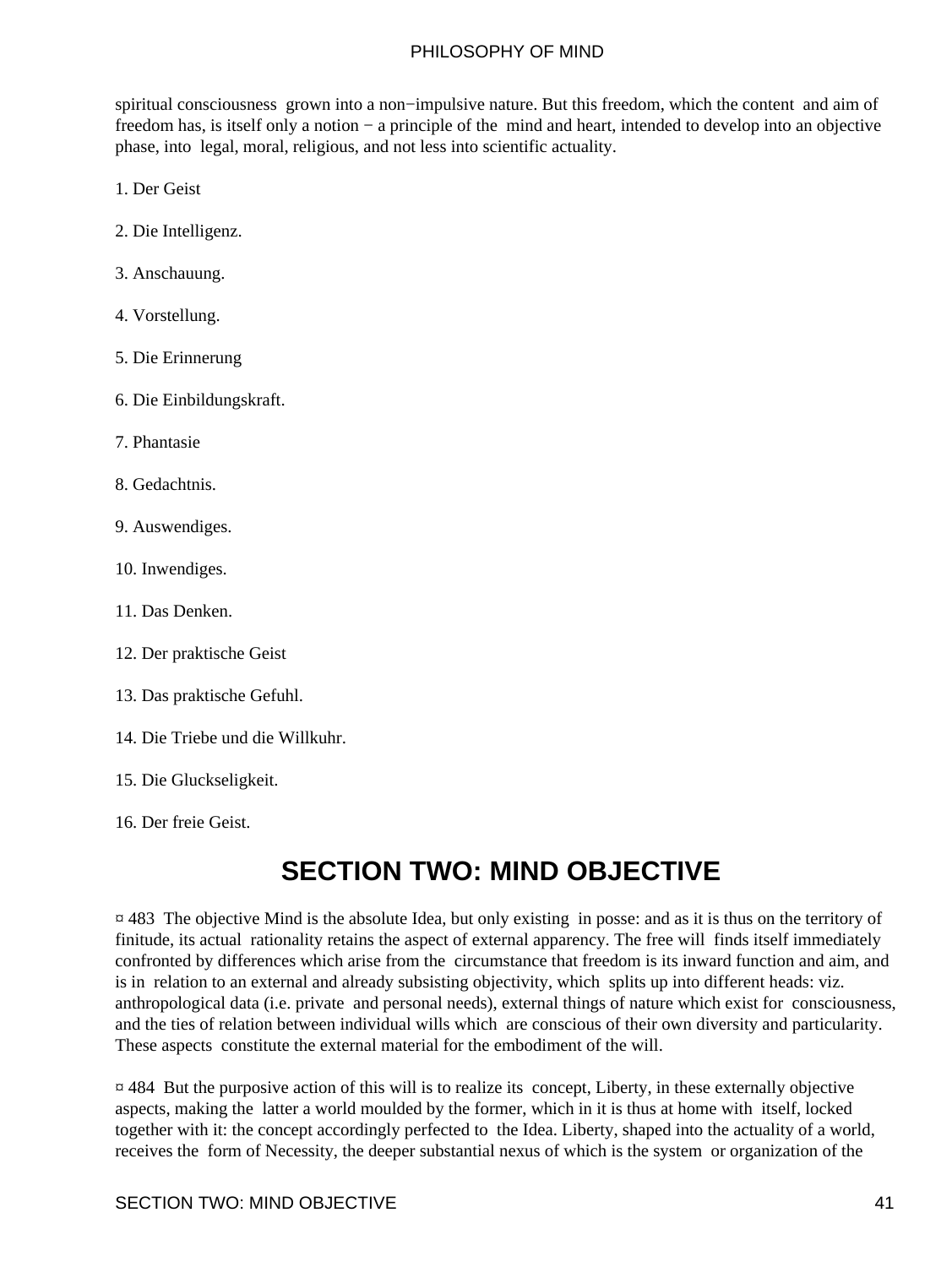principles of liberty, whilst its phenomenal nexus is power or authority, and the sentiment of obedience awakened in consciousness.

¤ 485 This unity of the rational will with the single will (this being the peculiar and immediate medium in which the former is actualized) constitutes the simple actuality of liberty. As it (and its content) belongs to thought, and is the virtual universal, the content has its right and true character only in the form of universality. When invested with this character for the intelligent consciousness, or instituted as an authoritative power, it is a Law.(1) When, on the other hand, the content is freed from the mixedness and fortuitousness, attaching to it in the practical feeling and in impulse, and is set and grafted in the individual will, not in the form of impulse, but in its universality, so as to become its habit, temper, and character, it exists as manner and custom, or Usage.(2)

¤ 486 This 'reality', in general, where free will has existence, is the Law (Right) − the term being taken in a comprehensive sense not merely as the limited juristic law, but as the actual body of all the conditions of freedom. These conditions, in relation to the subjective will, where they, being universal, ought to have and can only have their existence, are its Duties; whereas as its temper and habit they are Manners. What is a right is also a duty, and what is a duty, is also a right. For a mode of existence is a right, only as a consequence of the free substantial will: and the same content of fact, when referred to the will distinguished as subjective and individual, is a duty. It is the same content which the subjective consciousness recognizes as a duty, and brings into existence in these several wills. The finitude of the objective will thus creates the semblance of a distinction between rights and duties.

In the phenomenal range right and duty are correlata, at least in the sense that to a right on my part corresponds a duty in someone else. But, in the light of the concept, my right to a thing is not merely possession, but as possession by a person it is property, or legal possession, and it is a duty to possess things as property, i.e. to be as a person. Translated into the phenomenal relationship, viz. relation to another person − this grows into the duty of someone else to respect my right. In the morality of the conscience, duty in general is in me − a free subject − at the same time a right of my subjective will or disposition. But in this individualist moral sphere, there arises the division between what is only inward purpose (disposition or intention), which only has its being in me and is merely subjective duty, and the actualization of that purpose: and with this division a contingency and imperfection which makes the inadequacy of mere individualistic morality. In social ethics these two parts have reached their truth, their absolute unity; although even right and duty return to one another and combine by means of certain adjustments and under the guise of necessity. The rights of the father of the family over its members are equally duties towards them; just as the children's duty of obedience is their right to be educated to the liberty of manhood. The penal judicature of a government, its rights of administration, etc., are no less its duties to punish, to administer, etc.; as the services of the members of the State in dues, military service, etc., are duties and yet their right to the protection of their private property and of the general substantial life in which they have their root. All the aims of society and the State are the private aims of the individuals. But the set of adjustments, by which their duties come back to them as the exercise and enjoyment of right, produces an appearance of diversity: and this diversity is increased by the variety of shapes which value assumes in the course of exchange, though it remains intrinsically the same. Still it holds fundamentally good that he who has no rights has no duties and vice versa.

#### Subdivision

#### ¤ 487 The free will is:

(A) Itself at first immediate, and hence as a single being − the person: the existence which the person gives to its liberty is property. The Right as Right (law) is formal, abstract right.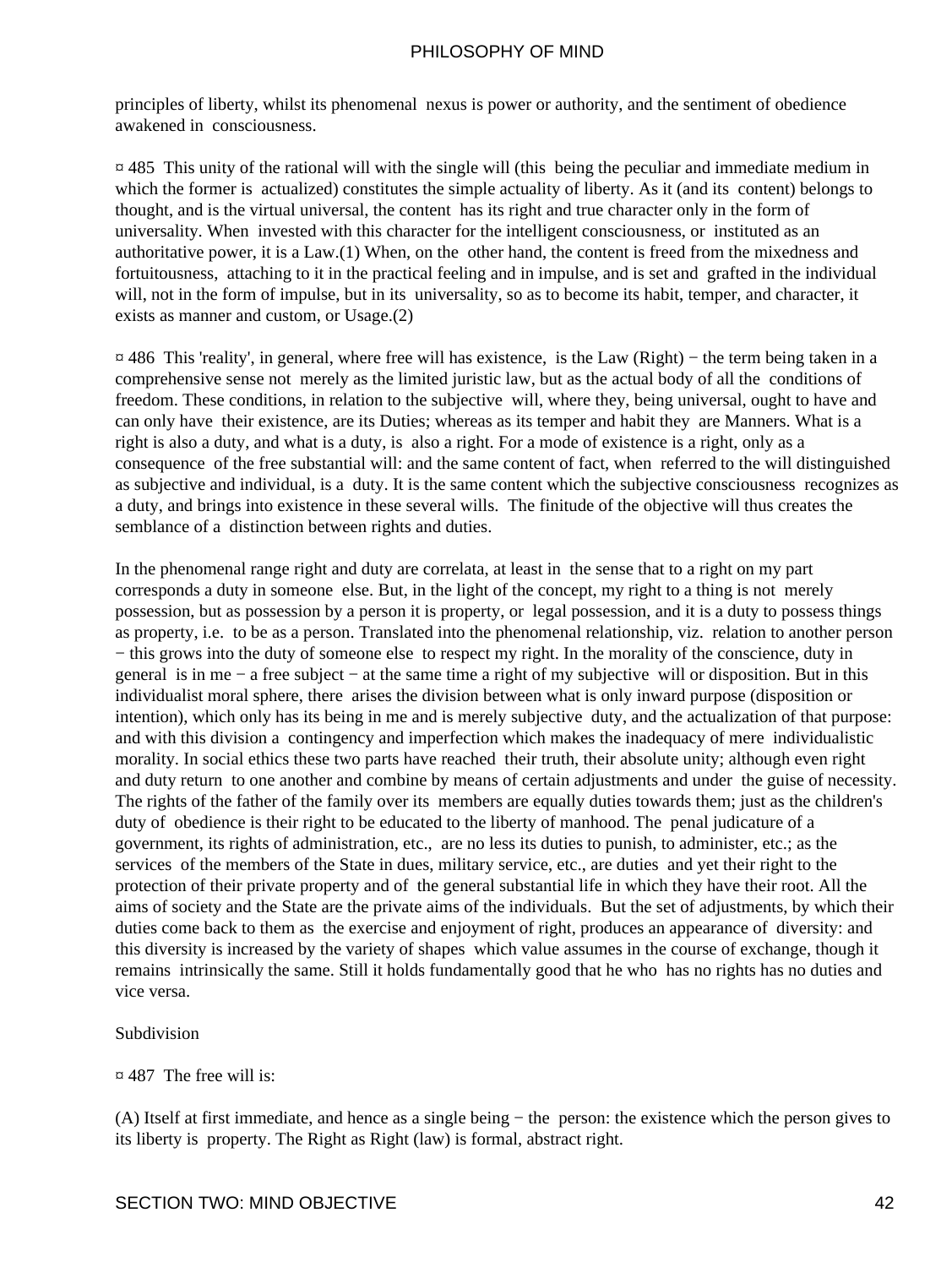(B) When the will is reflected into self, so as to have its existence inside it, and to be thus at the same time characterized as a particular, it is the right of the subjective will, morality of the individual conscience.

(C) When the free will is the substantial will, made actual in the subject and conformable to its concept and rendered a totality of necessity − it is the ethics of actual life in family, civil society, and State.

1. Gesetz

2. Sitte

## **A. LAW(1)**

#### (a) PROPERTY

¤ 488 Mind, in the immediacy of its self−secured liberty, is an individual, but one that knows its individuality as an absolutely free will: it is a person, in whom the inward sense of this freedom, as in itself still abstract and empty, has its particularity and fulfilment not yet on its own part, but on an external thing. This thing, as something devoid of will, has no rights against the subjectivity of intelligence and volition, and is by that subjectivity made adjectival to it, the external sphere of its liberty − possession.

¤ 489 By the judgement of possession, at first in the outward appropriation, the thing acquires the predicate of 'mine'. But this predicate, on its own account merely 'practical', has here the signification that I import my personal will into the thing. As so characterized, possession is property, which as possession is a means, but as existence of the personality is an end.

¤ 490 In his property the person is brought into union with himself. But the thing is an abstractly external thing, and the I in it is abstractly external. The concrete return of me into me in the externality is that I, the infinite self−relation, am as a person the repulsion of me from myself, and have the existence of my personality in the being of other persons, in my relation to them and in my recognition by them, which is thus mutual.

¤ 491 The thing is the mean by which the extremes meet in one. These extremes are the persons who, in the knowledge of their identity as free, are simultaneously mutually independent. For them my will has its definite recognizable existence in the thing by the immediate bodily act of taking possession, or by the formation of the thing or, it may be, by mere designation of it.

¤ 492 The casual aspect of property is that I place my will in this thing: so far my will is arbitrary, I can just as well put it in it as not − just as well withdraw it as not. But so far as my will lies in a thing, it is only I who can withdraw it: it is only with my will that the thing can pass to another, whose property it similarly becomes only with his will: − Contract.

#### (b) CONTRACT

¤ 493 The two wills and their agreement in the contract are as an internal state of mind different from its realization in the performance. The comparatively 'ideal' utterance (of contract) in the stipulation contains the actual surrender of a property by the one, its changing hands, and its acceptance by the other will. The contract is thus thoroughly binding: it does not need the performance of the one or the other to become so − otherwise we should have an infinite regress or infinite division of thing, labour, and time. The utterance in the stipulation is complete and exhaustive. The inwardness of the will which surrenders and the will which accepts the property is in the realm of ideation, and in that realm the word is deed and thing  $(\alpha 462)$  – the full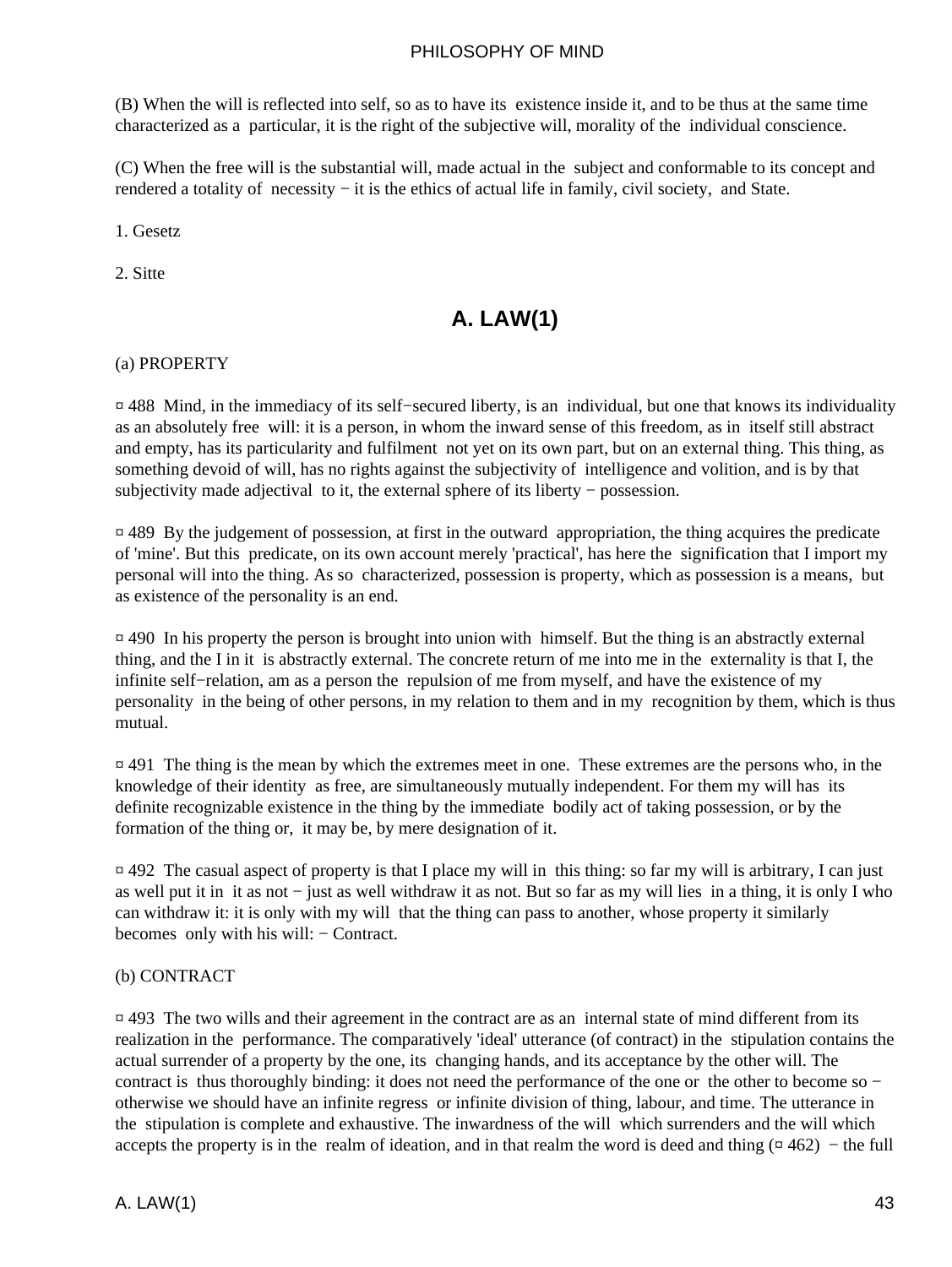and complete deed, since here the conscientiousness of the will does not come under consideration (as to whether the thing is meant in earnest or is a deception), and the will refers only to the external thing.

 $\overline{a}$  494 Thus in the stipulation we have the substantial being of the contract standing out in distinction from its real utterance in the performance, which is brought down to a mere sequel. In this way there is put into the thing or performance a distinction between its immediate specific quality and its substantial being or value, meaning by value the quantitative terms into which that qualitative feature has been translated. One piece of property is thus made comparable with another, and may be made equivalent to a thing which is (in quality) wholly heterogeneous. It is thus treated in geneal as an abstract, universal thing or commodity.

¤ 495 The contract, as an agreement which has a voluntary origin and deals with a casual commodity, involves at the same time the giving to this 'accidental' will a positive fixity. This will may just as well not be conformable to law (right), and, in that case, produces a wrong: by which, however, the absolute law (right) is not superseded, but only a relationship originated of right to wrong.

#### (c) RIGHT versus WRONG

¤ 496 Law (right) considered as the realization of liberty in externals, breaks up into a multiplicity of relations to this external sphere and to other persons (¤¤ 491, 493 seqq.). In this way there are (1) several titles or grounds at law, of which (seeing that property both on the personal and the real side is exclusively individual) only one is the right, but which, because they face each other, each and all are invested with a show of right, against which the former is defined as the intrinsically right.

¤ 497 Now so long as (compared against this show) the one intrinsically right, still presumed identical with the several titles, is affirmed, willed, and recognized, the only diversity lies in this, that the special thing is subsumed under the one law or right by the particular will of these several persons. This is naive, non−malicious wrong. Such wrong in the several claimants is a simple negative judgement, expressing the civil suit. To settle it there is required a third judgement, which, as the judgement of the intrinsically right, is disinterested, and a power of giving the one right existence as against that semblance.

 $\overline{p}$  498 But (2) if the semblance of right as such is willed against the right intrinsically by the particular will, which thus becomes wicked, then the external recognition of right is separated from the right's true value; and while the former only is respected, the latter is violated. This gives the wrong of fraud − the infinite judgement as identical  $(\alpha 173)$  – where the nominal relation is retained, but the sterling value is let slip.

¤ 499 (3) Finally, the particular will sets itself in opposition to the intrinsic right by negating that right itself as well as its recognition or semblance. (Here there is a negatively infinite judgement  $(\alpha$  173) in which there is denied the class as a whole, and not merely the particular mode − in this case the apparent recognition.) Thus the will is violently wicked, and commits a crime.

¤ 500 As an outrage on right, such an action is essentially and actually null. In it the agent, as a volitional and intelligent being, sets up a law − a law, however, which is nominal and recognized by him only − a universal which holds good for him, and under which he has at the same time subsumed himself by his action. To display the nullity of such an act, to carry out simultaneously this nominal law and the intrinsic right, in the first instance by means of a subjective individual will, is the work of Revenge. But revenge, starting from the interest of an immediate particular personality, is at the same time only a new outrage; and so on without end. This progression, like the last, abolishes itself in a third judgement, which is disinterested − punishment.

 $\approx$  501. The instrumentality by which authority is given to intrinsic right is () that a particular will, that of the judge, being conformable to the right, has an interest to turn against the crime (which in the first instance, in revenge, is a matter of chance), and () that an executive power (also in the first instance casual) negates the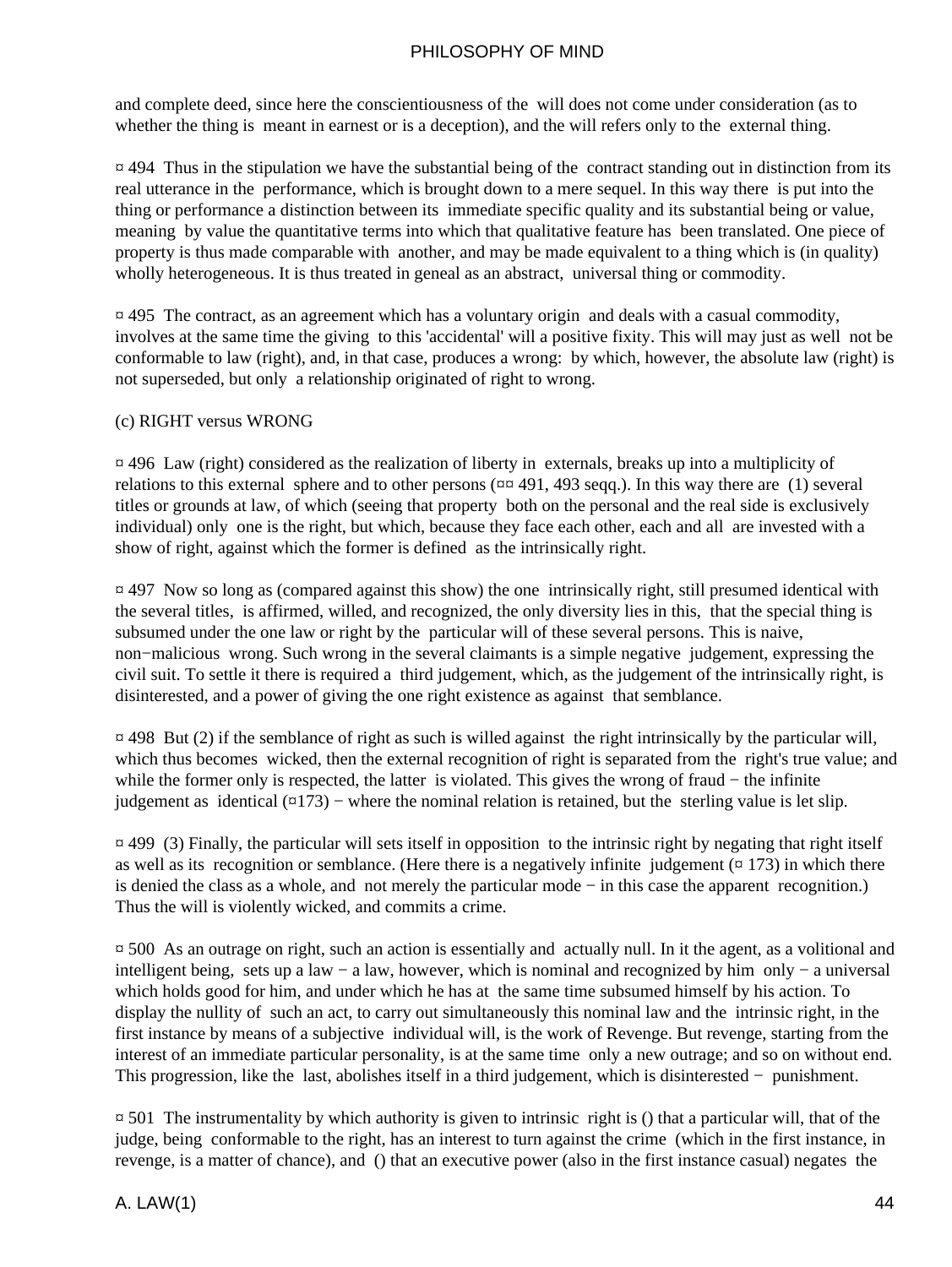negation of right that was created by the criminal. This negation of right has its existence in the will of the criminal; and consequently revenge or punishment directs itself against the person or property of the criminal and exercises coercion upon him. It is in this legal sphere that coercion in general has possible scope − compulsion against the thing, in seizing and maintaining it against another's seizure: for in this sphere the will has its existence immediately in externals as such, or in corporeity, and can be seized only in this quarter. But more than possible compulsion is not, so long as I can withdraw myself as free from every mode of existence, even from the range of all existence, i.e. from life. It is legal only as abolishing a first and original compulsion.

¤ 502 A distinction has thus emerged between the law (right) and the subjective will. The 'reality' of right, which the personal will in the first instance gives itself in immediate wise, is seen to be due to the instrumentality of the subjective will − whose influence as on one hand it gives existence to the essential right, so may on the other cut itself off from and oppose itself to it. Conversely, the claim of the subjective will to be in this abstraction a power over the law of right is null and empty of itself: it gets truth and reality essentially only so far as that will in itself realises the reasonable will. As such it is morality(2) proper.

The phrase 'Law of Nature', or Natural Right,(3) in use for the philosophy of law involves the ambiguity that it may mean either right as something existing ready−formed in nature, or right as governed by the nature of things, i.e. by the notion. The former used to be the common meaning, accompanied with the fiction of a state of nature, in which the law of nature should hold sway; whereas the social and political state rather required and implied a restriction of liberty and a sacrifice of natural rights. The real fact is that the whole law and its every article are based on free personality alone − on self−determination or autonomy, which is the very contrary of determination by nature. The law of nature − strictly so called − is for that reason the predominance of the strong and the reign of force, and a state of nature a state of violence and wrong, of which nothing truer can be said than that one ought to depart from it. The social state, on the other hand, is the condition in which alone right has its actuality: what is to be restricted and sacrificed is just the wilfulness and violence of the state of nature.

- 1. Das Recht.
- 2. Moralitat
- 3. Naturrecht.

### **B. THE MORALITY OF CONSCIENCE(1)**

¤ 503 The free individual, who, in mere law, counts only as a person, is now characterized as a subject − a will reflected into itself so that, be its affection what it may, it is distinguished (as existing in it) as its own from the existence of freedom in an external thing. Because the affection of the will is thus inwardized, the will is at the same time made a particular, and there arise further particularizations of it and relations of these to one another. This affection is partly the essential and implicit will, the reason of the will, the essential basis of law and moral life: partly it is the existent volition, which is before us and throws itself into actual deeds, and thus comes into relationship with the former. The subjective will is morally free, so far as these features are its inward institution, its own, and willed by it. Its utterance in deed with this freedom is an action, in the externality of which it only admits as its own, and allows to be imputed to it, so much as it has consciously willed.

This subjective or 'moral' freedom is what a European especially calls freedom. In virtue of the right thereto a man must possess a personal knowledge of the distinction between good and evil in general: ethical and religious principles shall not merely lay their claim on him as external laws and precepts of authority to be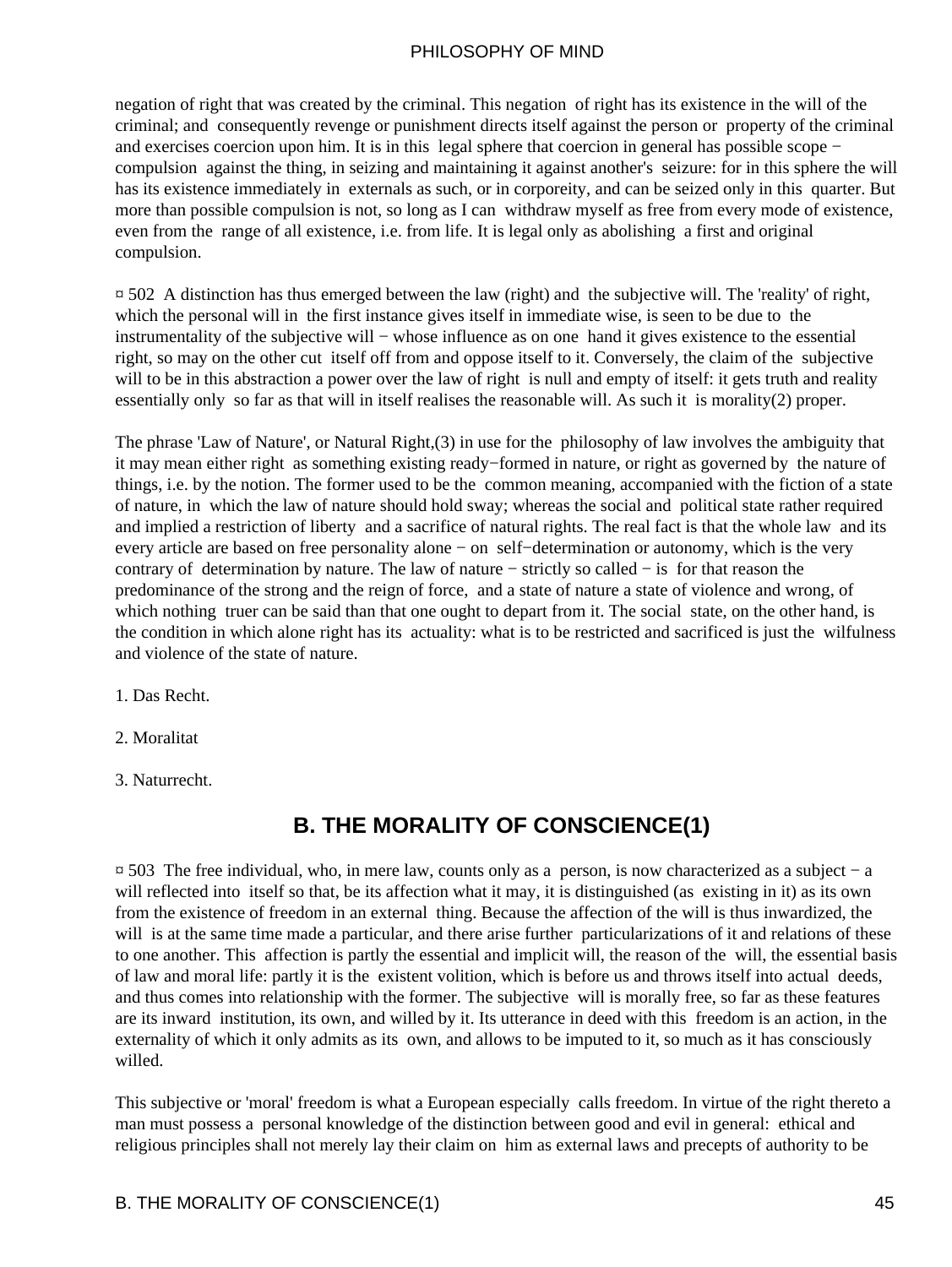obeyed, but have their assent, recognition, or even justification in his heart, sentiment, conscience, intelligence, etc. The subjectivity of the will in itself is its supreme aim and absolutely essential to it.

The 'moral' must be taken in the wider sense in which it does not signify the morally good merely. In French le moral is opposed to le physique, and means the mental or intellectual in general. But here the moral signifies volitional mode, so far as it is in the interior of the will in general; it thus includes purpose and intention − and also moral wickedness.

#### (a) PURPOSE(2)

¤ 504 So far as the action comes into immediate touch with existence, my part in it is to this extent formal, that external existence is also independent of the agent. This externally can pervert his action and bring to light something else than lay in it. Now, though any alteration as such, which is set on foot by the subjects' action, is its deed,(3) still the subject does not for that reason recognize it as its action,(4) but only adrnits as its own that existence in the deed which lay in its knowledge and will, which was its purpose. Only for that does it hold itself responsible.

#### (b) INTENTION AND WELFARE(5)

 $\overline{p}$  505 As regards its empirically concrete content (1) the action has a variety of particular aspects and connections. In point of form, the agent must have known and willed the action in its essential feature, embracing these individual points. This is the right of intention. While purpose affects only the immediate fact of existence, intention regards the underlying essence and aim thereof. (2) The agent has no less the right to see that the particularity of content in the action, in point of its matter, is not something external to him, but is a particularity of his own − that it contains his needs, interests, and aims. These aims, when similarly comprehended in a single aim, as in happiness (¤ 479), constitute his well−being. This is the right to well−being. Happiness (good fortune) is distinguished from well− being only in this, that happiness implies no more than some sort of immediate existence, whereas well−being is regarded as having a moral justification.

¤ 506 But the essentiality of the intention is in the first instance the abstract form of generality. Reflection can put in this form this and that particular aspect in the empirically concrete action, thus making it essential to the intention or restricting the intention to it. In this way the supposed essentiality of the intention and the real essentiality of the action may be brought into the greatest contradiction − e.g. a good intention in case of a crime. Similarly well−being is abstract and may be placed in this or that: as appertaining to this single agent, it is always something particular.

#### (c) GOODNESS AND WICKEDNESS(6)

 $\overline{p}$  507. The truth of these particularities and the concrete unity of their formalism is the content of the universal, essential and actual, will – the law and underlying essence of every phase of volition, the essential and actual good. It is thus the absolute final aim of the world, and duty for the agent who ought to have insight into the good, make it his intention and bring it about by his activity.

¤ 508 But though the good is the universal of will − a universal determined in itself − and thus including in it particularity − still so far as this particularity is in the first instance still abstract, there is no principle at hand to determine it. Such determination therefore starts up also outside that universal; and as heteronomy or determinance of a will which is free and has rights of its own, there awakes here the deepest contradiction. (a) In consequence of the indeterminate determinism of the good, there are always several sorts of good and many kinds of duties, the variety of which is a dialectic of one against another and brings them into collision. At the same time because good is one, they ought to stand in harmony; and yet each of them, though it is a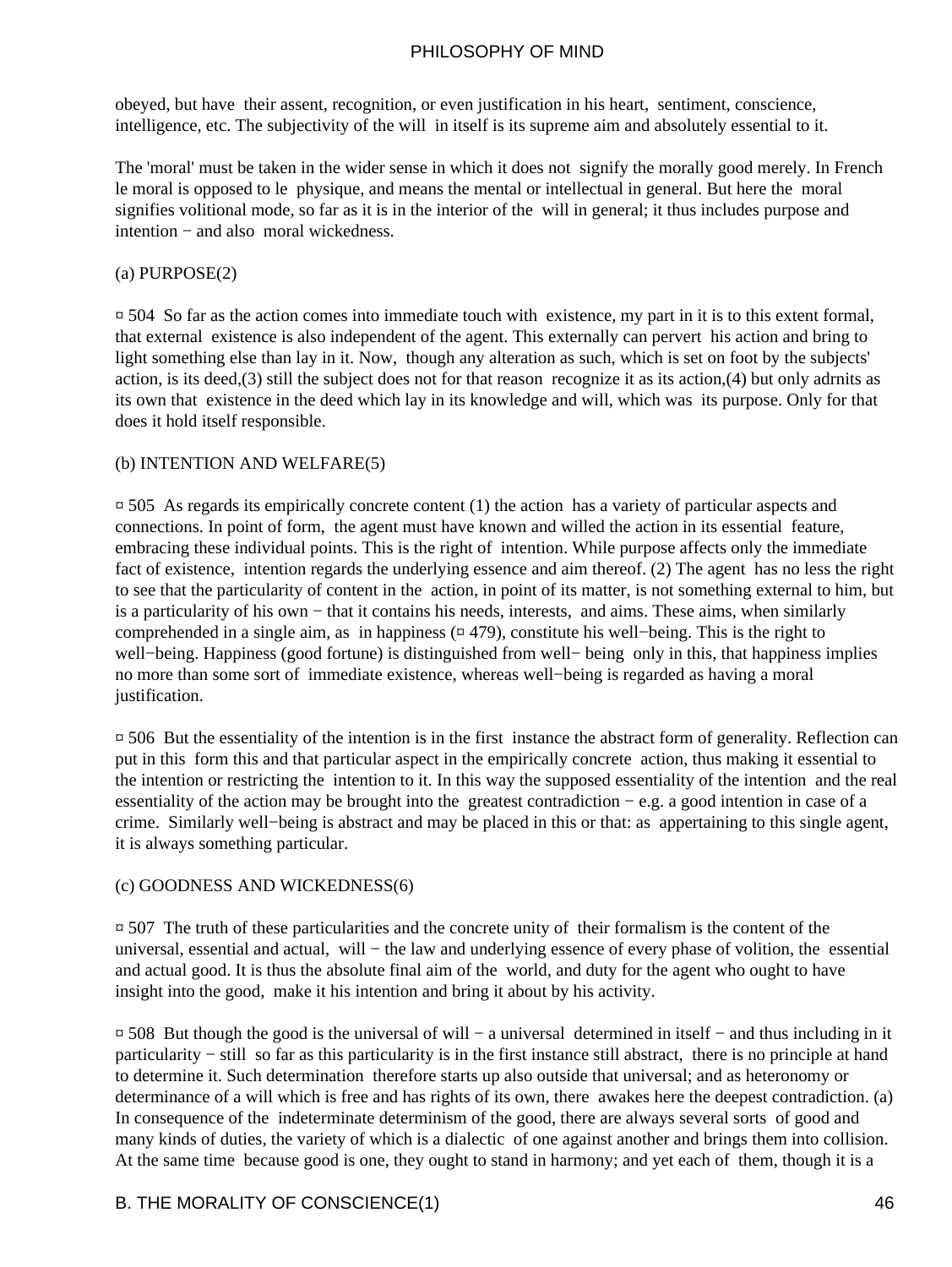particular duty, is as good and as duty absolute. It falls upon the agent to be the dialectic which, superseding this absolute claim of each, concludes such a combination of them as excludes the rest.

¤ 509 (b)To the agent, who in his existent sphere of liberty is essentially as a particular, his interest and welfare must, on account of that existent sphere of liberty, be essentially an aim and therefore a duty. But at the same time in aiming at the good, which is the not−particular but only universal of the will, the particular interest ought not to be a constituent motive. On account of this independency of the two principles of action, it is likewise an accident whether they harmonize. And yet they ought to harmonize, because the agent, as individual and universal, is always fundamentally one identity.

(c) But the agent is not only a mere particular in his existence; it is also a form of his existence to be an abstract self−certainty, an abstract reflection of freedom into himself. He is thus distinct from the reason in the will, and capable of making the universal itself a particular and in that way a semblance. The good is thus reduced to the level of a mere 'may happen' for the agent, who can therefore decide on something opposite to the good, can be wicked.

 $\[\n\alpha\]$  510 (d) The external objectivity, following the distinction which has arisen in the subjective will ( $\[\n\alpha\]$  503), constitutes a peculiar world of its own − another extreme which stands in no rapport with the internal will−determination. It is thus a matter of chance whether it harmonizes with the subjective aims, whether the good is realized, and the wicked, an aim essentially and actually null, nullified in it: it is no less matter of chance whether the agent finds in it his well− being, and more precisely whether in the world the good agent is happy and the wicked unhappy. But at the same time the world ought to allow the good action, the essential thing, to be carried out in it; it ought to grant the good agent the satisfaction of his particular interest, and refuse it to the wicked; just as it ought also to make the wicked itself null and void.

¤ 511 The all−round contradiction, expressed by this repeated ought, with its absoluteness which yet at the same time is not − contains the most abstract 'analysis' of the mind in itself, its deepest descent into itself. The only relation the self−contradictory principles have to one another is in the abstract certainty of self; and for this infinitude of subjectivity the universal will, good, right, and duty, no more exist than not. The subjectivity alone is aware of itself as choosing and deciding. This pure self−certitude, rising to its pitch, appears in the two directly inter−changing forrns − of Conscience and Wickedness. The former is the will of goodness; but a goodness which to this pure subjectivity is the non−objective, non−universal, the unutterable; and over which the agent is conscious that he in his individuality has the decision. Wickedness is the same awareness that the single self possesses the decision, so far as the single self does not merely remain in this abstraction, but takes up the content of a subjective interest contrary to the good.

¤ 512 This supreme pitch of the 'phenomenon' of will − sublimating itself to this absolute vanity − to a goodness, which has no objectivity, but is only sure of itself, and a self−assurance which involves the nullification of the universal−collapses by its own force. Wickedness, as the most intimate reflection of subjectivity itself, in opposition to the objective and universal (which it treats as mere sham) is the same as the good sentiment of abstract goodness, which reserves to the subjectivity the determination thereof: − the utterly abstract semblance, the bare perversion and annihilation of itself. The result, the truth of this semblance, is, on its negative side, the absolute nullity of this volition which would fain hold its own against the good, and of the good, which would only be abstract.

On the affirmative side, in the notion, this semblance thus collapsing is the same simple universality of the will, which is the good. The subjectivity, in this its identity with the good, is only the infinite form, which actualizes and develops it. In this way the standpoint of bare reciprocity between two independent sides − the standpoint of the ought, is abandoned, and we have passed into the field of ethical life.

#### 1. Moralitat

#### B. THE MORALITY OF CONSCIENCE(1) 47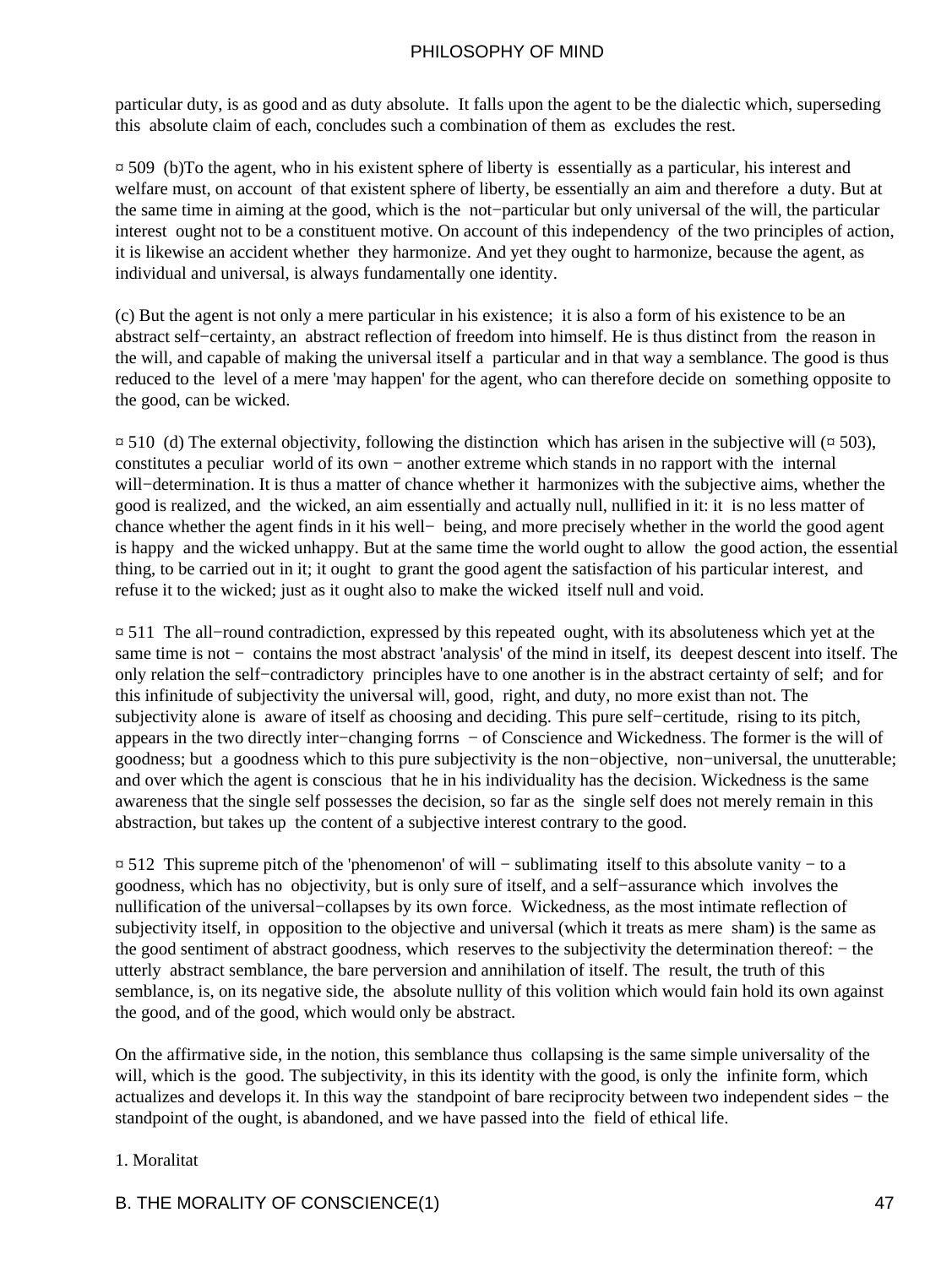- 2. Der Vorsatz
- 3. That.
- 4. Handlung.
- 5. Die Absicht und das Wohl.
- 6. Das Gute und das Bose

# **C. THE MORAL LIFE, OR SOCIAL ETHICS(1)**

¤ 513 The moral life is the perfection of spirit objective − the truth of the subjective and objective spirit itself. The failure of the latter consists − partly in having its freedom immediately in reality, in something external therefore, in a thing − partly in the abstract universality of its goodness. The failure of spirit subjective similarly consists in this, that it is, as against the universal, abstractly self–determinant in its inward individuality. When these two imperfections are suppressed, subjective freedom exists as the covertly and overtly universal rational will, which is sensible of itself and actively disposed in the consciousness of the individual subject, whilst its practical operation and immediate universal actuality at the same time exist as moral usage, manner and custom − where self−conscious liberty has become nature.

 $\overline{p}$  514. The consciously free substance, in which the absolute 'ought' is no less an 'is', has actuality as the spirit of a nation. The abstract disruption of this spirit singles it out into persons, whose independence it, however, controls and entirely dominates from within. But the person, as an intelligent being, feels that underlying essence to be his own very being − ceases when so minded to be a mere accident of it − looks upon it as his absolute final aim. In its actuality he sees not less an achieved present, than somewhat he brings about by his action − yet somewhat which without all question is. Thus, without any selective reflection, the person performs his duty as his own and as something which is; and in this necessity he has himself and his actual freedom.

¤ 515 Because the substance is the absolute unity of individuality and universality of freedom, it follows that the actuality and action of each individual to keep and to take care of his own being, while it is on one hand conditioned by the pre−supposed total in whose complex alone he exists, is on the other a transition into a universal product. − The social disposition of the individuals is their sense of the substance, and of the identity of all their interests with the total; and that the other individuals mutually know each other and are actual only in this identity, is confidence (trust) − the genuine ethical temper.

¤ 516 The relations between individuals in the several situations to which the substance is particularized form their ethical duties. The ethical personality, i.e. the subjectivity which is permeated by the substantial life, is virtue. In relation to the bare facts of external being, to destiny, virtue does not treat them as a mere negation, and is thus a quiet repose in itself: in relation to substantial objectivity, to the total of ethical actuality, it exists as confidence, as deliberate work for the community, and the capacity of sacrificing self thereto; whilst in relation to the incidental relations of social circumstance, it is in the first instance justice and then benevolence. In the latter sphere, and in its attitude to its own visible being and corporeity, the individuality expresses its special character, temperament, etc. as personal virtues.

¤ 517 The ethical substance is: (a) as 'immediate' or natural mind − the Family. (b) The 'relative' totality of the 'relative' relations of the individuals as independent persons to one another in a formal universality − Civil Society. (c) The self−conscious substance, as the mind developed to an organic actuality − the Political Constitution.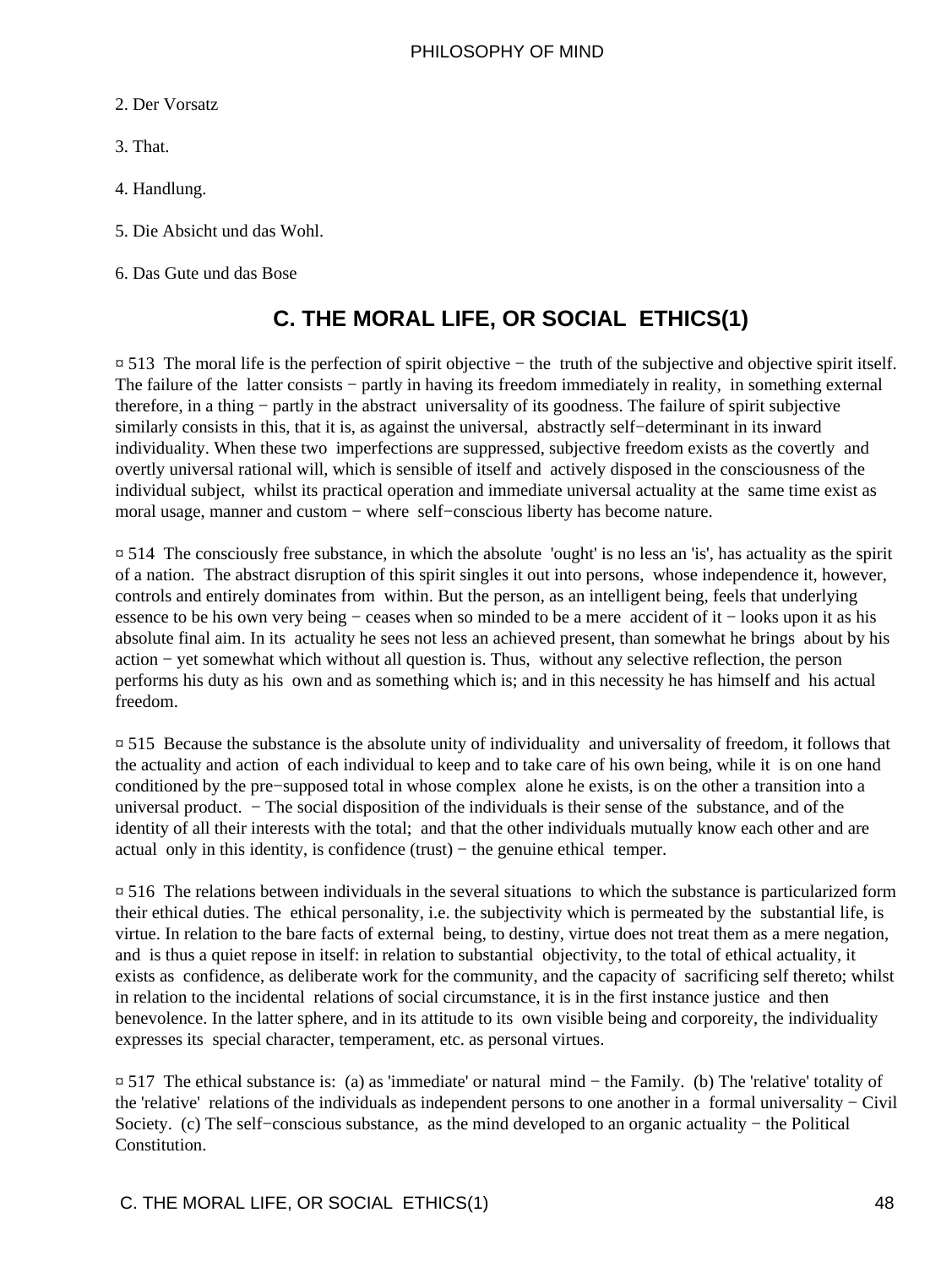#### (a) THE FAMILY

 $\overline{p}$  518. The ethical spirit, in its immediacy, contains the natural factor that the individual has its substantial existence in its natural universal, i.e. in its kind. This is the sexual tie, elevated, however, to a spiritual significance, – the unanimity of love and the temper of trust. In the shape of the family, mind appears as feeling.

¤ 519 (1) The physical difference of sex thus appears at the same time as a difference of intellectual and moral type. With their exclusive individualities these personalities combine to form a single person: the subjective union of hearts, becoming a 'substantial' unity, makes this union an ethical tie − Marriage. The 'substantial' union of hearts makes marriage an indivisible personal bond − monogamic marriage: the bodily conjunction is a sequel to the moral attachment. A further sequel is community of personal and private interests.

 $\overline{p}$  520 (2) By the community in which the various members constituting the family stand in reference to property, that property of the one person (representing the family) acquires an ethical interest, as do also its industry, labour, and care for the future.

¤ 521 The ethical principle which is conjoined with the natural generation of the children, and which was assumed to have primary importance in first forming the marriage union, is actually realized in the second or spiritual birth of the children – in educating them to independent personality.

¤ 522 (3) The children, thus invested with independence, leave the concrete life and action of the family to which they primarily belong, acquire an existence of their own, destined, however, to found anew such an actual family. Marriage is of course broken up by the natural element contained in it, the death of husband and wife: but even their union of hearts, as it is a mere 'substantiality' of feeling, contains the germ of liability to chance and decay. In virtue of such fortuitousness, the members of the family take up to each other the status of persons; and it is thus that the family finds introduced into it for the first time the element, originally foreign to it, of legal regulation.

#### (b) CIVIL SOCIETY(2)

¤ 523 As the substance, being an intelligent substance, particularizes itself abstractly into many persons (the family is only a single person), into families or individuals, who exist independent and free, as private persons, it loses its ethical character: for these persons as such have in their consciousness and as their aim not the absolute unity, but their own petty selves and particular interests. Thus arises the system of atomistic: by which the substance is reduced to a general system of adjustments to connect self−subsisting extremes and their particular interests. The developed totality of this connective system is the state as civil society, or state external.

#### (a) The System of Wants(3)

¤ 524 (a) The particularity of the persons includes in the first instance their wants. The possibility of satisfying these wants is here laid on the social fabric, the general stock from which all derive their satisfaction. In the condition of things in which this method of satisfaction by indirect adjustment is realized, immediate seizure  $(\pi$  488) of external objects as means thereto exists barely or not at all: the objects are already property. To acquire them is only possible by the intervention, on one hand, of the possessor's will, which as particular has in view the satisfaction of their variously defined interests; while, on the other hand, it is conditioned by the ever−continued production of fresh means of exchange by the exchangers' own labour. This instrument, by which the labour of all facilitates satisfaction of wants, constitutes the general stock.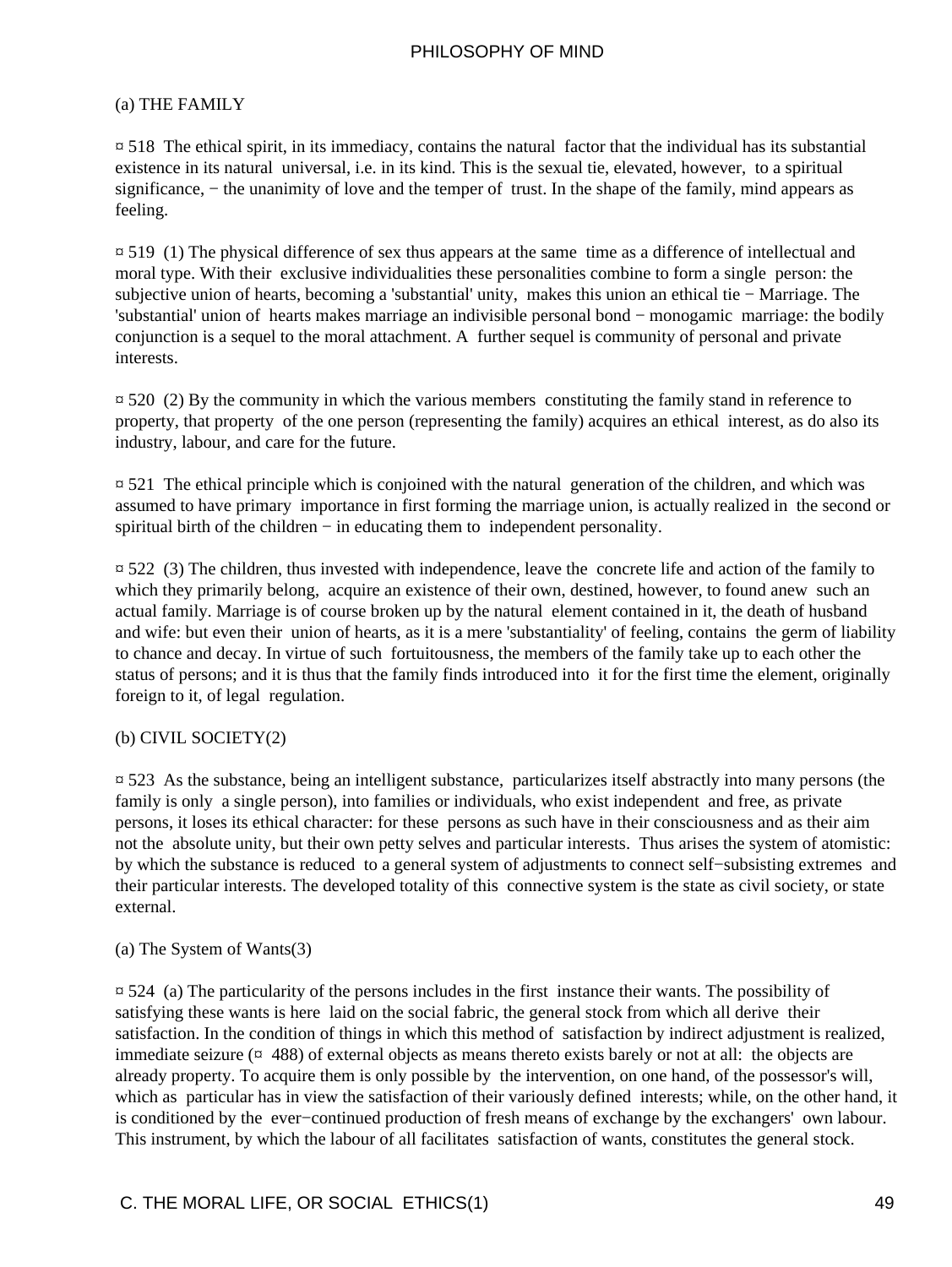$\approx$  525 (b) The glimmer of universal principle in this particularity of wants is found in the way intellect creates differences in them, and thus causes an indefinite multiplication both of wants and of means for their different phases. Both are thus rendered more and more abstract. This 'morcellement' of their content by abstraction gives rise to the division of labour. The habit of this abstraction in enjoyment, information, learning, and demeanour constitutes training in this sphere, or nominal culture in general.

¤ 526 The labour which thus becomes more abstract tends on one hand by its uniformity to make labour easier and to increase production – on another to limit each person to a single kind of technical skill, and thus produce more unconditional dependence on the social system.. The skill itself becomes in this way mechanical, and gets the capability of letting the machine take the place of human labour.

¤ 527 (c) But the concrete division of the general stock − which is also a general business (of the whole society) – into particular masses determined by the factors of the notion – masses each of which possesses its own basis of subsistence, and a corresponding mode of labour, of needs, and of means for satisfying them, also of aims and interests, as well as of mental culture and habit − constitutes the difference of Estates (orders or ranks). Individuals apportion themselves to these according to natural talent, skill, option, and accident. As belonging to such a definite and stable sphere, they have their actual existence, which as existence is essentially a particular; and in it they have their social morality, which is honesty, their recognition and their honour.

Where civil society, and with it the State, exists, there arise the several estates in their difference: for the universal substance, as vital, exists only so far as it organically particularizes itself. The history of constitutions is the history of the growth of these estates, of the legal relationships of individuals to them, and of these estates to one another and to their centre.

¤ 528 To the 'substantial', natural estate the fruitful soil and ground supply a natural and stable capital; its action gets direction and content through natural features, and its moral life is founded on faith and trust. The second, the 'reflected' estate has as its allotment the social capital, the medium created by the action of middlemen, of mere agents, and an ensemble of contingencies, where the individual has to depend on his subjective skill, talent, intelligence, and industry. The third, 'thinking' estate has for its business the general interests; like the second it has a subsistence procured by means of its own skill, and like the first a certain subsistence, certain, however, because guaranteed through the whole society.

#### (b) Administration of Justice(4)

¤ 529 When matured through the operation of natural need and free option into a system of universal relationships and a regular course of external necessity, the principle of casual particularity gets that stable articulation which liberty requires in the shape of formal right. (1) The actualization which right gets in this sphere of mere practical intelligence is that it be brought to consciousness as the stable universal, that it be known and stated in its specificality with the voice of authority – the Law. $(5)$ 

The positive element in laws concerns only their form of publicity and authority – which makes it possible for them to be known by all in a customary and external way. Their content per se may be reasonable − or it may be unreasonable and so wrong. But when right, in the course of definite manifestation, is developed in detail, and its content analyses itself to gain definiteness, this analysis, because of the finitude of its materials, falls into the falsely infinite progress: the final definiteness, which is absolutely essential and causes a break in this progress of unreality, can in this sphere of finitude be attained only in a way that savours of contingency and arbitrariness. Thus whether three years, ten thalers, or only  $2^*$ ,  $2\frac{3}{4}$ ,  $2\frac{4}{5}$  years, and so on ad infinitum, be the right and just thing, can by no means be decided on intelligible principles − and yet it should be decided. Hence, though of course only at the final points of deciding, on the side of external existence, the 'positive' principle naturally enters law as contingency and arbitrariness. This happens and has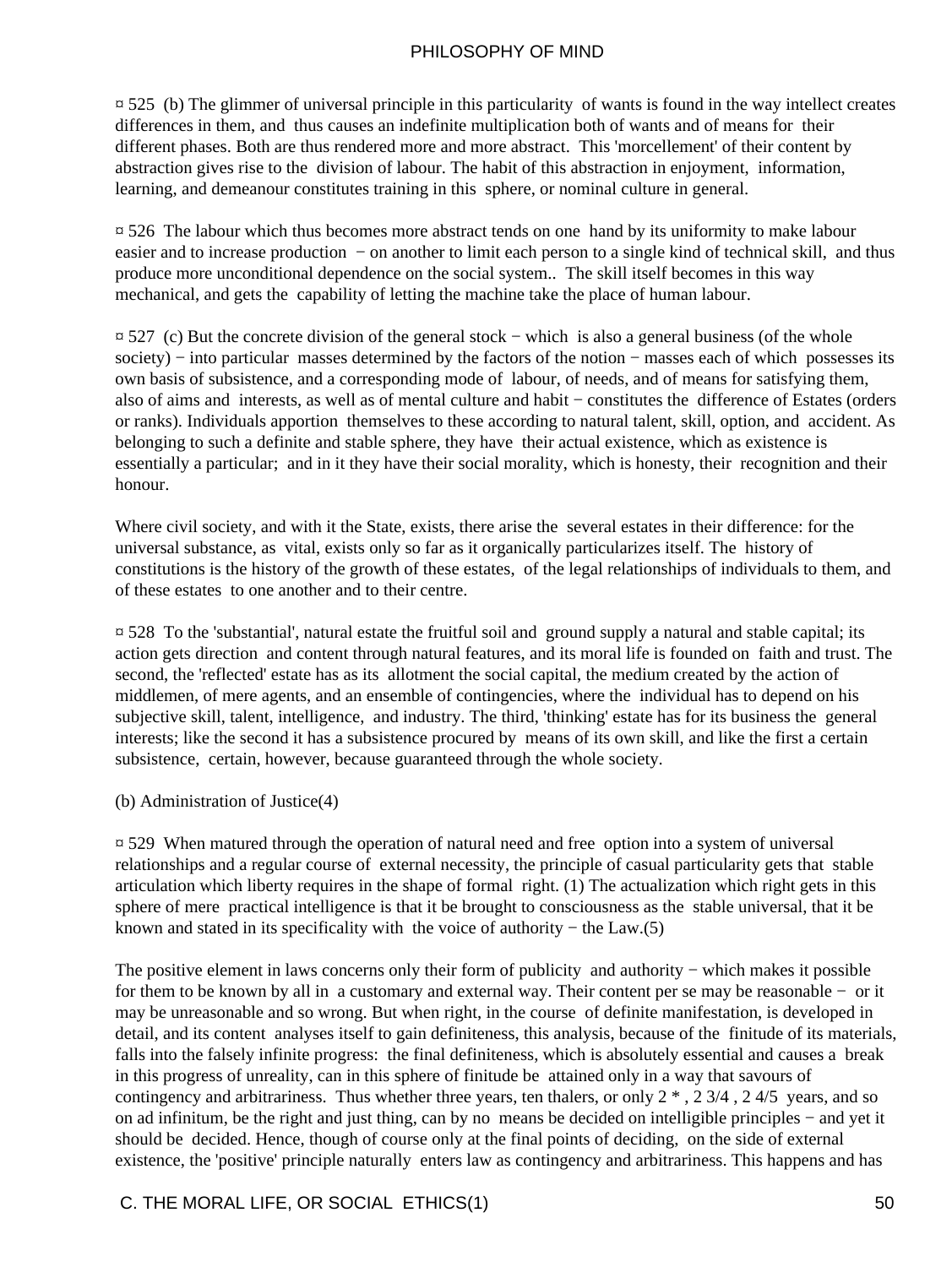from of old happened in all legislations: the only thing wanted is clearly to be aware of it, and not be misled by the talk and the pretense as if the ideal of law were, or could be, to be, at every point, determined through reason or legal intelligence, on purely reasonable and intelligent grounds. It is a futile perfectionism to have such expectations and to make such requirements in the sphere of the finite.

There are some who look upon laws as an evil and a profanity, and who regard governing and being governed from natural love, hereditary divinity or nobility, by faith and trust, as the genuine order of life, while the reign of law is held an order of corruption and injustice. These people forget that the stars − and the cattle too − are governed and well governed too by laws; − laws, however, which are only internally in these objects, not for them, not as laws set to them: − whereas it is man's privilege to know his law. They forget therefore that he can truly obey only such known law − even as his law can only be a just law, as it is a known law; − though in other respects it must be in its essential content contingency and caprice, or at least be mixed and polluted with such elements.

The same empty requirement of perfection is employed for an opposite thesis – viz. to support the opinion that a code is impossible or impracticable. In this case there comes in the additional absurdity of putting essential and universal provision in one class with the particular detail. The finite material is definable on and on to the false infinite: but this advance is not, as in the mental images of space, a generation of new spatial characteristics of the same quality as those preceding them, but an advance into greater and ever greater speciality by the acumen of the analytic intellect, which discovers new distinctions, which again make new decisions necessary. To provisions of this sort one may give the name of new decisions or new laws; but in proportion to the gradual advance in specialization the interest and value of these provisions declines. They fall within the already subsisting 'substantial', general laws, like improvements on a floor or a door, within the house − which though something new, are not a new house. But there is a contrary case. If the legislation of a rude age began with single provisos, which go on by their very nature always increasing their number, there arises, with the advance in multitude, the need of a simpler code − the need, i.e. of embracing that lot of singulars in their general features. To find and be able to express these principles well beseems an intelligent and civilized nation. Such a gathering up of single rules into general forms, first really deserving the name of laws, has lately been begun in some directions by the English Minister Peel, who has by so doing gained the gratitude, even the admiration, of his countrymen.

¤ 530 (2) The positive form of Laws − to be promulgated and made known as laws − is a condition of the external obligation to obey them; inasmuch as, being laws of strict right, they touch only the abstract will − itself at bottom external − not the moral or ethical will. The subjectivity to which the will has in this direction a right is here only that the laws be known. This subjective existence, is as existence of the absolute truth in this sphere of Right, at the same time an externally objective existence, as universal authority and necessity.

The legality of property and of private transactions concerned therewith − in consideration of the principle that all law must be promulgated, recognized, and thus become authoritative − gets its universal guarantee through formalities.

 $\overline{2}$  531 (3) Legal forms get the necessity, to which objective existence determines itself, in the judicial system. Abstract right has to exhibit itself to the court − to the individualized right − as proven: − a process in which there may be a difference between what is abstractly right and what is provably right. The court takes cognisance and action in the interest of right as such, deprives the existence of right of its contingency, and in particular transforms this existence – as this exists as revenge – into punishment ( $\alpha$  500).

The comparison of the two species, or rather two elements in the judicial conviction, bearing on the actual state of the case in relation to the accused − (1) according as that conviction is based on mere circumstances and other people's witness alone − or (2) in addition requires the confession of the accused, constitutes the main point in the question of the so−called jury−courts. It is an essential point that the two ingredients of a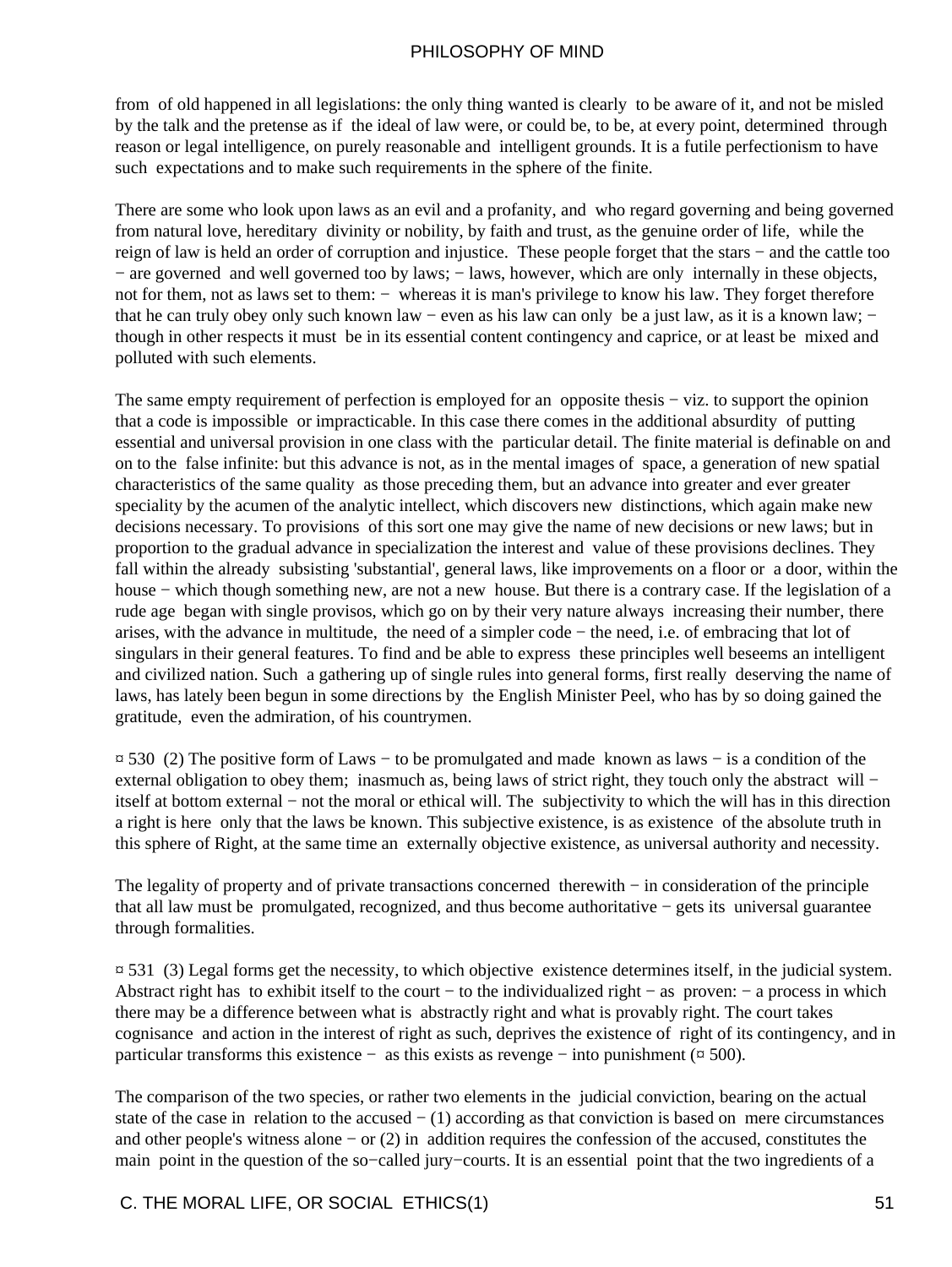judicial cognisance, the judgement as to the state of the fact, and the judgement as application of the law to it, should, as at bottom different sides, be exercised as different functions. By the said institution they are allotted even to bodies differently qualified −f rom the one of which individuals belonging to the official judiciary are expressly excluded. To carry this separation of functions up to this separation in the courts rests rather on extra−essential considerations: the main point remains only the separate performance of these essentially different functions. − It is a more important point whether the confession of the accused is or is not to be made a condition of penal judgement. The institution of the jury−court loses sight of this condition. The point is that on this ground certainty is completely inseparable from truth: but the confession is to be regarded as the very acme of certainty−giving which in its nature is subjective. The final decision therefore lies with the confession. To this therefore the accused has an absolute right, if the proof is to be made final and the judges to be convinced. No doubt this factor is incomplete, because it is only one factor; but still more incomplete is the other when no less abstractly taken − viz. mere circumstantial evidence. The jurors are essentially judges and pronounce a judgement. In so far, then, as all they have to go on are such objective proofs, whilst at the same time their defect of certainty (incomplete in so far as it is only in them) is admitted, the jury−court shows traces of its barbaric origin in a confusion and admixture between objective proofs and subjective or so–called 'moral' conviction. – It is easy to call extraordinary punishments an absurdity; but the fault lies rather with the shallowness which takes offence at a mere name. Materially the principle involves the difference of objective probation according as it goes with or without the factor of absolute certification which lies in confession.

¤ 532 The function of judicial administration is only to actualize to necessity the abstract side of personal liberty in civil society. But this actualization rests at first on the particular subjectivity of the judge, since here as yet there is not found the necessary unity of it with right in the abstract. Conversely, the blind necessity of the system of wants is not lifted up into the consciousness of the universal, and worked from that point of view.

#### (c) Police and Corporation(6)

¤ 533 Judicial administration naturally has no concern with such part of actions and interests as belongs only to particularity, and leaves to chance not only the occurrence of crimes but also the care for public weal. In civil society the sole end is to satisfy want − and that, because it is man's want, in a uniform general way, so as to secure this satisfaction. But the machinery of social necessity leaves in many ways a casualness about this satisfaction. This is due to the variability of the wants themselves, in which opinion and subjective good−pleasure play a great part. It results also from circumstances of locality, from the connections between nation and nation, from errors and deceptions which can be foisted upon single members of the social circulation and are capable of creating disorder in it − as also and especially from the unequal capacity of individuals to take advantage of that general stock. The onward march of this necessity also sacrifices the very particularities by which it is brought about, and does not itself contain the affirmative aim of securing the satisfaction of individuals. So far as concerns them, it may be far from beneficial: yet here the individuals are the morally justifiable end.

¤ 534 To keep in view this general end, to ascertain the way in which the powers composing that social necessity act, and their variable ingredients, and to maintain that end in them and against them, is the work of an institution which assumes on one hand, to the concrete of civil society, the position of an external universality. Such an order acts with the power of an external state, which, in so far as it is rooted in the higher or substantial state, appears as state− 'police'. On the other hand, in this sphere of particularity the only recognition of the aim of substantial universality and the only carrying of it out is restricted to the business of particular branches and interests. Thus we have the corporation, in which the particular citizen in his private capacity finds the securing of his stock, whilst at the same time he in it emerges from his single private interest, and has a conscious activity for a comparatively universal end, just as in his legal and professional duties he has his social morality.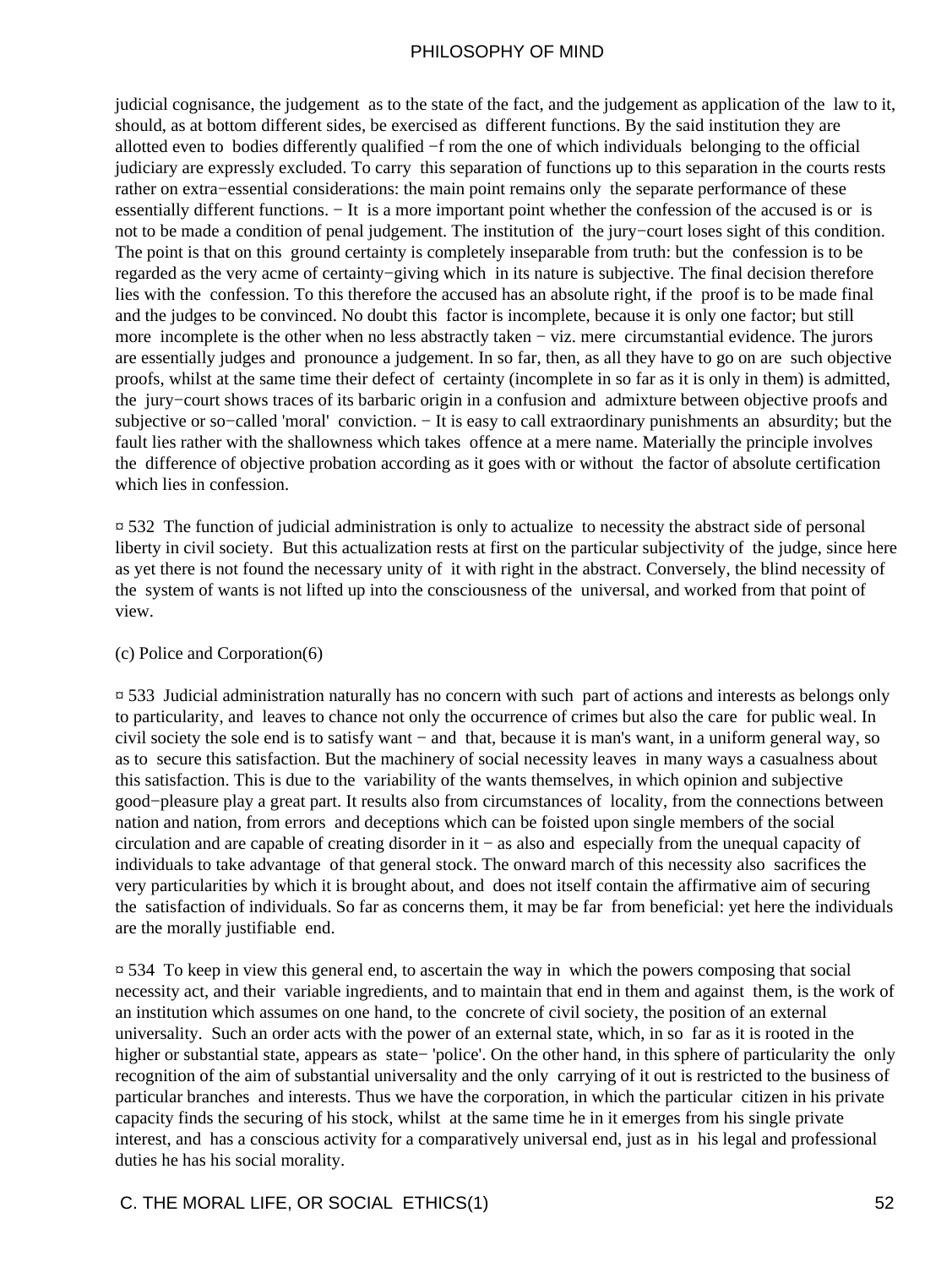#### (c) THE STATE.

¤ 535 The State is the self−conscious ethical substance, the unification of the family principle with that of civil society. The same unity, which is in the family as a feeling of love, is its essence, receiving, however, at the same time through the second principle of conscious and spontaneously active volition the form of conscious universality. This universal principle, with all its evolution in detail, is the absolute aim and content of the knowing subject, which thus identifies itself in its volition with the system of reasonableness.

¤ 536 The state is (a) its inward structure as a self−relating development − constitutional (inner−state) law: (b) a particular individual, and therefore in connection with other particular individuals − international (outer−state) law; (c) but these particular minds are only stages in the general development of mind in its actuality: universal history.

#### (a) Constitutional Law(7)

¤ 537 The essence of the state is the universal, self−originated, and self−developed − the reasonable spirit of will; but, as self–knowing and self–actualizing, sheer subjectivity, and – as an actuality – one individual. Its work generally − in relation to the extreme of individuality as the multitude of individuals − consists in a double function. First it maintains them as persons, thus making right a necessary actuality, then it promotes their welfare, which each originally takes care of for himself, but which has a thoroughly general side; it protects the family and guides civil society. Secondly, it carries back both, and the whole disposition and action of the individual − whose tendency is to become a centre of his own − into the life of the universal substance; and, in this direction, as a free power it interferes with those subordinate spheres and maintains them in substantial immanence.

¤ 538 The laws express the special provisions for objective freedom. First, to the immediate agent, his independent self−will and particular interest, they are restrictions. But, secondly, they are an absolute final end and the universal work: hence they are a product of the 'functions' of the various orders which parcel themselves more and more out of the general particularizing, and are a fruit of all the acts and private concerns of individuals. Thirdly, they are the substance of the volition of individuals − which volition is thereby free − and of their disposition: being as such exhibited as current usage.

¤ 539 As a living mind, the state only is as an organized whole, differentiated into particular agencies, which, proceeding from the one notion (though not known as notion) of the reasonable will, continually produce it as their result. The constitution is this articulation or organization of state−power. It provides for the reasonable will – in so far as it is in the individuals only implicitly the universal will – coming to a consciousness and an understanding of itself and being found; also for that will being put in actuality, through the action of the government and its several branches, and not left to perish, but protected both against their casual subjectivity and against that of the individuals. The constitution is existent justice − the actuality of liberty in the development of all its reasonable provisions.

Liberty and Equality are the simple rubrics into which is frequently concentrated what should form the fundamental principle, the final aim and result of the constitution. However true this is, the defect of these terms is their utter abstractness: if stuck to in this abstract form, they are principles which either prevent the rise of the concreteness of the state, i.e. its articulation into a constitution and a government in general, or destroy them. With the state there arises inequality, the difference of governing powers and of governed, magistracies, authorities, directories, etc. The principle of equality, logically carried out, rejects all differences, and thus allows no sort of political condition to exist. Liberty and equality are indeed the foundation of the state, but as the most abstract also the most superficial, and for that very reason naturally the most familiar. It is important therefore to study them closer.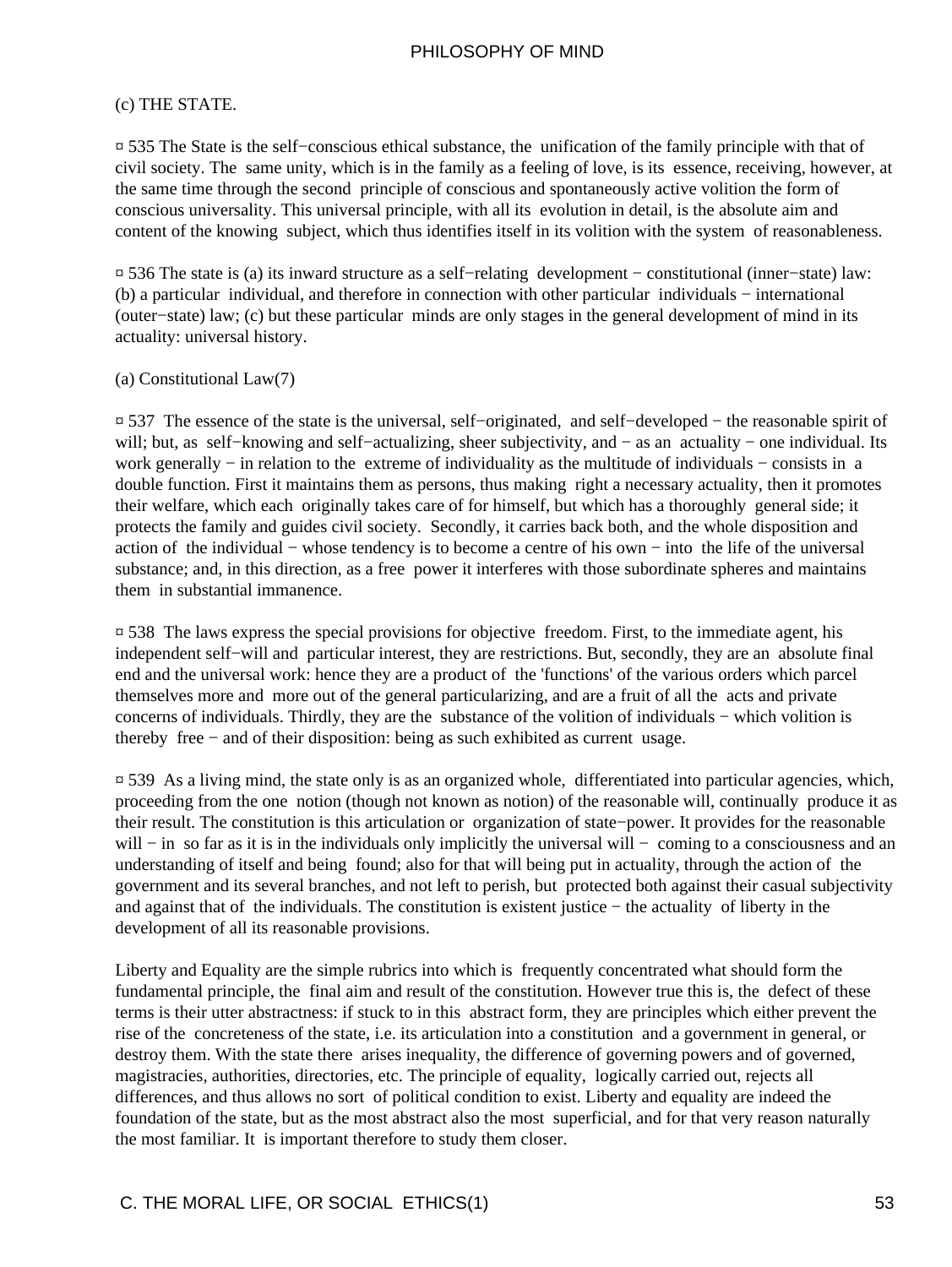As regards, first, Equality, the familiar proposition, All men are by nature equal, blunders by confusing the 'natural' with the 'notion'. It ought rather to read: By nature men are only unequal. But the notion of liberty, as it exists as such, without further specification and development, is abstract subjectivity, as a person capable of property  $(\alpha$  488). This single abstract feature of personality constitutes the actual equality of human beings. But that this freedom should exist, that it should be man (and not as in Greece, Rome, etc. some men) that is recognized and legally regarded as a person, is so little by nature, that it is rather only a result and product of the consciousness of the deepest principle of mind, and of the universality and expansion of this consciousness. That the citizens are equal before the law contains a great truth, but which so expressed is a tautology: it only states that the legal status in general exists, that the laws rule. But, as regards the concrete, the citizens − besides their personality − are equal before the law only in these points when they are otherwise equal outside the law. Only that equality which (in whatever way it be) they, as it happens, otherwise have in property, age, physical strength, talent, skill, etc. − or even in crime, can and ought to make them deserve equal treatment before the law: − only it can make them − as regards taxation, military service, eligibility to office, etc.− punishment, etc. − equal in the concrete. The laws themselves, except in so far as they concern that narrow circle of personality, presuppose unequal conditions, and provide for the unequal legal duties and appurtenances resulting therefrom.

As regards Liberty, it is originally taken partly in a negative sense against arbitrary intolerance and lawless treatment, partly in the affirmative sense of subjective freedom; but this freedom is allowed great latitude both as regards the agent's self−will and action for his particular ends, and as regards his claim to have a personal intelligence and a personal share in general affairs. Formerly the legally defined rights, private as well as public rights of a nation, town, etc. were called its 'liberties'. Really, every genuine law is a liberty: it contains a reasonable principle of objective mind; in other words, it embodies a liberty. Nothing has become, on the contrary, more familiar than the idea that each must restrict his liberty in relation to the liberty of others: that the state is a condition of such reciprocal restriction, and that the laws are restrictions. To such habits of mind liberty is viewed as only casual good − pleasure and self−will. Hence it has also been said that 'modern' nations are only susceptible of equality, or of equality more than liberty: and that for no other reason than that, with an assumed definition of liberty (chiefly the participation of all in political affairs and actions), it was impossible to make ends meet in actuality − which is at once more reasonable and more powerful than abstract presuppositions. On the contrary, it should be said that it is just the great development and maturity of form in modern states which produces the supreme concrete inequality of individuals in actuality: while, through the deeper reasonableness of laws and the greater stability of the legal state, it gives rise to greater and more stable liberty, which it can without incompatibility allow. Even the superficial distinction of the words liberty and equality points to the fact that the former tends to inequality: whereas, on the contrary, the current notions of liberty only carry us back to equality. But the more we fortify liberty, − as security of property, as possibility for each to develop and make the best of his talents and good qualities, the more it gets taken for granted: and then the sense and appreciation of liberty especially turns in a subjective direction. By this is meant the liberty to attempt action on every side, and to throw oneself at pleasure in action for particular and for general intellectual interests, the removal of all checks on the individual particularity, as well as the inward liberty in which the subject has principles, has an insight and conviction of his own, and thus gains moral independence. But this liberty itself on one hand implies that supreme differentiation in which men are unequal and make themselves more unequal by education; and on another it only grows up under conditions of that objective liberty, and is and could grow to such height only in modern states. If, with this development of particularity, there be simultaneous and endless increase of the number of wants, and of the difficulty of satisfying them, of the lust of argument and the fancy of detecting faults, with its insatiate vanity, it is all but part of that indiscriminating relaxation of individuality in this sphere which generates all possible complications, and must deal with them as it can. Such a sphere is of course also the field of restrictions, because liberty is there under the taint of natural self−will and self−pleasing, and has therefore to restrict itself: and that, not merely with regard to the naturalness, self−will and self−conceit, of others, but especially and essentially with regard to reasonable liberty.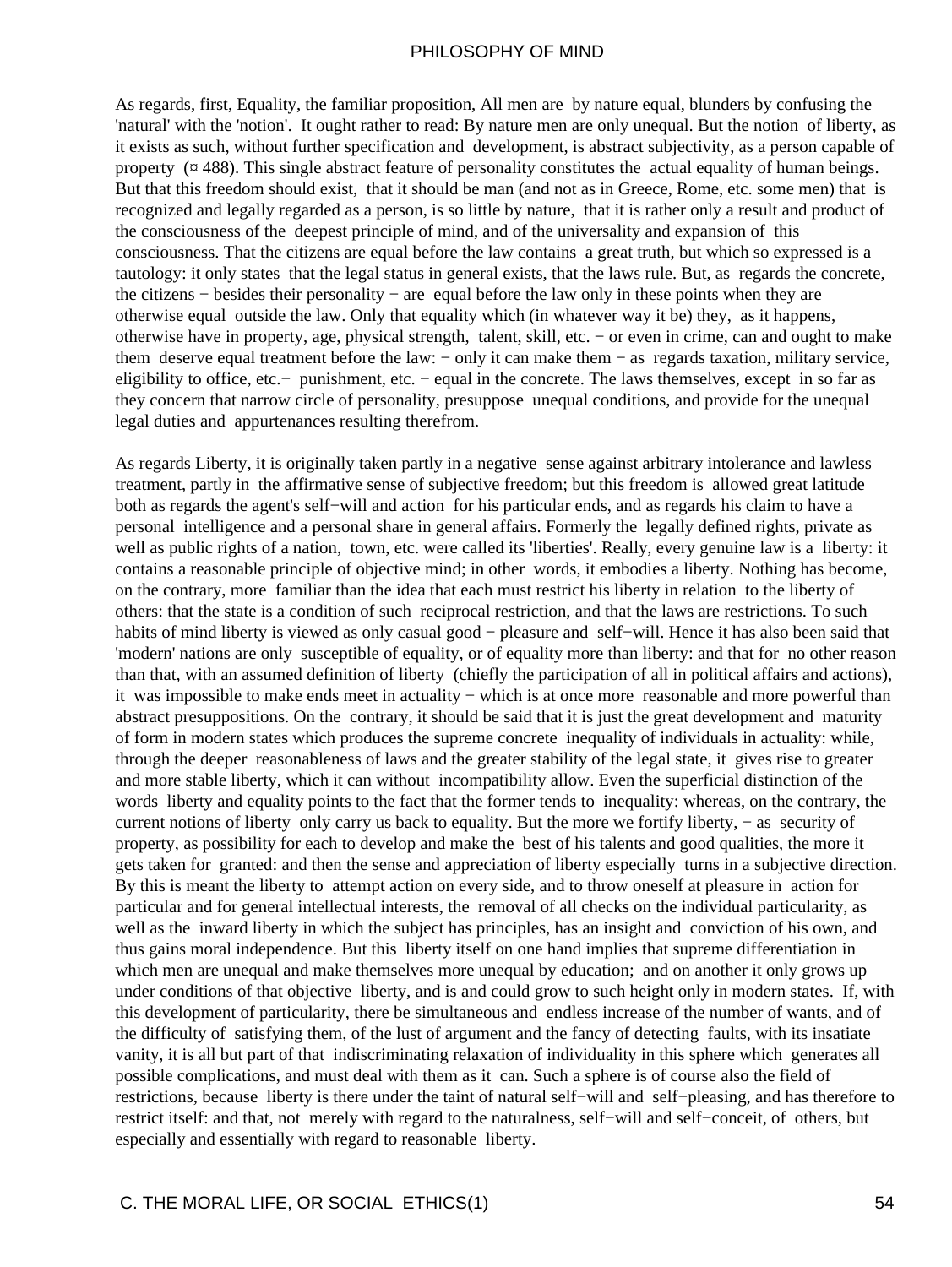The term political liberty, however, is often used to mean formal participation in the public affairs of state by the will and action even of those individuals who otherwise find their chief function in the particular aims and business of civil society. And it has in part become usual to give the title constitution only to the side of the state which concerns such participation of these individuals in general affairs, and to regard a state, in which this is not formally done, as a state without a constitution. On this use of the term the only thing to remark is that by constitution must be understood the determination of rights, i.e. of liberties in general, and the organization of the actualization of them; and that political freedom in the above sense can in any case only constitute a part of it. Of it the following paragraphs will speak.

 $\overline{p}$  540. The guarantee of a constitution (i.e. the necessity that the laws be reasonable, and their actualization secured) lies in the collective spirit of the nation – especially in the specific way in which it is itself conscious of its reason. (Religion is that consciousness in its absolute substantiality.) But the guarantee lies also, at the same time in the actual organization or development of that principle in suitable institutions. The constitution presupposes that consciousness of the collective spirit, and conversely that spirit presupposes the constitution: for the actual spirit only has a definite consciousness of its principles, in so far as it has them actually existent before it.

The question – To whom (to what authority and how organized) belongs the power to make a constitution? is the same as the question, Who has to make the spirit of a nation? Separate our idea of a constitution from that of the collective spirit, as if the latter exists or has existed without a constitution, and your fancy only proves how superficially you have apprehended the nexus between the spirit in its self−consciousness and in its actuality. What is thus called 'making' a 'constitution', is − just because of this inseparability − a thing that has never happened in history, just as little as the making of a code of laws. A constitution only develops from the national spirit identically with that spirit's own development, and runs through at the same time with it the grades of formation and the alterations required by its concept. It is the indwelling spirit and the history of the nation (and, be it added, the history is only that spirit's history) by which constitutions have been and are made.

¤ 541 The really living totality − that which preserves, in other words continually produces the state in general and its constitution, is the government. The organization which natural necessity gives is seen in the rise of the family and of the 'estates' of civil society. The government is the universal part of the constitution, i.e. the part which intentionally aims at preserving those parts, but at the same time gets hold of and carries out those general aims of the whole which rise above the function, of the family and of civil society. The organization of the government is likewise its differentiation into powers, as their peculiarities have a basis in principle; yet without that difference losing touch with the actual unity they have in the notion's subjectivity.

As the most obvious categories of the notion are those of universality and individuality, and their relationship that of subsumption of individual under universal, it has come about that in the state the legislative and executive power have been so distinguished as to make the former exist apart as the absolute superior, and to subdivide the latter again into administrative (government) power and judicial power, according as the laws are applied to public or private affairs. The division of these powers has been treated as the condition of political equilibrium, meaning by division their independence one of another in existence − subject always, however, to the abovementioned subsumption of the powers of the individual under the power of the general. The theory of such 'division' unmistakably implies the elements of the notion, but so combined by 'understanding' as to result in an absurd collocation, instead of the self−redintegration of the living spirit. The one essential canon to make liberty deep and real is to give every business belonging to the general interests of the state a separate organization wherever they are essentially distinct. Such real division must be: for liberty is only deep when it is differentiated in all its fullness and these differences manifested in existence. But to make the business of legislation an independent power − to make it the first power, with the further proviso that all citizens shall have part therein, and the government be merely executive and dependent, presupposes ignorance that the true idea, and therefore the living and spiritual actuality, is the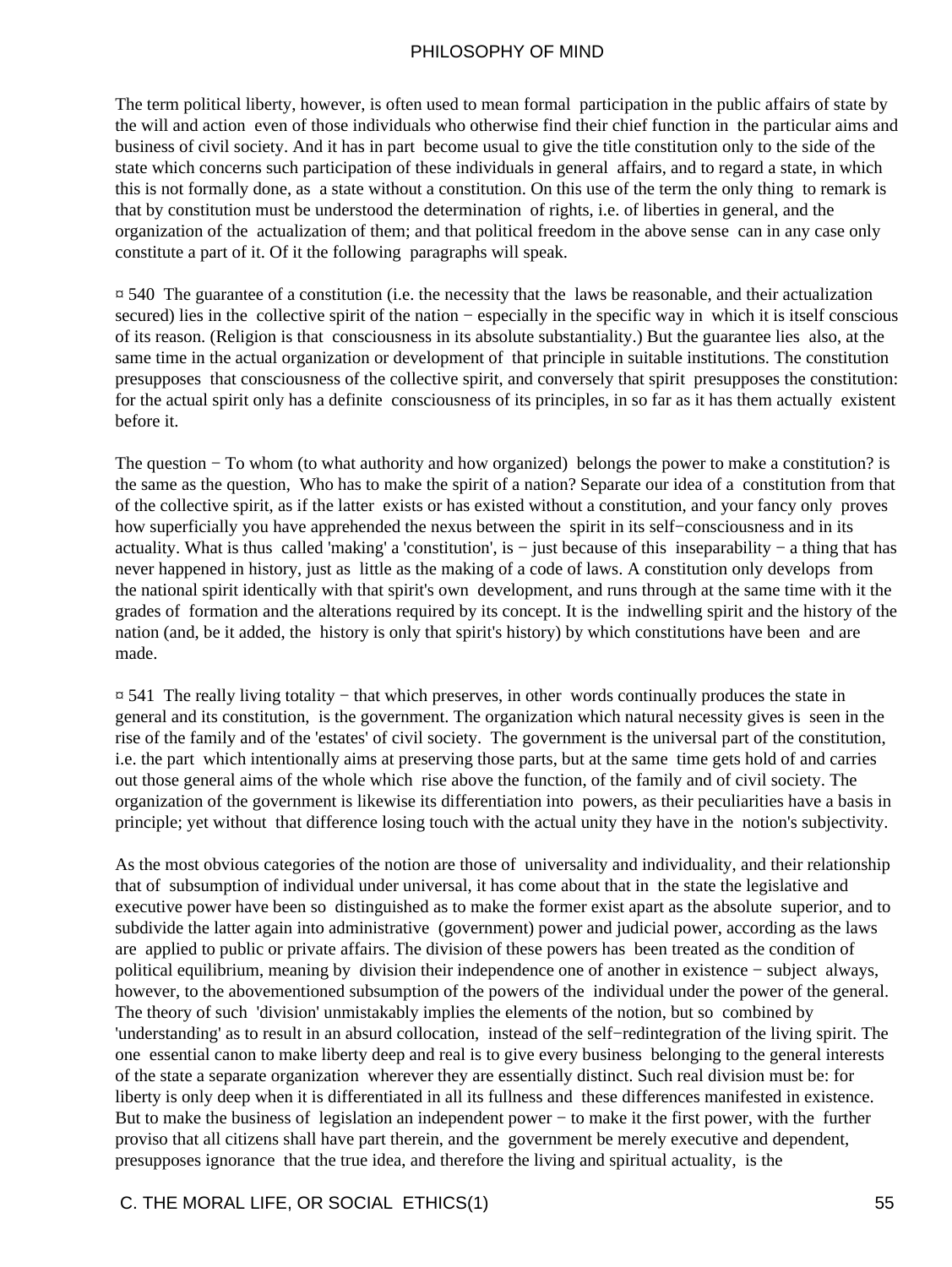self−redintegrating notion, in other words, the subjectivity which contains in it universality as only one of its moments. (A mistake still greater, if it goes with the fancy that the constitution and the fundamental laws were still one day to make − in a state of society, which includes an already existing development of differences.) Individuality is the first and supreme principle which makes itself felt through the state's organization. Only through the government, and by its embracing in itself the particular businesses (including the abstract legislative business, which taken apart is also particular), is the state one. These, as always, are the terms on which the different elements essentially and alone truly stand towards each other in the logic of 'reason', as opposed to the external footing they stand on in 'understanding', which never gets beyond subsuming the individual and particular under the universal. What disorganizes the unity of logical reason, equally disorganizes actuality.

¤ 542 In the government − regarded as organic totality − the sovereign power (principate) is (a) subjectivity as the infinite self−unity of the notion in its development; − the all−sustaining, all−decreeing will of the state, its highest peak and all−pervasive unity. In the perfect form of the state, in which each and every element of the notion has reached free existence, this subjectivity is not a so−called 'moral person', or a decree issuing from a majority (forms in which the unity of the decreeing will has not an actual existence), but an actual individual − the will of a decreeing individual, − monarchy. The monarchical constitution is therefore the constitution of developed reason: all other constitutions belong to lower grades of the development and realization of reason.

The unification of all concrete state−powers into one existence, as in the patriarchal society − or, as in a democratic constitution, the participation of all in all affairs − impugns the principle of the division of powers, i.e. the developed liberty of the constituent factors of the Idea. But no whit less must the division (the working out of these factors each to a free totality) be reduced to 'ideal' unity, i.e. to subjectivity. The mature differentiation or realization of the Idea means, essentially, that this subjectivity should grow to be a real 'moment', an actual existence; and this actuality is not otherwise than as the individuality of the monarch − the subjectivity of abstract and final decision existent in one person. All those forms of collective decreeing and willing − a common will which shall be the sum and the resultant (on aristocratic or democratic principles) of the atomistic of single wills, have on them the mark of the unreality of an abstraction. Two points only are all−important, first to see the necessity of each of the notional factors, and secondly the form in which it is actualized. It is only the nature of the speculative notion which can really give light on the matter. That subjectivity – being the 'moment' which emphasizes the need of abstract deciding in general – partly leads on to the proviso that the name of the monarch appear as the bond and sanction under which everything is done in the government; – partly, being simple self–relation, has attached to it the characteristic of immediacy, and then of nature − whereby the destination of individuals for the dignity of the princely power is fixed by inheritance.

¤ 543 (b) In the particular government−power there emerges, first, the division of state−business into its branches (otherwise defined), legislative power, administration of justice or judicial power, administration and police, and its consequent distribution between particular boards or offices, which having their business appointed by law, to that end and for that reason, possess independence of action, without at the same time ceasing to stand under higher supervision. Secondly, too, there arises the participation of several in state−business, who together constitute the 'general order' (¤ 528) in so far as they take on themselves the charge of universal ends as the essential function of their particular life; – the further condition for being able to take individually part in this business being a certain training, aptitude, and skill for such ends.

¤ 544 The estates−collegium or provincial council is an institution by which all such as belong to civil society in general, and are to that degree private persons, participate in the governmental power, especially in legislation − viz. such legislation as concerns the universal scope of those interests which do not, like peace and war, involve the, as it were, personal interference and action of the State as one man, and therefore do not belong specially to the province of the sovereign power. By virtue of this participation subjective liberty and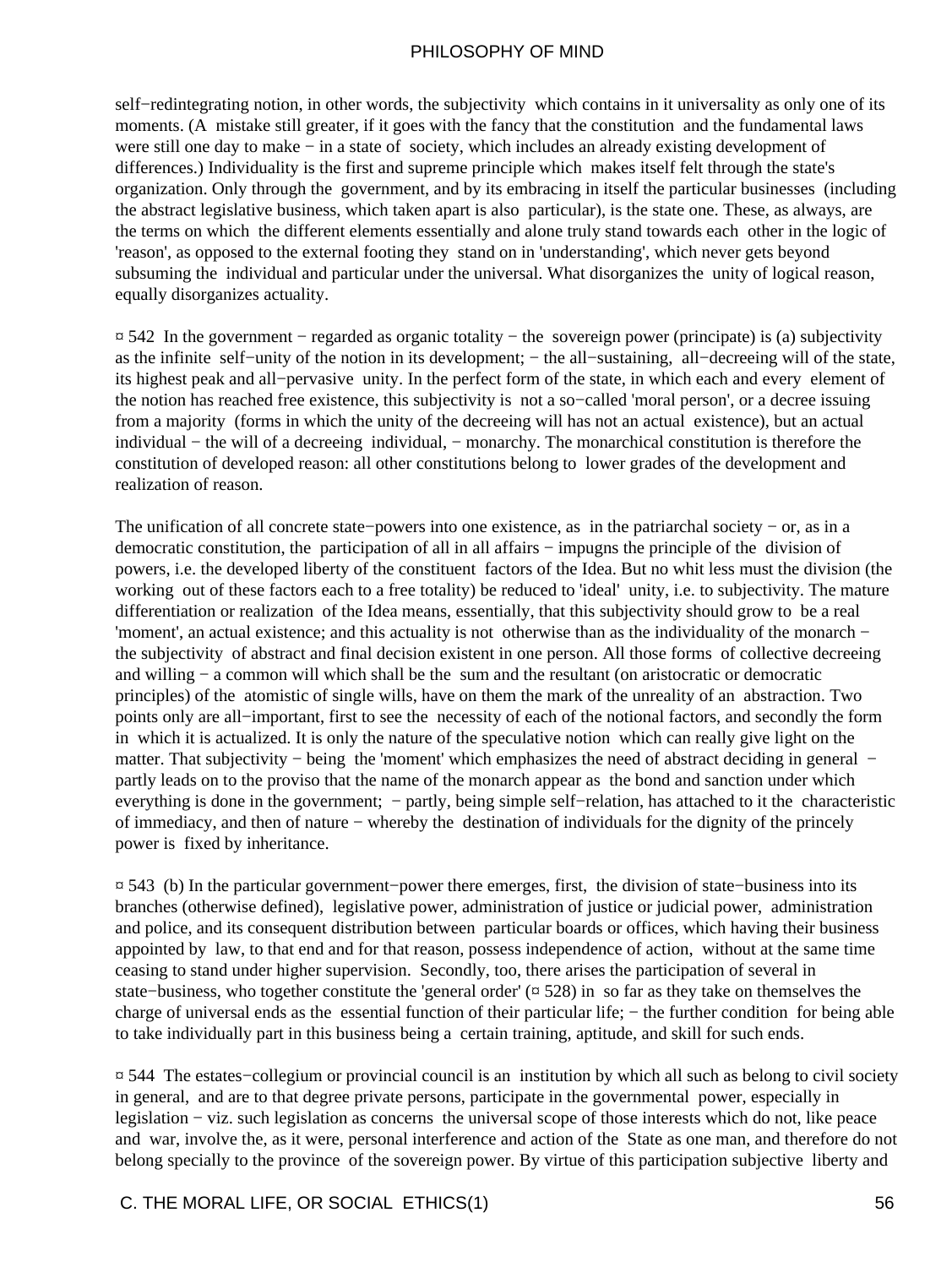conceit, with their general opinion, can show themselves palpably efficacious and enjoy the satisfaction of feeling themselves to count for something.

The division of constitutions into democracy, aristocracy and monarchy, is still the most definite statement of their difference in relation to sovereignty. They must at the same time be regarded as necessary structures in the path of development − in short, in the history of the State. Hence it is superficial and absurd to represent them as an object of choice. The pure forms − necessary to the process of evolution − are, in so far as they are finite and in course of change, conjoined both with forms of their degeneration − such as ochlocracy, etc., and with earlier transition–forms. These two forms are not to be confused with those legitimate structures. Thus, it may be − if we look only to the fact that the will of one individual stands at the head of the state − oriental despotism is included under the vague name monarchy − as also feudal monarchy, to which indeed even the favourite name of 'constitutional monarchy' cannot be refused. The true difference of these forms from genuine monarchy depends on the true value of those principles of right which are in vogue and have their actuality and guarantee in the state−power. These principles are those expounded earlier, liberty of property, and above all personal liberty, civil society, with its industry and its communities, and the regulated efficiency of the particular bureaux in subordination to the laws.

The question which is most discussed is in what sense we are to understand the participation of private persons in state affairs. For it is as private persons that the members of bodies of estates are primarily to be taken, be they treated as mere individuals, or as representatives of a number of people or of the nation. The aggregate of private persons is often spoken of as the nation: but as such an aggregate it is vulgus, not populus: and in this direction it is the one sole aim of the state that a nation should not come to existence, to power and action, as such an aggregate. Such a condition of a nation is a condition of lawlessness, demoralization, brutishness: in it the nation would only be a shapeless, wild, blind force, like that of the stormy, elemental sea, which, however, is not self–destructive, as the nation – a spiritual element – would be. Yet such a condition may be often heard described as that of true freedom. If there is to be any sense in embarking upon the question of the participation of private persons in public affairs, it is not a brutish mass, but an already organized nation − one in which a governmental power exists − which should be presupposed. The desirability of such participation, however, is not to be put in the superiority of particular intelligence, which private persons are supposed to have over state officials – the contrary must be the case – nor in the superiority of their goodwill for the general best. The members of civil society as such are rather people who find their nearest duty in their private interest and (as especially in the feudal society) in the interest of their privileged corporation. Take the case of England which, because private persons have a predominant share in public affairs, has been regarded as having the freest of all constitutions. Experience shows that that country − as compared with the other civilized states of Europe − is the most backward in civil and criminal legislation, in the law and liberty of property, in arrangements for art and science, and that objective freedom or rational right is rather sacrificed to formal right and particular private interest; and that this happens even in the institutions and possessions suppo'sed to be dedicated to religion. The desirability of private persons taking part in public affairs is partly to be put in their concrete, and therefore more urgent, sense of general wants. But the true motive is the right of the collective spirit to appear as an externally universal will, acting with orderly and express efficacy for the public concerns. By this satisfaction of this right it gets its own life quickened, and at the same time breathes fresh life in the administrative officials; who thus have it brought home to them that not merely have they to enforce duties but also to have regard to rights. Private citizens are in the state the incomparably greater number, and form the multitude of such as are recognized as persons. Hence the will−reason exhibits its existence in them as a preponderating majority of freemen, or in its 'reflectional' universality, which has its actuality vouchsafed it as a participation in the sovereignty. But it has already been noted as a 'moment' of civil society ( $\alpha$  $\alpha$  527, 534) that the individuals rise from external into substantial universality, and form a particular kind – the Estates: and it is not in the inorganic form of mere individuals as such (after the democratic fashion of election), but as organic factors, as estates, that they enter upon that participation. In the state a power or agency must never appear and act as a formless, inorganic shape, i.e. basing itself on the principle of multeity and mere numbers.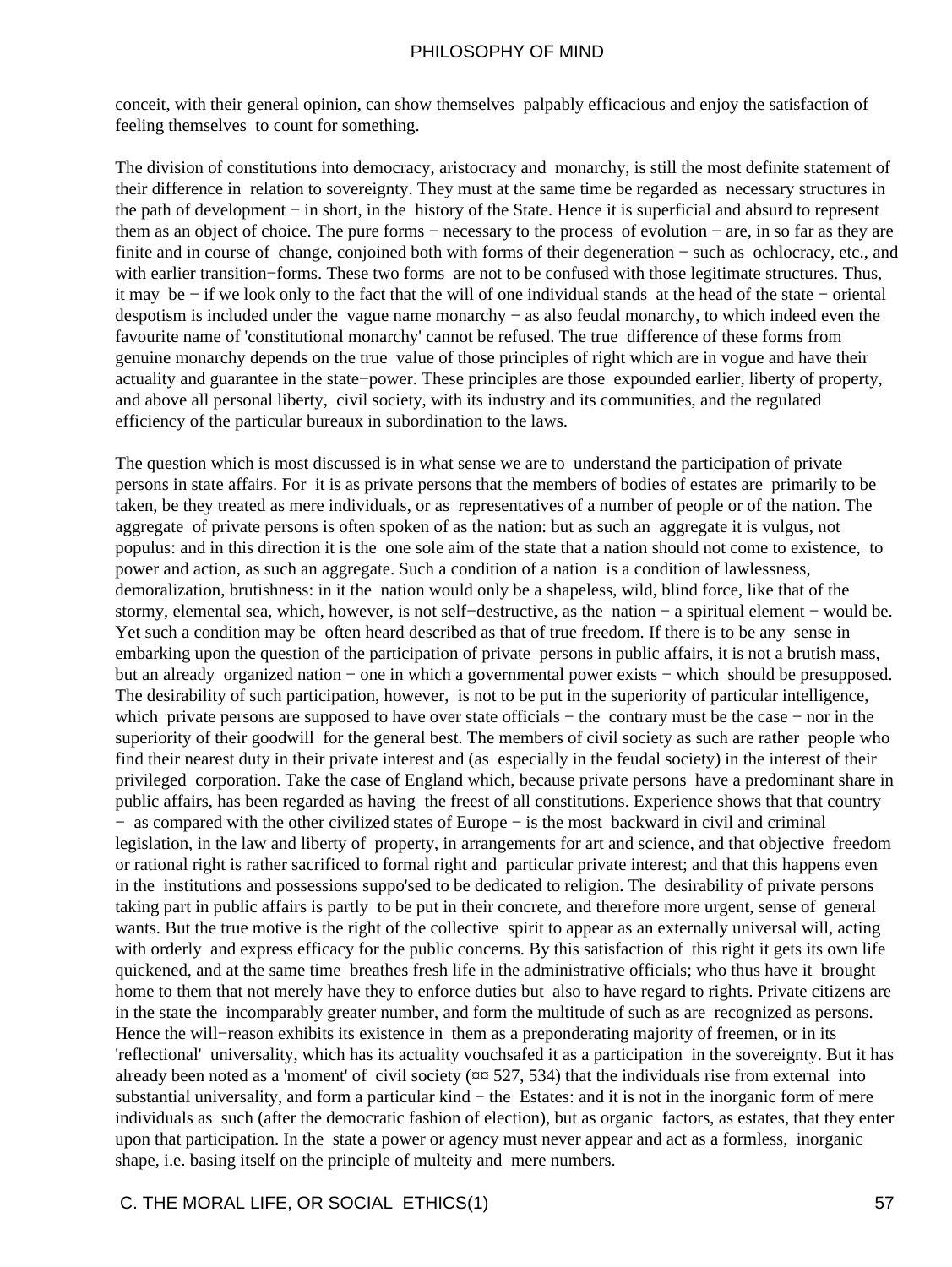Assemblies of Estates have been wrongly designated as the legislative power, so far as they form only one branch of that power − a branch in which the special government−officials have an ex officio share, while the sovereign power has the privilege of final decision. In a civilized state, moreover, legislation can only be a further modification of existing laws, and so−called new laws can only deal with minutiae of detail and particularities (cf.  $\frac{\pi}{529}$  note), the main drift of which has been already prepared or preliminarily settled by the practice of the law−courts. The so−called financial law, in so far as it requires the assent of the estates, is really a government affair: it is only improperly called a law, in the general sense of embracing a wide, indeed the whole, range of the external means of government. The finances deal with what in their nature are only particular needs, ever newly recurring, even if they touch on the sum total of such needs. If the main part of the requirement were − as it very likely is − regarded as permanent, the provision for it would have more the nature of a law: but to be a law it would have to be made once for all, and not to be made yearly, or every few years, afresh. The part which varies according to time and circumstances concerns in reality the smallest part of the amount, and the provisions with regard to it have even less the character of a law: and yet it is and may be only this slight variable part which is matter of dispute, and can be subjected to a varying yearly estimate. It is this last then which falsely bears the high−sounding names of the 'Grant' of the Budget, i.e. of the whole of the finances. A law for one year and made each year has even to the plain man something palpably absurd: for he distinguishes the essential and developed universal, as content of a true law, from the reflectional universality which only externally embraces what in its nature is many. To give the name of a law to the annual fixing of financial requirements only serves − with the presupposed separation of legislative from executive − to keep up the illusion of that separation having real existence, and to conceal the fact that the legislative power, when it makes a decree about finance, is really engaged with strict executive business. But the importance attached to the power of from time to time granting 'supply', on the ground that the assembly of estates possesses in it a check on the government, and thus a guarantee against injustice and violence − this importance is in one way rather plausible than real. The financial measures necessary for the state's subsistence cannot be made conditional on any other circumstances, nor can the state's subsistence be put yearly in doubt. It would be a parallel absurdity if the government were, e.g., to grant and arrange the judicial institutions always for a limited time merely; and thus, by the threat of suspending the activity of such an institution and the fear of a consequent state of brigandage, reserve for itself a means of coercing private individuals. Then again, the pictures of a condition of affairs, in which it might be useful and necessary to have in hand means of compulsion, are partly based on the false conception of a contract between rulers and ruled, and partly presuppose the possibility of such a divergence in spirit between these two parties as would make constitution and government quite out of the question. If we suppose the empty possibility of getting help by such compulsive means brought into existence, such help would rather be the derangement and dissolution of the state, in which there would no longer be a government, but only parties, and the violence and oppression of one party would only be helped away by the other. To fit together the several parts of the state into a constitution after the fashion of mere understanding – i.e. to adjust within it the machinery of a balance of powers external to each other − is to contravene the fundamental idea of what a state is.

¤ 545 The final aspect of the state is to appear in immediate actuality as a single nation marked by physical conditions. As a single individual it is exclusive against other like individuals. In their mutual relations, waywardness and chance have a place; for each person in the aggregate is autonomous: the universal of law is only postulated between them, and not actually existent. This independence of a central authority reduces disputes between them to terms of mutual violence, a state of war, to meet which the general estate in the community assumes the particular function of maintaining the state's independence against other states, and becomes the estate of bravery.

¤ 546 This state of war shows the omnipotence of the state in its individuality − an individuality that goes even to abstract negativity. Country and fatherland then appear as the power by which the particular independence of individuals and their absorption in the external existence of possession and in natural life is convicted of its own nullity − as the power which procures the maintenance of the general substance by the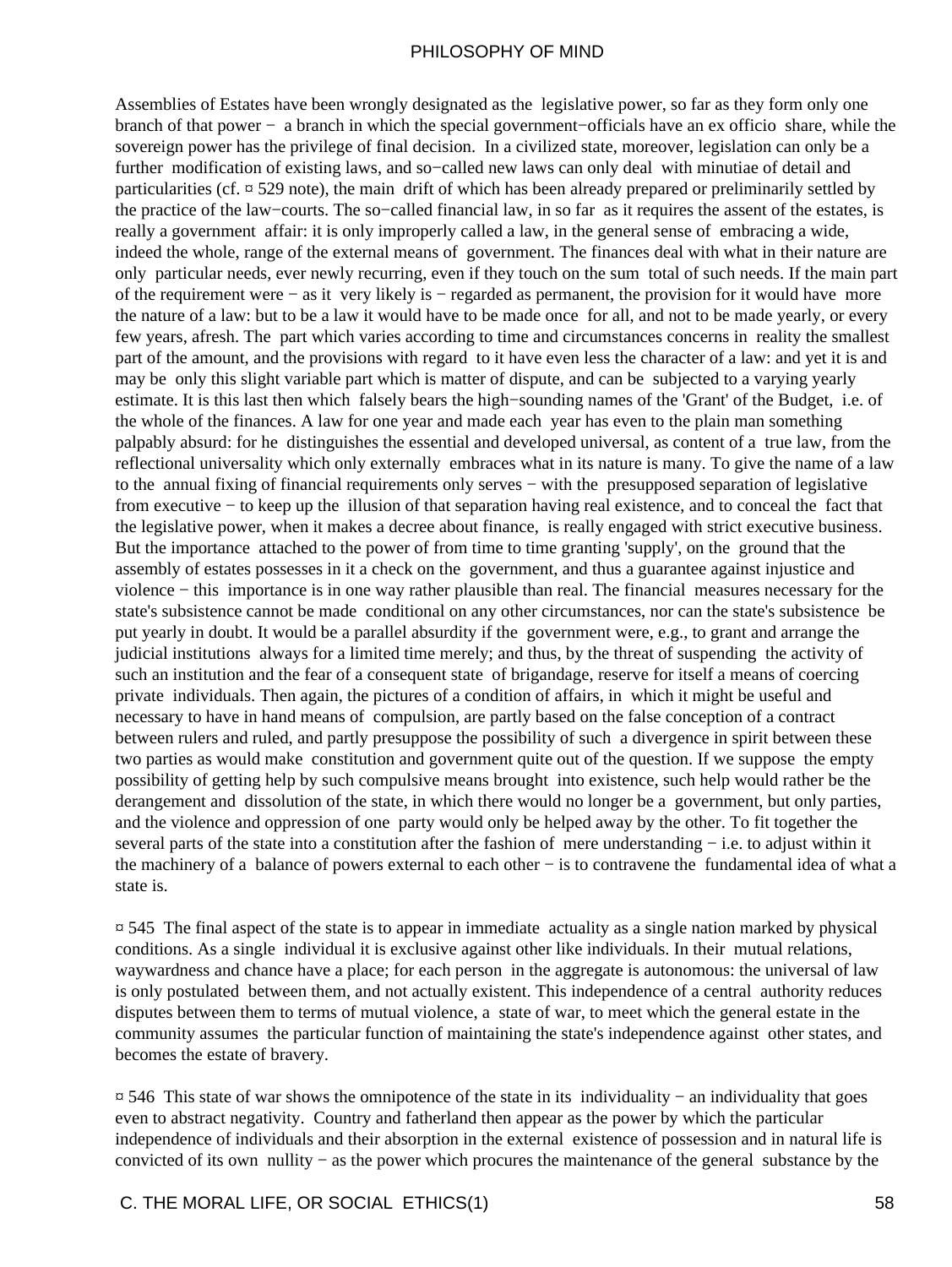patriotic sacrifice on the part of these individuals of this natural and particular existence − so making nugatory the nugatoriness that confronts it.

(b) External Public Law(8)

¤ 547 In the state of war the independence of States is at stake. In one case the result may be the mutual recognition of free national individualities (¤ 430): and by peace−conventions supposed to be for ever, both this general recognition, and the special claims of nations on one another, are settled and fixed. External state−rights rest partly on these positive treaties, but to that extent contain only rights failing short of true actuality  $(\alpha 545)$ : partly so-called international law, the general principle of which is its presupposed recognition by the several States. It thus restricts their otherwise unchecked action against one another in such a way that the possibility of peace is left; and distinguishes individuals as private persons (non−belligerents) from the state. In general, international law rests on social usage.

#### (c) Universal History(9)

¤ 548 As the mind of a special nation is actual and its liberty is under natural conditions, it admits on this nature−side the influence of geographical and climatic qualities. It is in time; and as regards its range and scope, has essentially a particular principle on the lines of which it must run through a development of its consciousness and its actuality. It has, in short, a history of its own. But as a restricted mind its independence is something secondary; it passes into universal world−history, the events of which exhibit the dialectic of the several national minds – the judgement of the world.

¤ 549 This movement is the path of liberation for the spiritual substance, the deed by which the absolute final aim of the world is realized in it, and the merely implicit mind achieves consciousness and self–consciousness. It is thus the revelation and actuality of its essential and completed essence, whereby it becomes to the outward eye a universal spirit − a world−mind. As this development is in time and in real existence, as it is a history, its several stages and steps are the national minds, each of which, as single and endued by nature with a specific character, is appointed to occupy only one grade, and accomplish one task in the whole deed.

The presupposition that history has an essential and actual end, from the principles of which certain characteristic results logically flow, is called an a priori view of it, and philosophy is reproached with a priori history−writing. On this point, and on history−writing in general, this note must go into further detail. That history, and above all universal history, is founded on an essential and actual aim, which actually is and will be realized in it − the plan of Providence; that, in short, there is Reason in history, must be decided on strictly philosophical ground, and thus shown to be essentially and in fact necessary. To presuppose such aim is blameworthy only when the assumed conceptions or thoughts are arbitrarily adopted, and when a determined attempt is made to force events and actions into conformity with such conceptions. For such a priori methods of treatment at the present day, however, those are chiefly to blame who profess to be purely historical, and who at the same time take opportunity expressly to raise their voice against the habit of philosophizing, first in general, and then in history. Philosophy is to them a troublesome neighbour: for it is an enemy of all arbitrariness and hasty suggestions. Such a priori history−writing has sometimes burst out in quarters where one would least have expected. it, especially on the philological side, and in Germany more than in France and England, where the art of historical writing has gone through a process of purification to a firmer and maturer character. Fictions, like that of a primitive age and its primitive people, possessed from the first of the true knowledge of God and all the sciences − of sacerdotal races − and, when we come to minutiae, of a Roman epic, supposed to be the source of the legends which pass current for the history of ancient Rome, etc., have taken the place of the pragmatizing which detected psychological motives and associations. There is a wide circle of persons who seem to consider it incumbent on a learned and ingenious historian drawing from the original sources to concoct such baseless fancies, and form bold combinations of them from a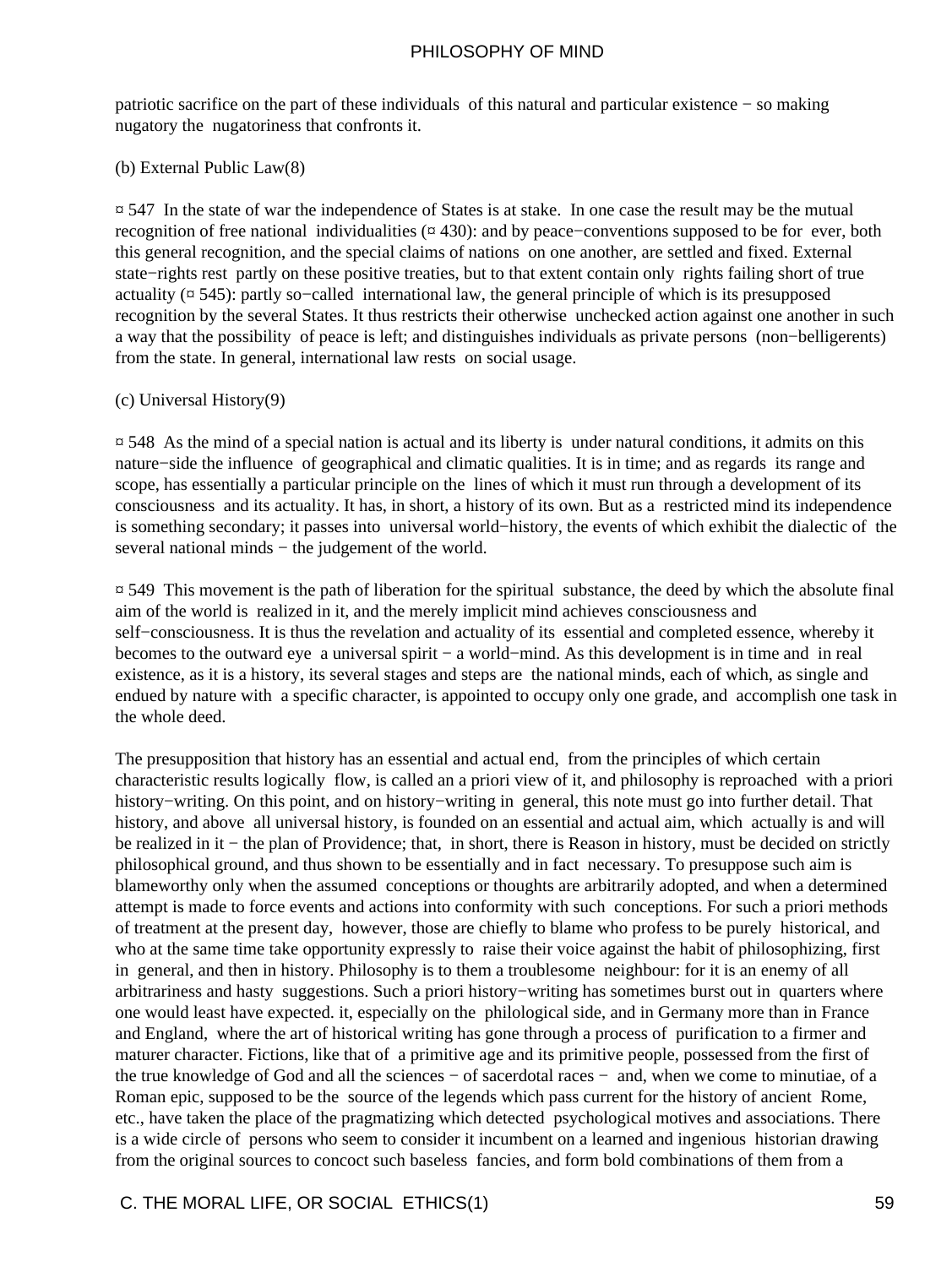learned rubbish−heap of out−of−the−way and trivial facts, in defiance of the best−accredited history.

Setting aside this subjective treatment of history, we find what is properly the opposite view forbidding us to import into history an objective purpose. This is after all synonymous with what seems to be the still more legitimate demand that the historian should proceed with impartiality. This is a requirement often and especially made on the history of philosophy: where it is insisted there should be no prepossession in favour of an idea or opinion, just as a judge should have no special sympathy for one of the contending parties. In the case of the judge it is at the same time assumed that he would administer his office ill and foolishly, if he had not an interest, and an exclusive interest in justice, if he had not that for his aim and one sole aim, or if he declined to judge at all. This requirement which we may make upon the judge may be called partiality for justice; and there is no difficulty here in distinguishing it from subjective partiality. But in speaking of the impartiality required from the historian, this self−satisfied insipid chatter lets the distinction disappear, and rejects both kinds of interest. It demands that the historian shall bring with him no definite aim and view by which he may sort out, state, and criticize events, but shall narrate them exactly in the casual mode he finds them, in their incoherent and unintelligent particularity. Now it is at least admitted that a history must have an object, e.g. Rome and its fortunes, or the Decline of the grandeur of the Roman empire. But little reflection is needed to discover that this is the presupposed end which lies at the basis of the events themselves, as of the critical examination into their comparative importance, i.e. their nearer or more remote relation to it. A history without such aim and such criticism would be only an imbecile mental divagation, not as good as a fairy tale, for even children expect a motif in their stories, a purpose at least dimly surmisable with which events and actions are put in relation.

In the existence of a nation the substantial aim is to be a state and preserve itself as such. A nation with no state formation (a mere nation), has, strictly speaking, no history − like the nations which existed before the rise of states and others which still exist in a condition of savagery. What happens to a nation, and takes place within it, has its essential significance in relation to the state: whereas the mere particularities of individuals are at the greatest distance from the true object of history. It is true that the general spirit of an age leaves its imprint in the character of its celebrated individuals, and even their particularities are but the very distant and the dim media through which the collective light still plays in fainter colours. Ay, even such singularities as a petty occurrence, a word, express not a subjective particularity, but an age, a nation, a civilization, in striking portraiture and brevity; and to select such trifles shows the hand of a historian of genius. But, on the other hand, the main mass of singularities is a futile and useless mass, by the painstaking accumulation of which the objects of real historical value are overwhelmed and obscured. The essential characteristic of the spirit and its age is always contained in the great events. It was a correct instinct which sought to banish such portraiture of the particular and the gleaning of insignificant traits, into the Novel (as in the celebrated romances of Walter Scott, etc.). Where the picture presents an unessential aspect of life it is certainly in good taste to conjoin it with an unessential material, such as the romance tales from private events and subjective passions. But to take the individual pettinesses of an age and of the persons in it, and, in the interest of so−called truth, weave them into the picture of general interests, is not only against taste and judgement, but violates the principles of objective truth. The only truth for mind is the substantial and underlying essence, and not the trivialities of external existence and contingency. It is therefore completely indifferent whether such insignificances are duly vouched for by documents, or, as in the romance, invented to suit the character and ascribed to this or that name and circumstances.

The point of interest of Biography – to say a word on that here – appears to run directly counter to any universal scope and aim. But biography too has for its background the historical world, with which the individual is intimately bound up: even purely personal originality, the freak of humour, etc. suggests by allusion that central reality and has its interest heightened by the suggestion. The mere play of sentiment, on the contary, has another ground and interest than history.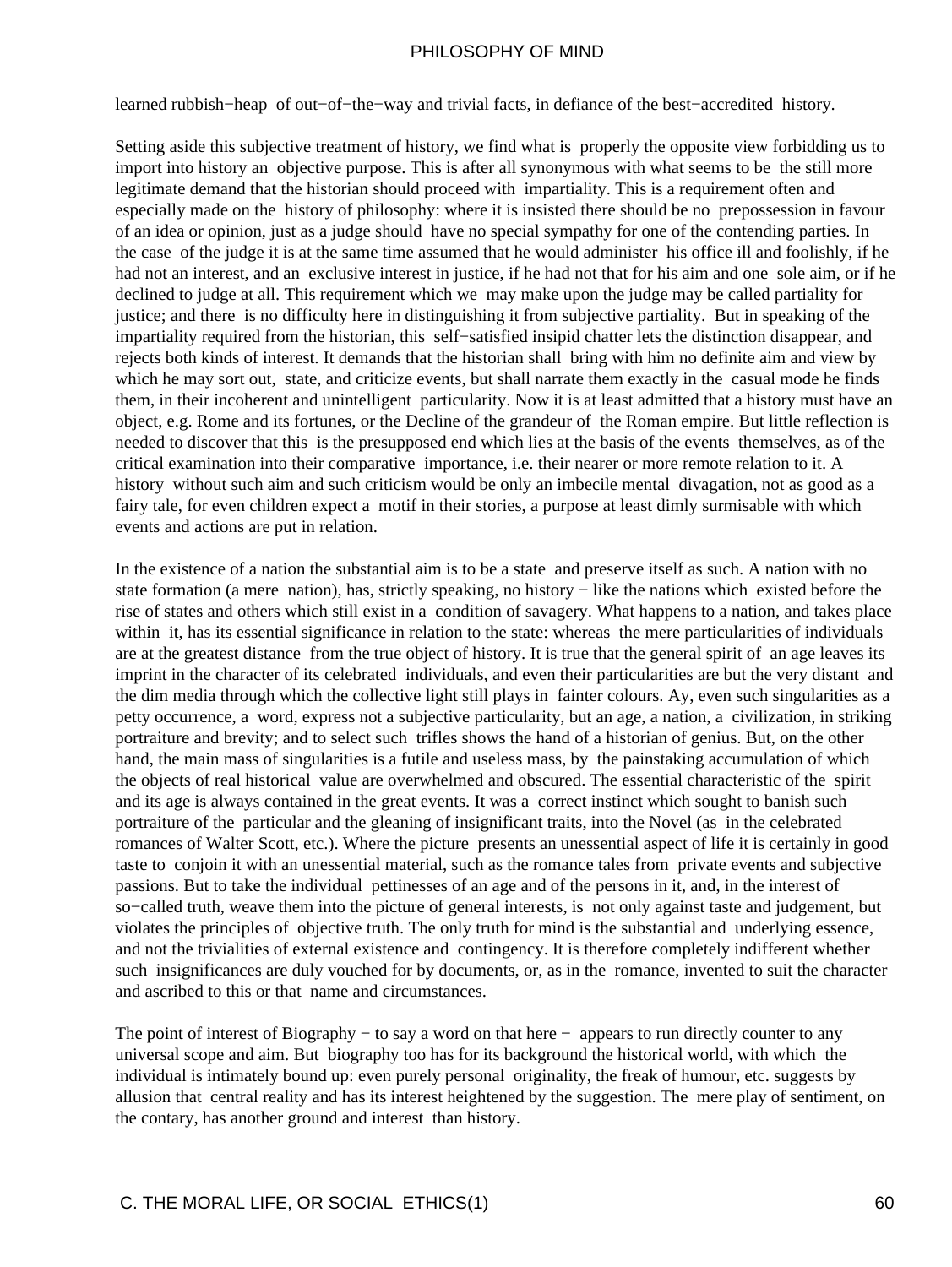The requirement of impartiality addressed to the history of philosophy (and also, we may add, to the history of religion, first in general, and secondly, to church history) generally implies an even more decided bar against presupposition of any objective aim. As the State was already called the point to which in political history criticism had to refer all events, so here the 'Truth' must be the object to which the several deeds and events of the spirit would have to be referred. What is actually done is rather to make the contrary presupposition. Histories with such an object as religion or philosophy are understood to have only subjective aims for their theme, i.e. only opinions and mere ideas, not an essential and realized object like the truth. And that with the mere excuse that there is no truth. On this assumption the sympathy with truth appears as only a partiality of the usual sort, a partiality for opinion and mere ideas, which all alike have no stuff in them. and are all treated as indifferent. In that way historical truth means but correctness − an accurate report of externals, without critical treatment save as regards this correctness − admitting, in this case, only qualitative and quantitative judgements, no judgements of necessity or notion (cf. notes to  $\alpha \alpha$  172 and 175). But, really, if Rome or the German empire, etc. are an actual and genuine object of political history, and the aim to which the phenomena are to be related and by which they are to be judged; then in universal history the genuine spirit, the consciousness of it, and of its essence, is even in a higher degree a true and actual object and theme, and an aim to which all other phenomena are essentially and actually subservient. Only therefore through their relationship to it, i.e. through the judgement in which they are subsumed under it, while it inheres in them, have they their value and even their existence. It is the spirit which not merely broods over history as over the waters but lives in it and is alone its principle of movement: and in the path of that spirit, liberty, i.e. a development determined by the notion of spirit, is the guiding principle and only its notion its final aim, i.e. truth. For Spirit is consciousness. Such a doctrine − or in other words that Reason is in history − will be partly at least a plausible faith, partly it is a cognition of philosophy.

¤ 550 This liberation of mind, in which it proceeds to come to itself and to realize its truth, and the business of so doing, is the supreme right, the absolute Law. The self−consciousness of a particular nation is a vehicle for the contemporary development of the collective spirit in its actual existence: it is the objective actuality in which that spirit for the time invests its will. Against this absolute will the other particular natural minds have no rights: that nation dominates the world: but yet the universal will steps onward over its property for the time being, as over a special grade, and then delivers it over to its chance and doom.

¤ 551 To such extent as this business of actuality appears as an action, and therefore as a work of individuals, these individuals, as regards the substantial issue of their labour, are instruments, and their subjectivity, which is what is peculiar to them, is the empty form of activity. What they personally have gained therefore through the individual share they took in the substantial business (prepared and appointed independently of them) is a formal universality or subjective mental idea − Fame, which is their reward.

¤ 552 The national spirit contains nature−necessity, and stands in external existence (¤ 483): the ethical substance, potentially infinite, is actually a particular and limited substance ( $\alpha \alpha$  549, 550); on its subjective side it labours under contingency, in the shape of its unreflective natural usages, and its content is presented to it as something existing in time and tied to an external nature and external world. The spirit, however (which thinks in this moral organism) overrides and absorbs within itself the finitude attaching to it as national spirit in its state and the state's temporal interests, in the system of laws and usages. It rises to apprehend itself in its essentiality. Such apprehension, however, still has the immanent limitedness of the national spirit. But the spirit which thinks in universal history, stripping off at the same time those limitations of the several national minds and its own temporal restrictions, lays hold of its concrete universality, and rises to apprehend the absolute mind, as the eternally actual truth in which the contemplative reason enjoys freedom, while the necessity of nature and the necessity of history are only ministrant to its revelation and the vessels of its honour.

The strictly technical aspects of the Mind's elevation to God have been spoken of in the Introduction to the Logic (cf. especially ¤ 51, note). As regards the starting−point of that elevation, Kant has on the whole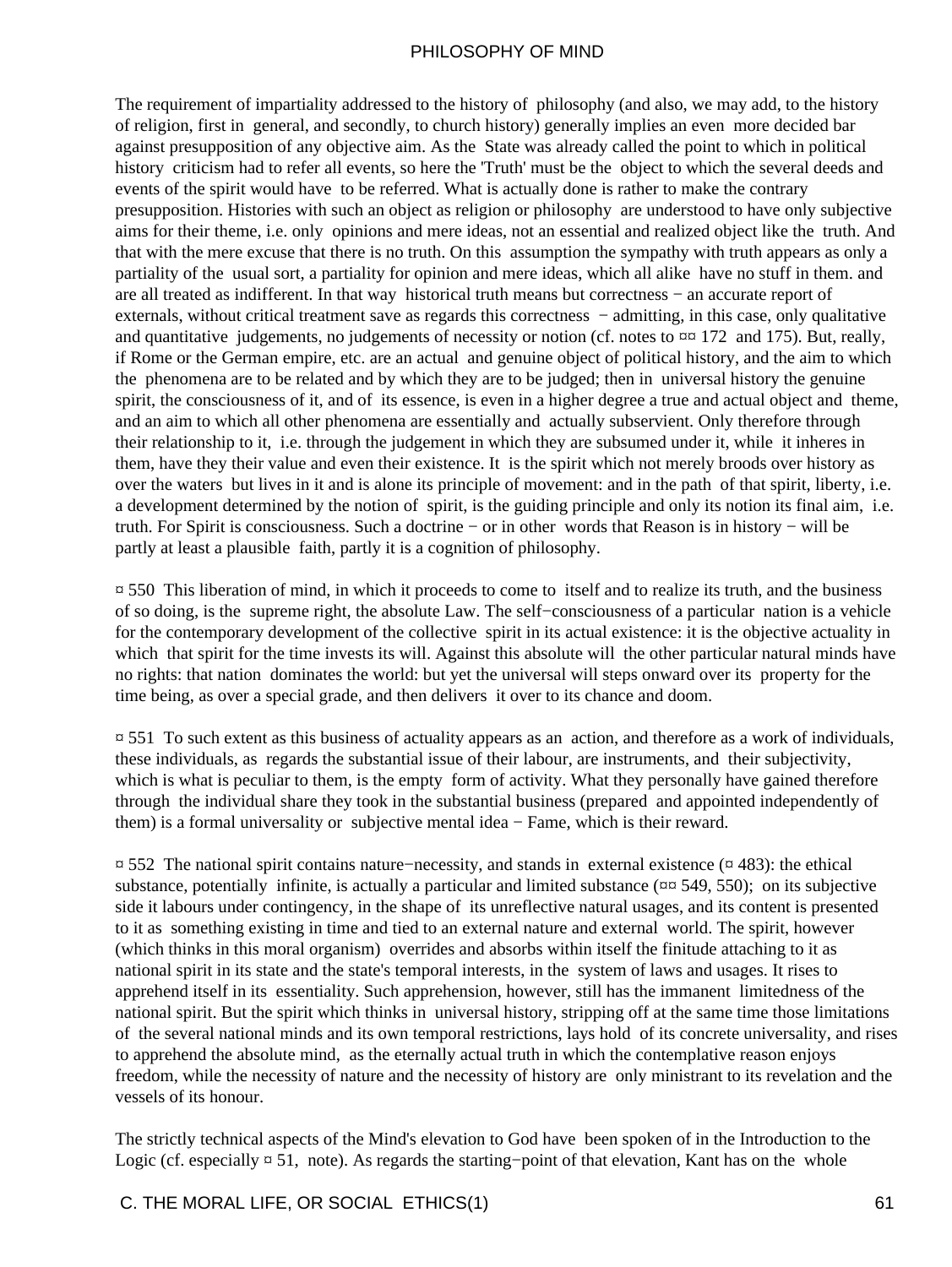adopted the most correct, when he treats belief in God as proceeding from the practical Reason. For that starting− point contains the material or content which constitutes the content of the notion of God. But the true concrete material is neither Being (as in the cosmological) nor mere action by design (as in the physico−theological proof) but the Mind, the absolute characteristic and function of which is effective reason, i.e. the self−determining and self−realizing notion itself − Liberty. That the elevation of subjective mind to God which these considerations give is by Kant again deposed to a postulate – a mere 'ought' – is the peculiar perversity, formerly noticed, of calmly and simply reinstating as true and valid that very antithesis of finitude, the supersession of which into truth is the essence of that elevation.

As regards the 'mediation' which, as it has been already shown  $(\pi 192, cf. \pi 204$  note), that elevation to God really involves, the point specially calling for note is the ' moment' of negation through which the essential content of the starting−point is purged of its finitude so as to come forth free. This factor, abstract in the formal treatment of logic, now gets its most concrete interpretation. The finite, from which the start is now made, is the real ethical self− consciousness. The negation through which that consciousness raises its spirit to its truth, is the purification, actually accomplished in the ethical world, whereby its conscience is purged of subjective opinion and its will freed from the selfishness of desire. Genuine religion and genuine religiosity only issue from the moral life: religion is that life rising to think, i.e. becoming aware of the free universality of its concrete essence. Only from the moral life and by the moral life is the Idea of God seen to be free spirit: outside the ethical spirit therefore it is vain to seek for true religion and religiosity.

But − as is the case with all speculative process − this development of one thing out of another means that what appears as sequel and derivative is rather the absolute prius of what it appears to be mediated by, and here in mind is also known as its truth.

Here then is the place to go more deeply into the reciprocal relations between the state and religion, and in doing so to elucidate the terminology which is familiar and current on the topic. It is evident and apparent from what has preceded that moral life is the state retracted into its inner heart and substance, while the state is the organization and actualization of moral life; and that religion is the very substance of the moral life itself and of the state. At this rate, the state rests on the ethical sentiment, and that on the religious. If religion then is the consciousness of 'absolute' truth, then whatever is to rank as right and justice, as law and duty, i.e. as true in the world of free will, can be so esteemed only as it is participant in that truth, as it is subsumed under it and is its sequel. But if the truly moral life is to be a sequel of religion, then perforce religion must have the genuine content; i.e. the idea of God it knows must be the true and real. The ethical life is the divine spirit as indwelling in self–consciousness, as it is actually present in a nation and its individual members. This self−consciousness retiring upon itself out of its empirical actuality and bringing its truth to consciousness has, in its faith and in its conscience, only what it has consciously secured in its spiritual actuality. The two are inseparable: there cannot be two kinds of conscience, one religious and another ethical, differing from the former in body and value of truth. But in point of form, i.e. for thought and knowledge − (and religion and ethical life belong to intelligence and are a thinking and knowing) − the body of religious truth, as the pure self−subsisting and therefore supreme truth, exercises a sanction over the moral life which lies in empirical actuality. Thus for self−consciousness religion is the 'basis' of moral life and of the state. It has been the monstrous blunder of our times to try to look upon these inseparables as separable from one another, and even as mutually indifferent. The view taken of the relationship of religion and the state has been that, whereas the state had an independent existence of its own, springing from some force and power, religion was a later addition, something desirable perhaps for strengthening the political bulwarks, but purely subjective in individuals: – or it may be, religion is treated as something without effect on the moral life of the state, i.e. its reasonable law and constitution which are based on a ground of their own.

As the inseparability of the two sides has been indicated, it may be worth while to note the separation as it appears on the side of religion. It is primarily a point of form: the attitude which self−consciousness takes to the body of truth. So long as this body of truth is the very substance or indwelling spirit of self−consciousness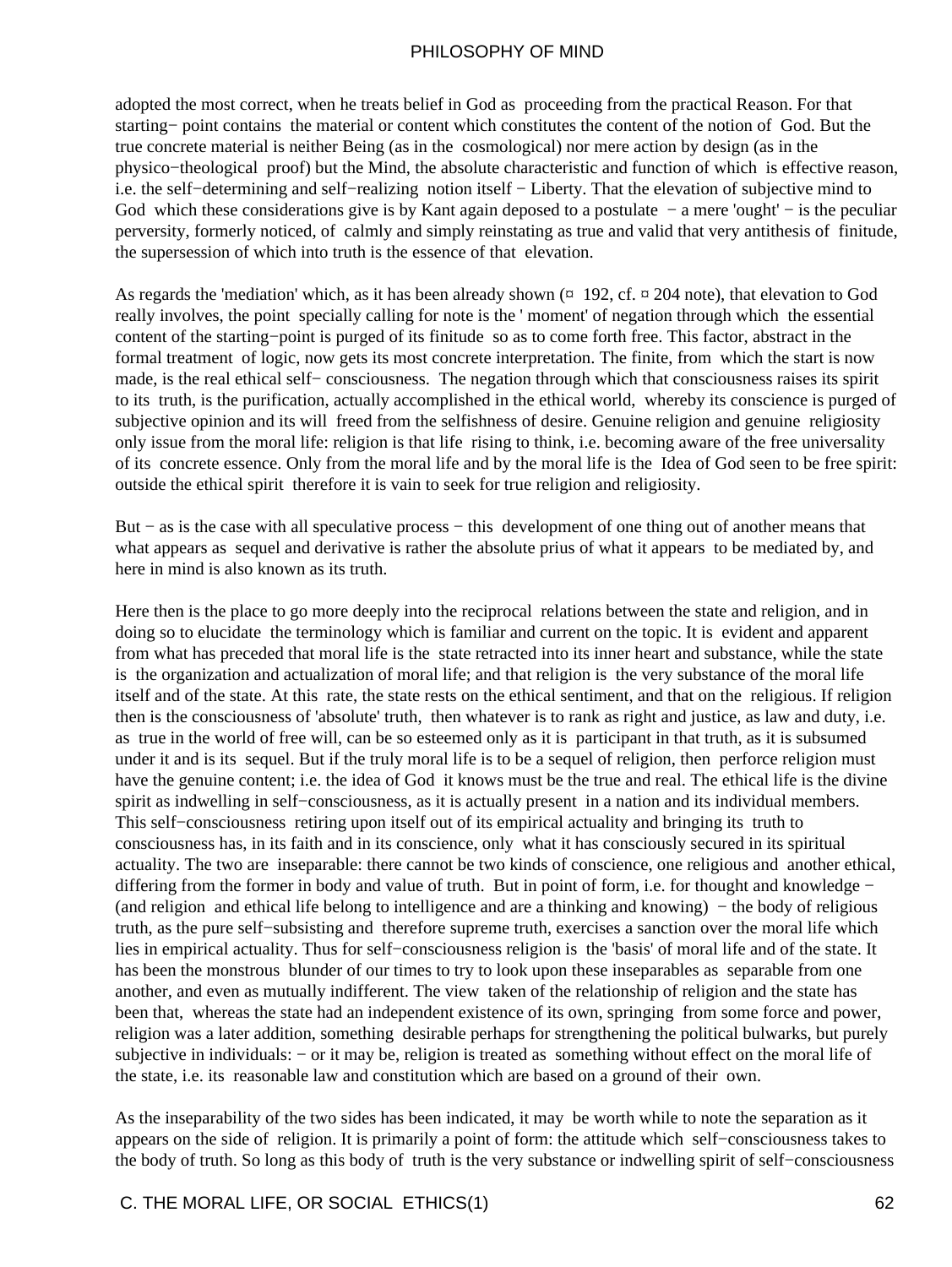in its actuality, then self−consciousness in this content has the certainty of itself and is free. But if this present self−consciousness is lacking, then there may be created, in point of form, a condition of spiritual slavery, even though the implicit content of religion is absolute spirit. This great difference (to cite a specific case) comes out within the Christian religion itself, even though here it is not the nature−element in which the idea of God is embodied, and though nothing of the sort even enters as a factor into its central dogma and sole theme of a God who is known in spirit and in truth. And yet in Catholicism this spirit of all truth is in actuality set in rigid opposition to the self−conscious spirit. And, first of all, God is in the 'host' presented to religious adoration as an external thing. (In the Lutheran Church, on the contrary, the host as such is not at first consecrated, but in the moment of enjoyment, i.e. in the annihilation of its externality. and in the act of faith, i.e. in the free self−certain spirit: only then is it consecrated and exalted to be present God.) From that first and supreme status of externalization flows every other phase of externality − of bondage, non−spirituality, and superstition. It leads to a laity, receiving its knowledge of divine truth, as well as the direction of its will and conscience from without and from another order − which order again does not get possession of that knowledge in a spiritual way only, but to that end essentially requires an external consecration. It leads to the non−spiritual style of praying − partly as mere moving of the lips, partly in the way that the subject foregoes his right of directly addressing God, and prays others to pray − addressing his devotion to miracle− working images, even to bones, and expecting miracles from them. It leads, generally, to justification by external works, a merit which is supposed to be gained by acts, and even to be capable of being transferred to others. All this binds the spirit under an externalism by which the very meaning of spirit is perverted and misconceived at its source, and law and justice, morality and conscience, responsibility and duty are corrupted at their root.

Along with this principle of spiritual bondage, and these applications of it in the religious life, there can only go in the legislative and constitutional system a legal and moral bondage, and a state of lawlessness and immorality in political life. Catholicism has been loudly praised and is still often praised − logically enough − as the one religion which secures the stability of governments. But in reality this applies only to governments which are bound up with institutions founded on the bondage of the spirit (of that spirit which should have legal and moral liberty), i.e. with institutions that embody injustice and with a morally corrupt and barbaric state of society. But these governments are not aware that in fanaticism they have a terrible power, which does not rise in hostility against them, only so long as and only on condition that they remain sunk in the thraldom of injustice and immorality. But in mind there is a very different power available against that externalism and dismemberment induced by a false religion. Mind collects itself into its inward free actuality. Philosophy awakes in the spirit of governments and nations the wisdom to discern what is essentially and actually right and reasonable in the real world. It was well to call these products of thought, and in a special sense Philosophy, the wisdom of the world;(10) for thought makes the spirit's truth an actual present, leads it into the real world, and thus liberates it in its actuality and in its own self.

Thus set free, the content of religion assumes quite another shape. So long as the form, i.e. our consciousness and subjectivity, lacked liberty, it followed necessarily that self−consciousness was conceived as not immanent in the ethical principles which religion embodies, and these principles were set at such a distance as to seem to have true being only as negative to actual self−consciousness. In this unreality ethical content gets the name of Holiness. But once the divine spirit introduces itself into actuality, and actuality emancipates itself to spirit, then what in the world was a postulate of holiness is supplanted by the actuality of moral life. Instead of the vow of chastity, marriage now ranks as the ethical relation; and, therefore, as the highest on this side of humanity stands the family. Instead of the vow of poverty (muddled up into a contradiction of assigning merit to whosoever gives away goods to the poor, i.e. whosoever enriches them) is the precept of action to acquire goods through one's own intelligence and industry, − of honesty in commercial dealing, and in the use of property − in short moral life in the socioeconomic sphere. And instead of the vow of obedience, true religion sanctions obedience to the law and the legal arrangements of the state − an obedience which is itself the true freedom, because the state is a self−possessed, self−realizing reason − in short, moral life in the state. Thus, and thus only, can law and morality exist. The precept of religion, 'Give to Caesar what is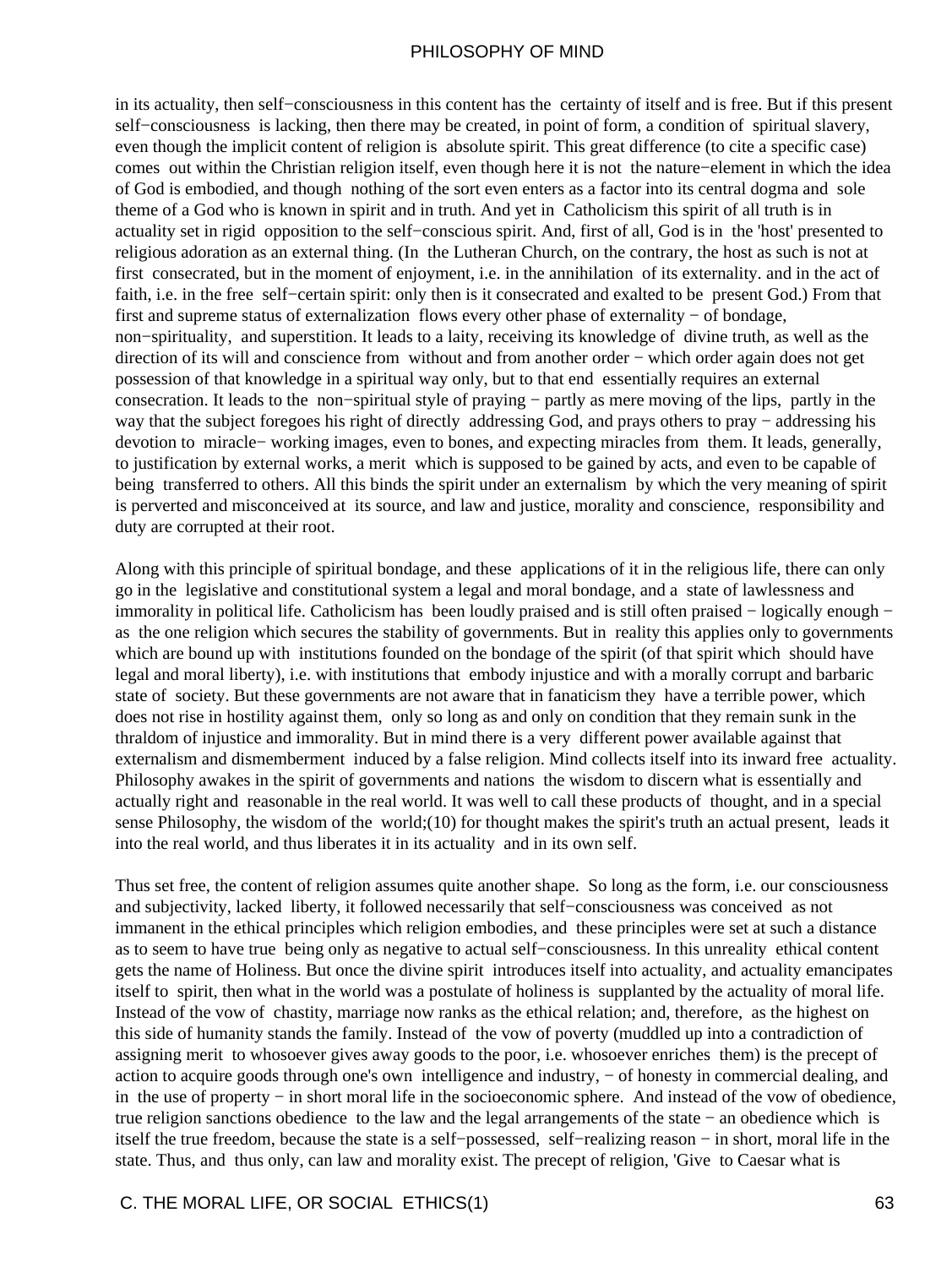Caesar's and to God what is God's' is not enough: the question is to settle what is Caesar's, what belongs to the secular authority: and it is sufficiently notorious that the secular no less than the ecclesiastical authority have claimed almost everything as their own. The divine spirit must interpenetrate the entire secular life: whereby wisdom is concrete within it, and it carries the terms of its own justification. But that concrete indwelling is only the aforesaid ethical organizations. It is the morality of marriage as against the sanctity of a celibate order; − the morality of economic and industrial action against the sanctity of poverty and its indolence; − the morality of an obedience dedicated to the law of the state as against the sanctity of an obedience from which law and duty are absent and where conscience is enslaved. With the growing need for law and morality and the sense of the spirit's essential liberty, there sets in a conflict of spirit with the religion of unfreedom. It is no use to organize political laws and arrangements on principles of equity and reason, so long as in religion the principle of unfreedom is not abandoned. A free state and a slavish religion are incompatible. It is silly to suppose that we may try to allot them separate spheres, under the impression that their diverse natures will maintain an attitude of tranquillity one to another and not break out in contradiction and battle. Principles of civil freedom can be but abstract and superficial, and political institutions deduced from them must be, if taken alone, untenable, so long as those principles in their wisdom mistake religion so much as not to know that the maxims of the reason in actuality have their last and supreme sanction in the religious conscience in subsumption under the consciousness of 'absolute' truth. Let us suppose even that, no matter how, a code of law should arise, so to speak a priori, founded on principles of reason, but in contradiction with an established religion based on principles of spiritual unfreedom; still, as the duty of carrying out the laws lies in the hands of individual members of the government, and of the various classes of the administrative personnel, it is vain to delude ourselves with the abstract and empty assumption that the individuals will act only according to the letter or meaning of the law, and not in the spirit of their religion where their inmost conscience and supreme obligation lies. Opposed to what religion pronounces holy, the laws appear something made by human hands: even though backed by penalties and externally introduced, they could offer no lasting resistance to the contradictions and attacks of the religious spirit. Such laws, however sound their provisions may be, thus founder on the conscience, whose spirit is different from the spirit of the laws and refuses to sanction them. It is nothing but a modern folly to try to alter a corrupt moral organization by altering its political constitution and code of laws without changing the religion, − to make a revolution without having made a reformation, to suppose that a political constitution opposed to the old religion could live in peace and harmony with it and its sanctities, and that stability could be procured for the laws by external guarantees, e.g., so–called 'chambers', and the power given them to fix the budget, etc. (cf. ¤ 544 note). At best it is only a temporary expedient − when it is obviously too great a task to descend into the depths of the religious spirit and to raise that same spirit to its truth − to seek to separate law and justice from religion. Those guarantees are but rotten bulwarks against the consciences of the persons charged with administering the laws − among which laws these guarantees are included. It is indeed the height and profanity of contradiction to seek to bind and subject to the secular code the religious conscience to which mere human law is a thing profane.

The perception had dawned upon Plato with great clearness of the gulf which in his day had commenced to divide the established religion and the political constitution, on one hand, from those deeper requirements which, on the other hand, were made upon religion and politics by liberty which had learnt to recognize its inner life. Plato gets hold of the thought that a genuine constitution and a sound political life have their deeper foundation on the Idea − on the essentially and actually universal and genuine principles of eternal righteousness. Now to see and ascertain what these are is certainly the function and the business of philosophy. It is from this point of view that Plato breaks out into the celebrated or notorious passage where he makes Socrates emphatically state that philosophy and political power must coincide, that the Idea must be regent, if the distress of nations is to see its end. What Plato thus definitely set before his mind was that the Idea − which implicitly indeed is the free self−determining thought − could not get into consciousness save only in the form of a thought; that the substance of the thought could only be true when set forth as a universal, and as such brought to consciousness under its most abstract form.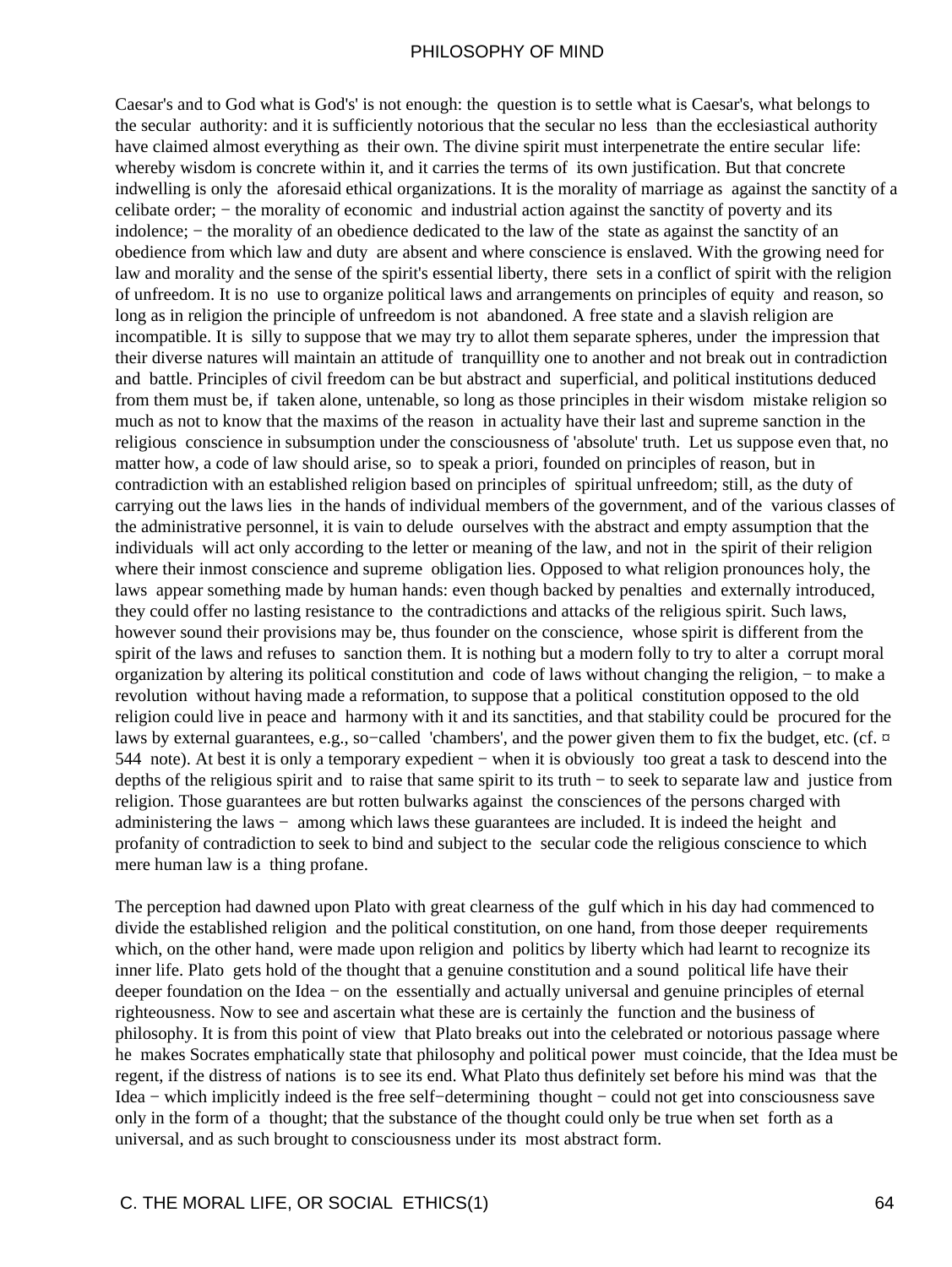To compare the Platonic standpoint in all its definiteness with the point of view from which the relationship of state and religion is here regarded, the notional differences on which everything turns must be recalled to mind. The first of these is that in natural things their substance or genus is different from their existence in which that substance is as subject: further that this subjective existence of the genus is distinct from that which it gets, when specially set in relief as genus, or, to put it simply, as the universal in a mental concept or idea. This additional 'individuality' − the soil on which the universal and underlying principle freely and expressly exists − is the intellectual and thinking self. In the case of natural things their truth and reality does not get the form of universality and essentiality through themselves, and their 'individuality' is not itself the form: the form is only found in subjective thinking, which in philosophy gives that universal truth and reality an existence of its own. In man's case it is otherwise: his truth and reality is the free mind itself, and it comes to existence in his self−consciousness. This absolute nucleus of man − mind intrinsically concrete − is just this − to have the form (to have thinking) itself for a content. To the height of the thinking consciousness of this principle Aristotle ascended in his notion of the entelechy of thought, thus surmounting the Platonic Idea (the genus, or essential being). But thought always − and that on account of this very principle − contains the immediate self−subsistence of subjectivity no less than it contains universality; the genuine Idea of the intrinsically concrete mind is just as essentially under the one of its terms (subjective consciousness) as under the other (universality): and in the one as in the other it is the same substantial content. Under the subjective form, however, fall feeling, intuition, pictorial representation; and it is in fact necessary that in point of time the consciousness of the absolute Idea should be first reached and apprehended in this form: in other words, it must exist in its immediate reality as religion, earlier than it does as philosophy. Philosophy is a later development from this basis (just as Greek philosophy itself is later than Greek religion), and in fact reaches its completion by catching and comprehending in all its definite essentiality that principle of spirit which first manifests itself in religion. But Greek philosophy could set itself up only in opposition to Greek religion: the unity of thought and the substantiality of the Idea could take up none but a hostile attitude to an imaginative polytheism, and to the gladsome and frivolous humours of its poetic creations. The form in its infinite truth, the subjectivity of mind, broke forth at first only as a subjective free thinking, which was not yet identical with the substantiality itself – and thus this underlying principle was not yet apprehended as absolute mind. Thus religion might appear as first purified only through philosophy − through pure self−existent thought: but the form pervading this underlying principle − the form which philosophy attacked − was that creative imagination.

Political power, which is developed similarly, but earlier than philosophy, from religion. exhibits the one−sidedness, which in the actual world may infect its implicitly true Idea, as demoralization. Plato, in common with all his thinking contemporaries, perceived this demoralization of democracy and the defectiveness even of its principle; he set in relief accordingly the underlying principle of the state, but could not work into his idea of it the infinite form of subjectivity, which still escaped his intelligence. His state is therefore, on its own showing, wanting in subjective liberty ( $\alpha$  503 note,  $\alpha$  513, etc.). The truth which should be immanent in the state, should knit it together and control it, he, for these reasons, got hold of only in the form of thought−out truth, of philosophy; and hence he makes that utterance that 'so long as philosophers do not rule in the states, or those who are now called kings and rulers do not soundly and comprehensively philosophize, so long neither the state nor the race of men can be liberated from evils − so long will the idea of the political constitution fall short of possibility and not see the light of the sun'. It was not vouchsafed to Plato to go on so far as to say that so long as true religion did not spring up in the world and hold away in political life, so long the genuine principle of the state had not come into actuality. But so long too this principle could not emerge even in thought, nor could thought lay hold of the genuine idea of the state − the idea of the substantial moral life, with which is identical the liberty of an independent self−consciousness. Only in the principle of mind, which is aware of its own essence, is implicitly in absolute liberty, and has its actuality in the act of self−liberation, does the absolute possibility and necessity exist for political power, religion, and the principles of philosophy coinciding in one, and for accomplishing the reconciliation of actuality in general with the mind, of the state with the religious conscience as well as with the philosophical consciousness. Self−realizing subjectivity is in this case absolutely identical with substantial universality.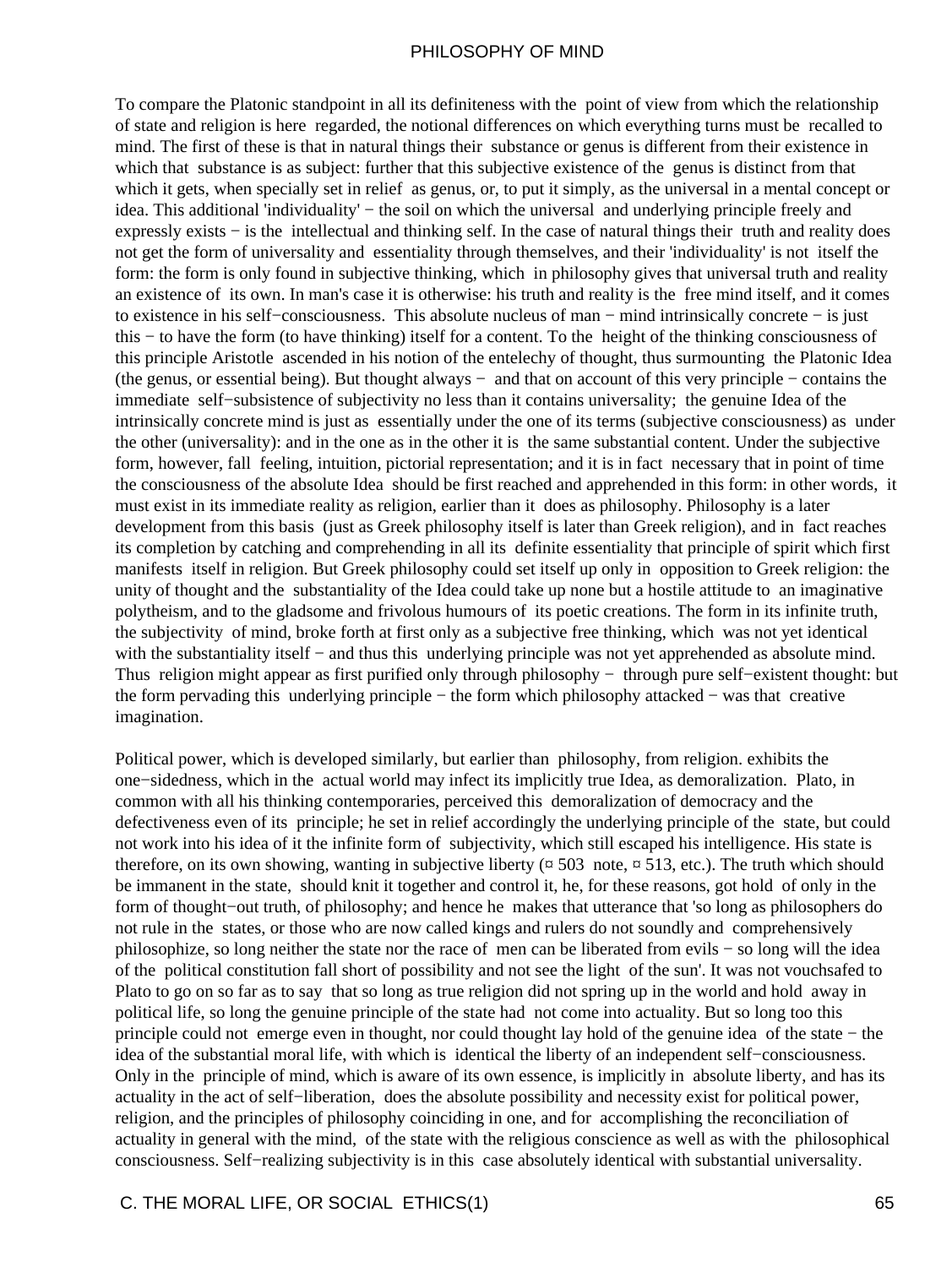Hence religion as such, and the state as such – both as forms in which the principle exists – each contain the absolute truth: so that the truth, in its philosophic phase, is after all only in one of its forms. But even religion, as it grows and expands, lets other aspects of the Idea of humanity grow and expand also (¤¤ 566 seqq.). As it left therefore behind, in its first immediate, and so also one−sided phase, Religion may, or rather must, appear in its existence degraded to sensuous externality, and thus in the sequel become an influence to oppress liberty of spirit and to deprave political life. Still the principle has in it the infinite 'elasticity' of the 'absolute' form', so as to overcome this depraving of the form−determination (and the content by these means), and to bring about the reconciliation of the spirit in itself. Thus ultimately, in the Protestant conscience the principles of the religious and of the ethical conscience come to be one and the same: the free spirit learning to see itself in its reasonableness and truth. In the Protestant state, the constitution and the code, as well as their several applications, embody the principle and the development of the moral life, which proceeds and can only proceed from the truth of religion, when reinstated in its original principle and in that way as such first become actual. The moral life of the state and the religious spirituality of the state are thus reciprocal guarantees of strength.

- 1. Die Sittlichkeit.
- 2. Die burgerliche Gesellschaft.
- 3. Das System der Bedurfnisse.
- 4. Die Rechtspflege
- 5. Gesetz.
- 6. Die Polizei und die Corporation.
- 7. Inneres Staatsrecht.
- 8. Das aussere Staatsrecht.
- 9. Die Weltgeschichte
- 10. Weltweisheit.

# **SECTION THREE: ABSOLUTE MIND(1)**

 $\approx$  553 The notion of mind has its reality in the mind. If this reality in identity with that notion is to exist as the consciousness of the absolute Idea, then the necessary aspect is that the implicitly free intelligence be in its actuality liberated to its notion, if that actuality is to be a vehicle worthy of it. The subjective and the objective spirit are to be looked on as the road on which this aspect of reality or existence rises to maturity.

¤ 554 The absolute mind, while it is self−centred identity, is always also identity returning and ever returned into itself: if it is the one and universal substance it is so as a spirit, discerning itself into a self and a consciousness, for which it is as substance. Religion, as this supreme sphere may be in general designated, if it has on one hand to be studied as issuing from the subject and having its home in the subject, must no less be regarded as objectively issuing from the absolute spirit which as spirit is in its community.

That here, as always, belief or faith is not opposite to consciousness or knowledge, but rather to a sort of knowledge, and that belief is only a particular form of the latter, has been remarked already ( $\alpha$  63 note). If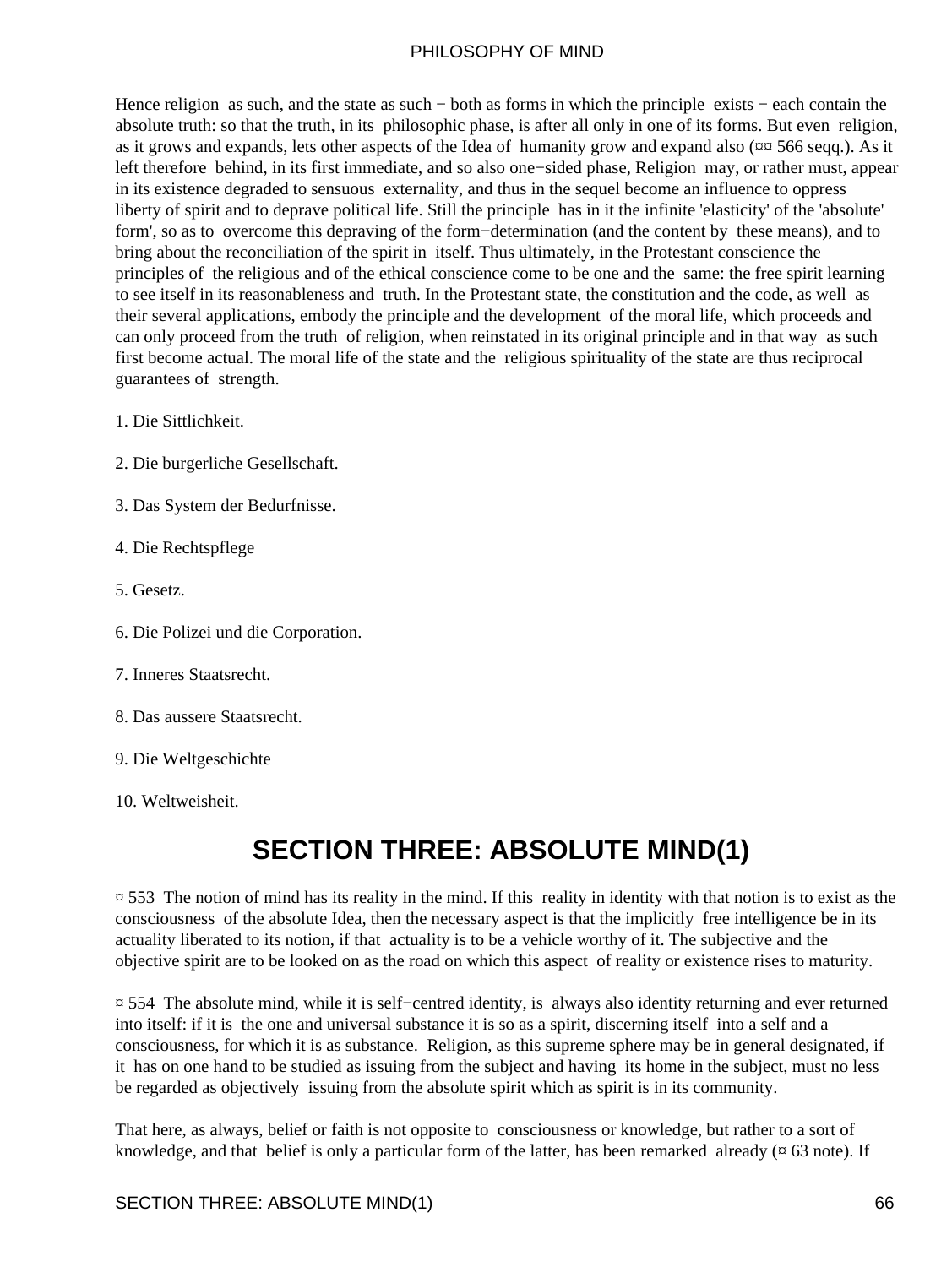nowadays there is so little consciousness of God, and his objective essence is so little dwelt upon, while people speak so much more of the subjective side of religion, i.e. of God's indwelling in us, and if that and not the truth as such is called for − in this there is at least the correct principle that God must be apprehended as spirit in his community.

¤ 555 The subjective consciousness of the absolute spirit is essentially and intrinsically a process, the immediate and substantial unity of which is the Belief in the witness of the spirit as the certainty of objective truth. Belief, at once this immediate unity and containing it as a reciprocal dependence of these different terms, has in devotion − the implicit or more explicit act of worship (cultus) − passed over into the process of superseding the contrast till it becomes spiritual liberation, the process of authenticating that first certainty by this intermediation, and of gaining its concrete determination, viz. reconciliation, the actuality of the spirit.

1. Der absolute Geist.

## **A. ART**

¤ 556 As this consciousness of the Absolute first takes shape, its immediacy produces the factor of finitude in Art. On one hand, that is, it breaks up into a work of external common existence, into the subject which produces that work, and the subject which contemplates and worships it. But, on the other hand, it is the concrete contemplation and mental picture of implicitly absolute spirit as the Ideal. In this ideal, or the concrete shape born of the subjective spirit, its natural immediacy, which is only a sign of the Idea, is so transfigured by the informing spirit in order to express the Idea, that the figure shows it and it alone: − the shape or form of Beauty.

¤ 557 The sensuous externality attaching to the beautiful, − the form of immediacy as such − at the same time qualifies what it embodies: and the God (of art) has with his spirituality at the same time the stamp upon him of a natural medium or natural phase of existence − He contains the so−called unity of nature and spirit − i.e. the immediate unity in sensuously intuitional form − hence not the spiritual unity, in which the natural would be put only as 'ideal', as superseded in spirit, and the spiritual content would be only in self−relation. It is not the absolute spirit which enters this consciousness. On the subjective side the community has of course an ethical life, aware, as it is, of the spirituality of its essence: and its self−consciousness and actuality are in it elevated to substantial liberty. But with the stigma of immediacy upon it, the subject's liberty is only a manner of life, without the infinite self−reflection and the subjective inwardness of conscience. These considerations govern in their further developments the devotion and the worship in the religion of fine art.

¤ 558 For the objects of contemplation it has to produce, Art requires not only an external given material − (under which are also included subjective images and ideas), but − for the expression of spiritual truth − must use the given forms of nature with a significance which art must divine and possess (cf.  $\alpha$  411). Of all such forms the human is the highest and the true, because only in it can the spirit have its corporeity and thus its visible expression.

This disposes of the principle of the imitation of nature in art: a point on which it is impossible to come to an understanding while a distinction is left thus abstract – in other words, so long as the natural is only taken in its externality, not as the 'characteristic' meaningful nature−form which is significant of spirit.

¤ 559 In such single shapes the 'absolute' mind cannot be made explicit: in and to art therefore the spirit is a limited natural spirit whose implicit universality, when steps are taken to specify its fullness in detail, breaks up into an indeterminate polytheism. With the essential restrictedness of its content, Beauty in general goes no further than a penetration of the vision or image by the spiritual principle − something formal, so that the thought embodied, or the idea, can, like the material which it uses to work in, be of the most diverse and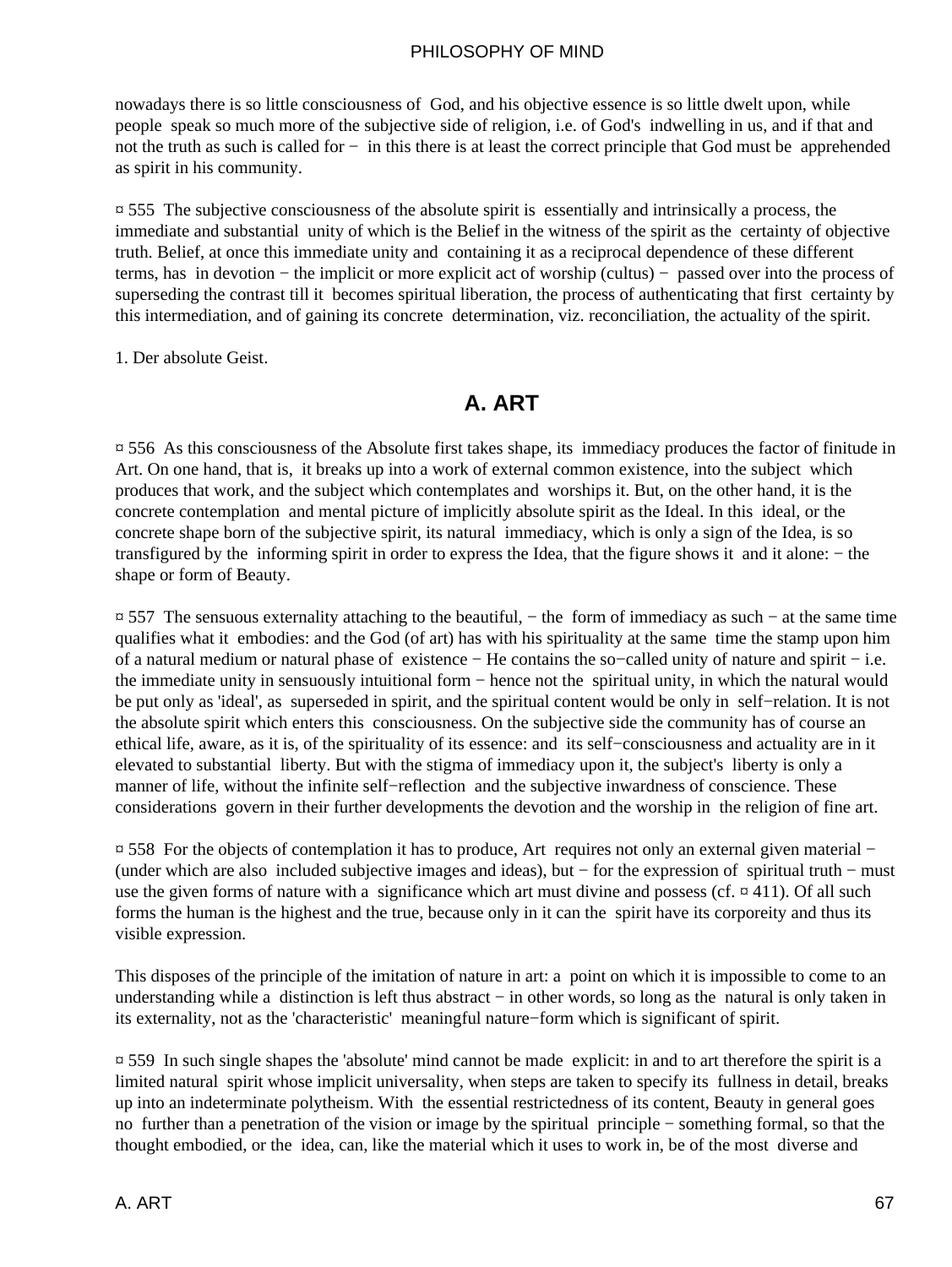unessential kind, and still the work be something beautiful and a work of art.

¤ 560 The one−sidedness of immediacy on the part of the Ideal involves the opposite one−sidedness (¤ 556) that it is something made by the artist. The subject or agent is the mere technical activity: and the work of art is only then an expression of the God, when there is no sign of subjective particularity in it, and the net power of the indwelling spirit is conceived and born into the world, without admixture and unspotted from its contingency. But as liberty only goes as far as there is thought, the action inspired with the fullness of this indwelling power, the artist's enthusiasm, is like a foreign force under which he is bound and passive; the artistic production has on its part the form of natural immediacy, it belongs to the genius or particular endowment of the artist – and is at the same time a labour concerned with technical cleverness and mechanical externalities. The work of art therefore is just as much a work due to free option, and the artist is the master of the God.

¤ 561 In work so inspired the reconciliation appears so obvious in its initial stage that it is without more ado accomplished in the subjective self−consciousness, which is thus self−confident and of good cheer, without the depth and without the sense of its antithesis to the absolute essence. On the further side of the perfection (which is reached in such reconciliation, in the beauty of classical art) lies the art of sublimity − symbolic art, in which the figuration suitable to the Idea is not yet found, and the thought as going forth and wrestling with the figure is exhibited as a negative attitude to it, and yet all the while toiling to work itself into it. The meaning or theme thus shows it has not yet reached the infinite form, is not yet known, not yet conscious of itself, as free spirit. The artist's theme only is as the abstract God of pure thought, or an effort towards him − a restless and unappeased effort which throws itself into shape after shape as it vainly tries to find its goal.

¤ 562 In another way the Idea and the sensuous figure it appears in are incompatible; and that is where the infinite form, subjectivity, is not as in the first extreme a mere superficial personality, but its inmost depth, and God is known not as only seeking his form or satisfying himself in an external form, but as only finding himself in himself, and thus giving himself his adequate figure in the spiritual world alone. Romantic art gives up the task of showing him as such in external form and by means of beauty: it presents him as only condescending to appearance, and the divine as the heart of hearts in an externality from which it always disengages itself. Thus the external can here appear as contingent towards its significance.

The Philosophy of Religion has to discover the logical necessity in the progress by which the Being, known as the Absolute, assumes fuller and firmer features; it has to note to what particular feature the kind of cultus corresponds − and then to see how the secular self−consciousness, the consciousness of what is the supreme vocation of man − in short how the nature of a nation's moral life, the principle of its law, of its actual liberty, and of its constitution, as well as of its art and science, corresponds to the principle which constitutes the substance of a religion. That all these elements of a nation's actuality constitute one systematic totality, that one spirit creates and informs them, is a truth on which follows the further truth that the history of religions coincides with the world−history.

As regards the close connection of art with the various religions it may be specially noted that beautiful art can only belong to those religions in which the spiritual principle, though concrete and intrinsically free, is not yet absolute. In religions where the Idea has not yet been revealed and known in its free character, though the craving for art is felt in order to bring in imaginative visibility to consciousness the idea of the supreme being, and though art is the sole organ in which the abstract and radically indistinct content − a mixture from natural and spiritual sources – can try to bring itself to consciousness; – still this art is defective; its form is defective because its subject−matter and theme is so − for the defect in subject−matter comes from the form not being immanent in it. The representations of this symbolic art keep a certain tastelessness and stolidity − for the principle it embodies is itself stolid and dull, and hence has not the power freely to transmute the external to significance and shape. Beautiful art, on the contrary, has for its condition the self−consciousness of the free spirit − the consciousness that compared with it the natural and sensuous has no standing of its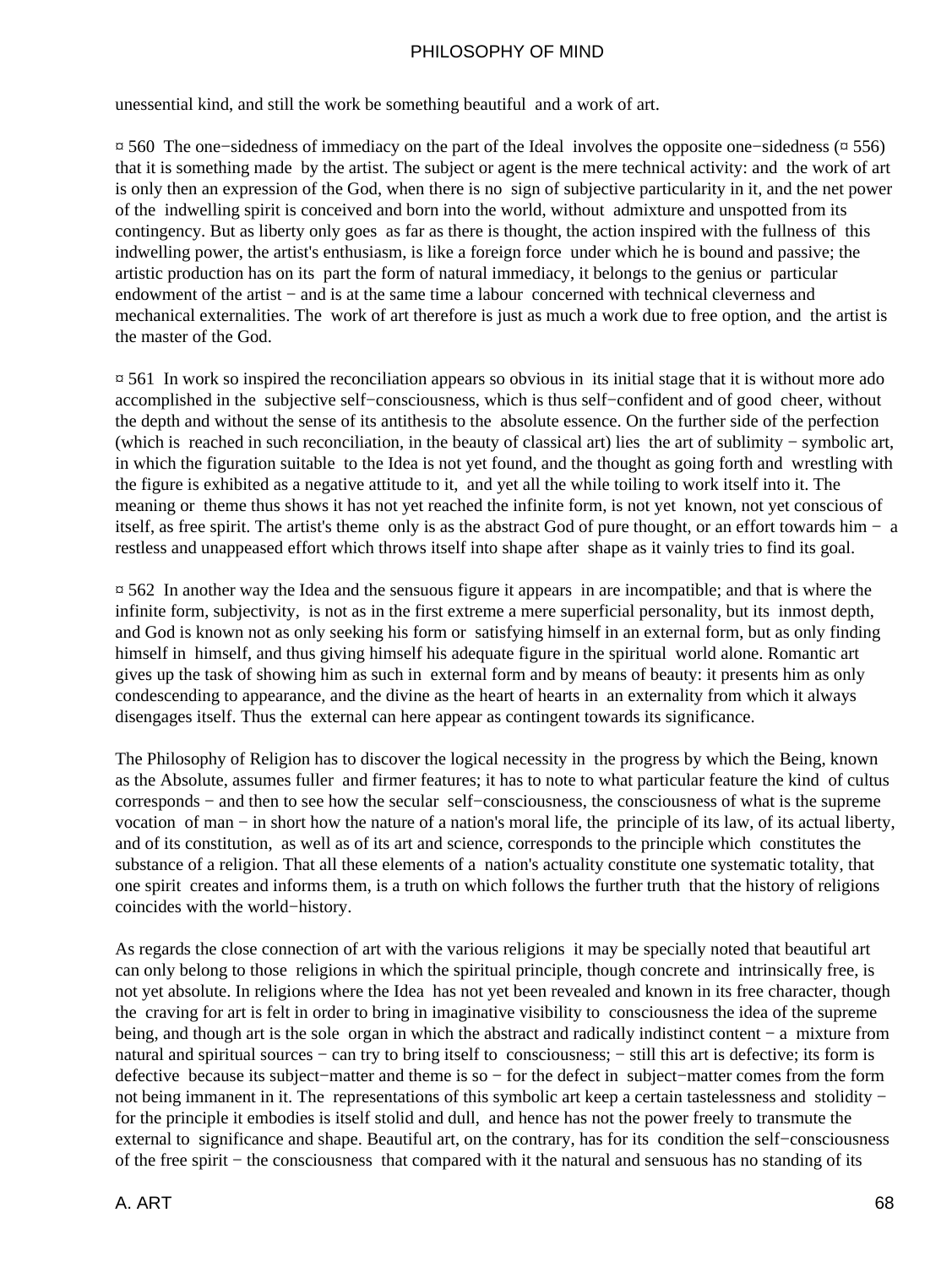own: it makes the natural wholly into the mere expression of spirit, which is thus the inner form that gives utterance to itself alone.

But with a further and deeper study, we see that the advent of art, in a religion still in the bonds of sensuous externality, shows that such religion is on the decline. At the very time it seems to give religion the supreme glorification, expression, and brilliancy, it has lifted the religion away over its limitation. In the sublime divinity to which the work of art succeeds in giving expression the artistic genius and the, spectator find themselves at home, with their personal sense and feeling, satisfied and liberated: to them the vision and the consciousness of free spirit has been vouchsafed and attained. Beautiful art, from its side, has thus performed the same service as philosophy: it has purified the spirit from its thraldom. The older religion in which the need of fine art, and just for that reason, is first generated, looks up in its principle to an other−world which is sensuous and unmeaning: the images adored by its devotees are hideous idols regarded as wonder−working talismans, which point to the unspiritual objectivity of that other−world − and bones perform a similar or even a better service than such images. But even fine art is only a grade of liberation, not the supreme liberation itself. − The genuine objectivity, which is only in the medium of thought − the medium in which alone the pure spirit is for the spirit, and where the liberation is accompanied with reverence − is still absent in the sensuous beauty of the work of art, still more in that external, unbeautiful sensuousness.

¤ 563 Beautiful Art, like the religion peculiar to it, has its future in true religion. The restricted value of the Idea passes utterly and naturally into the universality identical with the infinite form; − the vision in which consciousness has to depend upon the senses passes into a self−mediating knowledge, into an existence which is itself knowledge − into revelation. Thus the principle which gives the Idea its content is that it embody free intelligence, and as 'absolute' spirit it is for the spirit.

## **B. REVEALED RELIGION(1)**

¤ 564 It lies essentially in the notion of religion, − the religion i.e. whose content is absolute mind − that it be revealed, and, what is more, revealed by God. Knowledge (the principle by which the substance is mind) is a self–determining principle, as infinite self–realizing form – it therefore is manifestation out and out. The spirit is only spirit in so far as it is for the spirit, and in the absolute religion it is the absolute spirit which manifests no longer abstract elements of its being but itself.

The old conception − due to a one−sided survey of human life − of Nemesis, which made the divinity and its action in the world only a levelling power, dashing to pieces everything high and great − was confronted by Plato and Aristotle with the doctrine that God is not envious. The same answer may be given to the modem assertions that man cannot ascertain God. These assertions (and more than assertions they are not) are the more illogical, because made within a religion which is expressly called the revealed; for according to them it would rather be the religion in which nothing of God was revealed, in which he had not revealed himself, and those belonging to it would be the heathen 'who know not God'. If the word 'God' is taken in earnest in religion at all, it is from Him, the theme and centre of religion, that the method of divine knowledge may and must begin: and if self−revelation is refused Him, then the only thing left to constitute His nature would be to ascribe envy to Him.. But clearly if the word 'Mind' is to have a meaning, it implies the revelation of Him.

If we recollect how intricate is the knowledge of the divine Mind for those who are not content with the homely pictures of faith but proceed to thought − at first only 'rationalizing' reflection, but afterwards, as in duty bound, to speculative comprehension, it may almost create surprise that so many, and especially theologians whose vocation it is to deal with these Ideas, have tried to get off their task by gladly accepting anything offered them for this behoof. And nothing serves better to shirk it than to adopt the conclusion that man knows nothing of God. To know what God as spirit is − to apprehend this accurately and distinctly in thoughts − requires careful and thorough speculation. It includes, in its forefront, the propositions: God is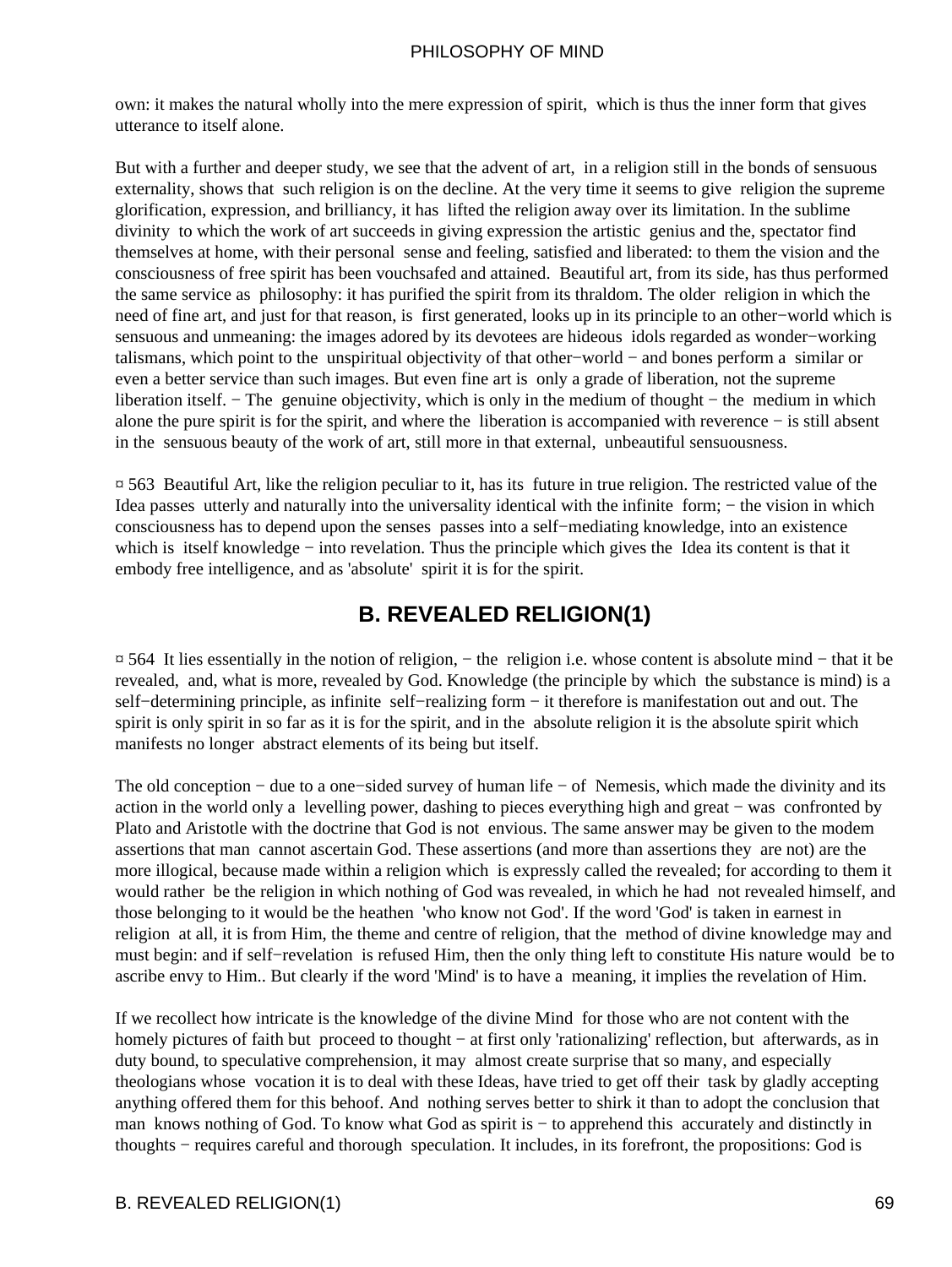God only so far as he knows him−self: his self−knowledge is, further, a self−consciousness in man and man's knowledge of God, which proceeds to man's self− knowledge in God. − See the profound elucidation of these propositions in the work from which they are taken: Aphorisms on Knowing and Not−knowing, by C. F. G − 1.: Berlin 1829.

¤ 565 When the immediacy and sensuousness of shape and knowledge is superseded, God is, in point of content, the essential and actual spirit of nature and spirit, while in point of form he is, first of all, presented to consciousness as a mental representation. This quasi−pictorial representation gives to the elements of his content, on one hand, a separate being, making them presuppositions towards each other, and phenomena which succeed each other; their relationship it makes a series of events according to finite reflective categories. But, on the other hand, such a form of finite representationalism is also overcome and superseded in the faith which realizes one spirit and in the devotion of worship.

¤ 566 In this separating, the form parts from the content: and in the form the different functions of the notion part off into special spheres or media, in each of which the absolute spirit exhibits itself; (a) as eternal content, abiding self−centred, even in its manifestation; (b) as distinction of the eternal essence from its manifestation, which by this difference becomes the phenomenal world into which the content enters; (c) as infinite return, and reconciliation with the eternal being, of the world it gave away − the withdrawal of the eternal from the phenomenal into the unity of its fullness.

¤ 567 (A) Under the 'moment' of Universality − the sphere of pure thought or the abstract medium of essence − it is therefore the absolute spirit, which is at first the presupposed principle, not, however, staying aloof and inert, but (as underlying and essential power under the reflective category of causality) creator of heaven and earth: but yet in this eternal sphere rather only begetting himself as his son, with whom, though different, he still remains in original identity − just as, again, this differentiation of him from the universal essence eternally supersedes itself, and, through this mediating of a self−superseding mediation, the first substance is essentially as concrete individuality and subjectivity − is the Spirit.

¤ 568 Under the 'moment' of particularity, or of judgement, it is this concrete eternal being which is presupposed.− its movement is the creation of the phenomenal world. The eternal 'moment' of mediation − of the only Son − divides itself to become the antithesis of two separate worlds. On one hand is heaven and earth, the elemental and the concrete nature – on the other hand, standing in action and reaction with such nature, the spirit, which therefore is finite. That spirit, as the extreme of inherent negativity, completes its independence till it becomes wickedness, and is that extreme through its connection with a confronting nature and through its own naturalness thereby investing it. Yet, amid that naturalness, it is, when it thinks, directed towards the Eternal, though, for that reason, only standing to it in an external connection.

¤ 569 (c) Under the 'moment' of individuality as such − of subjectivity and the notion itself, in which the contrast of universal and particular has sunk to its identical ground, the place of presupposition (1) is taken by the universal substance, as actualized out of its abstraction into an individual self−consciousness. This individual, who as such is identified with the essence − (in the Eternal sphere he is called the Son) − is transplanted into the world of time, and in him wickedness is implicitly overcome. Further, this immediate, and thus sensuous, existence of the absolutely concrete is represented as putting himself in judgement and expiring in the pain of negativity, in which he, as infinite subjectivity, keeps himself unchanged, and thus, as absolute return from that negativity and as universal unity of universal and individual essentiality, has realized his being as the Idea of the spirit, eternal, but alive and present in the world.

 $\overline{p}$  570 (2) This objective totality of the divine man who is the Idea of the spirit is the implicit presupposition for the finite immediacy of the single subject. For such subject therefore it is at first an Other, an object of contemplating vision − but the vision of implicit truth, through which witness of the spirit in him, he, on account of his immediate nature, at first characterized himself as nought and wicked. But, secondly, after the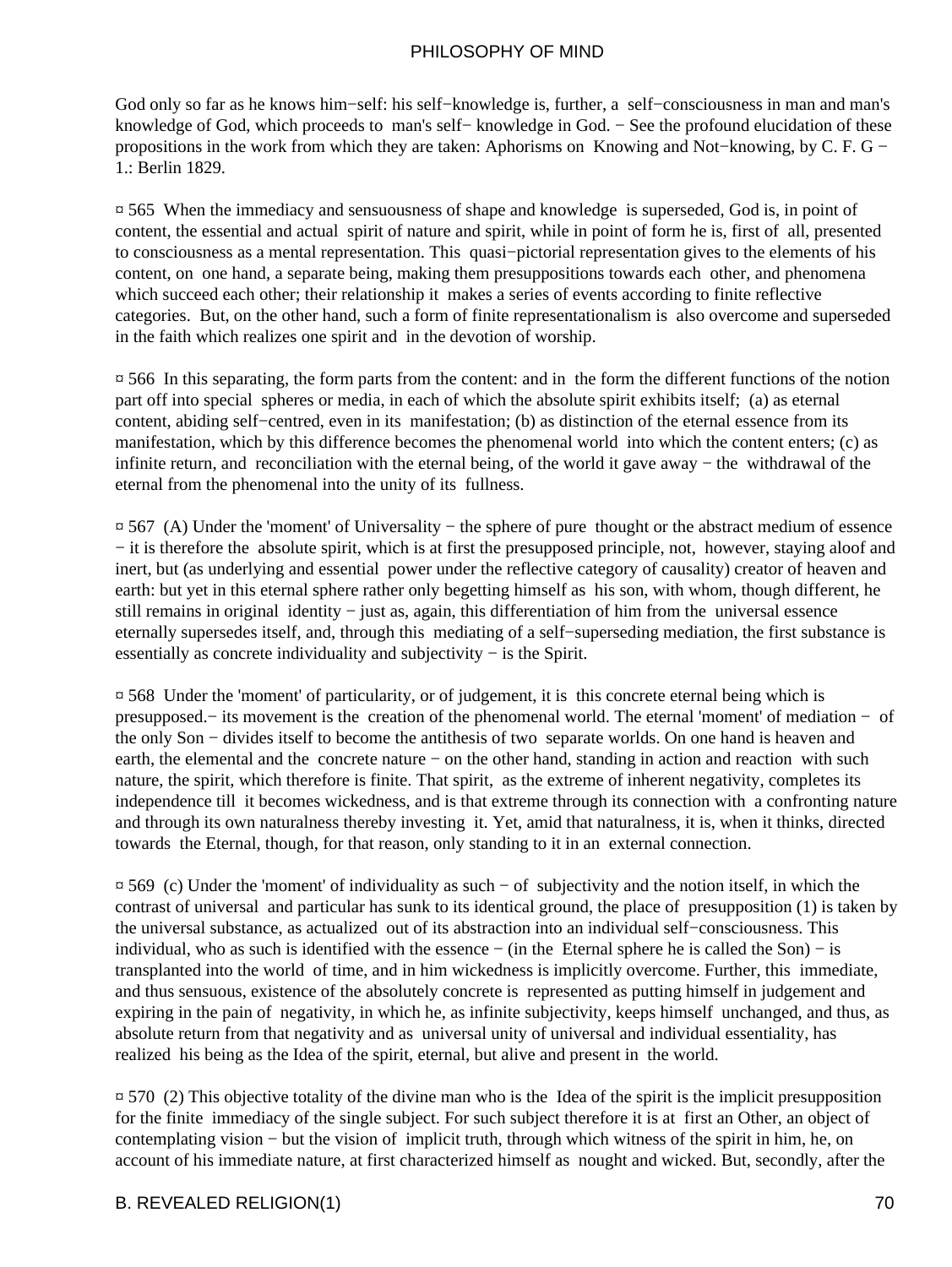example of his truth, by means of the faith on the unity (in that example implicitly accomplished) of universal and individual essence, he is also the movement to throw off his immediacy, his natural man and self−will, to close himself in unity with that example (who is his implicit life) in the pain of negativity, and thus to know himself made one with the essential Being. Thus the Being of Beings (3) through this mediation brings about its own indwelling in self−consciousness, and is the actual presence of the essential and self−subsisting spirit who is all in all.

¤ 571 These three syllogisms, constituting the one syllogism of the absolute self−mediation of spirit, are the revelation of that spirit whose life is set out as a cycle of concrete shapes in pictorial thought. From this its separation into parts, with a temporal and external sequence, the unfolding of the mediation contracts itself in the result − where the spirit closes in unity with itself − not merely to the simplicity of faith and devotional feeling, but even to thought. In the immanent simplicity of thought the unfolding still has its expansion, yet is all the while known as an indivisible coherence of the universal, simple, and eternal spirit in itself. In this form of truth, truth is the object of philosophy.

If the result − the realized Spirit in which all mediation has superseded itself − is taken in a merely formal, contentless sense, so that the spirit is not also at the same time known as implicitly existent and objectively self–unfolding; – then that infinite subjectivity is the merely formal self–consciousness, knowing itself in itself as absolute − Irony. Irony, which can make every objective reality nought and vain, is itself the emptiness and vanity, which from itself, and therefore by chance and its own good pleasure, gives itself direction and content, remains master over it, is not bound by it − and, with the assertion that it stands on the very summit of religion and philosophy, falls back rather into the vanity of wilfulness. It is only in proportion as the pure infinite form, the self−centred manifestation, throws off the one−sidedness of subjectivity in which it is the vanity of thought, that it is the free thought which has its infinite characteristic at the same time as essential and actual content, and has that content as an object in which it is also free. Thinking, so far, is only the formal aspect of the absolute content.

1. Die geoffenbarte Religion.

# **C. PHILOSOPHY**

¤ 572 This science is the unity of Art and Religion. Whereas the vision−method of Art, external in point of form, is but subjective production and shivers the substantial content into many separate shapes, and whereas Religion, with its separation into parts, opens it out in mental picture, and mediates what is thus opened out; Philosophy not merely keeps them together to make a totality, but even unifies them into the simple spiritual vision, and then in that raises them to self−conscious thought. Such consciousness is thus the intelligible unity (cognized by thought) of art and religion, in which the diverse elements in the content are cognized as necessary, and this necessary as free.

¤ 573 Philosophy thus characterizes itself as a cognition of the necessity in the content of the absolute picture−idea, as also of the necessity in the two forms − on one hand, immediate vision and its poetry, and the objective and external revelation presupposed by representation − on the other hand, first the subjective retreat inwards, then the subjective movement of faith and its final identification with the presupposed object. This cognition is thus the recognition of this content and its form; it is the liberation from the one−sidedness of the forms, elevation of them into the absolute form, which determines itself to content, remains identical with it, and is in that the cognition of that essential and actual necessity. This movement, which philosophy is, finds itself already accomplished, when at the close it seizes its own notion − i.e. only looks back on its knowledge.

Here might seem to be the place to treat in a definite exposition of the reciprocal relations of philosophy and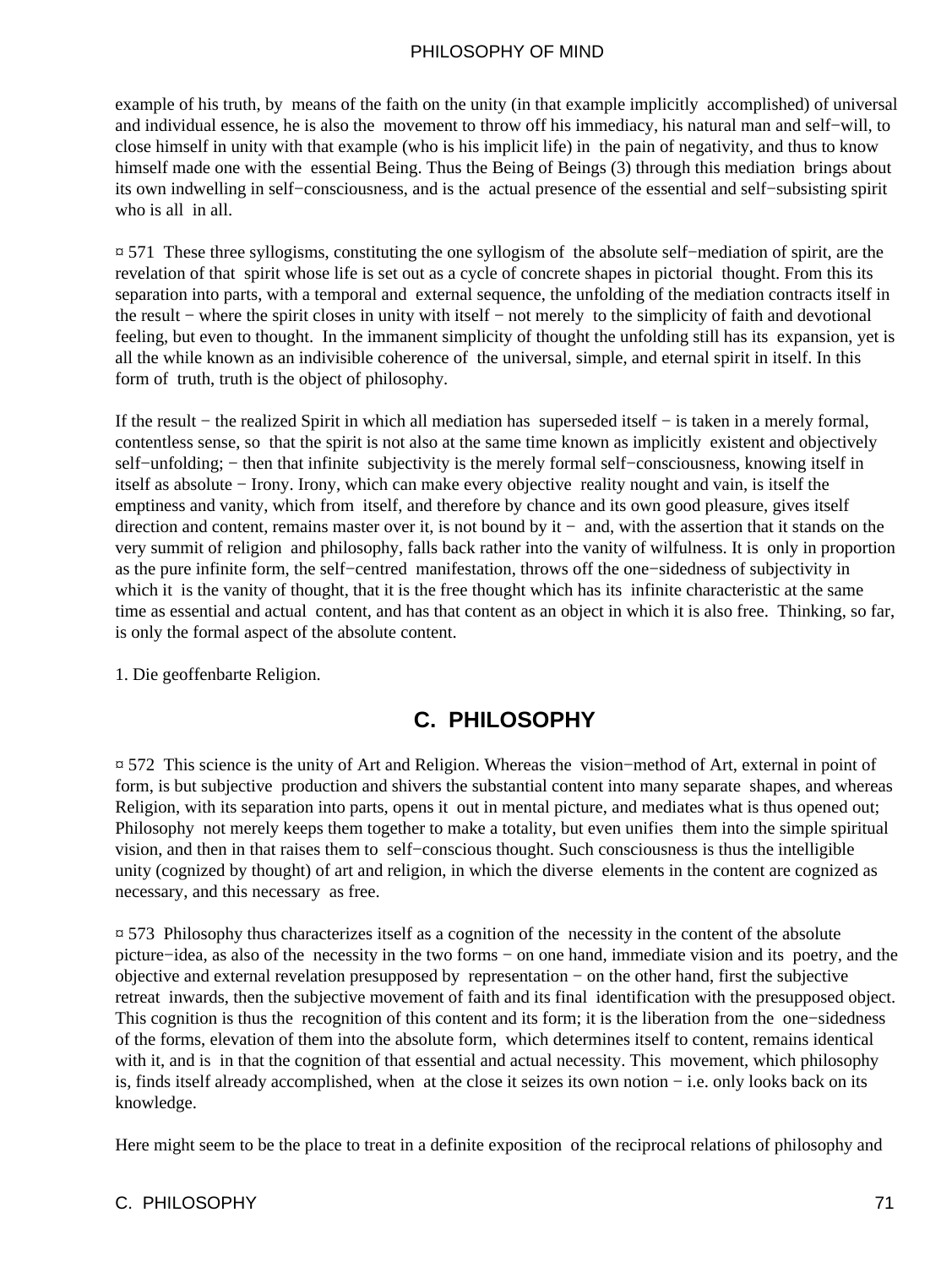religion. The whole question turns entirely on the difference of the forms of speculative thought from the forms of mental representation and 'reflecting' intellect. But it is the whole cycle of philosophy, and of logic in particular, which has not merely taught and made known this difference, but also criticized it, or rather has let its nature develop and judge itself by these very categories. It is only by an insight into the value of these forms that the true and needful conviction can be gained, that the content of religion and philosophy is the same − leaving out, of course, the further details of external nature and finite mind which fall outside the range of religion. But religion is the truth for all men: faith rests on the witness of the spirit, which as witnessing is the spirit in man. This witness – the underlying essence in all humanity – takes, when driven to expound itself, its first definite form under those acquired habits of thought which his secular consciousness and intellect otherwise employs. In this way the truth becomes liable to the terms and conditions of finitude in general. This does not prevent the spirit, even in employing sensuous ideas and finite categories of thought, from retaining its content (which as religion is essentially speculative) with a tenacity which does violence to them, and acts inconsistently towards them. By this inconsistency it corrects their defects. Nothing easier therefore for the 'Rationalist' than to point out contradictions in the exposition of the faith, and then to prepare triumphs for its principle of formal identity. If the spirit yields to this finite reflection, which has usurped the title of reason and philosophy − ('Rationalism') − it strips religious truth of its infinity and makes it in reality nought. Religion in that case is completely in the right in guarding herself against such reason and philosophy and treating them as enemies. But it is another thing when religion sets herself against comprehending reason, and against philosophy in general, and specially against a philosophy of which the doctrine is speculative, and so religious. Such an opposition proceeds from failure to appreciate the difference indicated and the value of spiritual form in general, and particularly of the logical form; or, to be more precise still, from failure to note the distinction of the content – which may be in both the same – from these forms. It is on the ground of form that philosophy has been reproached and accused by the religious party; just as conversely its speculative content has brought the same changes upon it from a self–styled philosophy – and from a pithless orthodoxy. It had too little of God in it for the former; too much for the latter.

The charge of Atheism, which used often to be brought against philosophy (that it has too little of God), has grown rare: the more wide−spread grows the charge of Pantheism, that it has too much of him: − so much so, that it is treated not so much as an imputation, but as a proved fact, or a sheer fact which needs no proof. Piety, in particular, which with its pious airs of superiority fancies itself free to dispense with proof, goes hand in hand with empty rationalism − (which means to be so much opposed to it, though both repose really on the same habit of mind) − in the wanton assertion, almost as if it merely mentioned a notorious fact, that Philosophy is the All−one doctrine, or Pantheism. It must be said that it was more to the credit of piety and theology when they accused a philosophical system (e.g. Spinozism) of Atheism than of Pantheism, though the former imputation at the first glance looks more cruel and invidious (cf.  $\alpha$  71 note). The imputation of Atheism presupposes a definite idea of a full and real God, and arises because the popular idea does not detect in the philosophical notion the peculiar form to which it is attached. Philosophy indeed can recognize its own forms in the categories of religious consciousness, and even its own teaching in the doctrine of religion − which therefore it does not disparage. But the converse is not true: the religious consciousness does not apply the criticism of thought to itself, does not comprehend itself, and is therefore, as it stands, exclusive. To impute Pantheism instead of Atheism to Philosophy is part of the modern habit of mind − of the new piety and new theology. For them philosophy has too much of God: – so much so, that, if we believe them, it asserts that God is everything and everything is God. This new theology, which makes religion only a subjective feeling and denies the knowledge of the divine nature, thus retains nothing more than a God in general without objective characteristics. Without interest of its own for the concrete, fulfilled notion of God, it treats it only as an interest which others once had, and hence treats what belongs to the doctrine of God's concrete nature as something merely historical. The indeterminate God is to be found in all religions; every kind of piety ( $\alpha$  72) − that of the Hindu to asses, cows – or to dalai–lamas – that of the Egyptians to the ox – is always adoration of an object which, with all its absurdities, also contains the generic abstract, God in General. If this theory needs no more than such a God, so as to find God in everything called religion, it must at least find such a God recognized even in philosophy, and can no longer accuse it of Atheism. The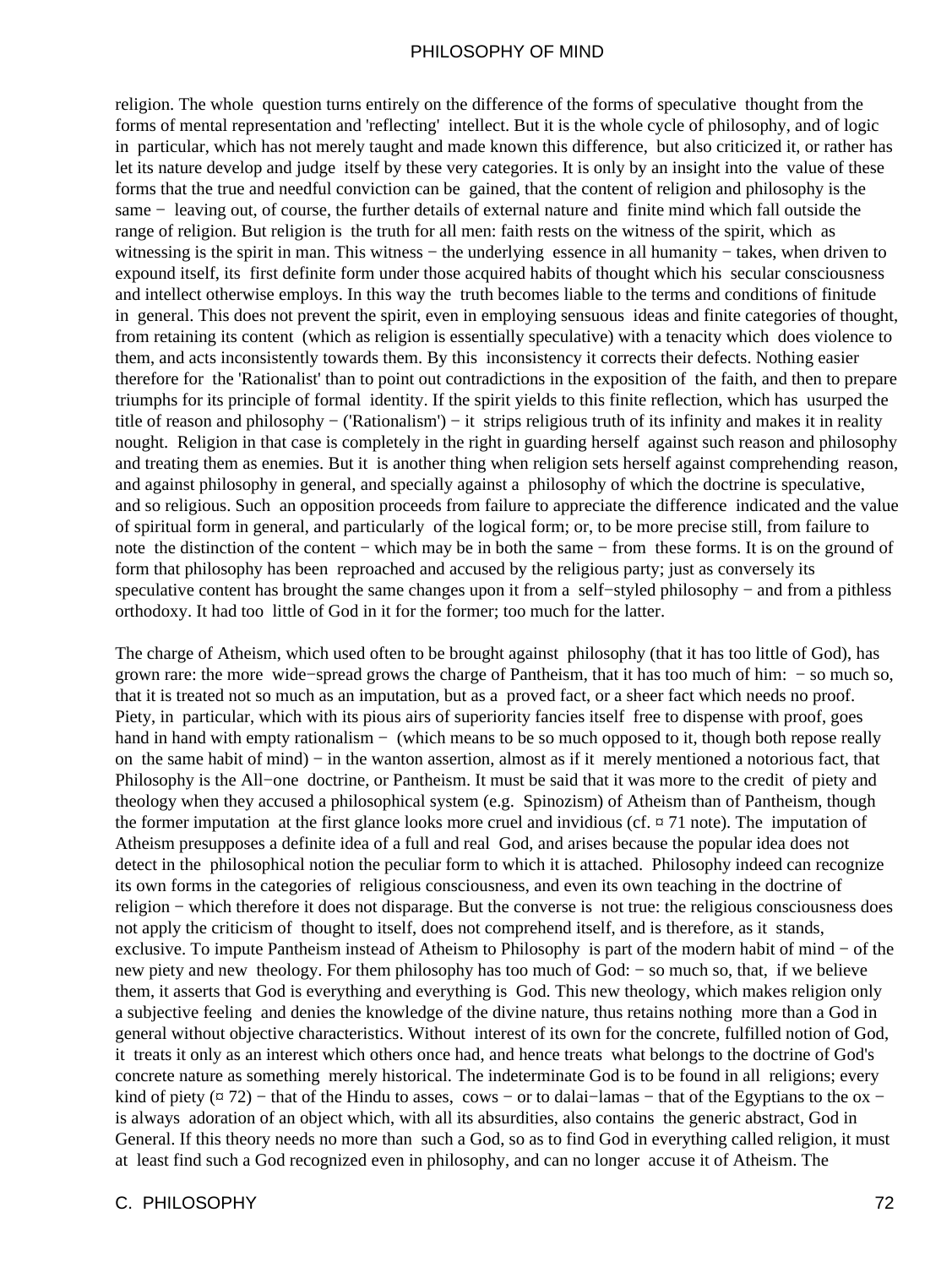mitigation of the reproach of Atheism into that of Pantheism has its ground therefore in the superficial idea to which this mildness has attenuated and emptied God. As that popular idea clings to its abstract universality, from which all definite quality is excluded, all such definiteness is only the non−divine, the secularity of things, thus left standing in fixed undisturbed substantiality. On such a presupposition, even after philosophy has maintained God's absolute universality, and the consequent untruth of the being of external things, the hearer clings as he did before to his belief that secular things still keep their being, and form all that is definite in the divine universality. He thus changes that universality into what he calls the pantheistic: − Everything is − (empirical things, without distinction, whether higher or lower in the scale, are) − all possess substantiality; and so – thus he understands philosophy – each and every secular thing is God. It is only his own stupidity, and the falsifications due to such misconception, which generate than imagination and the allegation of such pantheism.

But if those who give out that a certain philosophy is Pantheism, are unable and unwilling to see this − for it is just to see the notion that they refuse − they should before everything have verified the alleged fact that any one philosopher, or any one man, had really ascribed substantial or objective and inherent reality to all things and regarded them as God: − that such an idea had ever come into the head of anybody but themselves. This allegation I will further elucidate in this exoteric discussion: and the only way to do so is to set down the evidence. If we want to take so−called Pantheism in its most poetical, most sublime, or if you will, its grossest shape, we must, as is well known, consult the oriental poets: and the most copious delineations of it are found in Hindu literature. Amongst the abundant resources, open to our disposal on this topic, I select − as the most authentic statement accessible − the Bhagavat−Gita, and amongst its effusions, prolix and reiterative ad nauseam, some of the most telling passages. In the 10th Lesson (in Schlegel, p. 162) Krishna says of himself:(1) − 'I am the self, seated in the hearts of all beings. I am the beginning and the middle and the end also of all beings . . . I am the beaming sun amongst the shining ones, and the moon among the lunar mansions.... Amongst the Vedas I am the Sama−Veda: I am mind amongst the senses: I am consciousness in living beings. And I am Sankara (Siva) among the Rudras, . . . Meru among the high−topped mountains. . . . the Himalaya among the firmly−fixed (mountains). . . . Among beasts I am the lord of beasts. . . . Among letters I am the letter A. . . . I am the spring among the seasons. . . . I am also that which is the seed of all things: there is nothing moveable or immoveable which can exist without me.'

Even in these totally sensuous delineations, Krishna (and we must not suppose there is, besides Krishna, still God, or a God besides; as he said before he was Siva, or Indra, so it is afterwards said that Brahma too is in him) makes himself out to be − not everything, but only − the most excellent of everything. Everywhere there is a distinction drawn between external, unessential existences, and one essential amongst them, which he is. Even when, at the beginning of the passage, he is said to be the beginning, middle, and end of living things, this totality is distinguished from the living things themselves as single existences. Even such a picture which extends deity far and wide in its existence cannot be called pantheism: we must rather say that in the infinitely multiple empirical world, everything is reduced to a limited number of essential existences, to a polytheism. But even what has been quoted shows that these very substantialities of the externally existent do not retain the independence entitling them to be named Gods; even Siva, Indra, etc. melt into the one Krishna.

This reduction is more expressly made in the following scene (7th Lesson, pp. 7 seqq.). Krishna says: 'I am the producer and the destroyer of the whole universe. There is nothing else higher than myself; all this is woven upon me, like numbers of pearls upon a thread. I am the taste in water; . . . I am the light of the sun and the moon; I am "Om" in all the Vedas. . . . I am life in all beings. . . . I am the discernment of the discerning ones. . . . I am also the strength of the strong.' Then he adds: 'The whole universe deluded by these three states of mind developed from the qualities [sc. goodness, passion, darkness] does not know me who am beyond them and inexhaustible: for this delusion of mine (even the Maya is his, nothing independent], developed from the qualities is divine and difficult to transcend. Those cross beyond this delusion who resort to me alone.' Then the picture gathers itself up in a simple expression. 'At the end of many lives, the man possessed of knowledge approaches me, (believing) that Vasudeva is everything. Such a high−souled mind is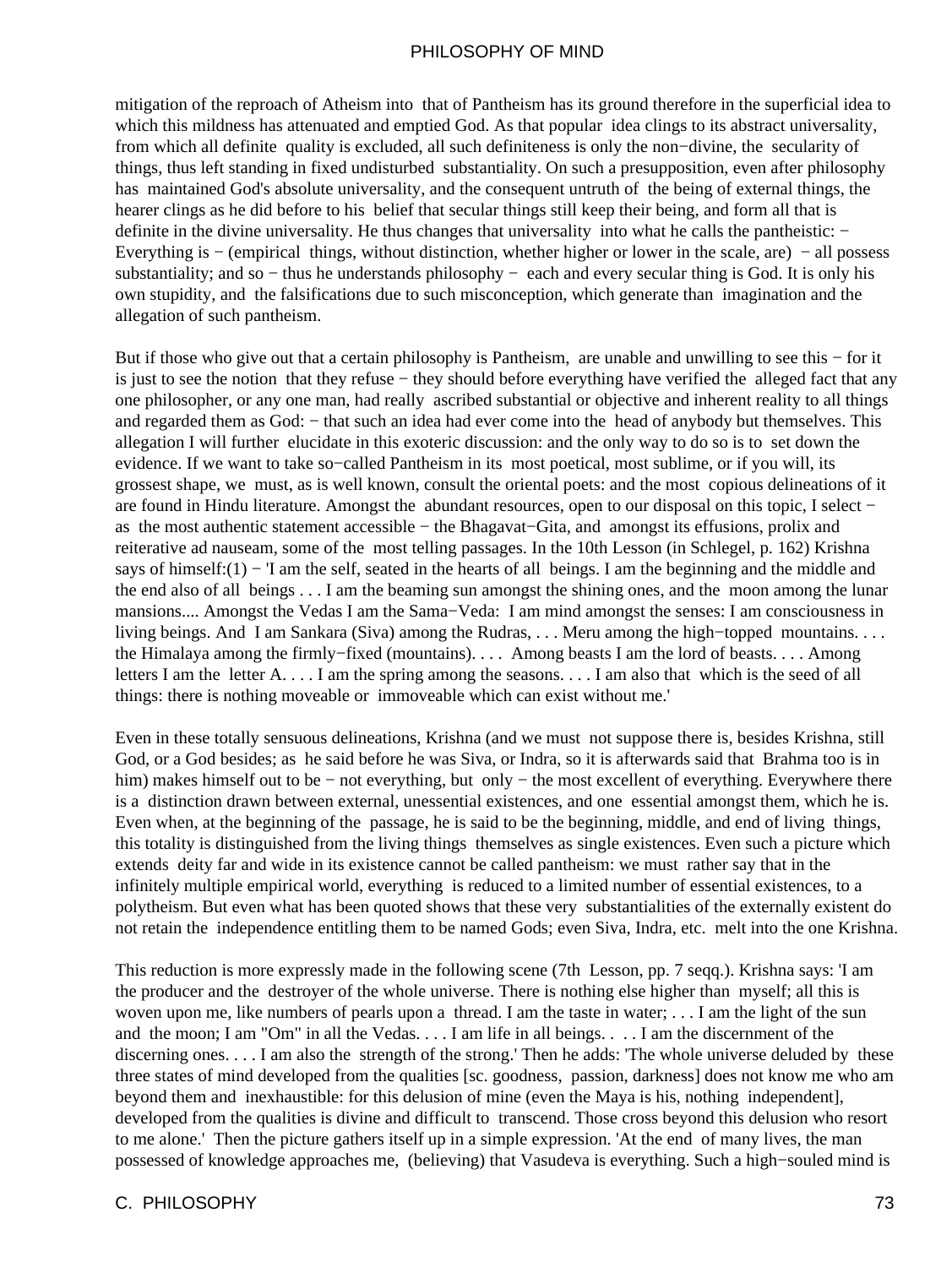very hard to find. Those who are deprived of knowledge by various desires approach other divinities . . . Whichever form of deity one worships with faith, from it he obtains the beneficial things he desires really given by me. But the fruit thus obtained by those of little judgement is perishable. . . . The undiscerning ones, not knowing my transcendent and inexhaustible essence, than which there is nothing higher, think me who am unperceived to have become perceptible.'

This 'All', which Krishna calls himself, is not, any more than the Eleatic One, and the Spinozan Substance, the Everything. This everything, rather, the infinitely manifold sensuous manifold of the finite is in all these pictures, but defined as the 'accidental', without essential being of its very own, but having its truth in the substance, the One which, as different from that accidental, is alone the divine and God. Hinduism, however, has the higher conception of Brahma, the pure unity of thought in itself, where the empirical everything of the world, as also those proximate substantialities, called Gods, vanish. On that account Colebrooke and many others have described the Hindu religion as at bottom a Monotheism. That this description is not incorrect is clear from these short citations. But so little concrete is this divine unity − spiritual as its idea of God is − so powerless its, grip, so to speak − that Hinduism, with a monstrous inconsistency, is also the maddest of polytheisms. But the idolatry of the wretched Hindu, when he adores the ape, or other creature, is still a long way from that wretched fancy of a Pantheism, to which everything is God, and God everything. Hindu monotheism, moreover, is itself an example how little comes of mere monotheism, if the Idea of God is not deeply determinate in itself. For that unity, if it be intrinsically abstract and therefore empty, tends of itself to let whatever is concrete, outside it − be it as a lot of Gods or as secular, empirical individuals − keep its independence. That pantheism indeed − on the shallow conception of it − might with a show of logic as well be called a monotheism: for if God, as it says, is identical with the world, then as there is only one world there would be in that pantheism only one God. Perhaps the empty numerical unity must be predicated of the world: but such abstract predication of it has no further special interest; on the contrary, a mere numerical unity just means that its content is an infinite multeity and variety of finitudes. But it is that delusion with the empty unity, which alone makes possible and induces the wrong idea of pantheism. It is only the picture − floating in the indefinite blue − of the world as one thing, the all, that could ever be considered capable of combining with God: only on that assumption could philosophy be supposed to teach that God is the World: for if the world were taken as it is, as everything, as the endless lot of empirical existence, then it would hardly have been even held possible to suppose a pantheism which asserted of such stuff that it is God.

But to go back again to the question of fact. If we want to see the consciousness of the One − not as with the Hindus split between the featureless unity of abstract thought, on one hand, and on the other, the long−winded weary story of its particular detail, but − in its finest purity and sublimity, we must consult the Mohammedans. If, e.g., in the excellent Jelaleddin−Rumi in particular, we find the unity of the soul with the One set forth, and that unity described as love, this spiritual unity is an exaltation above the finite and vulgar, a transfiguration of the natural and the spiritual, in which the externalism and transitoriness of immediate nature, and of empirical secular spirit, is discarded and absorbed.(2)

I refrain from accumulating further examples of the religious and poetic conceptions which it is customary to call pantheistic. Of the philosophies to which that name is given, the Eleatic, or Spinozist, it has been remarked earlier ( $\alpha$  50, note) that so far are they from identifying God with the world and making him finite, that in these systems this 'everything' has no truth, and that we should rather call them monotheistic, or, in relation to the popular idea of the world, acosmical. They are most accurately called systems which apprehend the Absolute only as substance. Of the oriental, especially the Mohammedan, modes of envisaging God, we may rather say that they represent the Absolute as the utterly universal genus which dwells in the species or existences, but dwells so potently that these existences have no actual reality. The fault of all these modes of thought and systems is that they stop short of defining substance as subject and as mind.

These systems and modes of pictorial conception originate from the one need common to all philosophies and all religions of getting an idea of God, and, secondly, of the relationship of God and the world. (In philosophy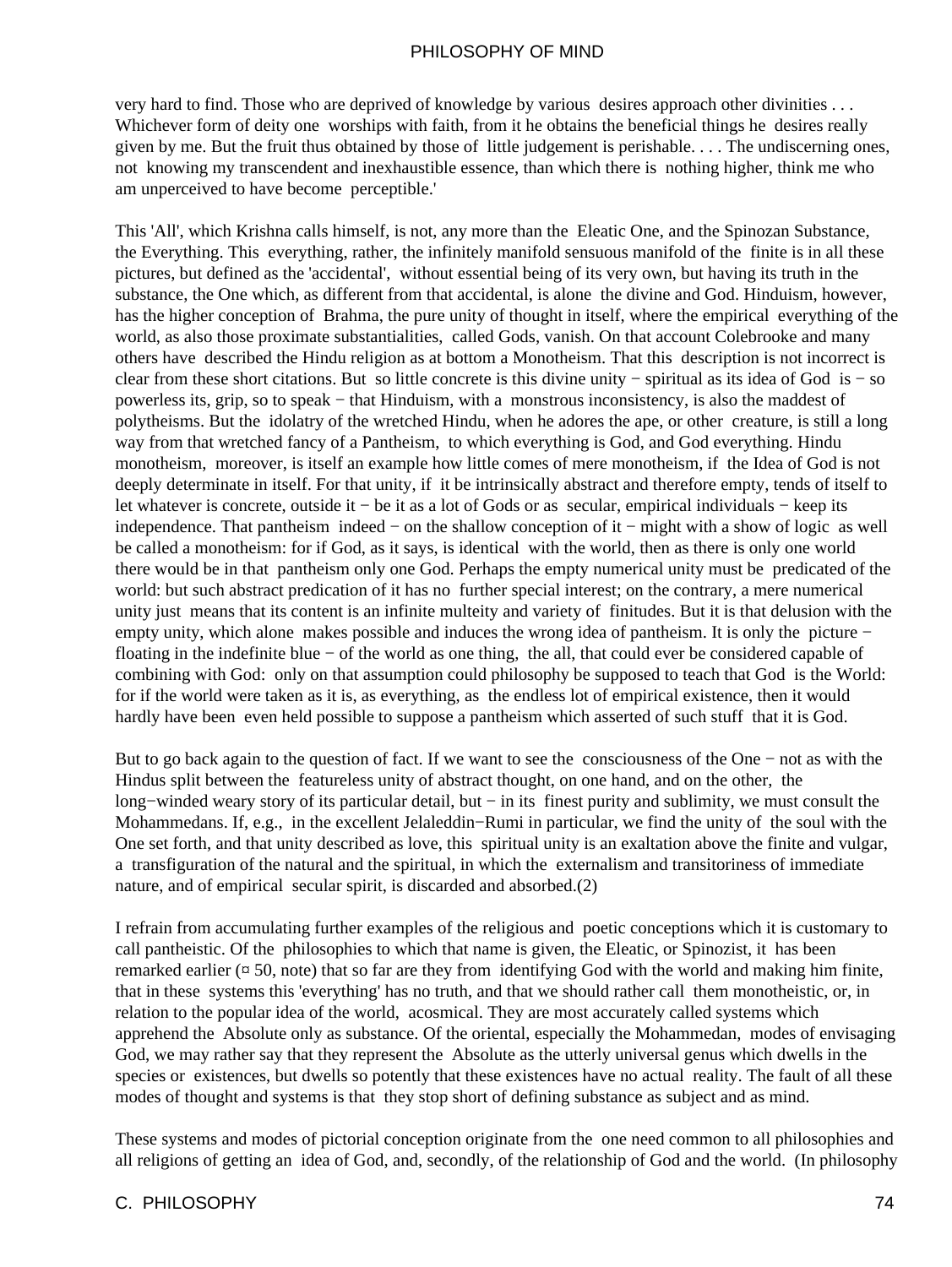it is specially made out that the determination of God's nature determines his relations with the world.) The 'reflective' understanding begins by rejecting all systems and modes of conception, which, whether they spring from heart, imagination or speculation, express the interconnection of God and the world: and in order to have God pure in faith or consciousness, he is as essence parted from appearance, as infinite from the finite. But, after this partition, the conviction arises also that the appearance has a relation to the essence, the finite to the infinite, and so on.− and thus arises the question of reflection as to the nature of this relation. It is in the reflective form that the whole difficulty of the affair lies, and that causes this relation to be called incomprehensible by the agnostic. The close of philosophy is not the place, even in a general exoteric discussion, to waste a word on what a 'notion' means. But as the view taken of this relation is closely connected with the view taken of philosophy generally and with all amputations against it, we may still add the remark that though philosophy certainly has to do with unity in general, it is not, however, with abstract unity, mere identity, and the empty absolute, but with concrete unity (the notion), and that in its whole course it has to do with nothing else; – that each step in its advance is a peculiar term or phase of this concrete unity, and that the deepest and last expression of unity is the unity of absolute mind itself. Would−be judges and critics of philosophy might be recommended to familiarize themselves with these phases of unity and to take the trouble to get acquainted with them, at least to know so much that of these terms there are a great many, and that amongst them there is great variety. But they show so little acquaintance with them − and still less take trouble about it − that, when they hear of unity − and relation ipso facto implies unity − they rather stick fast at quite abstract indeterminate unity, and lose sight of the chief point of interest − the special mode in which the unity is qualified. Hence all they can say about philosophy is that dry identity is its principle and result, and that it is the system of identity. Sticking fast to the undigested thought of identity, they have laid hands on, not the concrete unity, the notion and content of philosophy, but rather its reverse. In the philosophical field they proceed, as in the physical field the physicist; who also is well aware that he has before him a variety of sensuous properties and matters − or usually matters alone (for the properties get transformed into matters also for the physicist) − and that these matters (elements) also stand in relation to one another. But the question is, Of what kind is this relation? Every peculiarity and the whole difference of natural things, inorganic and living, depend solely on the different modes of this unity. But instead of ascertaining these different modes, the ordinary physicist (chemist included) takes up only one, the most external and the worst, viz. composition, applies only it in the whole range of natural structures, which he thus renders for ever inexplicable.

The aforesaid shallow pantheism is an equally obvious inference from this shallow identity. All that those who employ this invention of their own to accuse philosophy gather from the study of God's relation to the world is that the one, but only the one factor of this category of relation − and that the factor of indeterminateness − is identity. Thereupon they stick fast in this half−perception, and assert − falsely as a fact − that philosophy teaches the identity of God and the world. And as in their judgement either of the two − the world as much as God − has the same solid substantiality as the other, they infer that in the philosophic Idea God is composed of God and the world. Such then is the idea they form of pantheism, and which they ascribe to philosophy. Unaccustomed in their own thinking and apprehending of thoughts to go beyond such categories, they import them into philosophy, where they are utterly unknown; they thus infect it with the disease against which they subsequently raise an outcry. If any difficulty emerge in comprehending God's relation to the world, they at once and very easily escape it by admitting that this relation contains for them an inexplicable contradiction; and that hence, they must stop at the vague conception of such relation, perhaps under the more familiar names of e.g. omnipresence, providence, etc. Faith in their use of the term means no more than a refusal to define the conception, or to enter on a closer discussion of the problem. That men and classes of untrained intellect are satisfied with such indefiniteness, is what one expects; but when a trained intellect and an interest for reflective study is satisfied, in matters admitted to be of superior, if not even of supreme interest, with indefinite ideas, it is hard to decide whether the thinker is really in earnest with the subject. But if those who cling to this crude 'rationalism' were in earnest, e.g. with God's omnipresence, so far as to realize their faith thereon in a definite mental idea, in what difficulties would they be involved by their belief in the true reality of the things of sense! They would hardly like, as Epicurus does, to let God dwell in